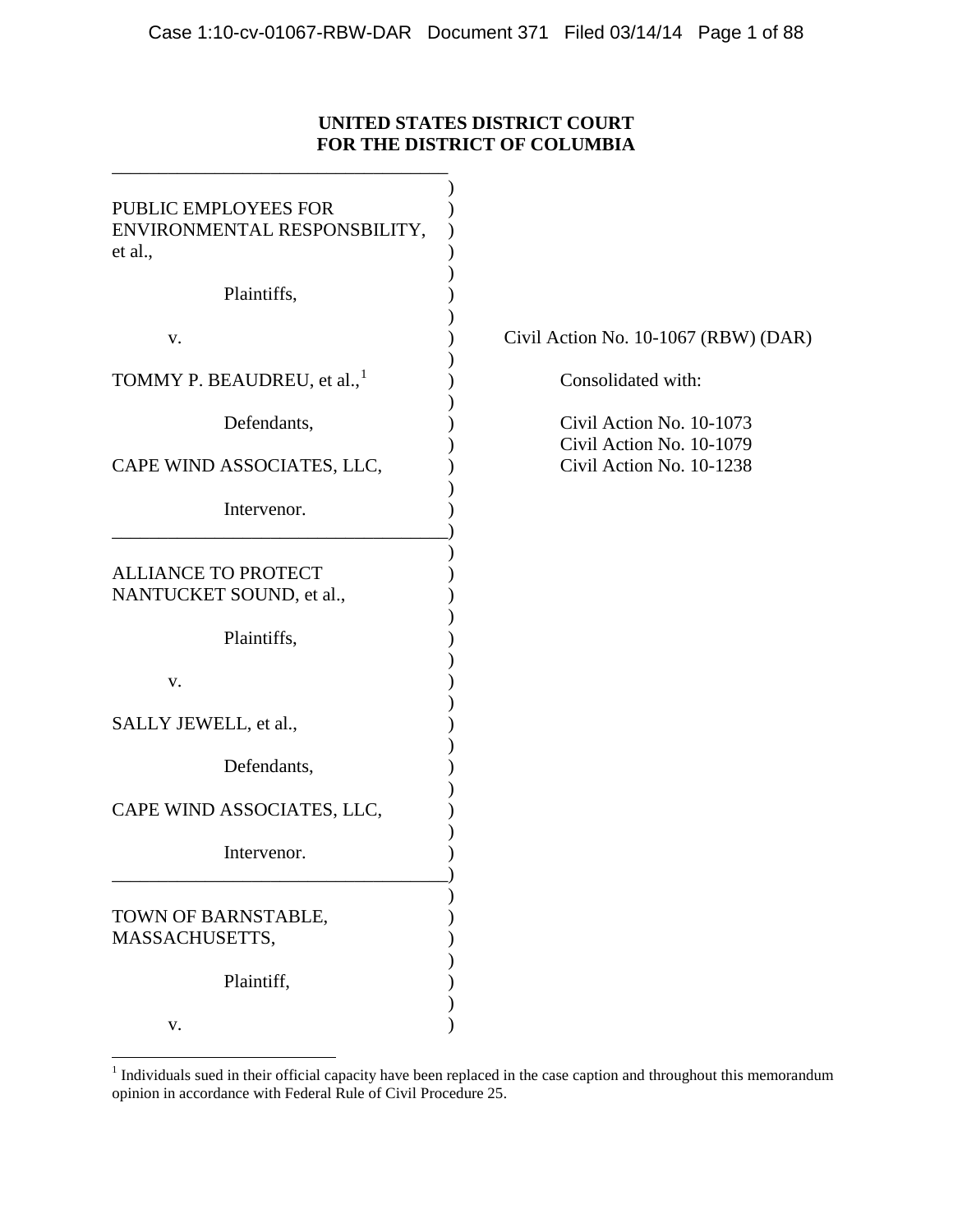| SALLY JEWELL, et al.,                                |  |
|------------------------------------------------------|--|
| Defendants,                                          |  |
| CAPE WIND ASSOCIATES, LLC,                           |  |
| Intervenor.                                          |  |
| THE WAMPANOAG TRIBE OF GAY<br><b>HEAD (AQUINNAH)</b> |  |
| Plaintiff,                                           |  |
| v.                                                   |  |
| TOMMY P. BEAUDREU, et al.,                           |  |
| Defendants,                                          |  |
| CAPE WIND ASSOCIATES, LLC,                           |  |
| Intervenor.                                          |  |

# **MEMORANDUM OPINION**

This consolidated case comprises four sets of interrelated claims concerning several administrative decisions made by federal agencies approving the construction of various aspects of an offshore wind energy project in Nantucket Sound, which is the first project of its kind in the United States. First, the Public Employees for Environmental Responsibility ("PEER"), the Cetacean Society International, the Lower Laguna Madre Foundation, Californians for Renewable Energy, Three Bays Preservation, the Alliance to Protect Nantucket Sound, and several individuals<sup>[2](#page-1-0)</sup> (collectively, the "PEER plaintiffs") allege that defendants Tommy

<span id="page-1-0"></span><sup>&</sup>lt;sup>2</sup> The individual plaintiffs are Cindy Lowry of Portland, Maine; Barbara Durkin of Northboro, Massachusetts; Martha Powers of West Yarmouth, Massachusetts; and Richard Largay of Cummaquid, Massachusetts.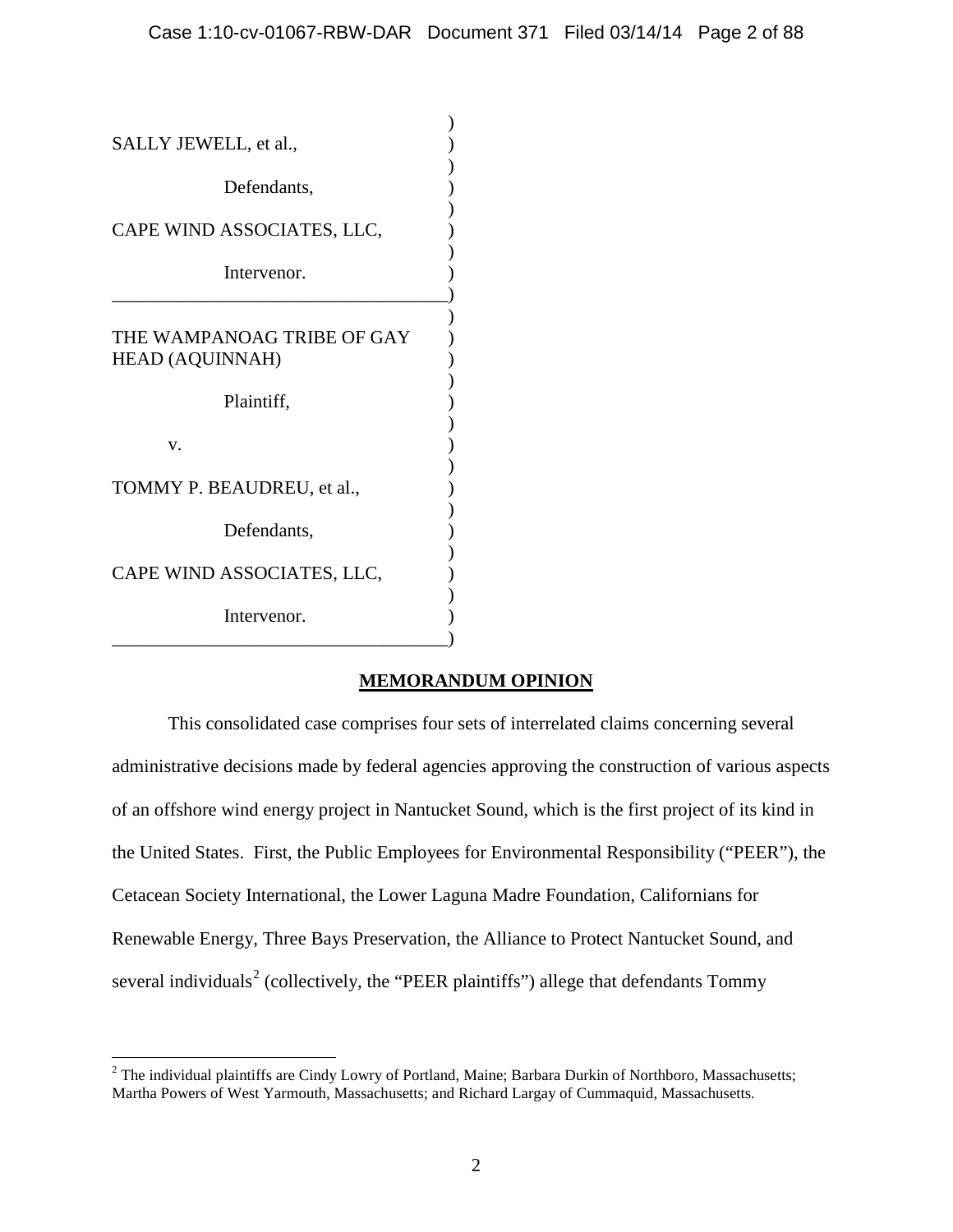### Case 1:10-cv-01067-RBW-DAR Document 371 Filed 03/14/14 Page 3 of 88

Beaudreau, the Director of the United States Bureau of Ocean Energy Management ("BOEM");<sup>[3](#page-2-0)</sup> Sally Jewell, the Secretary of the United States Department of the Interior; Daniel Ashe, the Director of the United States Fish and Wildlife Service ("FWS"); Penny Pritzker, the Secretary of the United States Department of Commerce; Eileen Sobeck, the Assistant Administrator of the National Marine Fisheries Service ("NMFS"); and Lieutenant General Thomas P. Bostick, the United States Army Chief of Engineers and Commanding General of the United States Army Corps of Engineers ("Corps of Engineers" or "Corps") have violated the Administrative Procedure Act ("APA"), 5 U.S.C. § 701 (2006); the Endangered Species Act ("ESA"), 16 U.S.C. §§ 1531-1544 (2006), the Migratory Bird Treaty Act, 16 U.S.C. § 703 (2006); and the National Environmental Policy Act ("NEPA"), 42 U.S.C. §§ 4321-4370h (2006). Second Amended Complaint for Declaratory and Injunctive Relief, ECF No. 47, ("PEER Compl.") ¶¶ 1, 97-111. Second, the Town of Barnstable, Massachusetts, alleges that Secretary Jewell; the United States Department of the Interior; the BOEM; Director Beaudreau; Admiral Robert J. Papp, Jr., the Commandant of the United States Coast Guard; the United States Coast Guard; Lieutenant General Bostick; and the Corps of Engineers have violated the APA; the Outer Continental Shelf Lands Act ("Shelf Lands Act"), as amended, 43 U.S.C. §§ 1331-1356a (2012); the NEPA; the Coast Guard and Maritime Transportation Act of 2006, Pub. L. No. 109-241, 120 Stat. 516; the

<span id="page-2-0"></span> $3$  As explained by the Court of Federal Claims,

In May 2010, the Secretary of the Interior announced that [the Minerals Management Service ("MMS")] would be split into three separate agencies: the Bureau of Safety and Environmental Enforcement (BSEE), the Bureau of Ocean Energy Management (BOEM), and the Office of Natural Resources Revenue (ONRR). In June 2010, MMS was renamed [the Bureau of Ocean Energy Management, Regulation and Enforcement ("BOEMRE")]. The revenue-collection functions of BOEMRE were transferred to ONRR in October 2010, and BOEMRE was then divided into two new agencies, BSEE and BOEM, in October 2011.

Century Exploration New Orleans, LLC v. United States, 110 Fed. Cl. 148, 154 n.7 (2013) (citations omitted). For the sake of clarity, this Court will refer throughout this memorandum opinion to the MMS and the BOEMRE by the Bureau's current name: the BOEM.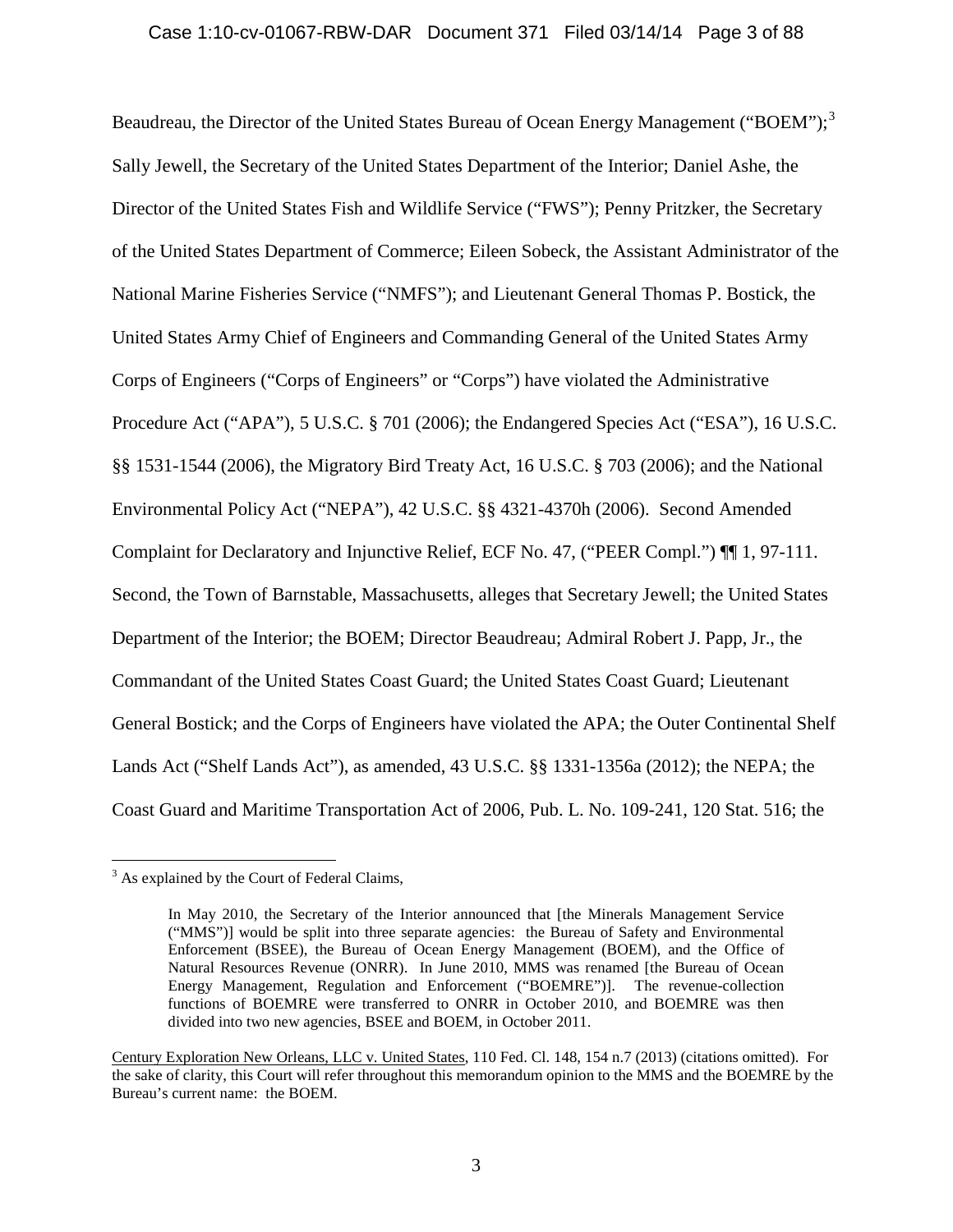Clean Water Act, 33 U.S.C. § 1344 (2006); and the Rivers and Harbors Act, 33 U.S.C. § 403 (2006). First Amended Complaint for Declaratory and Injunctive Relief, ECF No. 68 ("Barnstable Compl.") ¶¶ 1, 175-225. Third, the Alliance to Protect Nantucket Sound and several individuals<sup>[4](#page-3-0)</sup> (collectively, the "Alliance plaintiffs") allege that Secretary Jewell; the United States Department of the Interior; Director Beaudreau; the BOEM; Admiral Papp; the United States Coast Guard; Lieutenant General Bostick; and the Corps of Engineers violated the APA; the NEPA; the Energy Policy Act of 2005, Pub. L. No. 109-58, § 388(a), 119 Stat. 594, 744-46 (codified at 43 U.S.C. § 1337(p) (2006)) (amending the Shelf Lands Act); the Coast Guard and Maritime Transportation Act of 2006; the National Historic Preservation Act ("Preservation Act"), 16 U.S.C. § 470f (2006); the Clean Water Act; and the Rivers and Harbors Act. First Amended Complaint for Declaratory and Injunctive Relief, ECF No. 69 ("Alliance Compl.") ¶¶ 1, 151-93. Finally, the Wampanoag Tribe of Gay Head (Aquinnah) alleges that Director Beaudreau; Secretary Jewell; and the BOEM<sup>[5](#page-3-1)</sup> violated the Preservation Act; the NEPA; and the APA. Complaint for Declaratory and Injunctive Relief, 11-cv-1238, ECF No. 1 ("Wampanoag Compl.") ¶¶ 1, 127-43.

Currently before the Court are three sets of cross-motions for summary judgment, as well as the Plaintiffs' Rule 56(e) Motion for Discovery Necessary to Explain Defendants' Citation to Documents Withheld as "Deliberative" and Other Extra-Record Assertions or, in the Alternative,

<span id="page-3-0"></span><sup>&</sup>lt;sup>4</sup> The individual plaintiffs are Ron Borjeson, Jeff Good, and James Keding of Plymouth, Massachusetts; Neil Good and Robert Bussiere of Mashpee, Massachusetts; Cameron Dawson of East Falmouth, Massachusetts; Patricia J. Dineen and David Moriarty of West Falmouth, Massachusetts; William H. Rypka of Sandwich, Massachusetts; Richard Klein and Pauline K. Klein of Yorktown Heights, New York; Heather Rockwell of Marstons Mills, Massachusetts; Barbara Jean Pennick of Marble Head, Massachusetts; Lou Gonzaga of Barnstable, Massachusetts; Frank Caruso of Forestdale, Massachusetts; James R. Powell of West Tisbury, Massachusetts; Christopher Birdsey of Hyannis, Massachusetts; and Crocker Snow, Jr. of Ipswich, Massachusetts.

<span id="page-3-1"></span><sup>&</sup>lt;sup>5</sup> For ease of reference, the Court refers to all the federal officials and agencies collectively as the "federal" defendants."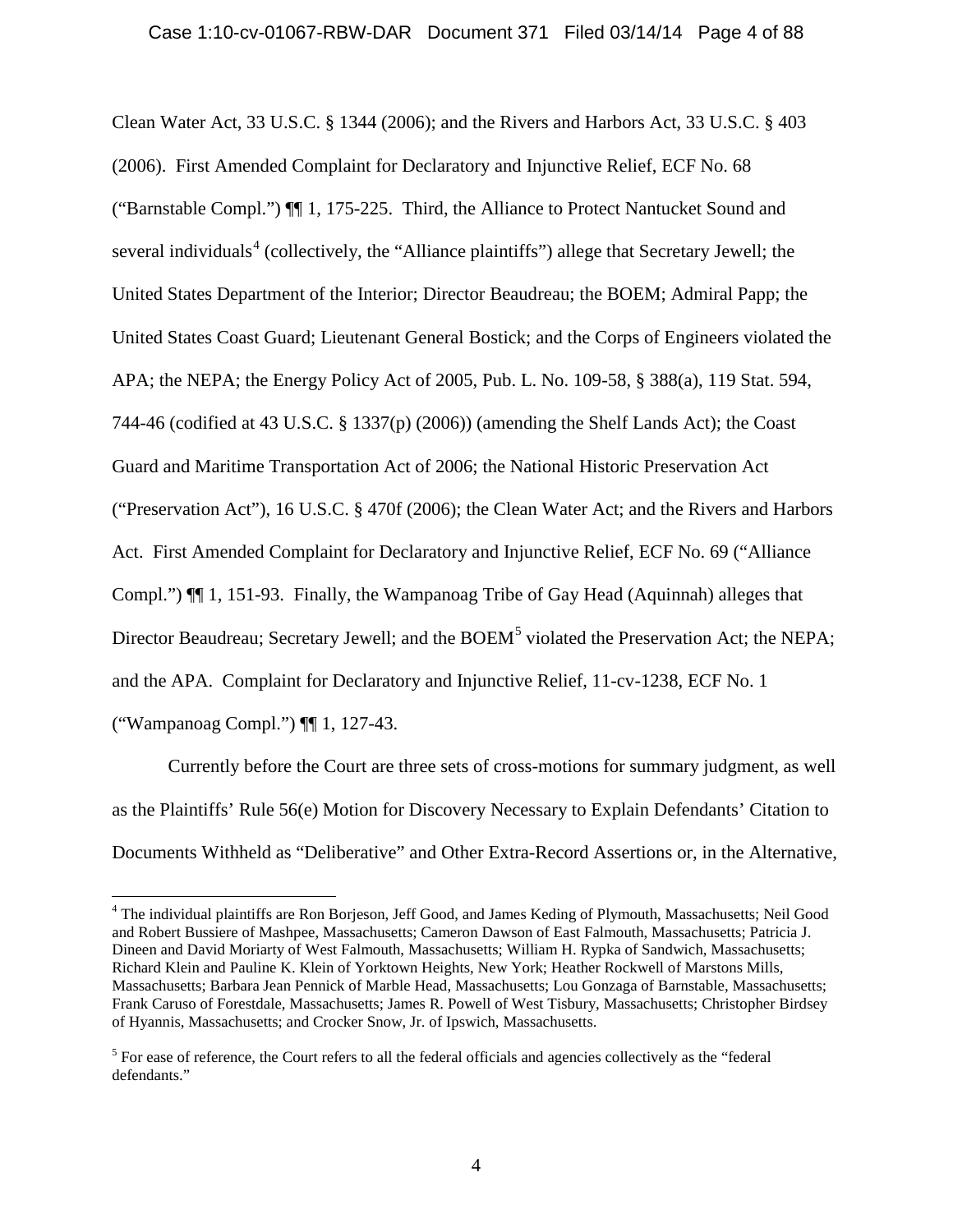to Strike, ECF No. 316 ("Pls.' 56(e) Mot."). Upon careful consideration of the parties'

submissions<sup> $6$ </sup> and the several voluminous administrative records in this case, the Court grants

<span id="page-4-0"></span> $<sup>6</sup>$  In addition to those documents already identified, the Court considered the following filings made by the parties:</sup> (1) the PEER et al. Plaintiffs' Memorandum in Support of Their Motion for Summary Judgment on Their Claims Under the Endangered Species Act and Migratory Bird Treaty Act, ECF No. 171 ("Pls.' ESA/MBTA Mem."); (2) the Federal Defendants' Cross-Motion for Summary Judgment and Opposition to PEER Plaintiffs' Motion for Summary Judgment, ECF No. 205 ("Fed. Defs.' ESA/MBTA Mem."); (3) the Combined Memorandum of Law in Support of Intervenor Cape Wind Associates LLC's Motion for Summary Judgment and in Opposition to the PEER et al. Plaintiffs' Motion for Summary Judgment, ECF Nos. 203, 204 ("Int. Def.'s ESA/MBTA Mem."); (4) the PEER et al. Plaintiffs' Memorandum in Opposition to Federal Defendants' and Intervenor Cape Wind Associates LLC's Motions for Summary Judgment, and Reply in Support of Their Motion for Summary Judgment, ECF Nos. 221, 222 ("Pls.' ESA/MBTA Opp'n"); (5) the PEER et al. Plaintiffs' Notice of Clarification, ECF No. 229; (6) the Federal Defendants' Reply in Support of Their Cross-Motion for Summary Judgment, ECF No. 231 ("Fed. Defs.' ESA/MBTA Reply"); (7) the Intervenor Cape Wind Associates LLC's Reply in Support of Its Motion for Summary Judgment Regarding the PEER et al. Plaintiffs' Claims, ECF No. 232 ("Int. Def.'s ESA/MBTA Reply"); (8) the Memorandum of Points and Authorities in Support of Plaintiff the Wampanoag Tribe of Gay Head (Aquinnah)'s Motion for Summary Judgment, ECF No. 177 ("Wampanoag Mem."); (9) the Federal Defendants' Memorandum in Opposition to Wampanoag Tribe of Gay Head (Aquinnah)'s Motion for Summary Judgment [ECF No. 177] and in Support of Federal Defendants' Cross-Motion, ECF Nos. 208, 209 ("Fed. Defs.' Wampanoag Mem."); (10) the Combined Memorandum of Law in Support of Intervenor Cape Wind Associates LLC's Motion for Summary Judgment and in Opposition to the Wampanoag Tribe of Gay Head (Aquinnah)'s Motion for Summary Judgment, ECF Nos. 210, 211 ("Int. Def.'s Wampanoag Mem."); (11) Plaintiff the Wampanoag Tribe of Gay Head (Aquinnah)'s Memorandum in Opposition to Federal Defendants' and Intervenor Cape Wind Associates LLC's Motions for Summary Judgment, and Reply in Support of Their Motion for Summary Judgment, ECF No. 223 ("Wampanoag Opp'n"); (12) the Federal Defendants' Reply in Support of Summary Judgment on Claims Brought by the Wampanoag Tribe of Gay Head (Aquinnah), ECF No. 226 ("Fed. Defs.' Wampanoag Reply"); (13) the Reply in Support of Intervenor Cape Wind Associates LLC's Motion for Summary Judgment Against the Wampanoag Tribe of Gay Head (Aquinnah), ECF No. 228 ("Int. Def.'s Wampanoag Reply"); (14) the Plaintiffs' Joint Motion for Summary Judgment on all Remaining Claims and Memorandum in Support of Motion for Summary Judgment, ECF No. 283 ("Pls.' Remain Mem."); (15) the Errata: Corrected Memorandum in Support of Motion for Summary Judgment, ECF No. 286; (16) the Federal Defendants' Memorandum in Opposition to Plaintiffs Alliance to Protect Nantucket Sound et al.'s and Town of Barnstable's Motions for Summary Judgment and in Support of Cross Motions for Summary Judgment, ECF Nos. 300, 301 ("Fed. Defs.' Remain Mem."); (17) the Combined Memorandum of Law in Support of Intervenor Cape Wind Associates LLC's Motion for Summary Judgment and in Opposition to Plaintiffs' Joint Motion for Summary Judgment on all Remaining Claims, ECF Nos. 303, 304 ("Int. Def.'s Remain Mem."); (18) the Plaintiffs' Reply Memorandum of Law in Support of Their Motion for Summary Judgment, ECF No. 317 ("Pls.' Remain Opp'n"); (19) the Federal Defendants' Reply in Support of Motion for Summary Judgment on the Claims Brought by Plaintiffs Alliance to Protect Nantucket Sound et al. and Town of Barnstable, ECF No. 330 ("Fed. Defs.' Remain Reply"); (20) the Reply in Support of Cape Wind Associates LLC's Motion for Summary Judgment and in Opposition to Plaintiffs' Joint Motion for Summary Judgment on all Remaining Claims, ECF No. 328 ("Int. Def.'s Remain Reply"); (21) the Errata: Corrected Reply in Support of Intervenor Cape Wind Associates LLC's Motion for Summary Judgment, ECF No. 329; (22) the Federal Defendants' Opposition to Plaintiffs' Rule 56(e) Motion for Discovery or, in the Alternative, to Strike, ECF No. 319 ("Fed. Defs.' 56(e) Opp'n"); (23) Intervenor Cape Wind Associates LLC's Opposition to Plaintiffs' Rule 56(e) Motion for Discovery and Motion to Strike, ECF No. 320 ("Int. Def.'s 56(e) Opp'n"); (24) the Plaintiffs' Reply to Defendants' Oppositions to Plaintiffs' Motion for Discovery or, in the Alternative, to Strike, ECF No. 321 ("Pls.' 56(e) Reply"); (25) the Brief Amicus Curiae of American Bird Conservatory in Support of the PEER et al. Plaintiffs' Motion for Summary Judgment, ECF No. 306; (26) the Amicus Curiae Brief of the National Trust for Historic Preservation in Support of the Joint Motion for Summary Judgment Filed by the Alliance to Protect Nantucket Sound, et al., ECF No. 307; (27) the [Proffered] Brief Amicus Curiae of Whale and Dolphin Conservation (North America), ECF No. 308; (28) the Amicus Curiae Brief of the Cape Cod Marine Trades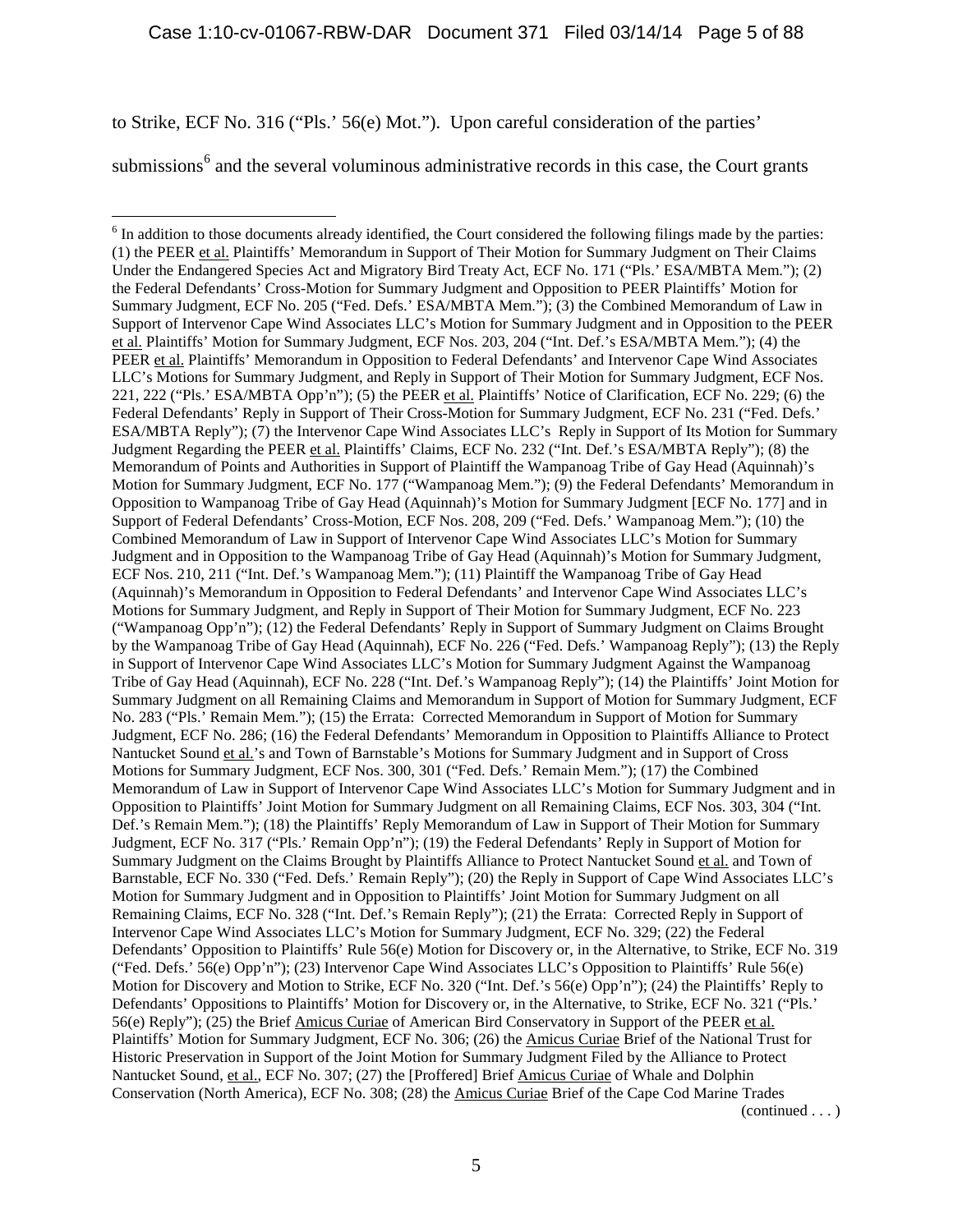partial summary judgment to each party as outlined below, and the Court further denies the plaintiffs' Rule 56(e) motion for additional discovery or, in the alternative, to strike.

## **I. BACKGROUND**

An initial overview of several statutes is necessary to provide context for the plaintiffs' claims in this litigation.

# **A. Statutory Background**

# **1. The ESA**

The ESA is "the most comprehensive legislation for the preservation of endangered species ever enacted by any nation." Tenn. Valley Auth. v. Hill, 437 U.S. 153, 180 (1978). Congress designed the ESA "to save from extinction species that the Secretary of the Interior designates as endangered or threatened." Babbitt v. Sweet Home Chapter of Cmtys. for a Great Or., 515 U.S. 687, 690 (1995). With the exception of certain insects, the ESA defines an "endangered species" as "any species which is in danger of extinction throughout all or a significant portion of its range." 16 U.S.C. § 1532(6). A "threatened species" is defined as "any species which is likely to become an endangered species within the foreseeable future throughout all or a significant portion of its range." Id. § 1532(20). The ESA generally prohibits the taking of an endangered or threatened species, id. § 1538(a)(1)(B)-(C), and the term "take" is defined as

 $\overline{a}$ 

<sup>(. . .</sup> continued)

Association, Inc. and Massachusetts Fishermen's Partnership, Inc. in Support of a Selected Aspect of Plaintiffs' Motion for Summary Judgment, ECF No. 309; (29) the Amicus Curiae Brief of the National Trust for Historic Preservation in Support of the Motion for Summary Judgment Filed by the Wampanoag Tribe of Gay Head (Aquinnah), ECF No. 186; (30) the Memorandum of the Conservation Law Foundation, the Natural Resources Defense Council, and Mass Audubon in Support of Defendants' Motions for Summary Judgment and in Opposition to PEER et al. Plaintiffs' Motion for Summary Judgment on Their Claims Under the Endangered Species Act and Migratory Bird Treaty Act and in Opposition to the Wampanoag Tribe of Gay Head (Aquinnah) Motion for Summary Judgment, ECF No. 212; and (31) the Memorandum of the Conservation Law Foundation, the Natural Resources Defense Council, and Mass Audubon in Support of Defendants' Motion for Summary Judgment and in Opposition to Plaintiffs' Motion for Summary Judgment on all Remaining Claims, ECF No. 302; as well as the parties' notices of supplemental authority and replies thereto, ECF Nos. 227, 298, 305, 358, 360, 363, 364, 365, 367, 368, and 369.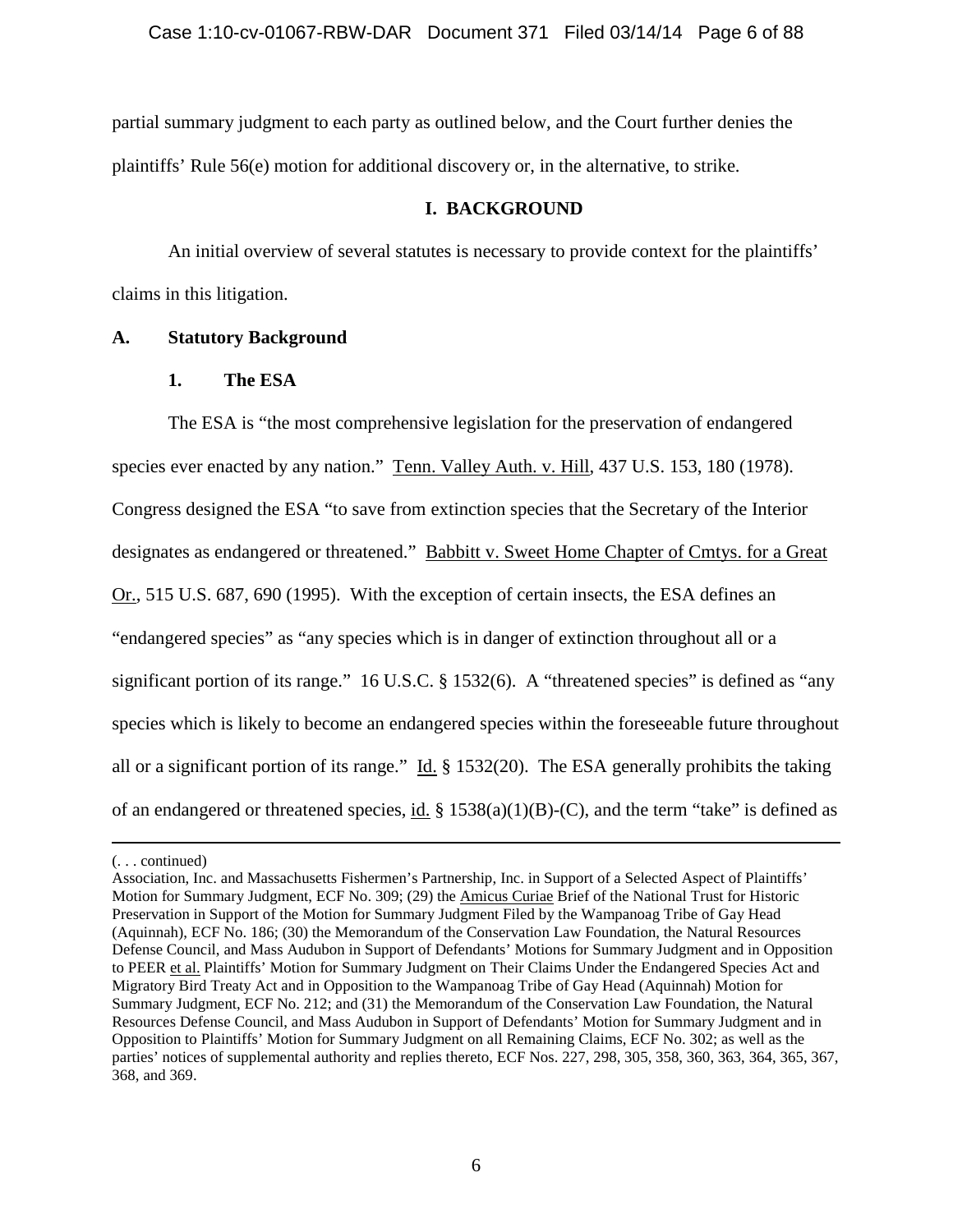### Case 1:10-cv-01067-RBW-DAR Document 371 Filed 03/14/14 Page 7 of 88

"to harass, harm, pursue, hunt, shoot, wound, kill, trap, capture, or collect, or to attempt to engage in any such conduct," id. § 1532(19). However, the Secretary of the Interior or the Secretary of Commerce "may permit," under certain circumstances, "any taking otherwise prohibited by section  $1538(a)(1)(B)$  of this title if such taking is incidental to, and not the purpose of, the carrying out of an otherwise lawful activity." Id.  $\S$  1539(a)(1)(B).

The Secretary of the Interior and the Secretary of Commerce have delegated the authority to administer the ESA to the FWS and the NMFS. 50 C.F.R. § 402.01(b). Section 7(a)(2) of the ESA mandates that

[e]ach Federal agency shall, in consultation with and with the assistance of the [FWS or NMFS, as appropriate], insure that any action authorized, funded, or carried out by such agency . . . is not likely to jeopardize the continued existence of any endangered species or threatened species . . . .

16 U.S.C. § 1536(a)(2). In carrying out their duties under § 7, agencies "shall use the best scientific and commercial data available." Id.

An agency action "jeopardize[s] the continued existence" of a species where the action "reasonably would be expected, directly or indirectly, to reduce appreciably the likelihood of both the survival and recovery of a listed species in the wild by reducing the reproduction, numbers, or distribution of that species." 50 C.F.R. § 402.02. Accordingly, "[e]ach Federal agency shall review its actions at the earliest possible time to determine whether any action may affect listed species," and "[i]f such a determination is made, formal consultation" with the FWS and/or the NMFS is required. Id. § 402.14(a). The formal consultation process requires the FWS and/or the NMFS to review the proposed agency action and prepare a "biological opinion" that includes "[a] detailed discussion of the effects of the action on listed species," and also render an "opinion on whether the action is likely to jeopardize the continued existence of a listed species." Id. §§ 402.14(h)(2)-(3). Where the biological opinion concludes that an agency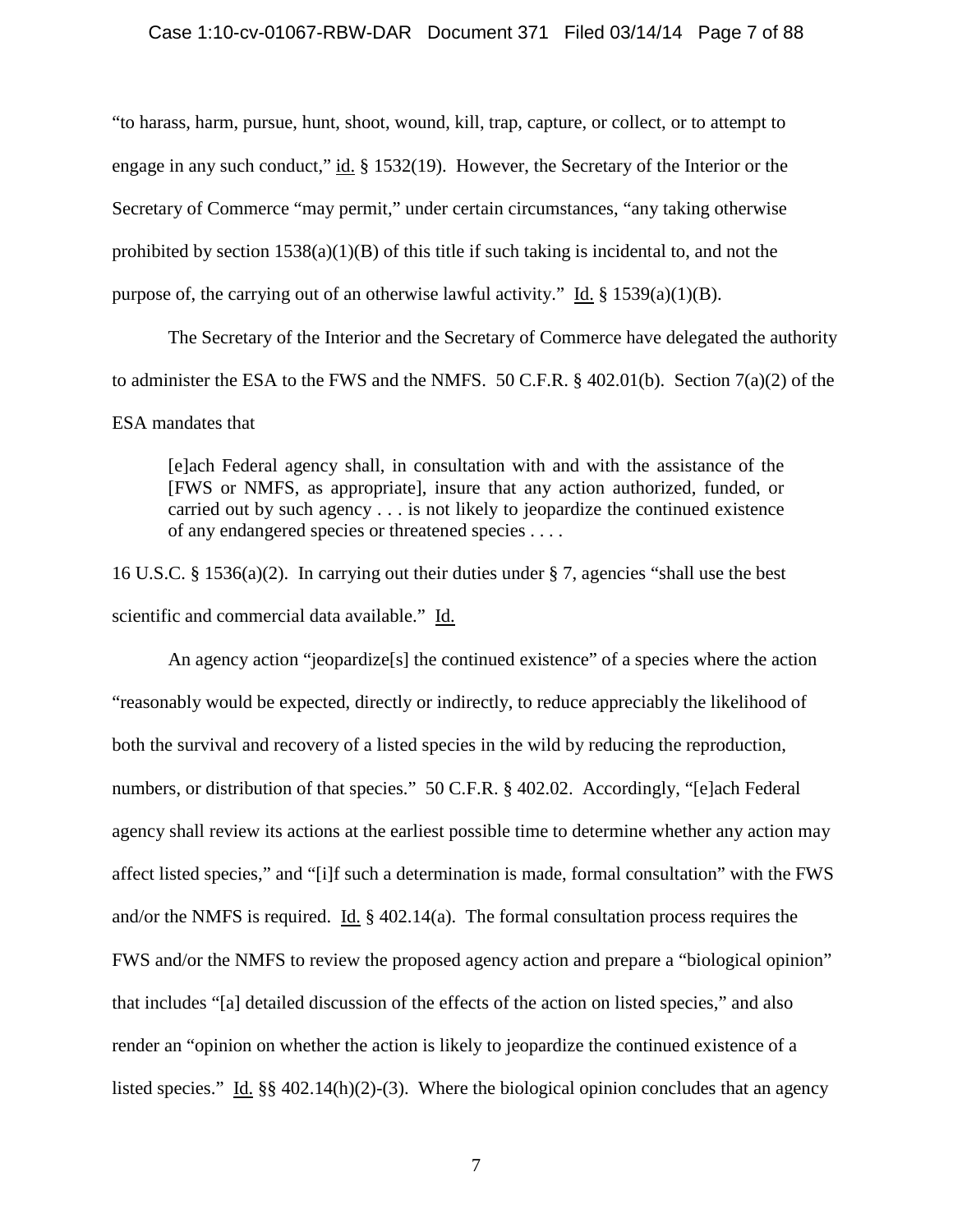### Case 1:10-cv-01067-RBW-DAR Document 371 Filed 03/14/14 Page 8 of 88

action may result in the incidental taking of a listed species, the FWS and/or NMFS must "provide with the biological opinion a statement concerning incidental take that" specifies both "the amount or extent[] of such incidental taking on the species," as well as "terms and conditions . . . that must be complied with by the Federal agency or any applicant to implement" certain specified "reasonable and prudent measures" designed to minimize the impact of the incidental taking. Id.  $\S$ § 402.14(i)(1)(i)-(ii), (iv); see also id. § 402.14(g)(7). Any such "[r]easonable and prudent measures, along with the terms and conditions that implement them, cannot alter the basic design, location, scope, duration, or timing of the action and may involve only minor changes." Id.  $\S$  402.14(i)(2).

### **2. The Migratory Bird Treaty Act**

The Migratory Bird Treaty Act, unless otherwise "permitted by regulations," makes it "unlawful at any time, by any means or in any manner, to . . . take<sup>[[7\]](#page-7-0)</sup> . . . kill, [or] attempt to take . . . or kill . . . any migratory bird, any part, nest, or egg of any such bird . . . included in" certain bilateral treaties<sup>[8](#page-7-1)</sup> adopted for the protection of migratory birds. 16 U.S.C. § 703(a). Violations of the Act can result in criminal sanctions. See id. §§ 706-707. However, "the Secretary of the Interior is authorized," upon consideration of certain factors, "to determine when, to what extent, if at all, and by what means . . . to allow . . . [the] taking . . . [or] killing" of protected migratory birds. Id. § 704(a); <u>see also</u> 50 C.F.R. § 21.11 (addressing the requirement for permits to, among other things, take or kill migratory birds). The FWS, which implements and enforces the

<span id="page-7-0"></span> $<sup>7</sup>$  The term "take" is not defined in the Migratory Bird Treaty Act. However, the implementing regulations of the</sup> Act provide that, among other things, "[t]ake means to . . . wound[] [or] kill." 50 C.F.R. § 10.12.

<span id="page-7-1"></span><sup>&</sup>lt;sup>8</sup> The treaties comprise bilateral conventions between the United States and Great Britain; the United States and Mexico; the United States and Japan; and the United States and Russia, each concerning the protection of migratory birds. 16 U.S.C. § 703(a); see also 50 C.F.R. § 10.13(a).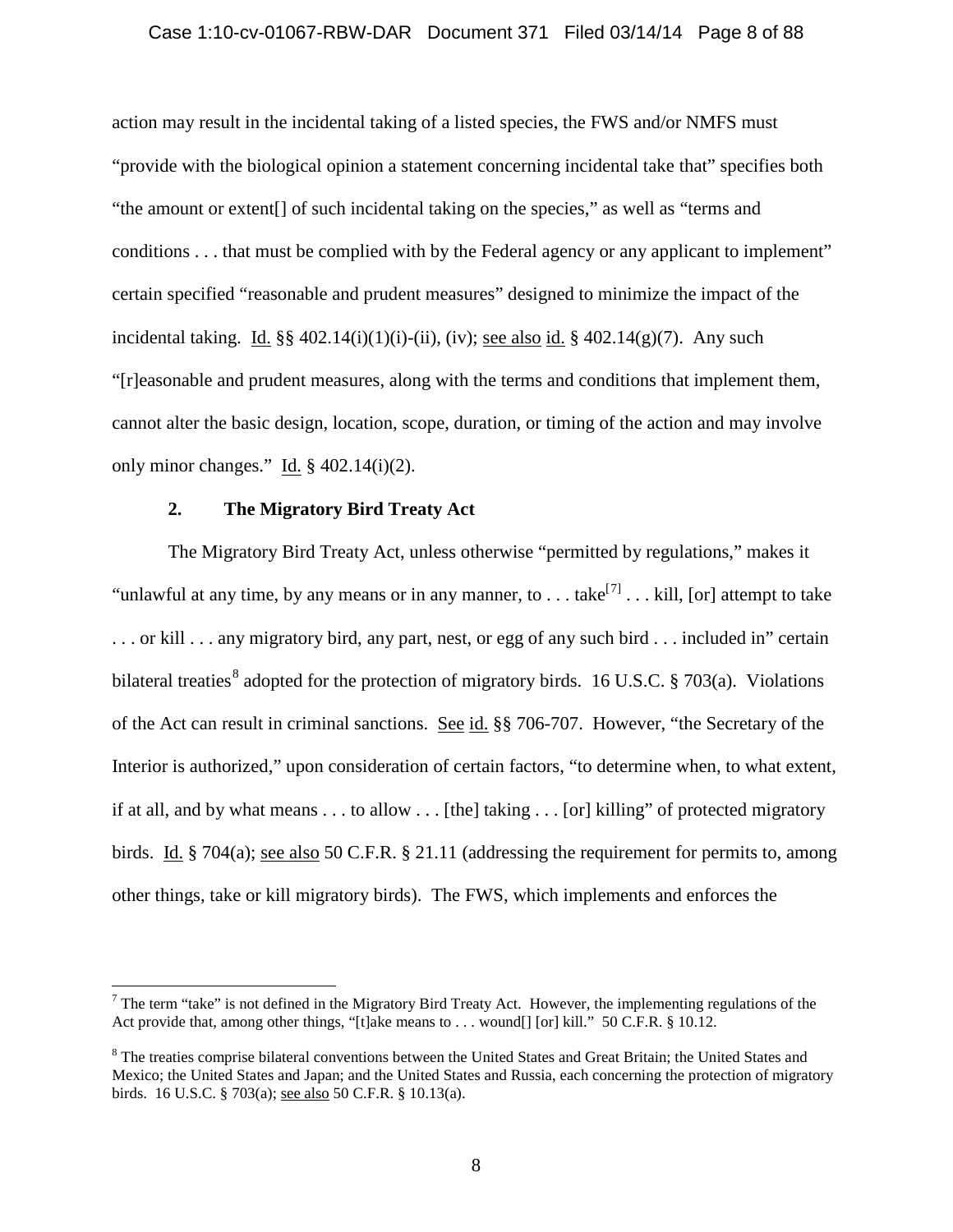## Case 1:10-cv-01067-RBW-DAR Document 371 Filed 03/14/14 Page 9 of 88

Migratory Bird Treaty Act on behalf of the Secretary of the Interior, 50 C.F.R. § 10.1, maintains

a list of protected migratory birds as outlined in the Act's implementing regulations, id. § 10.13.

In addition to the protections outlined in the Migratory Bird Treaty Act,

[o]n January 10, 2001, President Clinton signed Executive Order (EO) 13186, [which addresses the] "Responsibilities of Federal Agencies to Protect Migratory Birds". One of the requirements of E.O. 13186 is that each Federal agency taking actions that have, or are likely to have, a measurable negative effect on migratory bird populations is directed to develop and implement a [Memorandum of Understanding] with the FWS that shall promote the conservation of migratory bird populations.

77 Fed. Reg. 60,381, 60,382 (Oct. 3, 2012); see also Exec. Order No. 13,186, 66 Fed. Reg. 3853

(Jan. 10, 2001), reprinted in 16 U.S.C. § 701 app.

# **3. The NEPA**

Under the NEPA, federal agencies must, "to the fullest extent possible<sup>[,]'</sup> . . . prepare an

environmental impact statement (EIS) for 'every . . . major Federal actio[n] significantly

affecting the quality of the human environment."<sup>[9](#page-8-0)</sup> Winter v. Natural Res. Def. Council, Inc.,

555 U.S. 7, 15-16 (2008) (quoting 42 U.S.C. § 4332(2)(C)) (alterations in original). "An agency

is not required to prepare a full EIS if it determines—based on a shorter environmental

assessment (EA)—that the proposed action will not have a significant impact on the

environment." Id. at 16 (citing 40 C.F.R. §§ 1508.9(a), 1508.13). The NEPA established the

Council on Environmental Quality, see 42 U.S.C. § 4342, which has the "'authority to issue

<span id="page-8-0"></span><sup>&</sup>lt;sup>9</sup> The regulations interpreting the NEPA provide:

Human environment shall be interpreted comprehensively to include the natural and physical environment and the relationship of people with that environment. . . . This means that economic or social effects are not intended by themselves to require preparation of an environmental impact statement. When an environmental impact statement is prepared and economic or social and natural or physical environmental effects are interrelated, then the environmental impact statement will discuss all of these effects on the human environment.

<sup>40</sup> C.F.R. § 1508.14.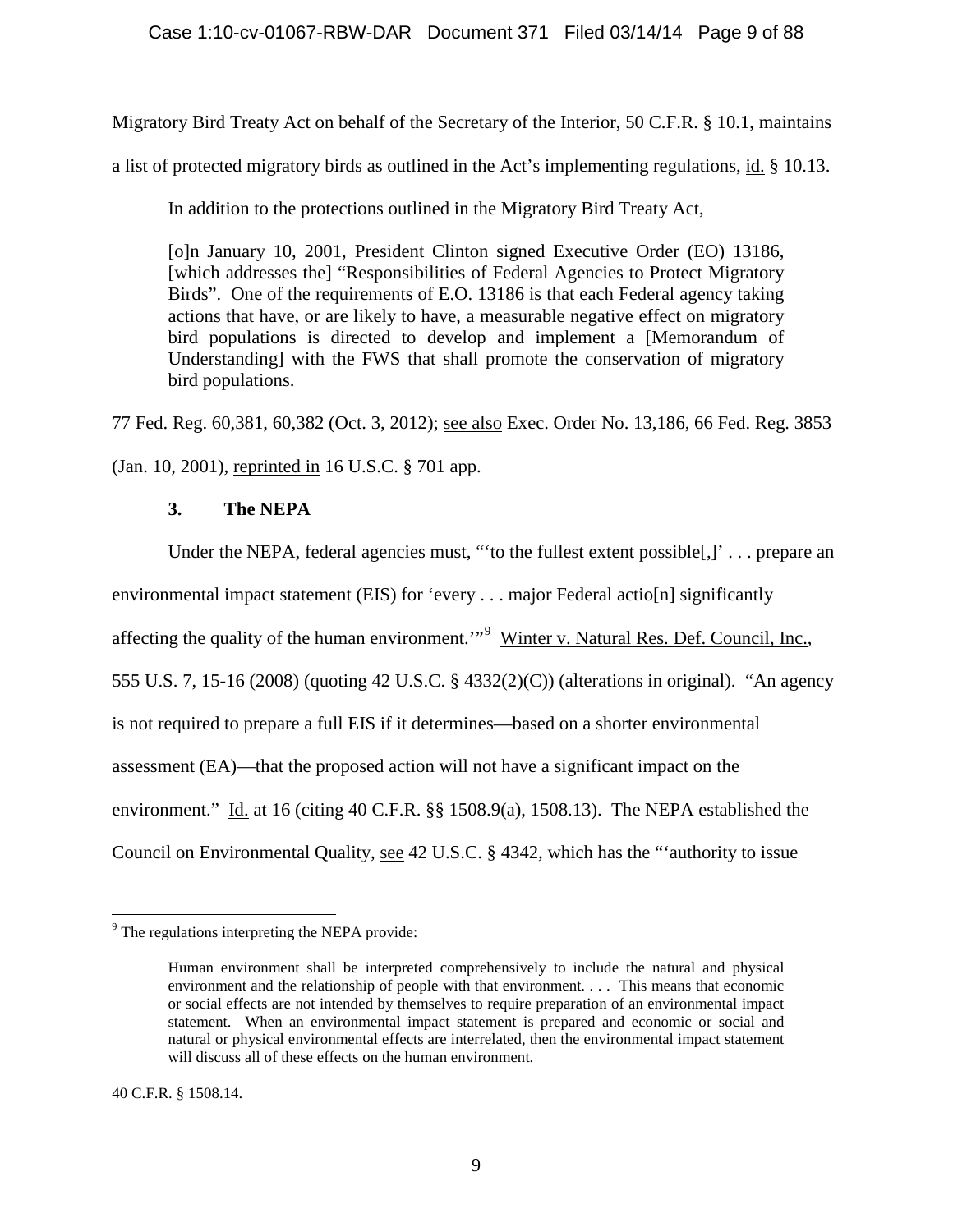### Case 1:10-cv-01067-RBW-DAR Document 371 Filed 03/14/14 Page 10 of 88

regulations interpreting'" the Act, New York v. Nuclear Regulatory Comm'n, 681 F.3d 471, 476 (D.C. Cir. 2012) (quoting Dep't of Transp. v. Pub. Citizen, 541 U.S. 752, 757 (2004)); see generally 40 C.F.R. pts. 1500-1508 (regulations interpreting the NEPA).

### **4. The Preservation Act**

Congress enacted the Preservation Act in 1966, finding that the preservation of the nation's "heritage is in the public interest so that its vital legacy of cultural, educational, aesthetic, inspirational, economic, and energy benefits will be maintained and enriched for future generations of Americans." 16 U.S.C. § 470(b)(4). Under the Preservation Act, Congress authorized the Secretary of the Interior to create and "maintain a National Register of Historic Places composed of districts, sites, buildings, structures, and objects significant in American history, architecture, archeology, engineering, and culture." Id. § 470a(a)(1)(A).

To protect identified historic sites, Section 106 of the Preservation Act provides that a federal agency undertaking action on a historic site or licensing such an undertaking must, prior to the

approval of the expenditure of any Federal funds on the undertaking . . . [,] take into account the effect of the undertaking on any district, site, building, structure or object that is included in or eligible for inclusion in the National Register. The head of any such Federal agency shall afford the Advisory Council on Historic Preservation . . . a reasonable opportunity to comment with regard to such undertaking.

Id. § 470f. The Advisory Council has promulgated regulations that set forth the procedures that federal agencies must follow to comply with Section 106. Id. § 470s. The regulations in turn require that federal agencies engage in "consultation . . . [with] other parties with an interest in the effects of the undertaking on historic properties," 36 C.F.R. § 800.1(a), including "any Indian Tribe . . . that attaches religious and cultural significance to" properties included on the National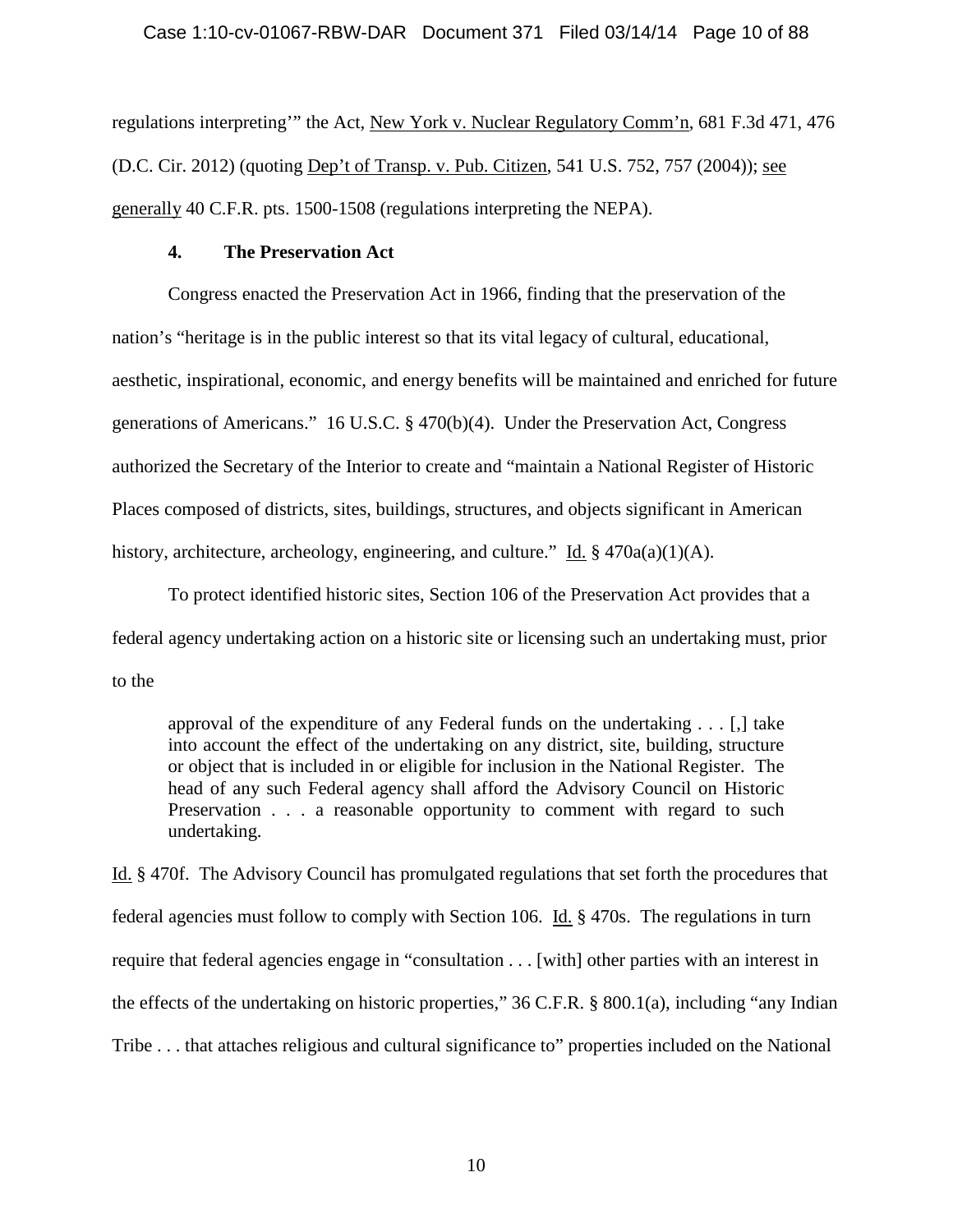#### Case 1:10-cv-01067-RBW-DAR Document 371 Filed 03/14/14 Page 11 of 88

Register as a result of their "traditional religious and cultural importance to [the] Indian Tribe," 16 U.S.C. § 470a(d)(6); see also 36 C.F.R. §§ 800.2(c), 800.3(f)(2).

The consultation process requires federal agencies to: (1) identify the historic properties that might be affected by the undertaking, 36 C.F.R. § 800.4; (2) evaluate the impact of any adverse effects on those properties, id. § 800.5; and (3) "develop and evaluate alternatives or modifications to the undertaking that could avoid, minimize, or mitigate adverse effects on" those properties, id. § 800.6; see also Corridor H Alts., Inc v. Slater, 166 F.3d 368, 370 (D.C. Cir. 1999). When the required consultation has concluded, the agency and consulting parties may sign a memorandum of agreement that "shall govern the undertaking and all of its parts." See § 800.6(c). The memorandum of agreement also "evidences the agency['s]  $\ldots$  compliance with [S]ection 106." Id. However, if "[a]fter consulting to resolve adverse effects pursuant to 36 C.F.R. § 800.6(b)(2), the agency . . . may determine that further consultation will not be productive and terminate consultation. Any party that terminates consultation shall notify the other consulting parties and provide them the reasons for terminating in writing." Id.  $\S$  800.7(a). Where the agency decides to terminate consultation, the agency "shall request that the [Advisory] Council" provide comments and shall also "notify all consulting parties of the request." Id.  $\S 800.7(a)(1)$ . "The head of the agency shall take into account the [Advisory] Council's comments in reaching a final decision on the undertaking." Id.  $\S$  800.7(c)(4).

### **5. The Shelf Lands Act**

The Shelf Lands Act accords the United States jurisdiction over the "the outer Continental Shelf," 42 U.S.C. § 1333(a), which is defined as "all submerged lands lying seaward

11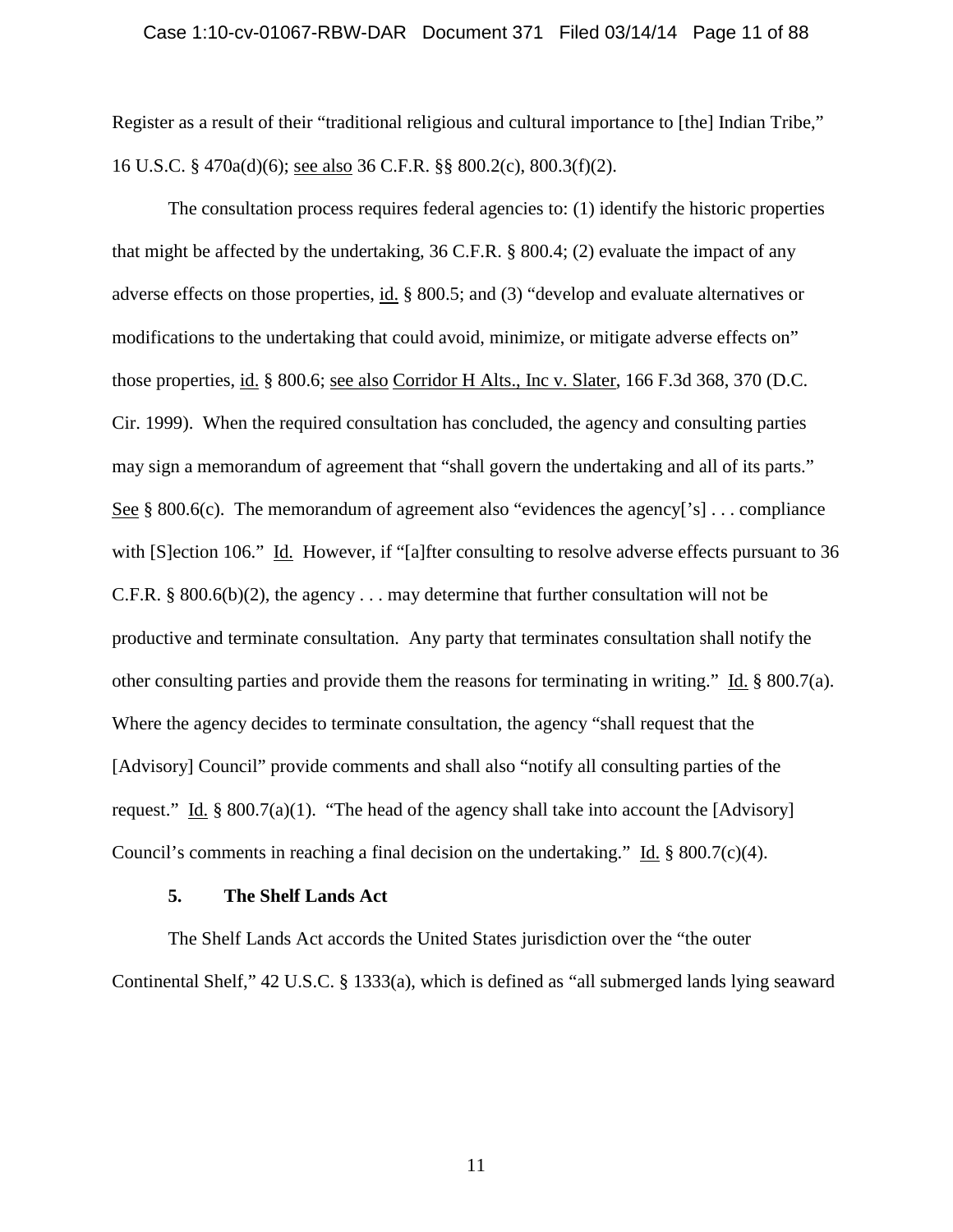### Case 1:10-cv-01067-RBW-DAR Document 371 Filed 03/14/14 Page 12 of 88

and outside the area of lands beneath navigable waters as defined in section 1301 of this title,<sup>[[10\]](#page-11-0)</sup> and of which the subsoil and seabed appertain to the United States and are subject to its jurisdiction and control." 43 U.S.C. § 1331(a). The Shelf Lands Act provides that the laws of the United States apply not only to the outer Continental Shelf, but also "to the subsoil and seabed of the outer Continental Shelf and to all . . . installations and other devices permanently or temporarily attached to the seabed, which may be erected thereon." Id. § 1333(a). As amended by the Energy Policy Act of 2005, Pub. L. No. 109-58, 110 Stat. 594, the Shelf Lands Act provides that "[t]he Secretary [of the Interior], in consultation with the Secretary of the Department in which the Coast Guard is operating and other relevant departments and agencies of the Federal Government, may grant a lease, easement, or right-of-way on the outer Continental Shelf for activities" that, among other things, "produce or support production, transportation, or transmission of energy from sources other than oil and gas," including renewable energy sources. Id.  $\S 1337(p)(1)(C)$ ; see 30 C.F.R.  $\S § 585.100-101$ . "The Secretary of the Interior delegated to the Bureau of Ocean Energy Management (BOEM) the authority to regulate activities under" the Shelf Lands Act concerning such activities. 30 C.F.R. § 585.100. See generally id. §§ 585.100-.1019 (regulations concerning leases, easements, and rights-of-way for non-gas and non-oil related activities on the outer Continental Shelf).

### **6. The Coast Guard and Maritime Transportation Act of 2006**

The Coast Guard Maritime Transportation Act of 2006, which was enacted on July 11, 2006, imposes specific duties on the Commandant of the Coast Guard with respect to offshore wind energy projects in the Nantucket Sound. See Pub. L. No. 109-241, § 414, 120 Stat. 516, 540. Section 414 of the Act reads in its entirety:

<span id="page-11-0"></span><sup>&</sup>lt;sup>10</sup> The Shelf Lands Act generally defines "lands beneath navigable waters" as all underwater land extending outward from the coastline of the United States that is subject to the laws of the United States. See 43 U.S.C. § 1301(a).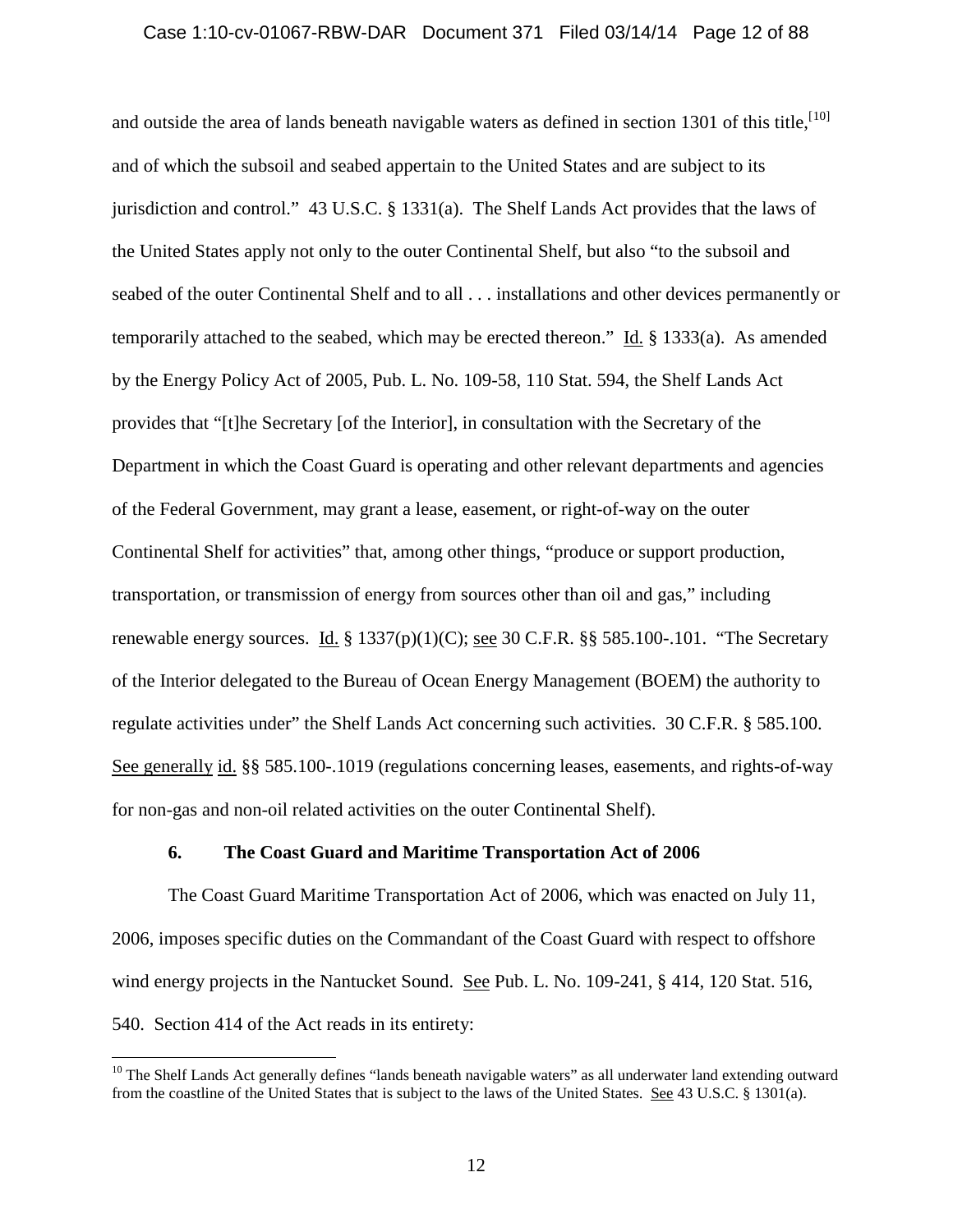Sec. 414. Navigational Safety of Certain Facilities.

(a) Consideration of Alternatives.—In reviewing a lease, easement, or right-ofway for an offshore wind energy facility in Nantucket Sound under section  $8(p)$  of the Outer Continental Shelf Lands Act (43 U.S.C. 1337(p)), not later than 60 days before the date established by the Secretary of the Interior for publication of a draft environmental impact statement, the Commandant of the Coast Guard shall specify the reasonable terms and conditions the Commandant determines to be necessary to provide for navigational safety with respect to the proposed lease, easement, or right-of-way and each alternative to the proposed lease, easement, or right-of-way considered by the Secretary.

(b) Inclusion of Necessary Terms and Conditions.—In granting a lease, easement, or right-of-way for an offshore wind energy facility in Nantucket Sound under section  $8(p)$  of the Outer Continental Shelf Lands Act  $(43 \text{ U.S.C. } 1337(p))$ , the Secretary shall incorporate in the lease, easement, or right-of-way reasonable terms and conditions the Commandant determines to be necessary to provide for navigational safety.

Id. at 540.

# **B. Factual Background**<sup>[11](#page-12-0)</sup>

At the center of this consolidated civil action is the Nantucket Sound (the "Sound"), a

body of water located off the coast of Massachusetts. See CW65034. The Sound serves many

functions, including the home to various endangered species, a commercial and recreational

waterway, and a source of cultural and religious identity. See CW65356, CW111969-78.

Intervenor-defendant Cape Wind, with the approval of the federal defendants, also seeks to make

the Sound the location of the nation's first offshore wind energy project. See CW201584.

<span id="page-12-0"></span><sup>&</sup>lt;sup>11</sup> Three sets of administrative record documents were submitted to the Court—one for each set of cross-motions for summary judgment. See Notice of Submission of Jointly Prepared Appendix of Administrative Record Pursuant to Local Civil Rule 7(N), ECF No. 234 (index to administrative record concerning claims by the Wampanoag Tribe of Gay Head (Aquinnah)); Notice of Filing of Appendix, ECF No. 237 (index to administrative record concerning ESA and Migratory Bird Treaty Act claims); Notice of Filing of Appendix, ECF No. 333 (index to administrative record concerning plaintiffs' remaining claims). For ease of reference, the Court refers in this Memorandum Opinion to the Bates numbers assigned to the administrative record documents as outlined in the index for each administrative record. The Bates numbers consist of alpha-numeric references. Bates numbers beginning with (1) "CW" refer to documents from the BOEM; (2) "FWS" refer to documents from the FWS; (3) "NMFS" refer to documents from the NMFS; and (4) "USCG" refer to documents from the Coast Guard.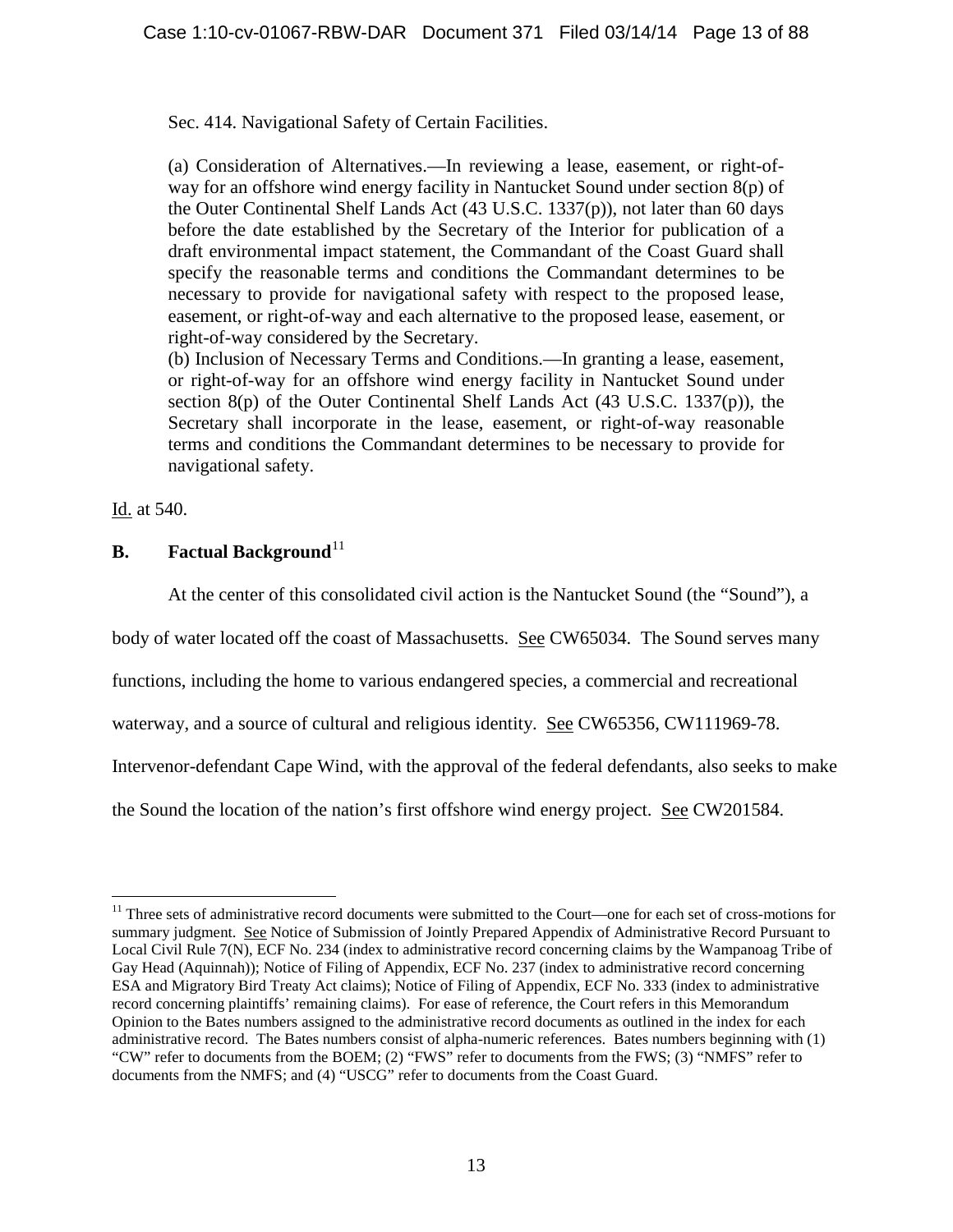# **1. The Cape Wind Project**

The Cape Wind project has been described as "the first of its kind in the United States and is one of the largest offshore wind projects in the world." CW201584. Cape Wind "began preliminary work on siting and designing a wind energy project in 2000," NMFS1413, and proposed an offshore wind energy park, to be located on the outer Continental Shelf on Horseshoe Shoal<sup>[12](#page-13-0)</sup> in the Sound, CW65037. As described in the Federal Register,

[t]he proposed wind park would consist of 130 offshore wind turbine generators arranged to maximize the park's maximum potential electric output of approximately 454 megawatts. The wind-generated electricity from each of the turbines would be transmitted via a 33 kilovolt submarine transmission cable system to a centrally located electric service platform. This platform would transform and transmit electric power to the Cape Cod mainland (12+ miles) via two 115 kilovolt lines, where it would ultimately connect with the existing power grid.

71 Fed. Reg. 30,693, 30,693 (May 30, 2006); see also, e.g., NMFS1415-22 (providing a more

detailed description of the Cape Wind's project proposal). Prior to its construction, and as

discussed below, the Cape Wind project was and is subject to several regulatory and

administrative procedures and approvals.

# **2. The Regulatory Approval Process**

"In November 2001, [Cape Wind] filed a permit application with the [Corps of

Engineers], New England District, under section 10 of the Rivers and Harbors Act of 1899 . . . ."

71 Fed. Reg. at 30,693. The Corps issued a draft EIS in 2004. See CW142751. Upon the

passage of the Energy Policy Act of 2005, the BOEM took over "as a lead agency for

coordinating the permitting process with other Federal agencies." 71 Fed. Reg. at 30,693;

<span id="page-13-0"></span> $12$  A "shoal" is "a sandbank or sandbar that makes the water shallow." See Merriam-Webster Dictionary, available at http://www.merriam-webster.com/dictionary/shoal (last visited Mar. 4, 2014).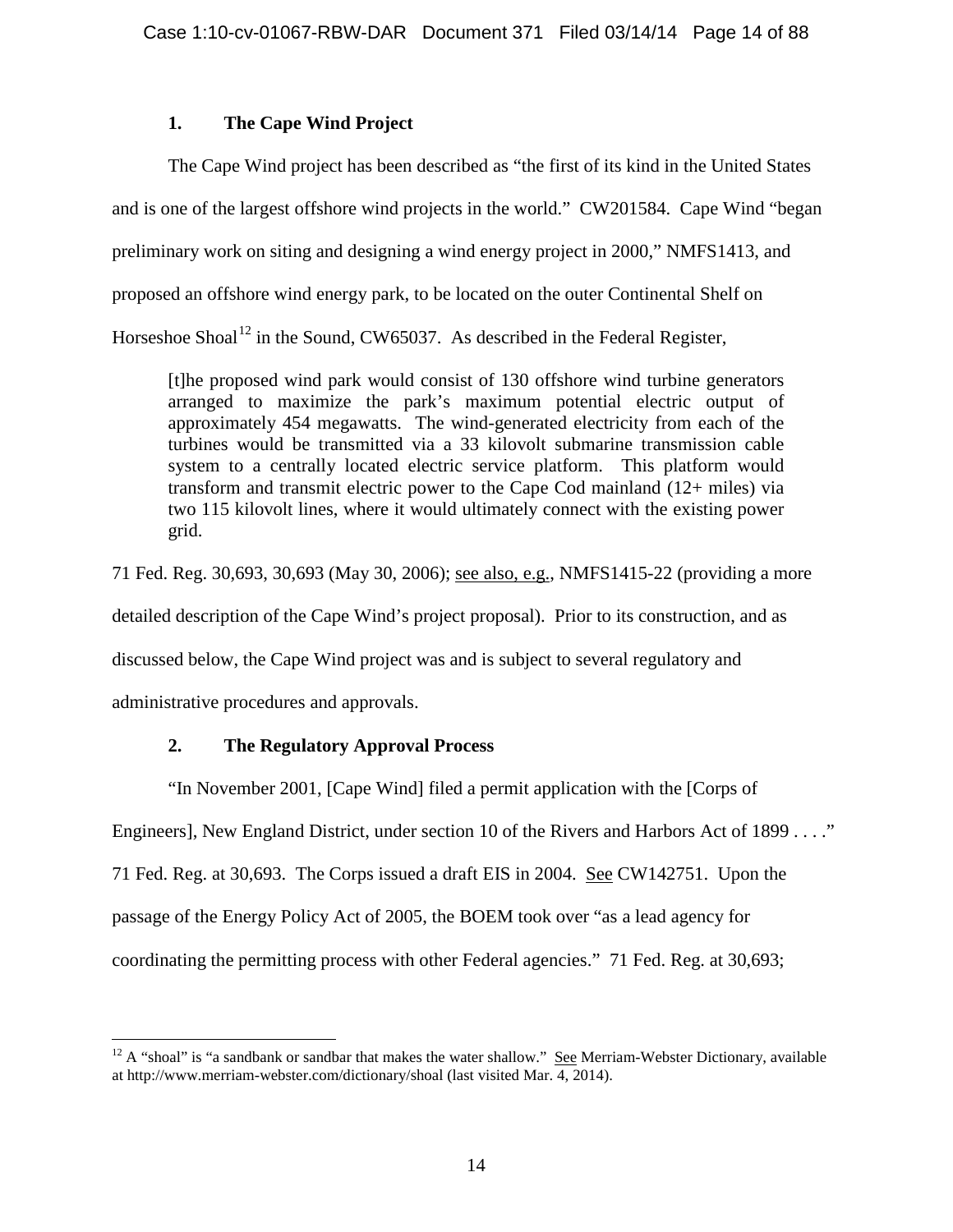### Case 1:10-cv-01067-RBW-DAR Document 371 Filed 03/14/14 Page 15 of 88

CW111956. As outlined below, the BOEM subsequently initiated required consultation with various agencies.

### **a. Formal Consultation Under Section 7 of the ESA**

# **i. The FWS's Biological Opinion and Incidental Take Statement**

The BOEM consulted informally with the FWS from November 17, 2005, until May 19,

2008, when the BOEM requested initiation of formal consultation. See FWS92-96. The FWS

issued its biological opinion on November 21, 2008. See FWS1. The biological opinion "only

applies to the roseate tern and piping plover," two types of migratory birds, "as listed species

under the ESA." FWS3. The FWS reached the following conclusion:

After reviewing the current status of the Atlantic Coast piping plover and the northeastern population of the roseate tern, the environmental baseline for the action area, and all effects of the proposed Cape Wind Project, it is the Service's biological opinion that the project is not likely to jeopardize the continued existence of these species. No critical habitat has been designated for the Atlantic Coast breeding ranges of these species; therefore, none will be affected.

FWS73. The FWS included with its biological opinion an incidental take statement authorizing

the taking of "four to five roseate terns per year (80-100 terns over the 20-year life of the

project)" and "a maximum of 10 piping plovers . . . over the life of the [project]." FWS75. With

respect to the taking of piping plovers, the FWS added:

Because the formulation of mortality estimates is very complex, new empirical information demonstrating one or more of the following circumstances will constitute new evidence that estimated take of piping plovers has been exceed:

- 1. Annual flights across the project area exceed the total number of pairs breeding in and north of the action area. This is equivalent to approximately 18% of migration flights by adults and young of the year (pairs x 5.5).
- 2. More than 20% of flights occur at rotor height.
- 3. Avoidance rates <0.95.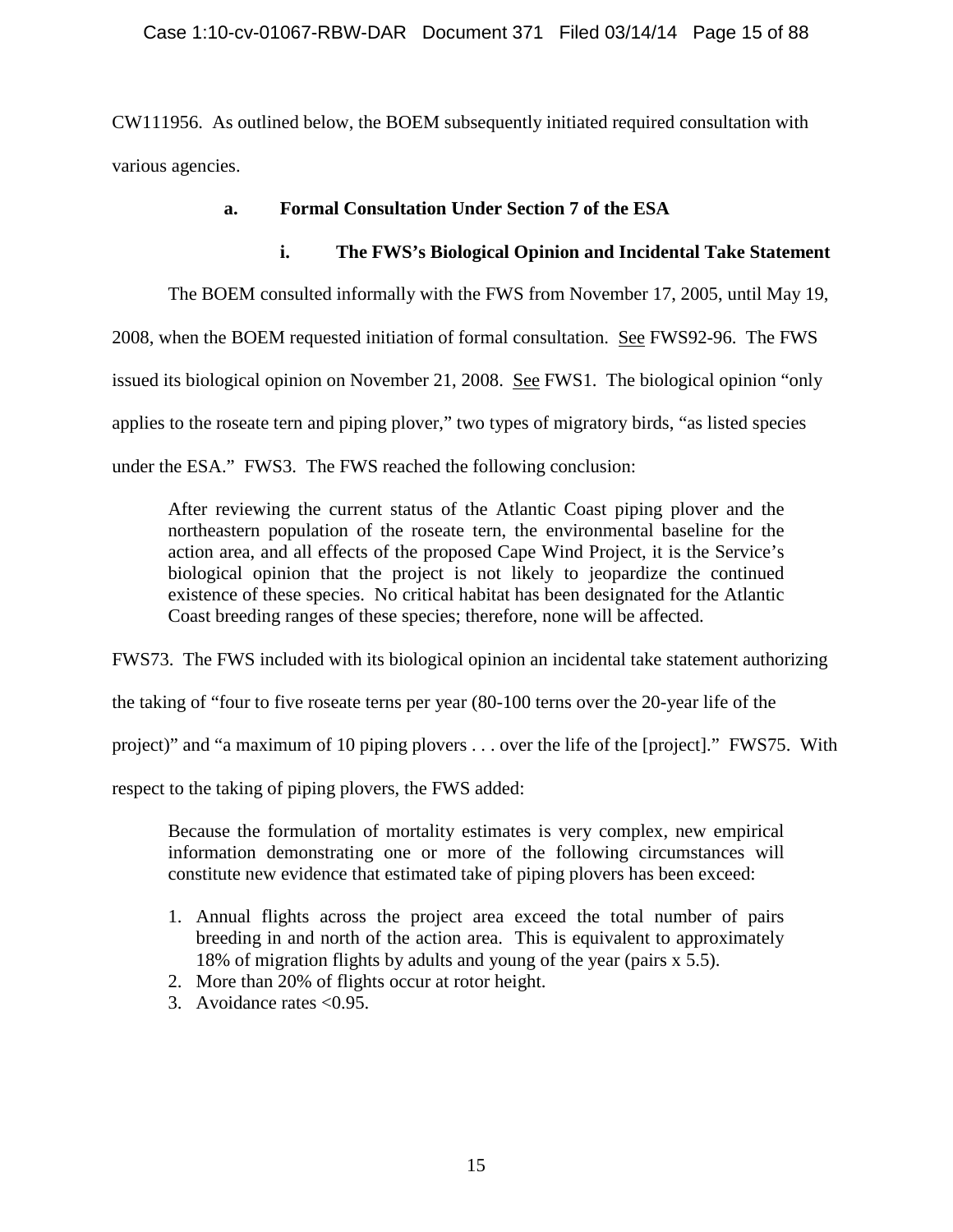Id. The FWS also "estimate [d] that implementation of the Bird Island restoration project<sup>[[13\]](#page-15-0)</sup> will

offset any potential roseate tern mortality that may occur from the Cape Wind Project." Id.

The incidental take statement included terms and conditions necessary to implement reasonable and prudent measures pursuant to the ESA. See FWS75-78. Among these measures was a discussion of an operational adjustment that the FWS had considered but ultimately

## decided against:

The [FWS] . . . considered as a reasonable and prudent measure[] an operational adjustment to the wind facility that would require the temporary and seasonal shut down of the [wind turbine generators] through the feathering of the rotors. Feather of the rotors causes them to face the wind and stop spinning, and would reduce the risk of collision by roseate terns and, to a limited extent, migrating piping plovers transiting the Horseshoe Shoal project area. Although the [FWS] considered that result in this "operational adjustment" would be based on weather and day light parameters that reduce visibility, and would be limited in time to seasons when plovers and peak numbers of roseate terns are expected to be present (a few weeks in early to mid-May and a few weeks in late August to mid-September), it was determined by [the BOEM] and [Cape Wind] . . . to not be reasonable and prudent based on the following:

The operational adjustment (shut down of the turbine rotors to a neutral position) is not reasonable because it does not meet the [reasonable and prudent measure] regulatory definition as a "reasonable measure" as it modifies the scope of the project in a manner that is adverse to the project's stated purpose and need, that is to make a substantial contribution to enhancing the region's electrical reliability and achieving the renewable energy requirements under the Massachusetts and regional renewable portfolio standards. [The BOEM] considers that this may involve more than a "minor change"  $(50 \text{ C.F.R. } § 402.14(i)(2)[).$ 

[The BOEM] has also determined that the [reasonable and prudent measure] is not reasonable because the uncertainty regarding the project's ability to generate electricity during the two time frames (late April to mid-May and late August to mid-September) reduces the project's predicted potential electrical output in a

<span id="page-15-0"></span><sup>&</sup>lt;sup>13</sup> According to the FWS biological opinion, "the Bird Island restoration project is to restore and repair the existing stone revetment in its current location on the island and to use clean dredged material to raise the elevation of 0.4 acre of habitat landward of the revetment." FWS67. The FWS opined that the "project is likely to have measurable beneficial effects for the roseate tern by preventing further loss of existing essential nesting habitat, by creating additional suitable nesting habitat, and by increasing the carrying capacity of the island which is the most productive breeding site for the species in Buzzards Bay." Id. The FWS acknowledged that "this project may not be completed . . . until some point after the Cape Wind Project is constructed." FWS67-68.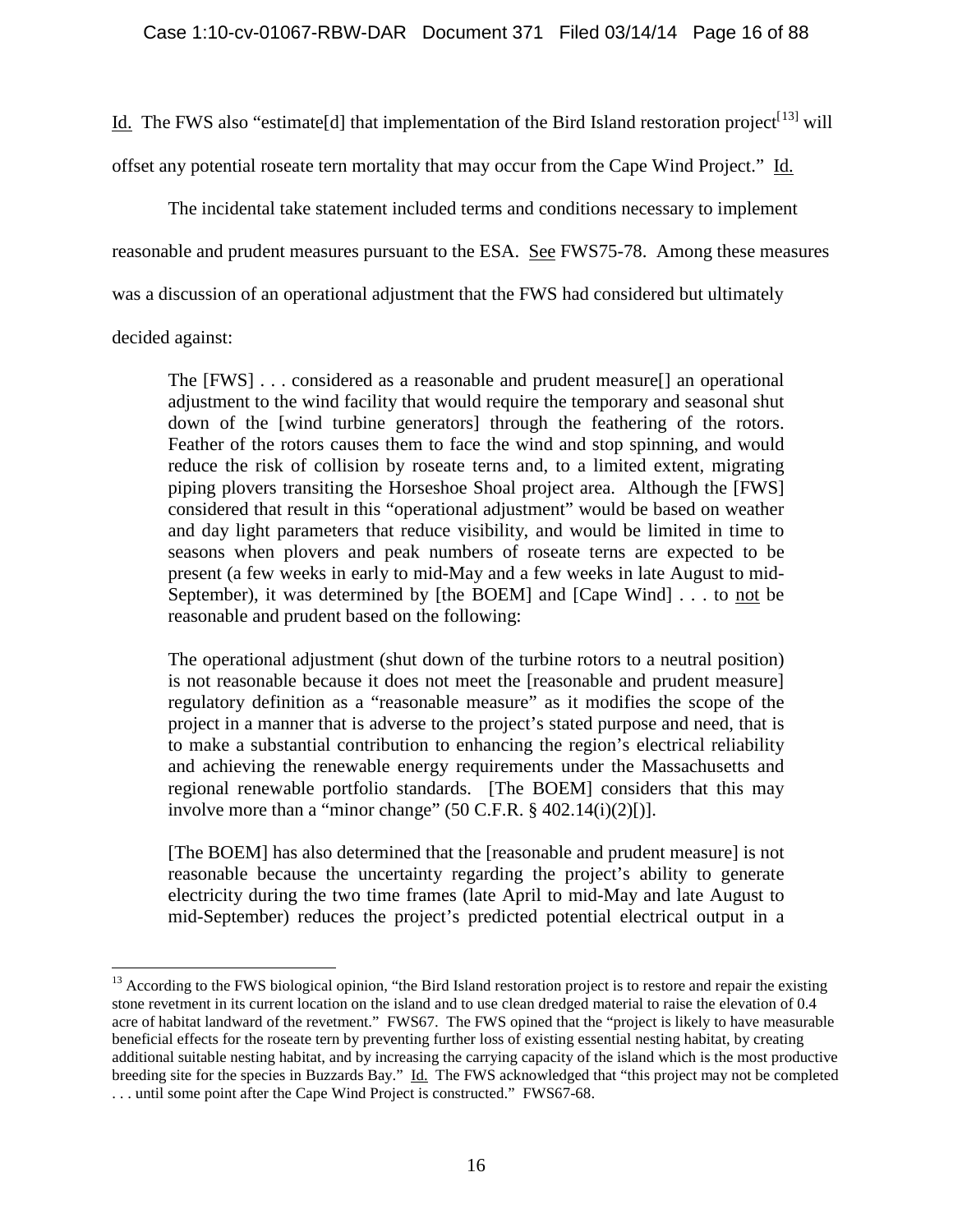significant enough way to have a deleterious effect on anticipated revenues, financing and power purchasing agreements.

Furthermore, [the BOEM] indicates that the proposed timeframes for the operational adjustment, although limited by season, visibility and time of day, constitute peak period hours, when the energy supplied to the [Independent System Operator of] New England (the regional transmission organization) has greater market value. Therefore, the [reasonable and prudent measure] may not be prudent because economic cost makes this measure not feasible for project proponents to implement.

FWS76-77 (citations omitted).

# **ii. The NMFS's Biological Opinion and Incidental Take Statement**

The "BOEM and [the] NMFS began discussing consultation requirements in January

2006." NFMS1414. The "NMFS provided technical assistance to [the] BOEM as they drafted a

new [draft EIS]<sup>[[14\]](#page-16-0)</sup> and draft [biological assessment]." Id. The "BOEM provide[d] NMFS with a

final [biological assessment] and request for formal consultation in a letter dated May 19, 2008,"

and "[c]onsultation was initiated on May 22, 2008." Id. The NMFS issued its biological opinion

on November 18, 2008 ("2008 biological opinion"), which

concluded that the proposed action was likely to adversely affect but was not likely to jeopardize the continued existence of loggerhead, Kemp's ridley, leatherback or green sea turtles. Additionally, [the] NMFS concluded that the proposed action was not likely to adversely affect right, humpback or fin whale species. Because no critical habitat is designated in the action area, none will be affected by the proposed action. The [biological] [o]pinion included an Incidental Take Statement exempting the incidental take by acoustic harassment of 3-7 sea turtles during each 4 hour pile driving event (130 events total) and 13-28 sea turtles during the geophysical survey.

. . . .

In the spring of 2010, over 90 North Atlantic right whales were observed in Rhode Island Sound and nearby waters, including areas to be transited by project vessels originating from the staging site at Quonset, [Rhode Island]. While right

<span id="page-16-0"></span><sup>&</sup>lt;sup>14</sup> The NMFS had previously "provided comments on [a] [draft EIS] [prepared by the Corps of Engineers] and indicated to the [Corps] that consultation pursuant to Section 7 of the ESA would be necessary for the proposed project." NMFS1414.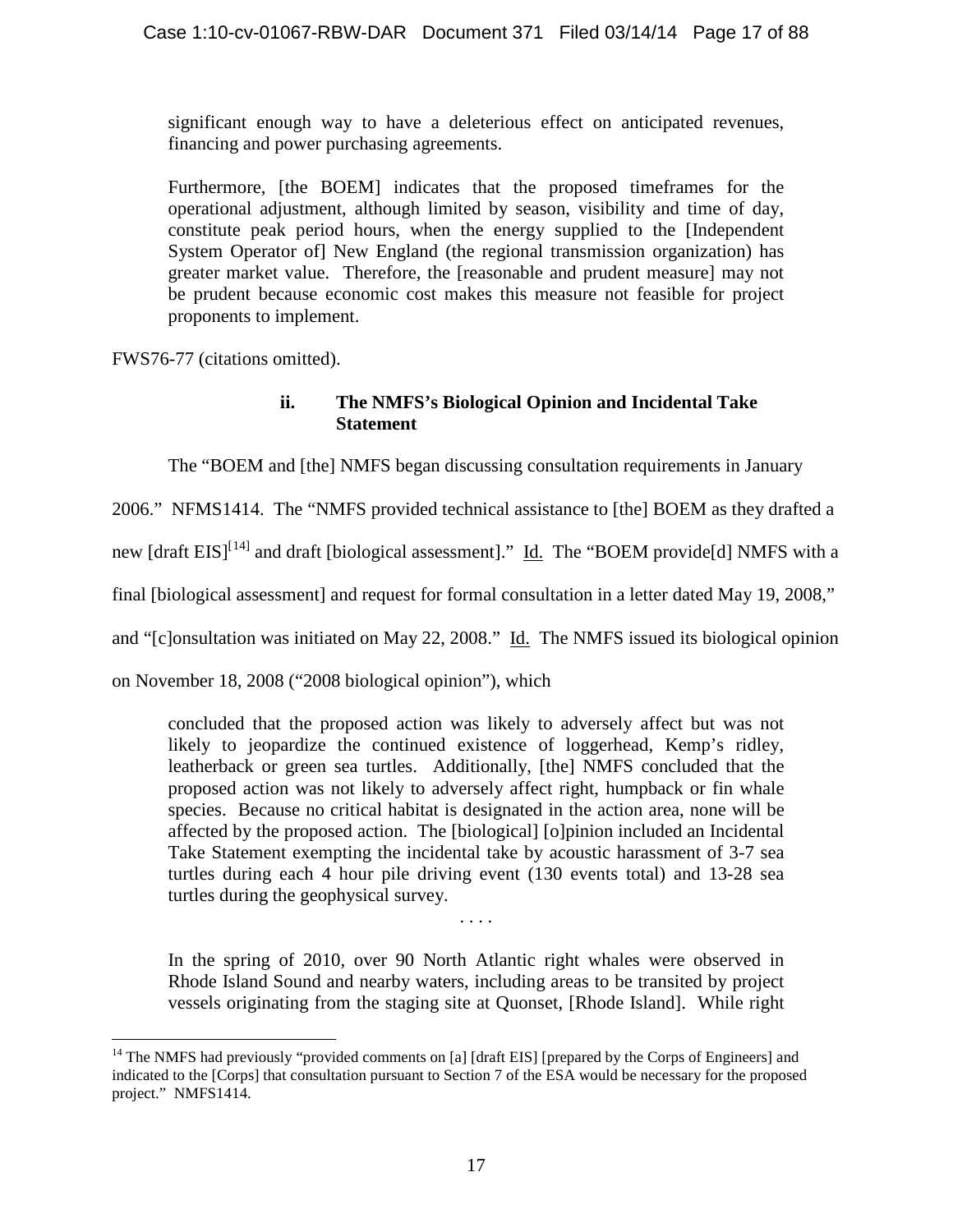whales were not sighted in the area proposed for construction (i.e., the project footprint on Horseshoe Shoal within Nantucket Sound), right whales were observed in nearby areas and along the route that would be used by vessels moving between the project footprint and the project staging area near Quonset, [Rhode Island]. When compared to sightings in previous years, these sightings represent a higher than average number of right whales in the action area and nearby areas. As noted in [the] BOEM's July 13, 2010 letter to [the] NMFS, these sightings represent new information that when analyzed may reveal effects of the action that may affect listed species in a manner or to an extent not previously considered. As such, [the] NMFS concurred with [the] BOEM's determination that reinitiation of consultation was appropriate; specifically, to consider the new information on the presence of right whales in the action area. Consultation was reinitiated on July 26, 2010.

NMFS1414-15. The reinitiation of consultation culminated in a second biological opinion, which the NMFS issued on December 30, 2010 ("2010 biological opinion"). NMFS1413. The 2010 biological opinion reached the same conclusions as the first opinion about the project's effects on listed whales and sea turtles. See NMFS1534. The NMFS issued with the 2010 biological opinion a second incidental take statement for listed sea turtles, which authorized the same level of take as the prior incidental take statement. See NMFS1536.

# **b. The BOEM and FWS Consultation Regarding the Impact of the Cape Wind Project on Migratory Birds**

The BOEM's final  $EIS<sup>15</sup>$  $EIS<sup>15</sup>$  $EIS<sup>15</sup>$  notes that "[a]vian resources that are likely to occur in the area of the proposed action are protected under the Migratory Bird Treaty Act." See CW157080 (citing also Executive Order 13,186). "From March 2002 through September 2006, aerial, boat, and radar surveys were conducted by [Cape Wind]. Additionally, the [Massachusetts Audubon Society] conducted aerial and boat surveys from August 2002 through September 2004." Id. Cape Wind and the Massachusetts Audubon Society "collectively flew 125 systematic aerial surveys to document avian species and distributions in Nantucket Sound," and the surveys took

<span id="page-17-0"></span><sup>&</sup>lt;sup>15</sup> The final EIS, which was prepared pursuant to the NEPA and the Shelf Lands Act, is discussed in further detail below.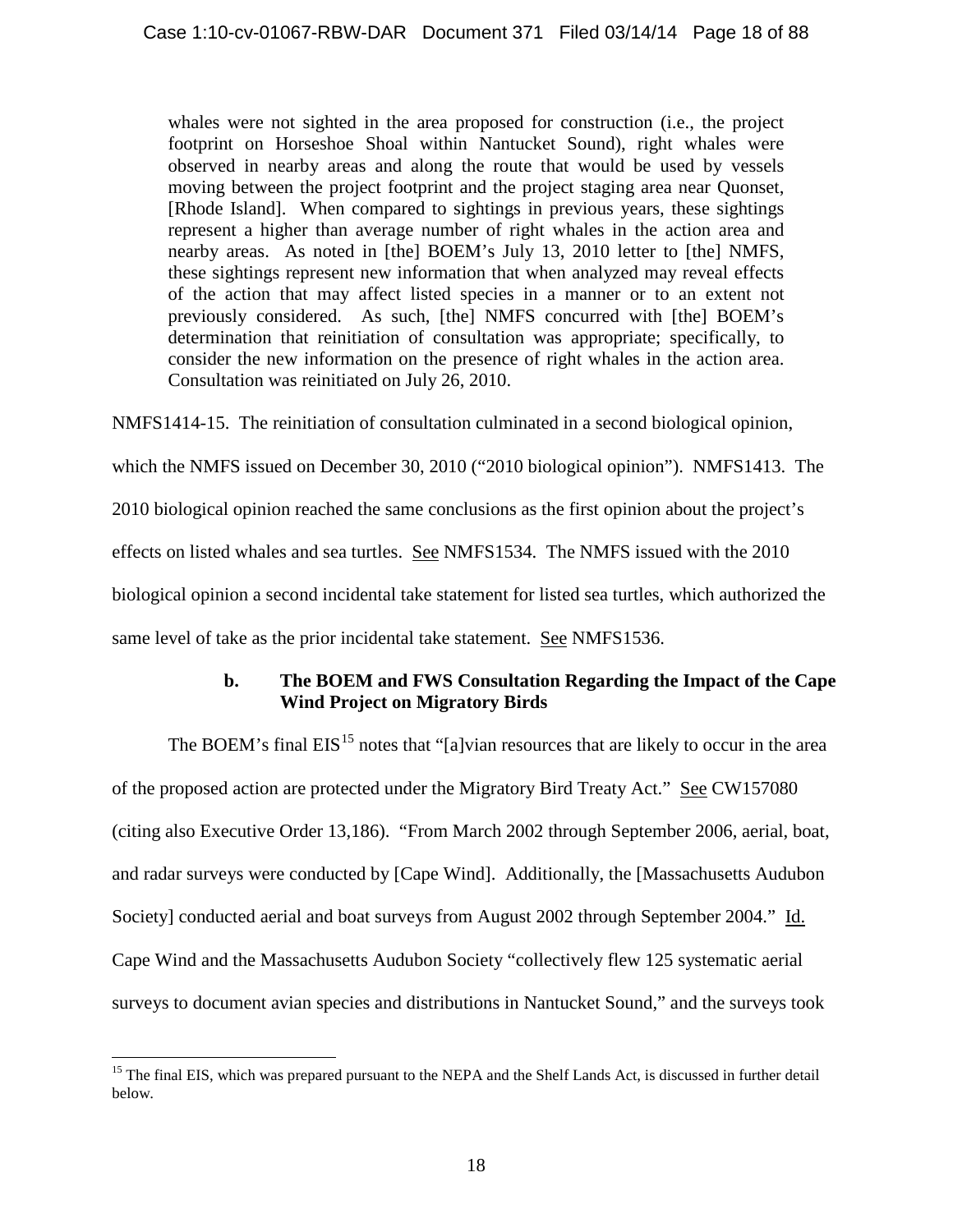### Case 1:10-cv-01067-RBW-DAR Document 371 Filed 03/14/14 Page 19 of 88

place "during the daytime throughout different seasons from March 2002 through March 2006." CW157081; see also CW66154 (tables summarizing survey results). "A total of 17 boat surveys were conducted from May 2002 [through] March 2005 during the same study periods as the aerial surveys," and Cape Wind "also conducted radar surveys during the spring and fall migration periods." CW157081. The BOEM concluded that the existing surveys were sufficient to inform its final EIS. See CW67697-67770 (responding to comments suggesting that the BOEM obtain additional information about the project's impacts on migratory birds).

During the course of the Section 7 consultation, the FWS

recommended several studies to more fully assess the project's impacts . . . on migratory birds. Certain information was collected, and some was not. While they would have generated information useful to assessment of migratory birds generally, the unimplemented studies would not necessarily yield information that would have significantly addressed the uncertainties in the analysis of impacts to the roseate tern and piping plover specifically.

FWS4. The FWS biological opinion did not specifically address other migratory birds not listed in the ESA. Id. However, one of the terms and conditions of the FWS biological opinion requires the BOEM, Cape Wind, and the FWS to "coordinate in the development of specific preand post-construction monitoring protocols . . . for [an] Avian and Bat Monitoring Framework for the Cape Wind Proposed Offshore Wind Facility." FWS77.

On June 4, 2009, the BOEM and the FWS signed a Memorandum of Understanding pursuant to section 3 of Executive Order 13,186. CW242438. The Memorandum "identifies specific areas in which cooperation between the agencies would substantially contribute to the conservation and management of migratory birds and their habitats." Id. Both agencies also reviewed drafts of the Avian and Bat Mitigation and Monitoring Plan prepared by Cape Wind. See CW242441. "The monitoring plan was developed in coordination with [the BOEM and the FWS] . . . and includes several monitoring requirements as a result of previous regulatory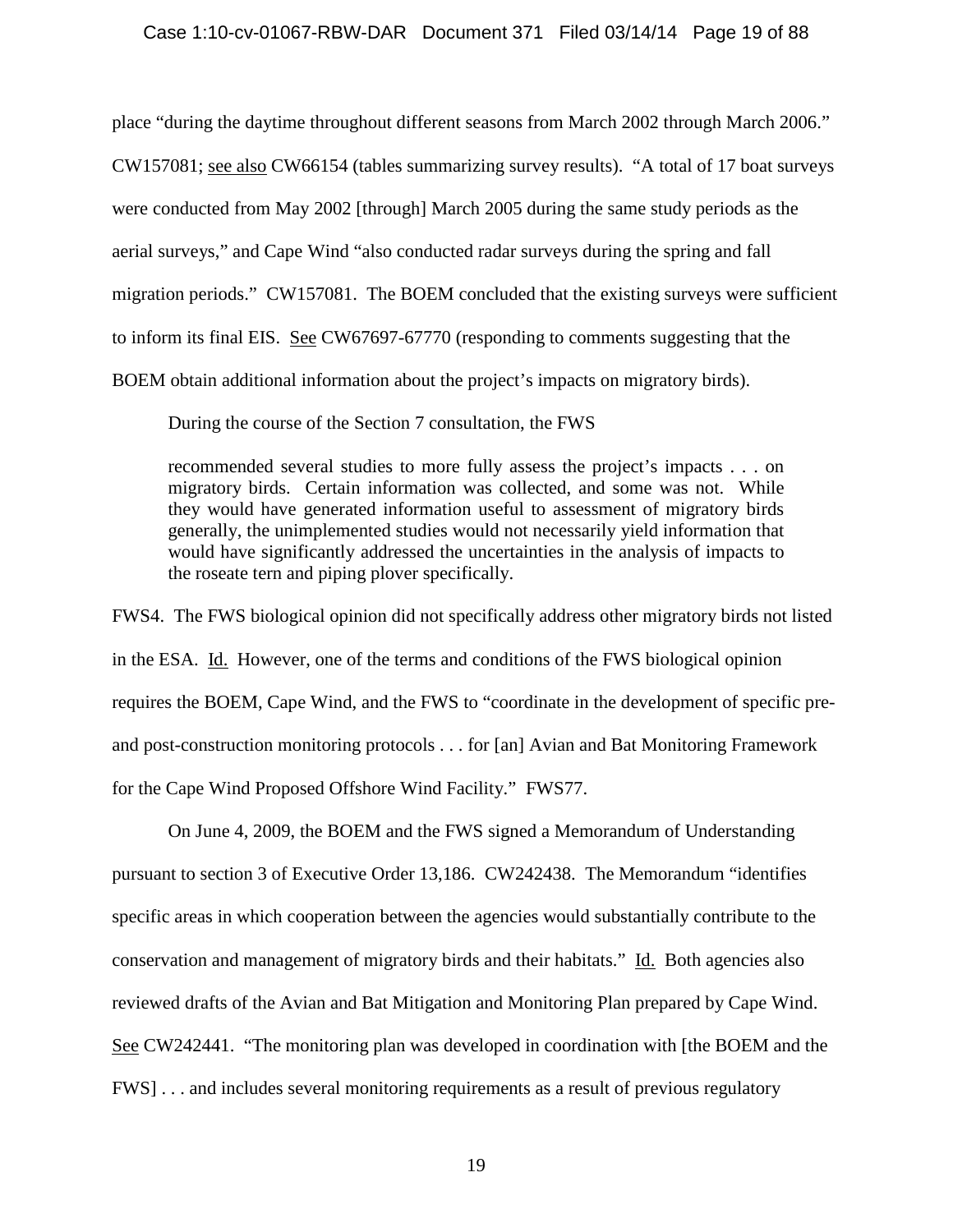review," including the required pre- and post-construction monitoring. CW237369. The lease for the Cape Wind project, which was issued by the BOEM on October 6, 2010, see CW119269; CW119275, states that the monitoring plan is "mandatory," CW119314, and the BOEM also conditioned approval of Cape Wind's Construction and Operation Plan "on an acceptable Avian and Bat Monitoring Plan," CW119704.[16](#page-19-0)

# **c. The NEPA and Shelf Lands Act Review Process**

"The Energy Policy Act of 2005 was enacted on August 8, 2005, giving the Department

of the Interior authority for issuing leases, easements, or rights-of-way for alternative energy projects on the Outer Continental Shelf . . . ." 71 Fed. Reg. at 30,693. Accordingly, the BOEM

began to "act as a lead agency for coordinating the permitting process with other Federal

agencies." Id.; see CW111956.

Once [the BOEM] became the lead agency for the [Cape Wind] project, [the BOEM] determined that a new [d]raft EIS was needed and developed the scope of the study for the [d]raft EIS by requesting comments on the Proposed Action in a public notice published in the Federal Register on May 30, 2006 (71 FR 30693). The [BOEM] treated all the comments previously made on the [Corps of Engineers'] [d]raft EIS as scoping comments for [the BOEM's] [d]raft EIS. The [BOEM] also considered the comments that were made at [Corps] public meetings held in Yarmouth, Martha's Vineyard, Cambridge, and Nantucket, Massachusetts.

CW111956. The BOEM issued a new draft EIS on January 18, 2008. See 73 Fed. Reg. 3482,

3482 (Jan. 18, 2008); CW111956. "The public comment period on the [d]raft EIS lasted 60 days

(until March 20, 2008) and was then extended another 30 days (until April 21, 2008) in order to

provide the public with additional time to consider and submit comments on the [d]raft EIS."

<span id="page-19-0"></span><sup>&</sup>lt;sup>16</sup> "The final [Avian and Bat Monitoring Plan] was approved by [the] FWS on September 6, 2012, and by [the] BOEM on November 20, 2012." Fed. Defs.' ESA/MBTA Mem. at 8 & n.8 (citing http://www.boem.gov/ Renewable-Energy-Program/Studies/Cape-Wind.aspx (last visited Mar. 4, 2014)).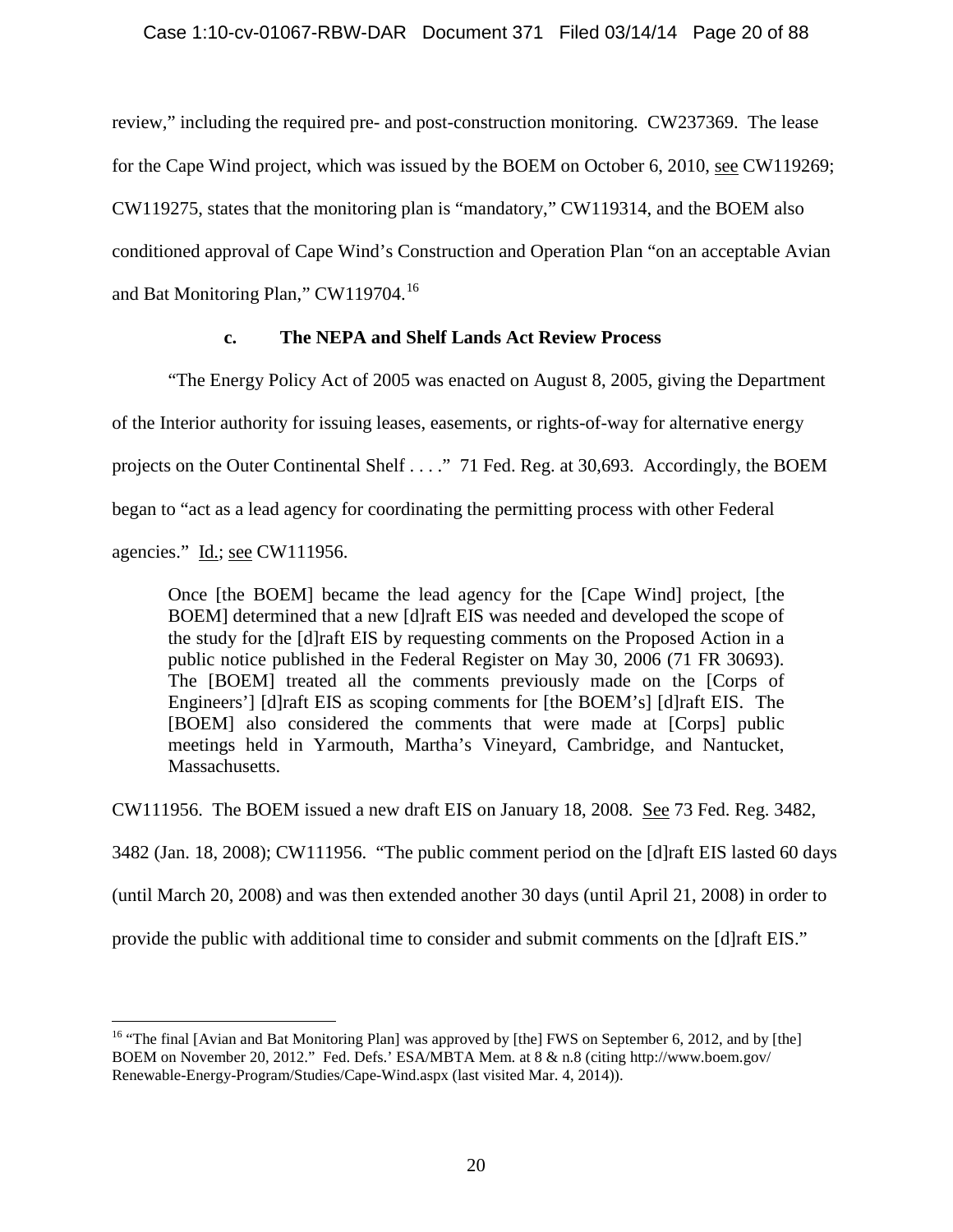CW111956. The BOEM made the final EIS available to the public on January 21, 2009. See id.;

74 Fed. Reg. 3635, 3635 (Jan. 21, 2009).

Subsequently, on March 8, 2010, the BOEM prepared an environmental assessment

("2010 Assessment"). See CW111957. As explained by the BOEM,

[t]he purpose of th[e] [2010 Assessment] was to determine whether there were significant new circumstances or information relevant to environmental concerns and impacts associated with the Proposed Action that were not fully addressed in the  $[f]$ inal EIS . . . . The  $[BOEM]$  used this  $[2010$  Assessment] to determine whether the [f]inal EIS needed to be supplemented. The [BOEM] found that no significant new information existed that would necessitate a re-analysis of the range of the alternatives or the kinds, levels, or locations of the impacts of the Proposed Action on the human environment. After considering public comments on the [2010 Assessment] and additional new information that was received after the [2010 Assessment] was made publicly available, [the BOEM] concluded that the analyses in the [f]inal EIS remained valid, and that, because a supplemental EIS was not required, it issued a Finding of No New Significant Impact (FONNSI) on April 28, 2010.

Id.

On April 28, 2010, the BOEM also issued a Record of Decision ("2010 ROD"), which stated that "[t]he decision is hereby made to offer a commercial lease to [Cape Wind] in accordance with . . . [the Shelf Lands Act], under the terms and conditions" specified in the 2010 ROD, id., and in a lease issued to Cape Wind by the BOEM on October 6, 2010, see CW119269; CW119275. The lease granted Cape Wind "the exclusive right and privilege" to construct, operate, and eventually decommission the proposed wind energy facility on Horseshoe Shoal in the Sound. See CW119270. Among the terms and conditions incorporated into the Cape Wind lease are the terms and conditions which the Coast Guard deemed necessary pursuant to § 414 of the Coast Guard and Maritime Transportation Act of 2006. See CW119319. The Coast Guard had previously issued the §414 terms and conditions on August 2, 2007. See CW66389; CW66393.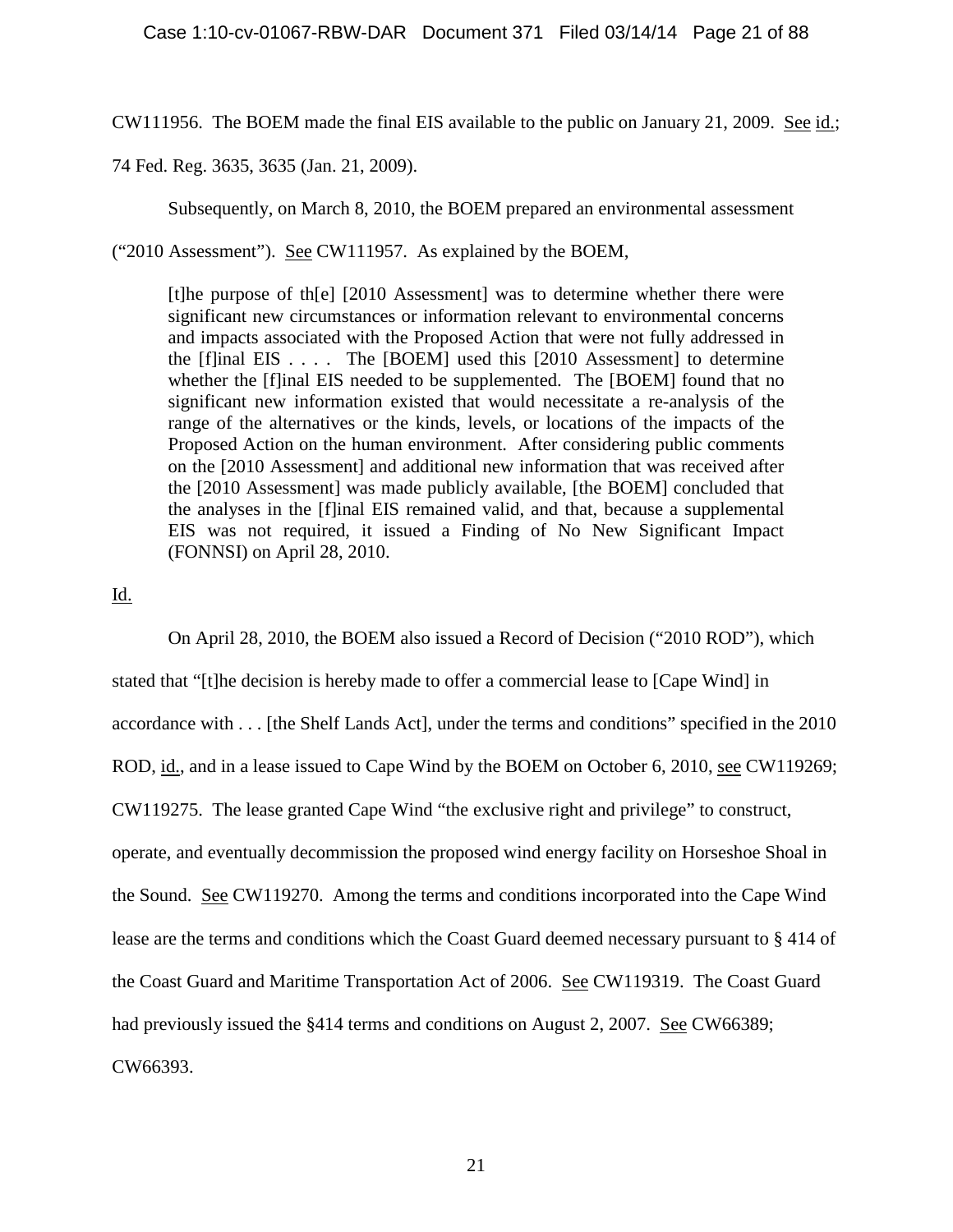The 2010 ROD required Cape Wind to submit to BOEM a Construction and Operations

Plan. CW111957; see also CW119697. Cape Wind "submitted a [Construction and Operations

Plan] for the project on October 29, 2010, and submitted a modified [Construction and

Operations Plan] on February 4, 2011." CW119697. Thereafter,

[o]n February 22, 2011, a "Notice of Preparation of an Environmental Assessment" was posted on the [BOEM] website to solicit public input in anticipation of the preparation of [a] 2011 [environmental assessment ("2011 Assessment")]. The purpose of the comment period was to provide the public with an opportunity to review and comment on the [Construction and Operations Plan] as well as to provide [the BOEM] with any significant new information or circumstances relevant to environmental concerns and bearing on the proposed action or its impacts. The [Construction and Operations Plan] was made available for review on the [BOEM] website . . . . Consulting parties and local governments were informed of the comment period via email, which provided the location of the [BOEM] website and [the BOEM] mailing address for receiving comments.

The purpose of the 2011 [Assessment] was to evaluate whether substantial changes in the proposed action that are relevant to environmental concerns or significant new circumstances or information relevant to environmental concerns and bearing on the proposed action had come to light since the [final EIS] and the 2010 [Assessment] were issued. If so, [the BOEM] would be required to prepare a[] [supplemental EIS] before taking action on [Cape Wind's Construction and Operations Plan]. Issues considered in the 2011 [Assessment] include: additional surveys and sampling; conflicts with aviation traffic and fishing use; emergency response; migratory birds; microclimate; oil within wind turbine generators; sloshing dampers; transition piece grout; permits issued by other Federal agencies; and consultations with other agencies. [The BOEM] did not directly address comments related to the content of the [Avian and Bat Monitoring Plan] in the [2011 Assessment]; rather it [did so] in its review of that plan.

CW119705; see also CW119743-86 (2011 Assessment). The BOEM "determined that the [final

EIS] fully discussed the significant environmental consequences associated with the approval of"

Cape Wind's Construction and Operations Plan, and approved the plan in a record of decision

dated April 18, 2011 ("2011 ROD"). CW119705-06.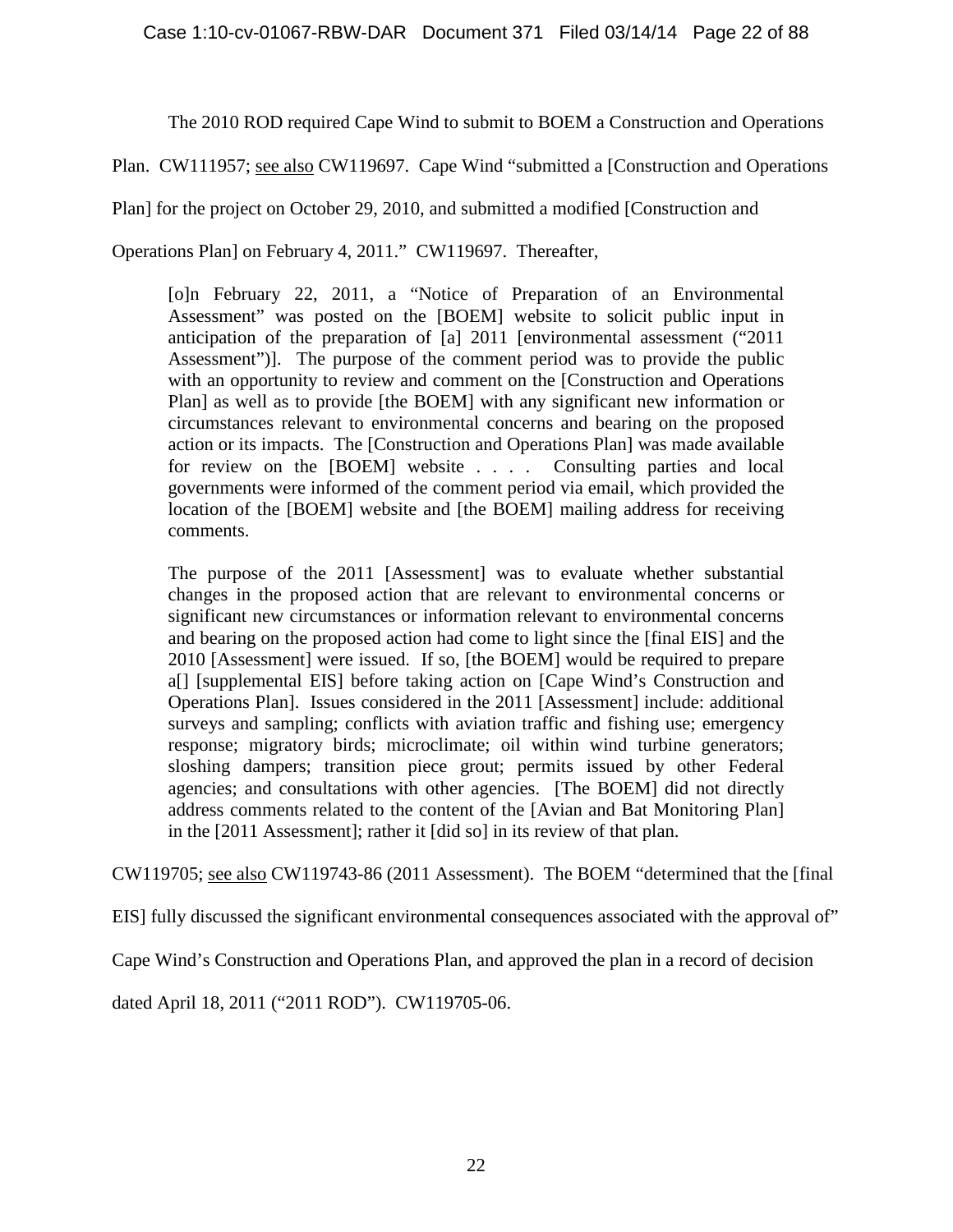# **d. Consultation Under Section 106 of the Preservation Act**

"The [Advisory Council on Historic Preservation] formally entered into the Section 106 consultation with the Corps [of Engineers] for the" proposed wind energy park "in March of 2005 upon its determination that the project would adversely affect historic properties on or eligible for the National Register of Historic Places." CW44617. After the BOEM took over as the lead agency, it

commenced its Section 106 process in late 2005 and conducted more than twentyone meetings through February 2010. [The BOEM] invited the Massachusetts [State Historic Preservation Officer] to be a cooperating party on March 16, 2006, to which she replied "the [Massachusetts Historical Commission] is a consulting agency."

CW112019. The Wampanoag Tribe of Gay Head (Aquinnah) and the Mashpee Wampanoag

Tribe were also consulting parties to the Section 106 process. CW112021. The BOEM

published a draft EIS pursuant to the NEPA in January of 2008, which "included its initial

identification of properties and its findings of adverse effects." CW112021. The comments to

the draft EIS objected to the methodology that the BOEM used to identify affected properties,

and the BOEM responded to the comments by revising its methodology and undertaking new

identification efforts. Id. "From that point forward, the NEPA and [S]ection 106 process

timelines" proceeded independently of one another. Id. As part of its Section 106 consultation,

the BOEM

conducted interagency and intergovernmental consultation meetings, including tribes, to solicit comments and concerns related to the [Cape Wind] project, including issues related to cultural resources and historic preservation, in November 2005, June of 2006, and February of 2007[,] leading up to the circulation of the [draft EIS], and in July of 2008 to discuss concerns raised in comments to the [draft EIS]. One-on-one government-to-government meetings with tribes in advance of the [draft EIS] and its findings also took place in July of 2006, February of 2007 . . . and July of 2007.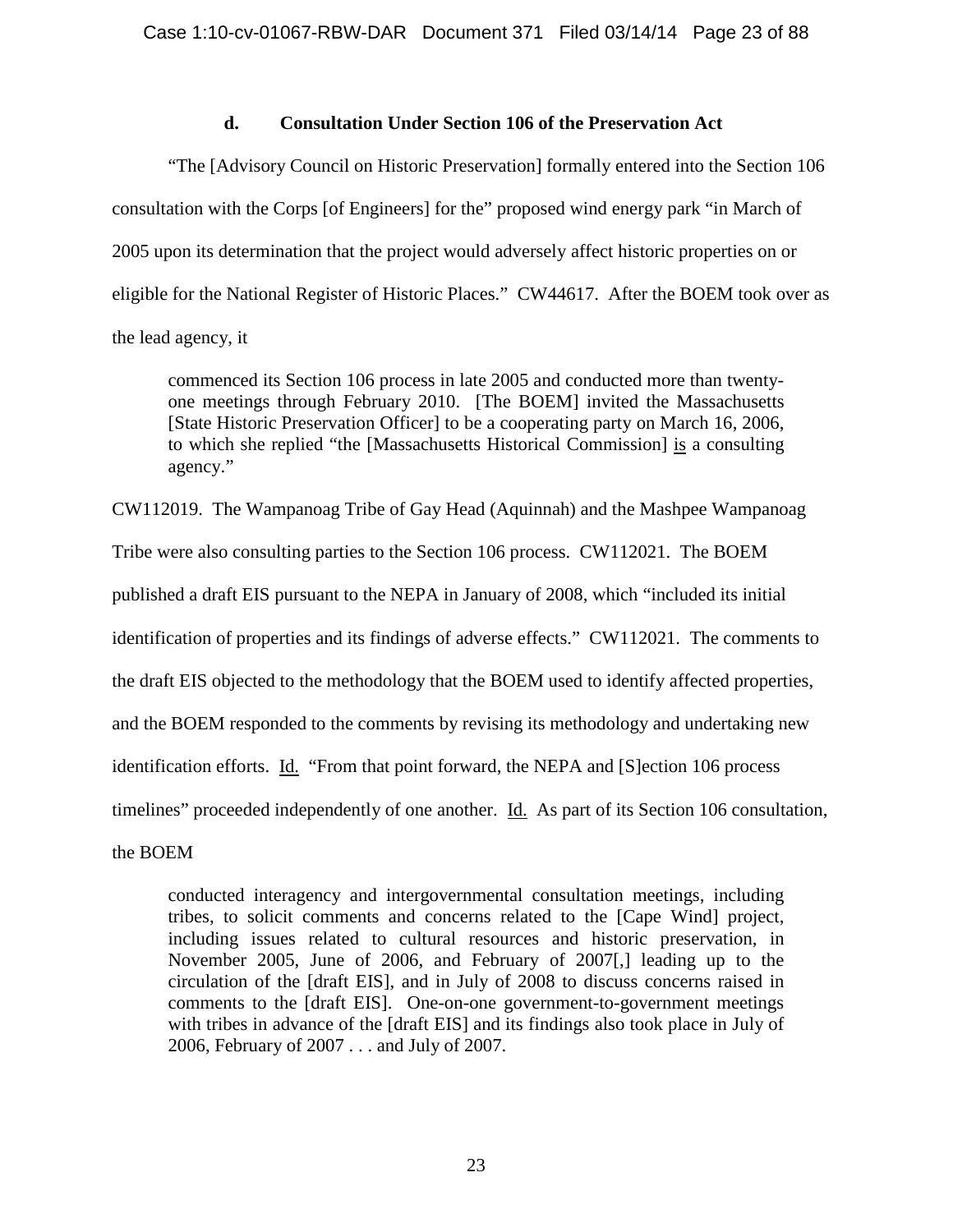Following its evaluation of [the draft EIS] comments, [the BOEM] resumed its Section 106 process with a series of consultation meetings specific to the [S]ection 106 process that began in July 2008. Upon completion of its second identification of properties effort and these consultations, the [BOEM] released a Finding of Adverse Effect as an individual document on December 29, 2008[,] to describe its new list of identified eligible properties and those adversely affected under the revised methodology. The December 2008 Finding identified 29 historic properties as being adversely affected, including one property of cultural[] importan[ce] to the Mashpee tribe and two [National Historic Landmarks]. The December 2008 Finding was included in the analysis of the [f]inal EIS for the project, [and] circulated for public comment in January 2009. Government-to-government consultation meetings and Section 106 consultations meetings with the parties followed throughout 2009 and in early 2010, as described below.

Through this process, [the BOEM] considered additional information from tribes and other consulting parties via meetings, written communications, and site visits. [The BOEM] also worked closely with the Advisory Council for Historic Preservation and the National Park Service (Keeper of the National Register and [National Historic Landmark] personnel) in a continued effort to assess the nature and level of adverse effects and to make determinations of the eligibility of additional properties, as well as to determine the appropriate scope of the [S]ection 106 process. As a result, [the BOEM] released a Revised Finding of Adverse Effect on January 13, 2010. The Revised Finding added Nantucket Sound and four individual onshore [traditional cultural properties] to the list of affected historic properties, and clarified the types of alterations that could occur to each.

A draft Memorandum of Agreement (MOA) was distributed at the June 16, 2009 consultation meeting. The draft MOA contained several proposed mitigation measures. [The BOEM] asked attendees to review the MOA and provide [the BOEM] with any comments on the document or other ideas to avoid, minimize or mitigate adverse effects. The draft MOA was re-circulated to consulting parties at the January 13, 2010 full Section 106 meeting. The [State Historic Preservation Officer] concurred with the revised Finding in February 2010. Following public review of the revised Finding and additional site visits and several meetings with parties in February 2010, the Secretary [of the Interior] determined that further efforts to agree on an MOA would not be productive, and on March 1, 2010, submitted a request to the [Advisory Council for Historic Preservation] for their comment to terminate the [S]ection 106 process.

CW112021-22. "The [Advisory Council for Historic Preservation] comment was received [by

the Secretary of the Interior] on April 2, 2010." CW112024; see also CW112696.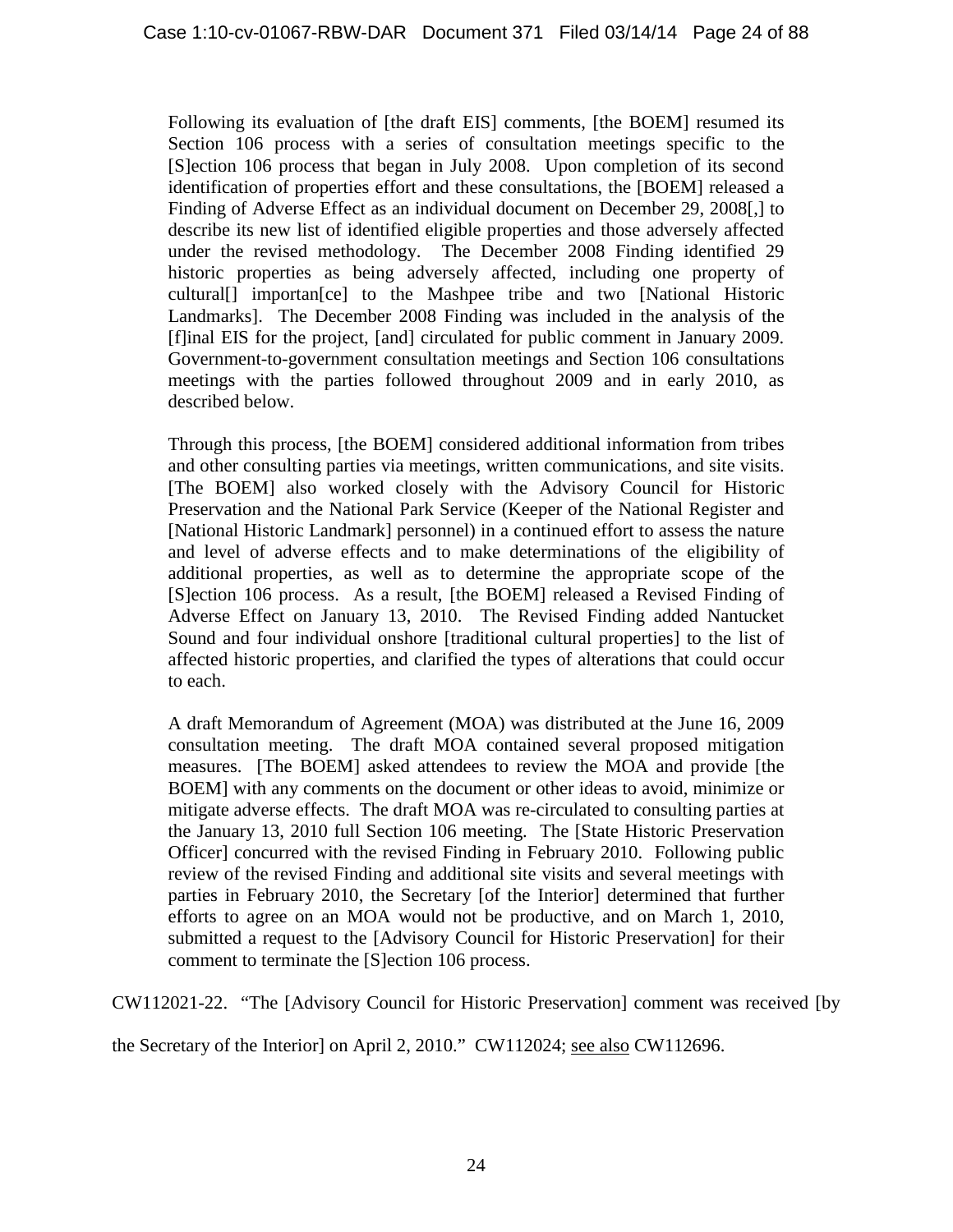## **3. The Current Litigation**

The PEER plaintiffs, comprised of several environmental groups, members of those groups, and individuals who use the Nantucket Sound, PEER Compl. ¶¶ 3-29, assert three claims for relief based on alleged deficiencies in the FWS's and the NMFS's biological opinions and incidental take statements, id. ¶¶ 97-99. They also challenge the issuance of the records of decision, the lease, and the approval of the Cape Wind construction operations plan, on the grounds that each relies on invalid biological opinions. Id. ¶¶ 100-103. The PEER plaintiffs also allege that the BOEM and the Corps of Engineers should have obtained a permit for the take of migratory birds prior to approving the Cape Wind project. Id. ¶ 104. Finally, they claim that the BOEM violated the NEPA by failing to issue a supplemental EIS concerning the recent aggregations of right whales, by failing to address certain other data or effects of the project, and by relying on the Avian and Bat Monitoring Plan. Id. ¶¶ 106-110.

The Town of Barnstable "is a municipal corporation and political subdivision of Massachusetts" that "has jurisdiction over extensive lands on the south side of Cape Cod along Nantucket Sound." Barnstable Compl. ¶ 10. In its complaint, Barnstable asserts nine claims for relief based on the BOEM's alleged failure to adequately address the finding that the Sound is eligible for listing in the National Register or to survey all historic properties in and around the Cape Wind project area, in violation of the Preservation Act. Id. ¶¶ 200-08. Barnstable also challenges the adequacy of the BOEM's final EIS, as well as its failure to issue a supplemental EIS, id.  $\P$  209-14, the BOEM's alleged failure to provide for safety<sup>[17](#page-24-0)</sup> as required by the Shelf

<span id="page-24-0"></span><sup>&</sup>lt;sup>17</sup> Specifically, the Town of Barnstable alleges that

<sup>[</sup>t]he [d]efendants have . . . fail[ed] to ensure that the [Cape Wind project] . . . will be carried out in a manner that provides for the safety of parties engaging in: a) commercial and general aviation activities; b) commercial shipping and commercial transportation between the Cape and the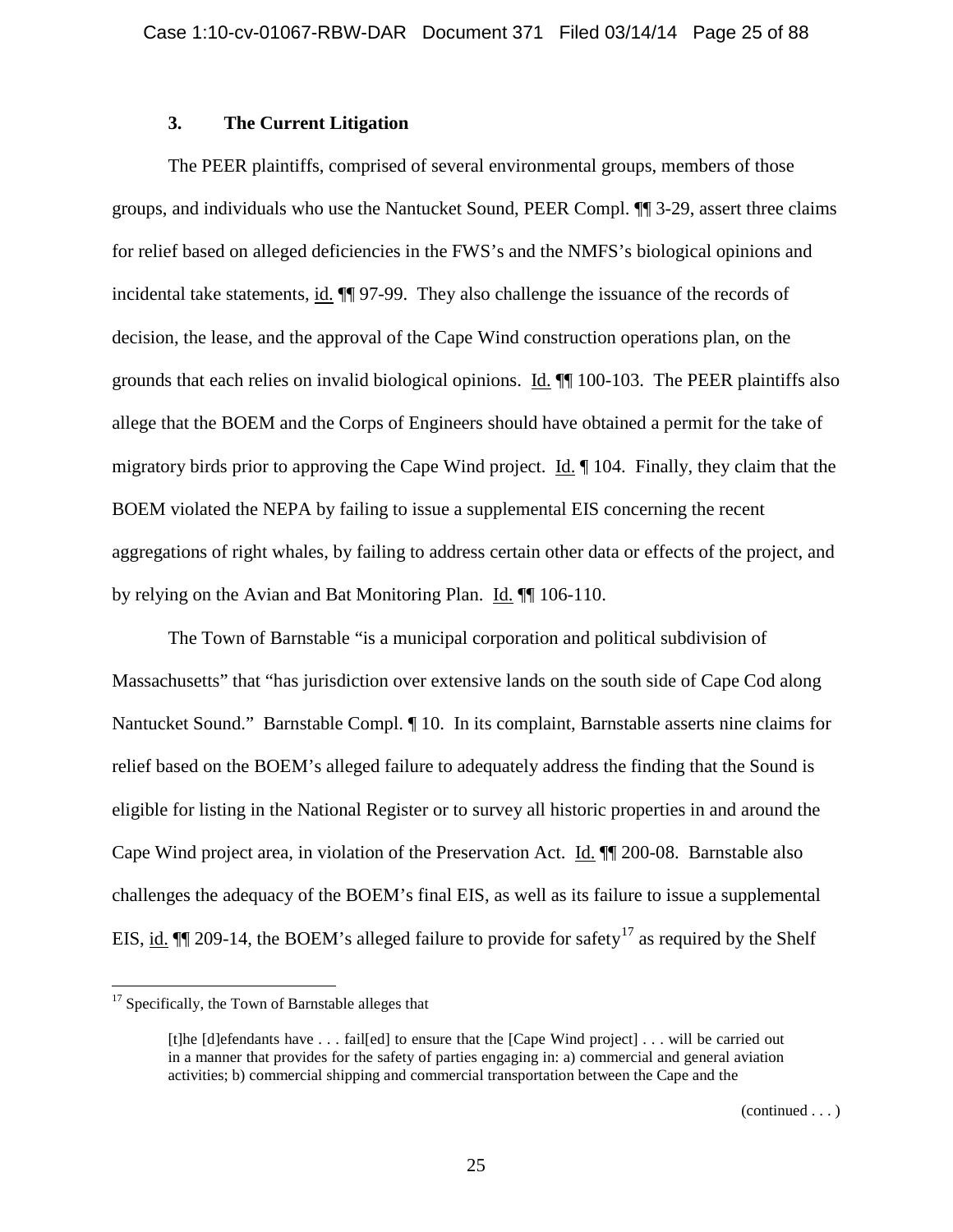### Case 1:10-cv-01067-RBW-DAR Document 371 Filed 03/14/14 Page 26 of 88

Lands Act, id.  $\P$  215-19, and the Coast Guard's alleged failure to specify appropriate terms and conditions as to navigation safety in the Sound as required in § 414 of the Coast Guard and Maritime Transportation Act of 2006, id. ¶¶ 220-25.

The Alliance plaintiffs, a non-profit environmental group and several individuals who use or enjoy the Sound, Alliance Compl. ¶¶ 6-24, assert six claims under the NEPA, the Shelf Lands Act, § 414, and the Preservation Act similar to those asserted by the PEER plaintiffs and the Town of Barnstable, id. ¶¶ 151-76. The Alliance plaintiffs additionally allege violations of the Clean Water Act and the Rivers and Harbors Act. See id. ¶¶ 177-93.

The Wampanoag Tribe of Gay Head (Aquinnah) states in its complaint that "[t]he Tribe has lived on the shores of Nantucket Sound since time immemorial," and "depends on the Nantucket Sound for food, jobs, spiritual ceremonies, and cultural continuity, and the Sound is essential to the Tribe's religious ceremonies and traditional religious practices." Wampanoag Compl. ¶¶ 13-14. The Tribe's complaint asserts three claims for relief based on the federal defendants' alleged failure to consider the impact of the Cape Wind project on subsistence fishing, the failure to adequately consider the impact of the finding that the Nantucket Sound is eligible for listing in the National Register, and the failure to engage in timely and adequate Section 106 consultation with the Tribe. Id.  $\P$  127-43.

The Court granted Cape Wind Associates, LLC's ("Cape Wind") unopposed motion for leave to intervene as a defendant. See September 8, 2010 Minute Order. The Court subsequently consolidated the cases filed by the PEER, Alliance and Town of Barnstable

(. . . continued)

Islands; c) oil spill prevention and response operations; and d) search and rescue operations.

Barnstable Compl. ¶ 216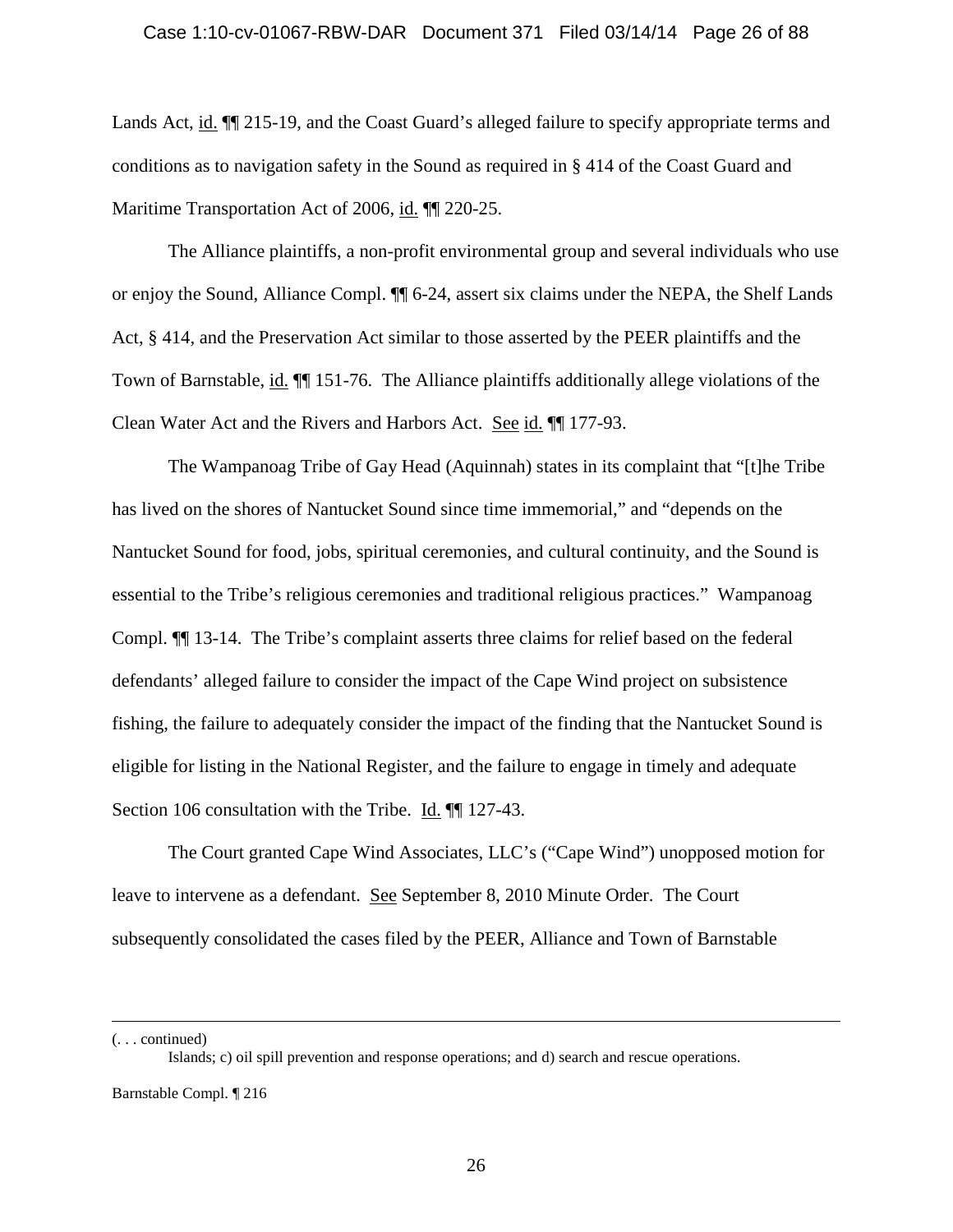### Case 1:10-cv-01067-RBW-DAR Document 371 Filed 03/14/14 Page 27 of 88

plaintiffs,  $^{18}$  $^{18}$  $^{18}$  see October 25, 2010 Minute Order, as well as the case filed by the Wampanoag Tribe of Gay Head (Aquinnah), see July 8, 2011 Minute Order.

The parties have now filed cross-motions for summary judgment: one concerning the PEER, Alliance, and Town of Barnstable plaintiffs' ESA and Migratory Bird Treaty Act claims; a second concerning the PEER, Alliance, and Town of Barnstable plaintiffs' remaining claims; and a third concerning the claims of the Wampanoag Tribe of Gay Head (Aquinnah). Additionally, the PEER, Alliance, and Town of Barnstable plaintiffs have filed a motion pursuant to Federal Rule of Civil Procedure Rule 56(e) seeking additional discovery concerning certain documents cited in the federal defendants' legal memoranda, or in the alternative to strike those same documents.

### **II. STANDARD OF REVIEW**

"Summary judgment is the proper mechanism for deciding, as a matter of law, whether an agency action is supported by the administrative record and consistent with the APA standard of review." Loma Linda Univ. Med. Ctr. v. Sebelius, 684 F. Supp. 2d 42, 52 (D.D.C. 2010) (citing Stuttering Found. of Am. v. Springer, 498 F. Supp. 2d 203, 207 (D.D.C. 2007), aff'd, 408 F. App'x 383 (D.C. Cir. 2010)); see also Richards v. INS, 554 F.2d 1173, 1177 & n.28 (D.C. Cir. 1977). But due to the limited role of a court in reviewing the administrative record, the typical summary judgment standards set forth in Federal Rule of Civil Procedure 56 are not applicable. Stuttering, 498 F. Supp. 2d at 207. Rather, "[u]nder the APA, it is the role of the agency to resolve factual issues to arrive at a decision that is supported by the administrative record, whereas 'the function of the district court is to determine whether or not as a matter of law the

<span id="page-26-0"></span><sup>&</sup>lt;sup>18</sup> Another case was consolidated at the same time, but was later dismissed with prejudice. See Stipulation of Voluntary Dismissal of All Claims in Martha's Vineyard / Dukes County Fisherman's Ass'n v. Salazar, ECF No. 149; see also July 2, 2012 Minute Order.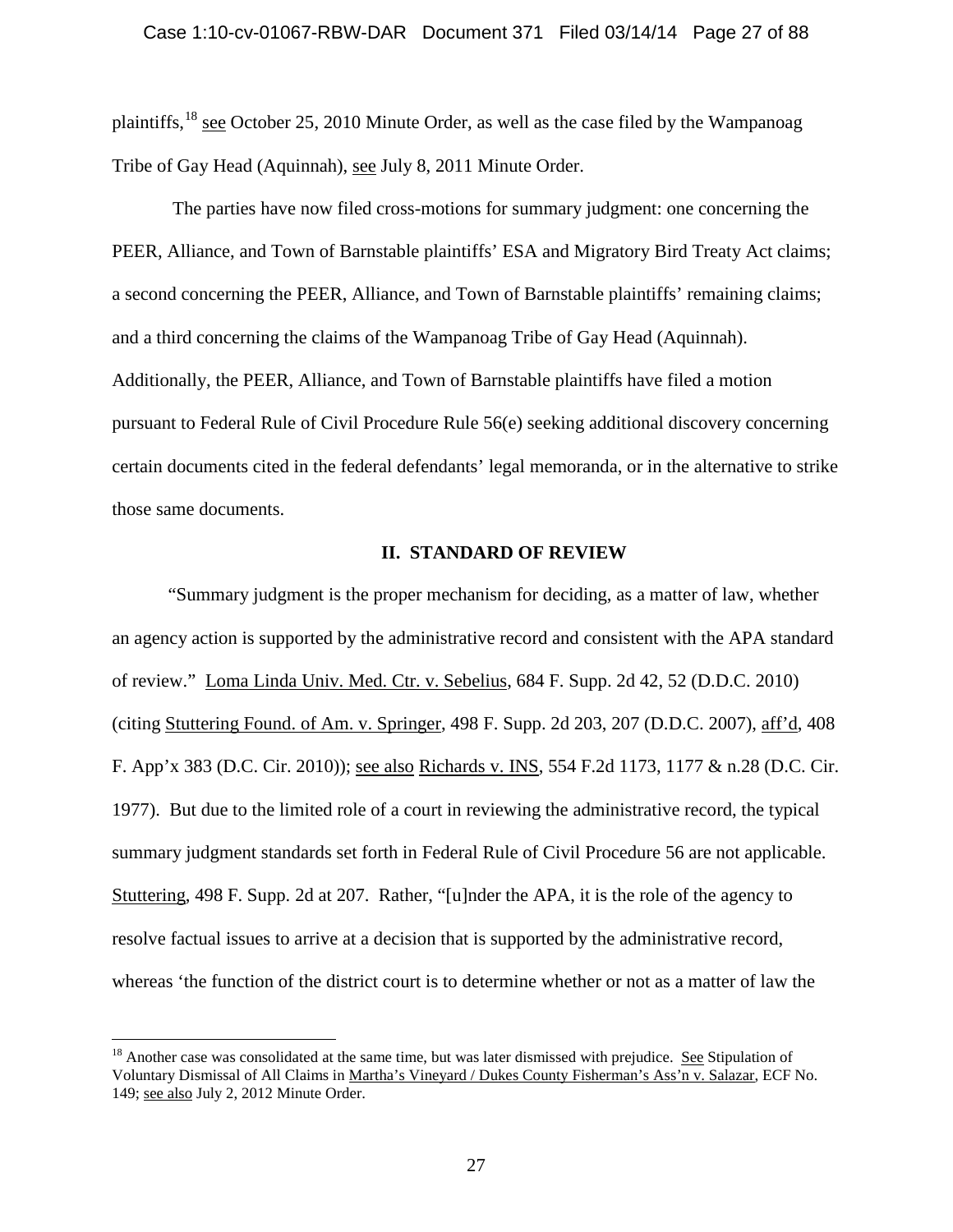### Case 1:10-cv-01067-RBW-DAR Document 371 Filed 03/14/14 Page 28 of 88

evidence in the administrative record permitted the agency to make the decision it did.'" Id. (quoting Occidental Eng'g Co. v. INS, 753 F.2d 766, 769-70 (9th Cir. 1985)). In other words, "when a party seeks review of agency action under the APA, the district judge sits as an appellate tribunal," and "[t]he 'entire case' on review is a question of law." Am. Bioscience, Inc. v. Thompson, 269 F.3d 1077, 1083 (D.C. Cir. 2001) (footnote and citations omitted).

### **III. ANALYSIS**

## **A. Whether the Coast Guard Violated § 414 of the Coast Guard and Maritime Transportation Act of 2006**

The Town of Barnstable and the Alliance plaintiffs have moved for summary judgment on their claims that the United States Coast Guard violated § 414 of the Coast Guard and Maritime Transportation Act of 2006. Pls.' Remain Mem. at 15-16; Pls.' Remain Opp'n at 21; Alliance Compl. ¶¶ 167-70; Barnstable Compl. ¶¶ 220-25. The federal defendants and Cape Wind each move for summary judgment on the ground that no final agency action resulted from the United States Coast Guard's issuance of terms and conditions for the Cape Wind lease pursuant to  $\S$  414, and thus there can be no APA challenge to those terms and conditions.<sup>[19](#page-27-0)</sup> Fed. Defs.' Remain Mem. at 14; Fed. Defs.' Remain Reply at 1; Int. Def.'s Remain Mem. at 19; Int. Def.'s Remain Reply at 1-2. Alternatively, the federal defendants and Cape Wind argue that even if the issuance of the terms and conditions constitutes final agency action, the Coast Guard fully complied with the provisions of the Coast Guard and Maritime Transportation Act of 2006. Fed. Defs.' Remain Mem. at 14; Fed. Defs.' Remain Reply at 1; Int. Def.'s Remain Mem. at 19; Int. Def.'s Remain Reply at 1-2.

<span id="page-27-0"></span><sup>&</sup>lt;sup>19</sup> Because the Court concludes that there has been no violation of  $\S 414$  of the Coast Guard and Maritime Transportation Act of 2006, the Court will not address whether the issuance of terms and conditions pursuant to § 414 constitutes final agency action.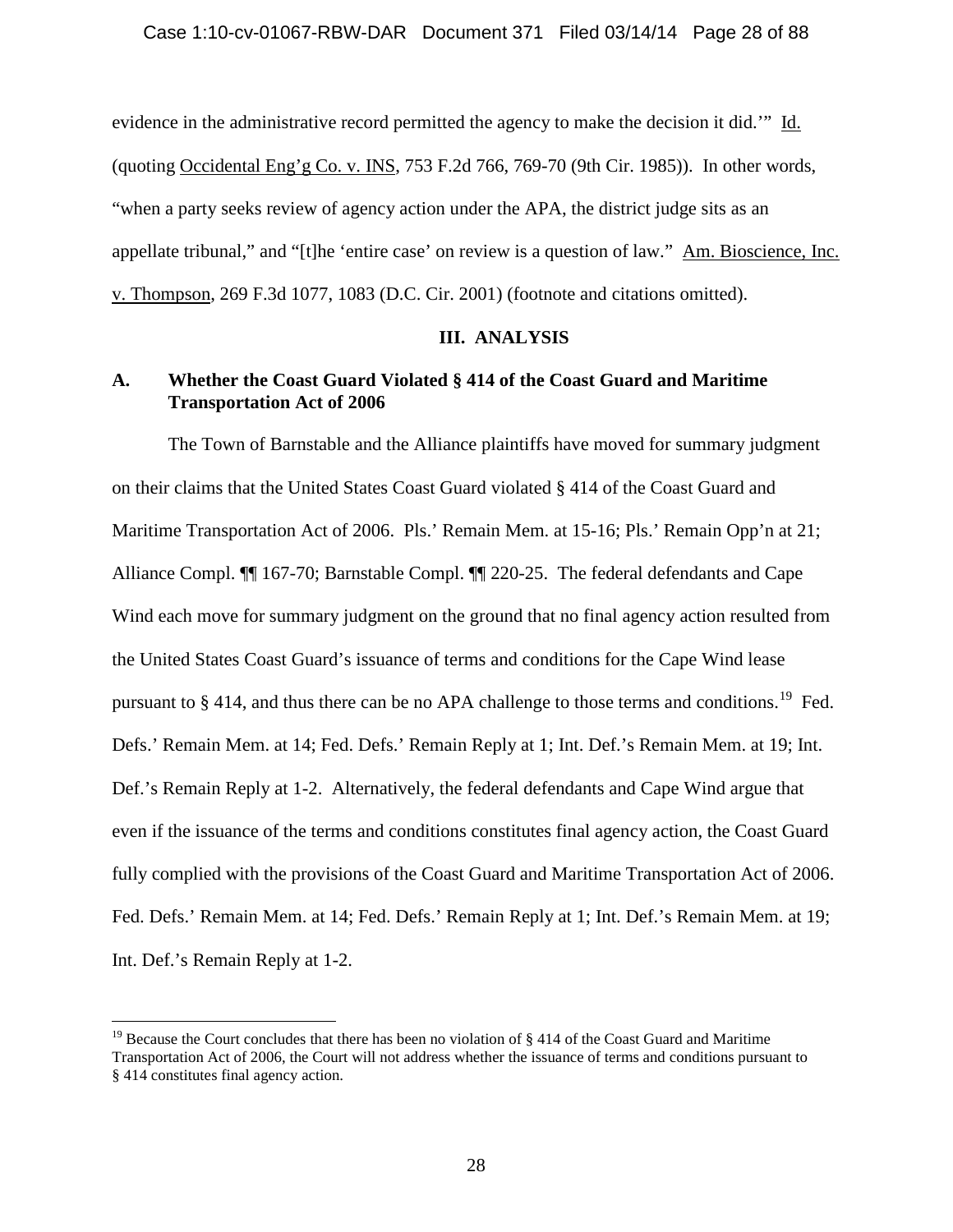#### Case 1:10-cv-01067-RBW-DAR Document 371 Filed 03/14/14 Page 29 of 88

Section 414 was passed in large part due to the pendency of Cape Wind's proposal. See 152 Cong. Rec. S6439-40 (daily ed. June 22, 2006) (statement of Senator Stevens). The legislative history discloses Congress' position that "[i]t must be left up to the Commandant of the Coast Guard to decide what is necessary to prevent negative impact to navigation, aviation, and communications caused by the proposed wind farm." Id. at S6439. To that end, § 414 provides that "the Commandant of the Coast Guard shall specify the reasonable terms and conditions the Commandant determines to be necessary to provide for navigational safety with respect to the proposed lease . . . and each alternative" to the proposal, and also that "the Secretary [of the Interior] shall incorporate into the lease . . . reasonable terms and conditions the Commandant determines to be necessary to provide for navigational safety." Pub. L. No. 109- 241, 120 Stat. at 540 (emphasis added).

There is no case law construing § 414, and so the Court must turn to the familiar two-step analysis of Chevron, U.S.A., Inc. v. Natural Resources Defense Council, Inc., 467 U.S. 837 (1984). "When a court reviews an agency's construction of the statute which it administers, it is confronted with two questions. First, always, is the question whether Congress has directly spoken to the precise question at issue. If the intent of Congress is clear, that is the end of the matter." Chevron, 467 U.S. at 842. And it is well established that

[t]he judiciary is the final authority on issues of statutory construction and must reject administrative constructions which are contrary to clear congressional intent. If a court, employing traditional tools of statutory construction, ascertains that Congress had an intention on the precise question at issue, that intention is the law and must be given effect.

Id. at 843 n.9 (citations omitted). Among the "traditional tools of statutory interpretation" are the "text, structure, purpose, and legislative history" of the statute." Pharm. Research & Mfrs. of Am. v. Thompson, 251 F.3d 219, 224 (D.C. Cir. 2001). If the Court determines that Congress'

29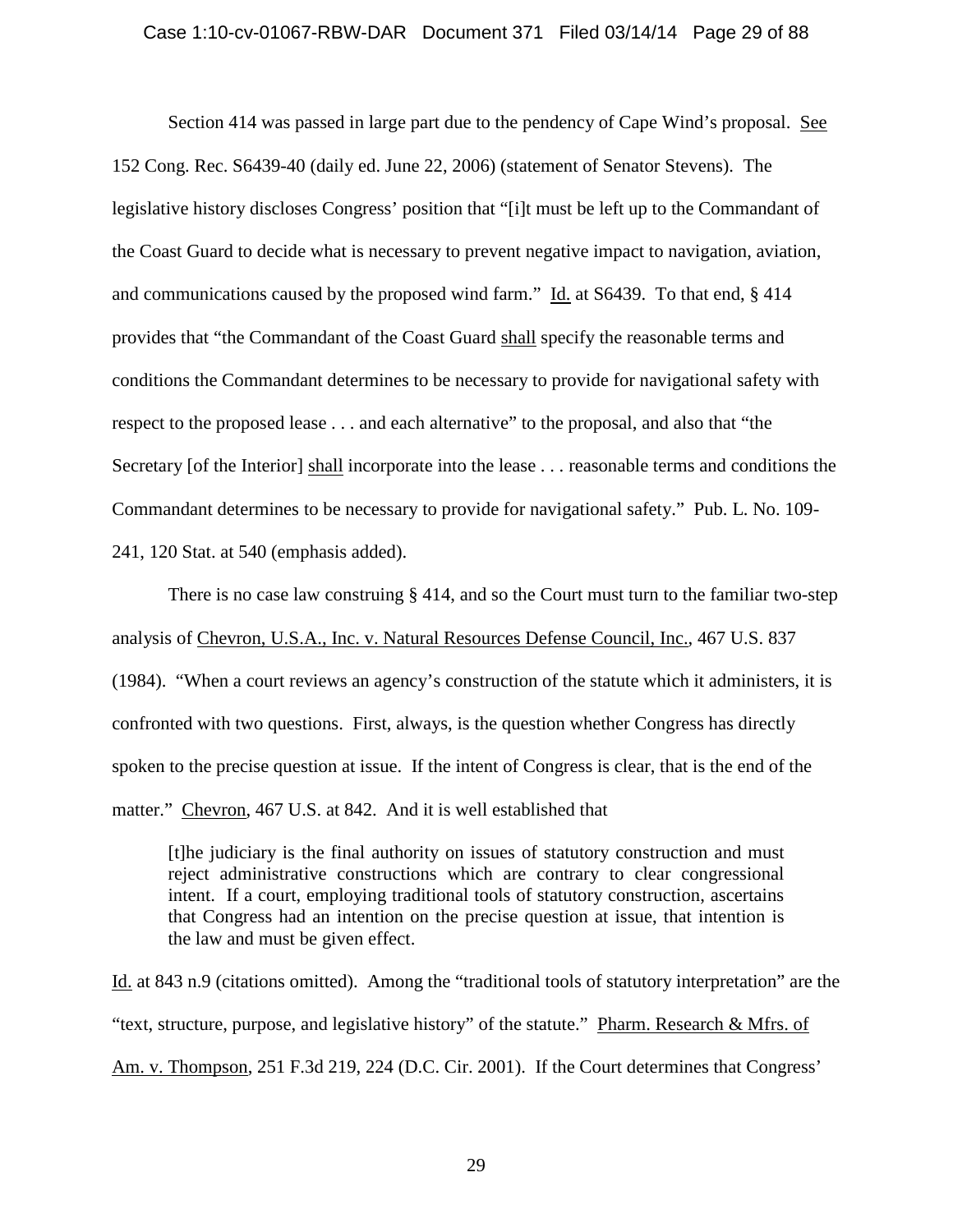### Case 1:10-cv-01067-RBW-DAR Document 371 Filed 03/14/14 Page 30 of 88

intent is unclear, then the court proceeds to the second step under Chevron, which requires the court to "defer to the agency's interpretation as long as it is 'based on a permissible construction of the statute.'" Bluewater Network v. EPA, 372 F.3d 404, 410 (D.C. Cir. 2004) (quoting Chevron, 467 U.S. at 843)).

As to step one of the Chevron analysis, the Court "begins, as always, with the text of the statute." Chao v. Day, 436 F.3d 234, 235 (D.C. Cir. 2006). And "[w]here, as here, [the text] is plain and unambiguous," the Court's "analysis ends with the text as well." Id. The mandatory language of § 414 makes clear that the Commandant "shall" communicate to the Secretary of the Interior the terms and conditions deemed necessary for navigational safety, and the Secretary of the Interior "shall" include those terms and conditions in any lease that might be issued pursuant to § 1337(p) of the Shelf Lands Act. Pub. L. No. 109-241, 120 Stat. at 540. The statute leaves no discretion to either the Commandant as to the decision to issue terms and conditions, or to the Secretary of the Interior regarding the decision to include those terms and conditions in a § 1337(p) lease. See Ass'n of Civilian Technicians v. Fed. Labor Relations Auth., 22 F.3d 1150, 1153 (D.C. Cir. 1994) ("The word 'shall' generally indicates a command that admits of no discretion on the part of the person instructed to carry out the directive.").

What is less clear from the text of the statute is the effect of the Commandant's issuance of the terms and conditions. However, the legislative history is instructive:

The arrangement dictated by section 414 of [the Coast Guard and Maritime Transportation Act of 2006] has precedence in the procedure for granting hydroelectric licenses under the Federal Power Act[, 16 U.S.C. § 797(e) (2012)]. This process requires the Federal Energy Regulatory Commission to include in the terms and conditions of its licenses for hydroelectric licenses any conditions deemed necessary to protect the interests of other agencies. The United States Supreme Court[, in Escondido Mutual Water Co. v. La Jolla Band of Mission Indians, 466 U.S. 765 (1984),] determined that such conditions had to be "reasonable" and the reasonability of the conditions was a matter to be determined by the courts, not the Commission.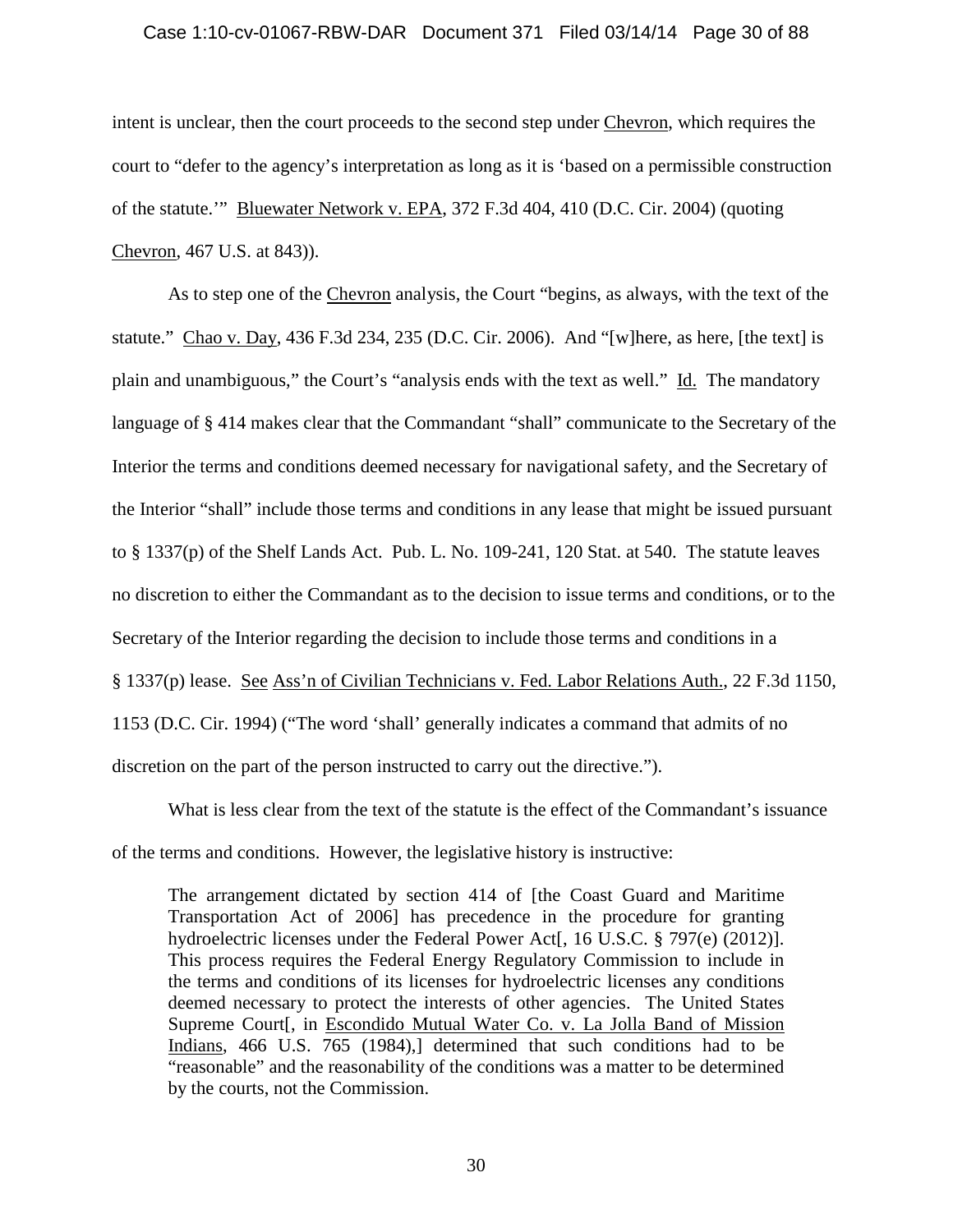### Case 1:10-cv-01067-RBW-DAR Document 371 Filed 03/14/14 Page 31 of 88

152 Cong. Rec. at S6440. In Escondido, the Supreme Court addressed § 4(e) of the Federal Power Act, 466 U.S. at 772, which provides that licenses such as the hydroelectric facility license at issue in that case "shall be subject to and contain such conditions as the Secretary [of the Interior] . . . shall deem necessary for the adequate protection and utilization" of the property, 16 U.S.C. § 797(e). The Supreme Court held that it was "clear enough that while Congress intended that the Commission would have exclusive authority to issue all licenses, it wanted the [Secretary of the Interior] to continue to . . . determin[e] what conditions would be included in the license in order to protect the resources under [his] [] jurisdiction[]." Escondido, 466 U.S. at 775. The District of Columbia Circuit has elaborated that

[i]f Congress had intended Interior to have authority to require prescriptions independent of the Commission's licensing process, it could easily have so specified. By providing instead that Interior's prescription is to be a FERC license requirement, Congress implicitly indicated that it would have to be supported as would any other Commission licensing requirement. The record before us, then, is no more and no less than what was presented to the Commission.

Bangor Hydro-Elec. Co. v. Fed. Energy Regulatory Comm'n, 78 F.3d 659, 662 (D.C. Cir. 1996).

And "[i]f the Secretary [of the Interior] concludes that the conditions are necessary" then "the court is obligated to sustain" the conditions "if they are reasonably related to [the Secretary's] goal [of preserving reservations], otherwise consistent with the [Federal Power Act], and supported by substantial evidence." Escondido, 466 U.S. at 778. The Circuit has interpreted this standard of review as akin to arbitrary and capricious review under the APA. See Bangor

Hydro-Elec. Co., 78 F.3d at 663.

Given the similarity between the statutory schemes of  $\S 414$  and  $\S 4(e)$  of the Federal

Power Act, and given also the fact that the legislative history of § 414 specifically relies on the

Supreme Court's decision in Escondido, it seems inescapable that the Court must review the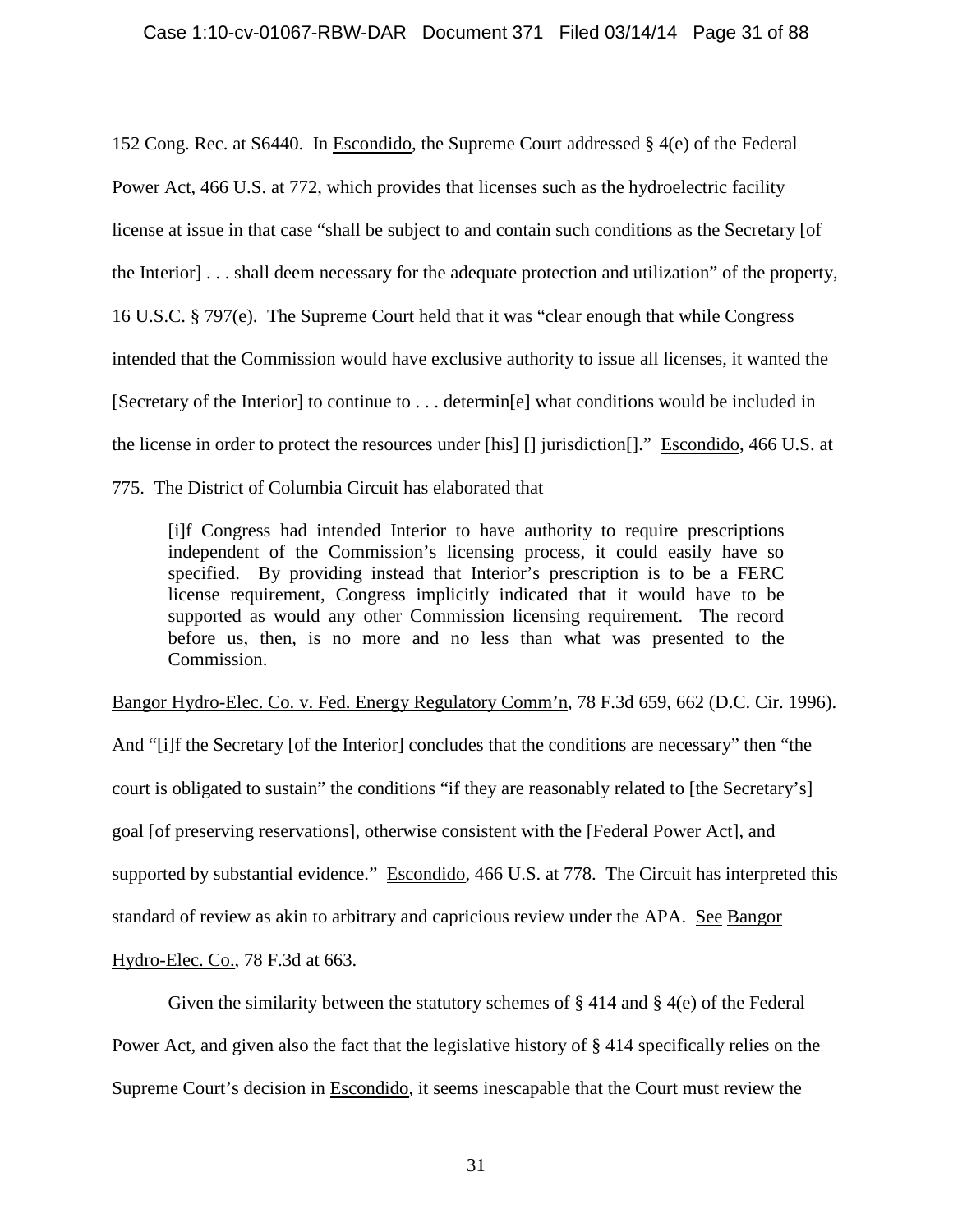#### Case 1:10-cv-01067-RBW-DAR Document 371 Filed 03/14/14 Page 32 of 88

imposition of the § 414 terms and conditions in the same manner dictated for review of § 4(e) of the Federal Power Act. In other words, if the Coast Guard has deemed certain terms and conditions necessary for the Cape Wind project pursuant to § 414, then "the [C]ourt is obligated to sustain" those terms and conditions "if they are reasonably related to [the Coast Guard's] goal, otherwise consistent with the [Shelf Lands Act], and supported by substantial evidence. $120$  $120$  See Escondido, 466 U.S. at 778; see also Bangor Hydro-Elec. Co., 78 F.3d at 662-63.

As to the Coast Guard's objective, § 414 makes clear that its terms and conditions must "provide for navigational safety with respect to the proposed lease, easement, or right of-way." Pub. L. No. 109-241, 120 Stat. at 540. The terms and conditions imposed by the Coast Guard address the design, positioning, arrangement, and operation of the Cape Wind project, and include required specified labeling, mechanisms for shutting down the wind turbine generators, and placement of safety equipment and mooring attachments on the wind turbine generators for emergency use. CW66379. The terms and conditions also require Cape Wind, prior to construction, to provide to the BOEM and the Coast Guard for their review and approval certain research analyses concerning, and recommended mitigation measures for, the project's impact on radar navigation of vessels in and around the project. CW66380. There are also provisions for breaking ice that might form in and around the project area. CW66381-82. Finally, the terms and conditions require Cape Wind to report periodically to both the BOEM and the Coast Guard about navigational safety, and the Coast Guard retains for itself the right to amend the terms and

<span id="page-31-0"></span> $20$  The defendants argue that the similarity between the two statutory schemes calls for the conclusion that the Coast Guard is not a proper party. See, e.g., Fed. Defs.' Remain Mem. at 14-17; Int. Def.'s Remain Mem. at 19-23. As this Circuit has stated, where parties levy a challenge to licenses issued under the Federal Power Act, "FERC is the appropriate named respondent even if the real defense is to be mounted by [the Department of the] Interior." Bangor Hydro-Elec. Co., 78 F.3d at 662 (citing 16 U.S.C. § 825 (b)). The Court thus need not address whether the Coast Guard is an appropriate party because even if it is not, the plaintiffs' claims concerning the § 414 terms and conditions are properly brought against the BOEM, and must therefore be reviewed by the Court in the manner set forth in Escondido.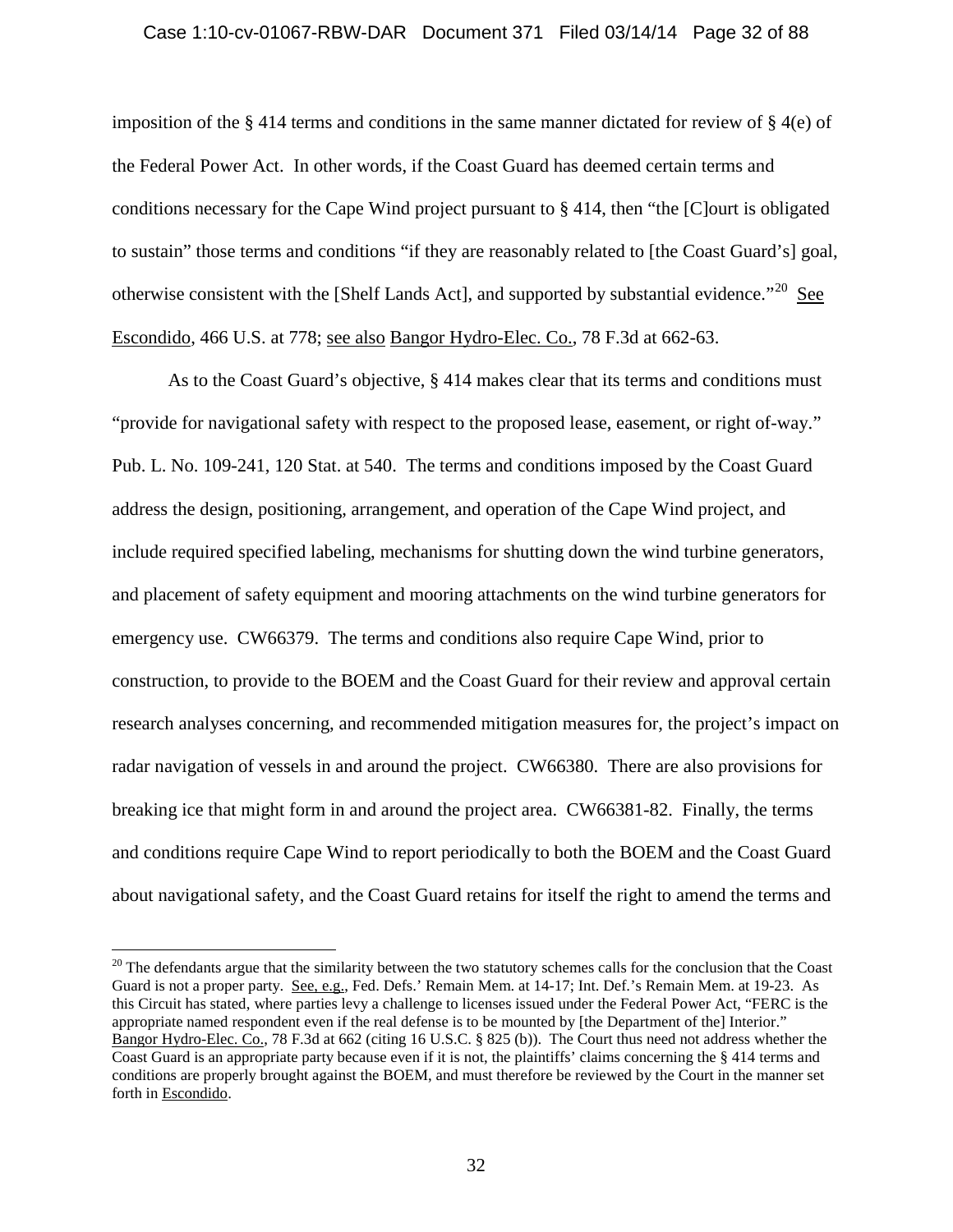### Case 1:10-cv-01067-RBW-DAR Document 371 Filed 03/14/14 Page 33 of 88

conditions at any time. CW66380-83. The Court is satisfied that these terms and conditions are reasonably related to the Coast Guard's goal to provide for navigational safety.

The Court is also satisfied that the terms and conditions are otherwise consistent with § 1337(p) of the Shelf Lands Act. This Act requires, among other things, that any lease granted pursuant to § 1337(p) be "carried out in a manner that provides for . . . safety" and for "oversight, inspection, research, monitoring, and enforcement relating to" the lease. 43 U.S.C. § 1337(p)(4). The terms and conditions adopted by the Coast Guard provide for oversight, inspection, research, and monitoring, and also provide several safety measures. And while the terms and conditions do not explicitly address enforcement of the provisions, the Coast Guard has not only the right to amend the terms and conditions, but also to order that a wind turbine generator or a set of generators be shutdown "in instances where the Coast Guard determines that navigation safety may be impacted if the [wind turbine generator] were to continue to operate." CW66376. The Court finds that the Coast Guard's § 414 terms and conditions are consistent with the terms of the Shelf Lands Act.

Finally, there is substantial evidence to support the imposition of the Coast Guard's terms and conditions. As instructed by the Circuit, the Court assesses the substantial evidence issue by considering the record that "was presented to" the BOEM.<sup>21</sup> Bangor Hydro-Elec. Co., 78 F.3d at 662 (citing Escondido, 466 U.S. at 778 n.20 ("[T]he court is to sustain the conditions if they are

<span id="page-32-0"></span><sup>&</sup>lt;sup>21</sup> Cape Wind urges the Court to restrict its review "to the BOEM record and not the Coast Guard record." Int. Def.'s Remain Mem. at 22-23. However, the federal defendants do not make this argument, and "[t]he general rule in this Circuit is that '[i]ntervenors may only argue issues that have been raised by the principal parties.'" Ass'n of Battery Recyclers, Inc. v. EPA, 716 F.3d 667, 675 (D.C. Cir. 2013) (Silberman, J., concurring) (quoting Nat'l Ass'n of Regulatory Util. Comm'rs v. ICC, 41 F.3d 721, 729 (D.C. Cir. 1994)). Indeed, the federal defendants rely heavily on Coast Guard documents in making their arguments, and the plaintiffs agree that the Coast Guard's documents are part of the administrative record. Pls.' Remain Opp'n at 18 & n.3. Presumably, these same documents were or would have been "presented to" the BOEM, and so in any event they can properly be considered by the Court. See Bangor Hydro-Elec. Co., 78 F.3d at 662 (denying request to remand the record so that the Department of the Interior could add material to the record and remarking that "Interior had no excuse for not including any evidence it wished to rely on[] in the court of appeals, in the record before the Commission. It is simply too late now to shore up its case").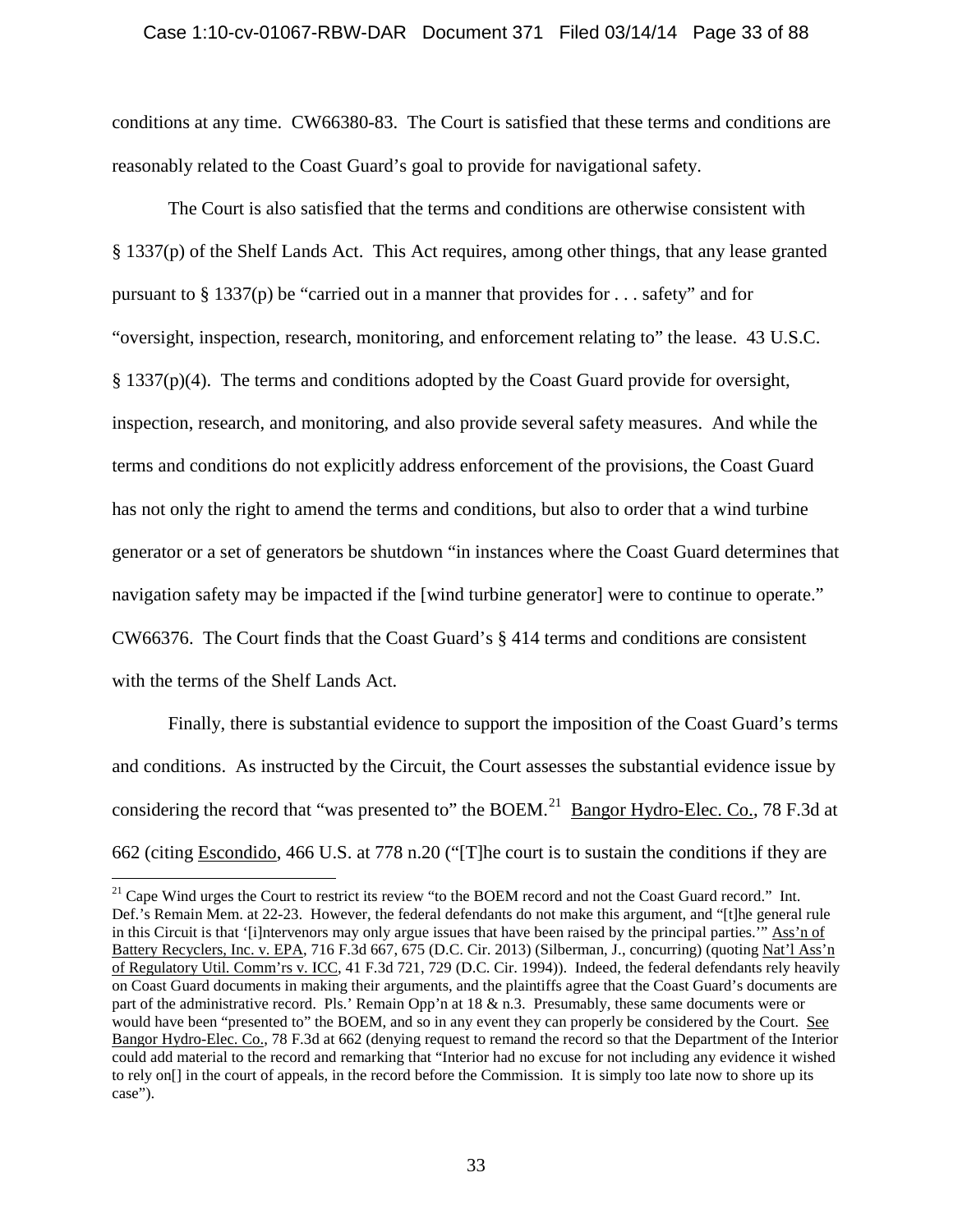### Case 1:10-cv-01067-RBW-DAR Document 371 Filed 03/14/14 Page 34 of 88

consistent with law and supported by the evidence presented to the [agency], either by the Secretary or other interested parties." (emphasis added in Bangor Hydro-Elec. Co.))). Here, the BOEM's final EIS incorporates the Coast Guard's findings. See, e.g., CW65611-26 (discussing results of Coast Guard studies on navigational safety); CW66375-414 (Coast Guard responses to comments on the draft EIS); CW75940-86 (Coast Guard commissioned study of the Cape Wind project's impact on radar technology of vessels in and around the project area).

As to the navigational safety studies, the administrative record contains a Revised Navigational Risk Assessment ("Revised Assessment"), USCG907, which was an update of an initial risk assessment prepared for Cape Wind at the request of the Coast Guard, USCG916. The Revised Assessment "includes updated information to address topics requested by the [Coast Guard]" when the Corps of Engineers was functioning as the lead agency for the Cape Wind

Project. Id. The Revised Assessment

includes descriptions of the Nantucket Sound environment,  $[22]$  $[22]$  vessel traffic types and operating areas, the effects of the proposed Wind Park on navigation, an analysis of vessel impacts on the [wind turbine generators], historic search and rescue operations in and around the Wind Park, the effects of the proposed Wind Park on search and rescue operations, and the effects of the proposed Wind Park on communications. Various marine interests in Nantucket Sound, including the [Coast Guard] and the Steam Ship Authority [], and the proposed [wind turbine] generator] vendor (General Electric) [] provided information to assist in the preparation of the . . . Assessment.

Id.; see also USCG917-61 (discussing observations and data concerning each of the listed considerations, including data obtained from currently operational offshore wind energy projects in other bodies of water). The Risk Assessment also includes several mitigation measures to which Cape Wind agreed in an effort to address any navigational safety issues. USCG961-62. The executive summary of the Risk Assessment ultimately concludes that "[t]he presence of the

<span id="page-33-0"></span> $22$  Environmental descriptions included the hydrography, currents, waves, and weather of Nantucket Sound. USCG918-20.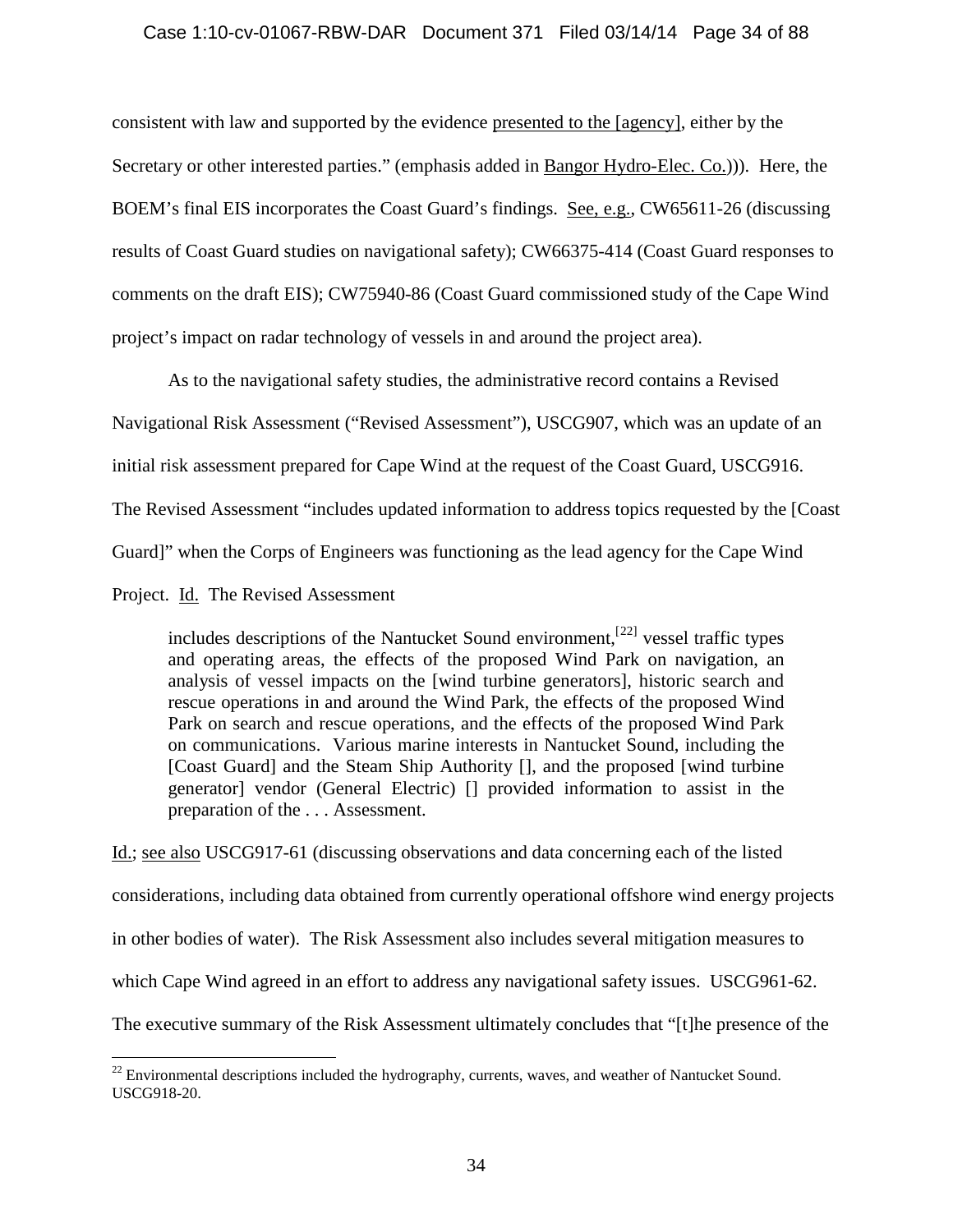#### Case 1:10-cv-01067-RBW-DAR Document 371 Filed 03/14/14 Page 35 of 88

Wind Park at Horseshoe Shoal is not expected to create negative impacts to navigational safety." USCG913.

In addition to the Risk Assessment, the Coast Guard also considered guidance from the United Kingdom's Maritime and Coast Guard Agency, which "assess[ed] the impact on navigational safety from offshore renewable energy developments." See USCG409-23. Included in this guidance were standard design requirements, operational requirements, and operational procedures for offshore wind energy farms. USCG418-19 (requiring, among other things, that wind turbine generators be clearly marked, that "[t]hroughout the design process for a wind farm, assessments and methods for safe shutdown should be established and agreed," and that periodic testing of emergency communication and shutdown procedures be conducted). The Coast Guard adopted many of these recommendations as part of its own "guidance on information and factors the Coast Guard will consider when reviewing an application for a permit to build and operate an Offshore Renewable Energy Installation." USCG1087; see generally USCG1086-111 (Coast Guard's Navigation and Vessel Inspection Circular No. 02-07).

Given the results of the Risk Assessment, as well as the recommendations in the guidance from the United Kingdom and the Coast Guard's own guidance, it cannot be said that the terms and conditions deemed necessary by the Coast Guard pursuant to its § 414 obligation were unreasonable. Rather, the information available shows that there is a "rational connection between the facts" concerning navigational safety and "the choice made" as to the terms and conditions adopted by the Coast Guard for the Cape Wind project. See Bangor Hydro-Elec. Co., 78 F.3d at 663 n.3. The Court therefore finds that the terms and conditions chosen are supported by substantial evidence.

35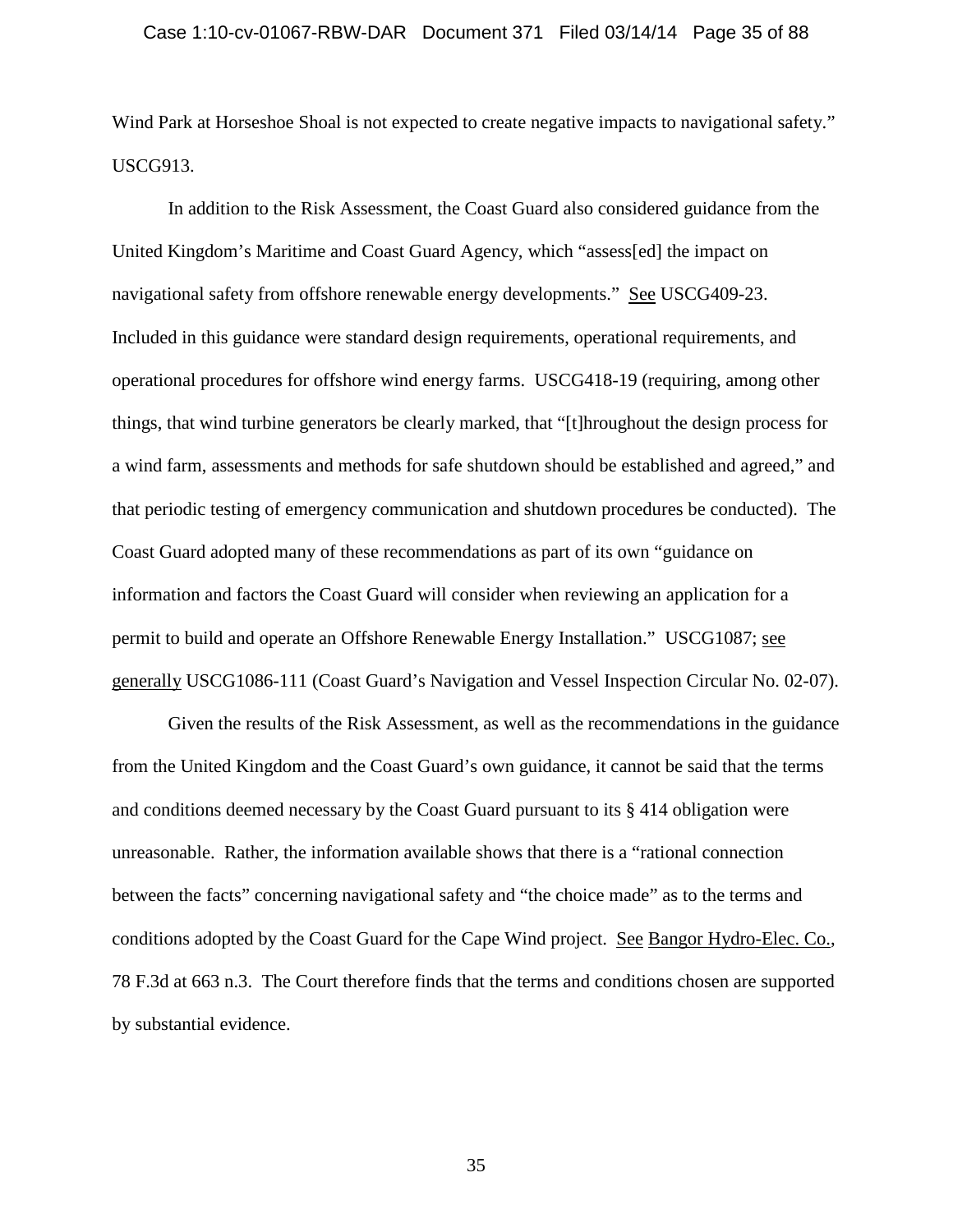### Case 1:10-cv-01067-RBW-DAR Document 371 Filed 03/14/14 Page 36 of 88

The plaintiffs do not confine their objections to the § 414 terms and conditions to the three prongs of the Escondido analysis, presumably because they do not believe that the analysis should apply here, and instead lodge attacks on other aspects of the terms and conditions. First, the plaintiffs contend that the terms and conditions "are little more than vague generalities and a promise to ensure navigational safety later." Pls.' Remain Mem. at 18. The Court disagrees. While it is true that certain terms and conditions require future action or studies, other terms and conditions impose mandatory design, positional, and operational requirements. See, e.g., CW66379 (providing that "each individual [wind turbine generator] shall be marked with private aids to navigation in accordance with" specified guidelines) (emphasis added); id. ("All [wind turbine generator] rotors (blade assemblies) shall be equipped with control mechanisms that can be operated from the control center of the [Nantucket Sound Wind Farm].") (emphasis added); id. ("Safety lines, mooring attachments (for securing vessels) and access ladders for use in emergencies shall be placed on each [wind turbine generator].") (emphasis added). Moreover, provisions for future action are actually consistent with the terms of the Shelf Lands Act. See 43 U.S.C. § 1337(p)(4)(L) (requiring that renewable energy activities be "carried out in a manner that provides for . . . oversight, inspection, research, monitoring, and enforcement relating to a lease . . . granted" under the Shelf Lands Act). Indeed, it strikes the Court that it would make little sense for the Coast Guard and the BOEM to approve the Cape Wind project only to abandon the possibility of future oversight, research, and monitoring of the impacts that the project might have on navigational safety. Perhaps most importantly, though, a great deal of deference is owed to the "Coast Guard's expertise . . . in maritime safety." Collins v. Nat'l Transp. Safety Bd., 351 F.3d 1246, 1253 (D.C. Cir. 2003); see also Cassidy v. Chertoff, 471 F.3d 67, 84 (2d Cir. 2006) ("Expert determinations by the Coast Guard . . . which are based on an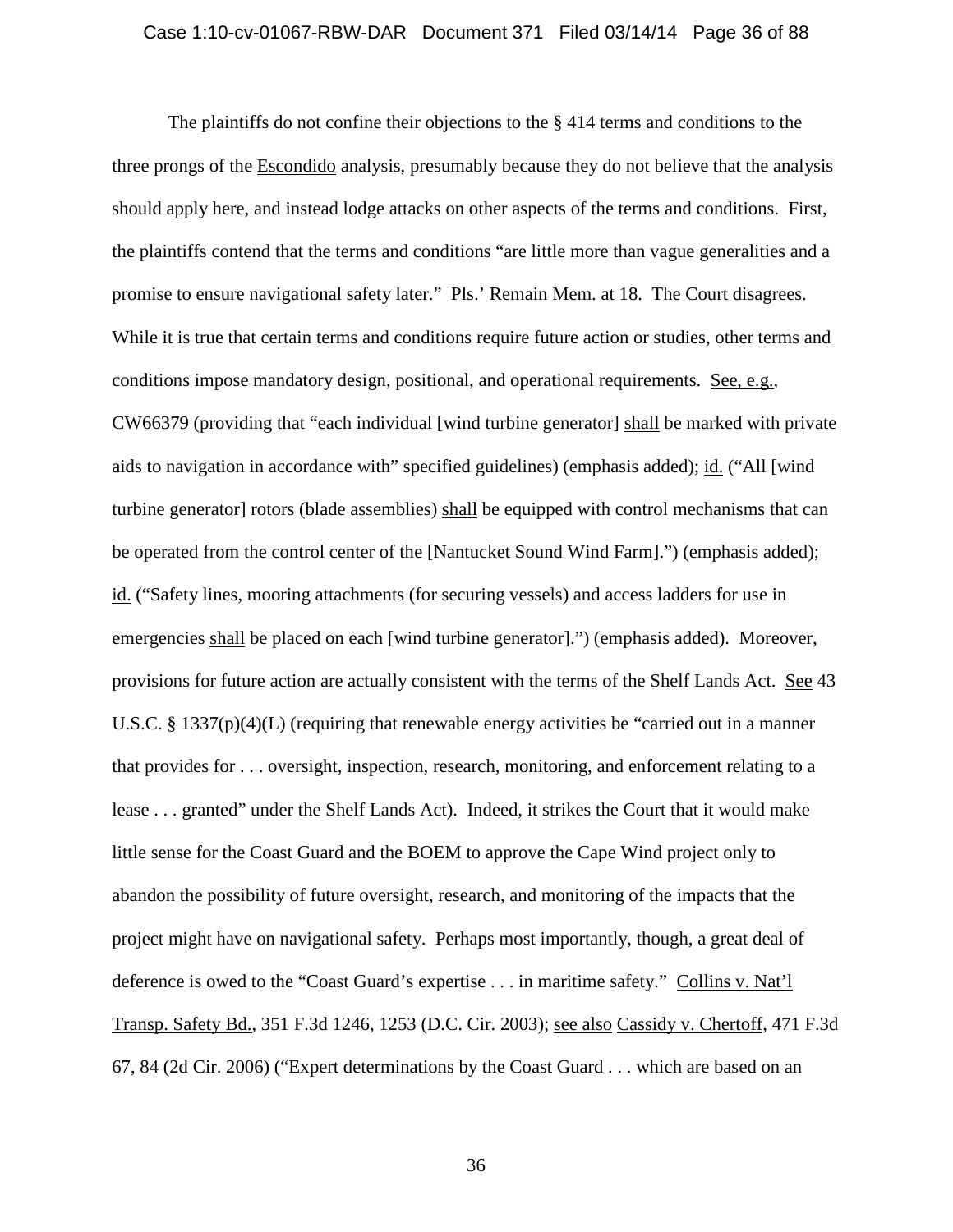### Case 1:10-cv-01067-RBW-DAR Document 371 Filed 03/14/14 Page 37 of 88

explicit Congressional delegation of legislative authority . . . are entitled to significant deference."). Accordingly, because the Coast Guard deemed provisions concerning future action to be appropriate, the Court must reject this challenge to the terms and conditions.

The plaintiffs next object to the Coast Guard's interpretation that § 414 requires the issuance of terms and conditions only for project proposals, see CW66378, and not for each NEPA alternative to the proposed action. Pls.' Remain Mem. at 23. The plaintiffs rely on the statutory language of § 414, which states:

[T]he Commandant of the Coast Guard shall specify the reasonable terms and conditions the Commandant determines to be necessary to provide for navigational safety with respect to the proposed lease, easement, or right-of-way and each alternative to the proposed lease, easement, or right-of-way considered by the Secretary.

Pub. L. No. 109-241, 120 Stat. at 540 (emphasis added); see Pls.' Remain Mem. at 23-24. As noted above, the Court begins its analysis with the language of the statute. In this instance, while it is clear that the Commandant is required to specify terms and conditions for the project proposal, it is not clear, as the plaintiffs contend, that the definition of "alternative" as intended in § 414 has the same meaning that the word "alternative" has in the NEPA. See 40 CFR § 1502.14. To be sure, the terms and conditions must be specified "not later than 60 days before the date established . . . for the publication of a draft environmental impact statement," Pub. L. No. 109-241, 120 Stat. at 540, but the statute does not otherwise incorporate or reference the NEPA. "Alternative" as used in the NEPA context is a term of art addressed in that statute's implementing regulations. See 40 C.F.R. § 1502.14. If Congress had intended to direct the Commandant to consider specifically NEPA alternatives, it could easily and explicitly have drafted § 414 to refer to the applicable sections of the NEPA or its implementing regulations, but it did not. Furthermore, it would be odd to require the Coast Guard to provide terms and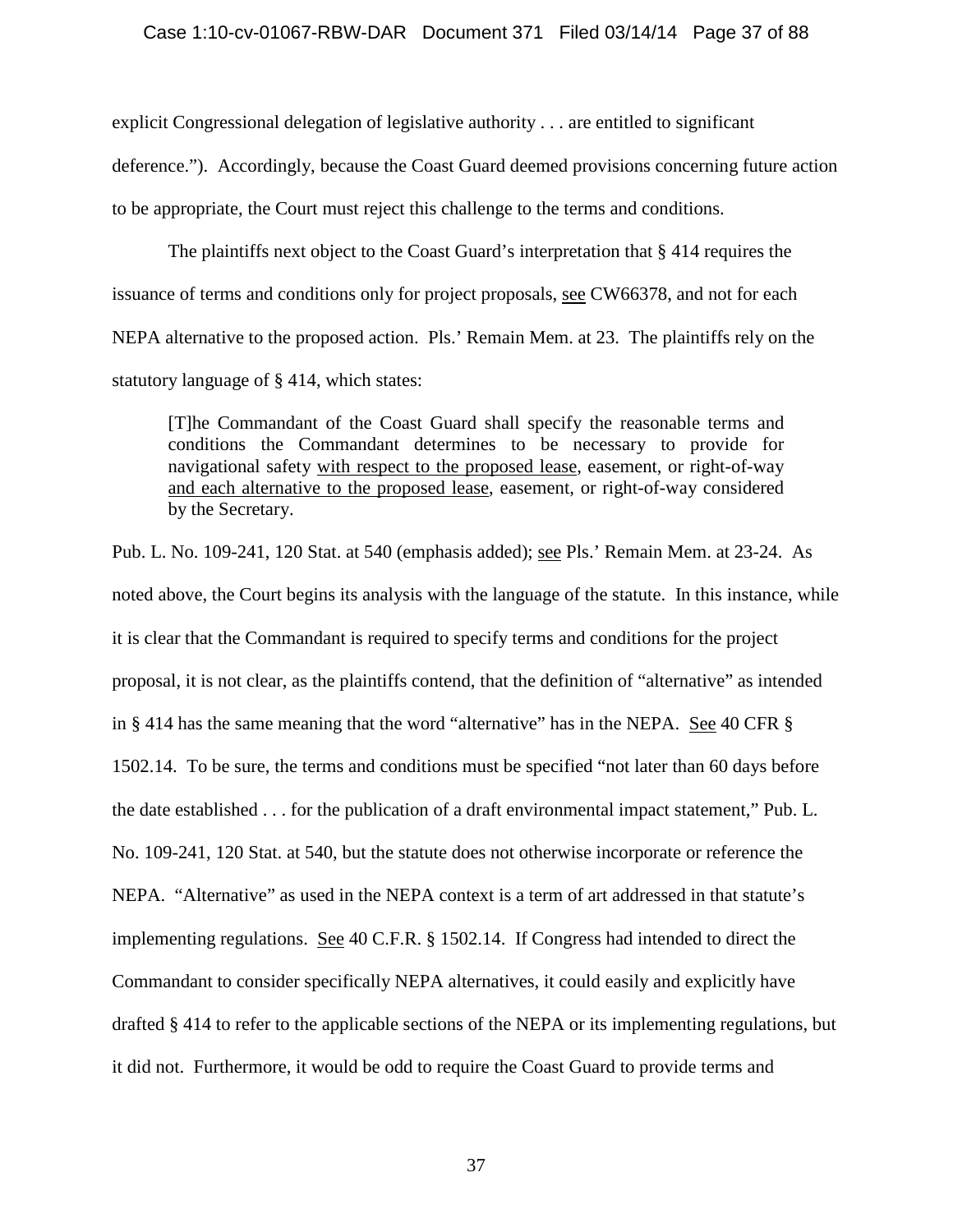### Case 1:10-cv-01067-RBW-DAR Document 371 Filed 03/14/14 Page 38 of 88

conditions for each NEPA alternative, given that several alternatives were jettisoned without detailed consideration for various reasons.<sup>23</sup> Although the plaintiffs' proposed reading of the statute is plausible, the Court is required to defer to an agency's permissible interpretation of an ambiguous statute. Bluewater Network, 372 F.3d at 410. Here, the Coast Guard interpreted § 414 to require only the issuance of terms and conditions for alternative proposals, as opposed to doing the same for each NEPA alternative to a proposal. Because the statute does not specifically reference NEPA alternatives, the Court finds that the Coast Guard's interpretation is not impermissible.

Because the Coast Guard has deemed the § 414 terms and conditions necessary to provide for navigational safety in and around the Cape Wind project, CW66389, and because the terms and conditions "reasonably relate[] to [the Coast Guard's] goal, [are] otherwise consistent with the [Shelf Lands Act], and [are] supported by substantial evidence," see Escondido, 466 U.S. at 778, the Court must sustain the terms and conditions and dismiss the plaintiffs' claims against the Coast Guard that allege violations of the Coast Guard and Maritime Transportation Act of 2006. Accordingly, the Court grants summary judgment to the defendants on the plaintiffs' § 414 claims.

### **B. Whether the BOEM Violated the Shelf Lands Act**

## **1. The BOEM's Reliance on the Coast Guard's Navigational Safety Findings**

The plaintiffs argue that the BOEM violated both the Shelf Lands Act and the NEPA by relying on the Coast Guard's navigational safety analyses. Pls.' Remain Mem. at 45. With respect to renewable energy projects like the Cape Wind project, the Shelf Lands Act requires the Secretary to

<span id="page-37-0"></span> $^{23}$  The alternatives are discussed in detail below in the context of the Court's evaluation of the plaintiffs' NEPA claims.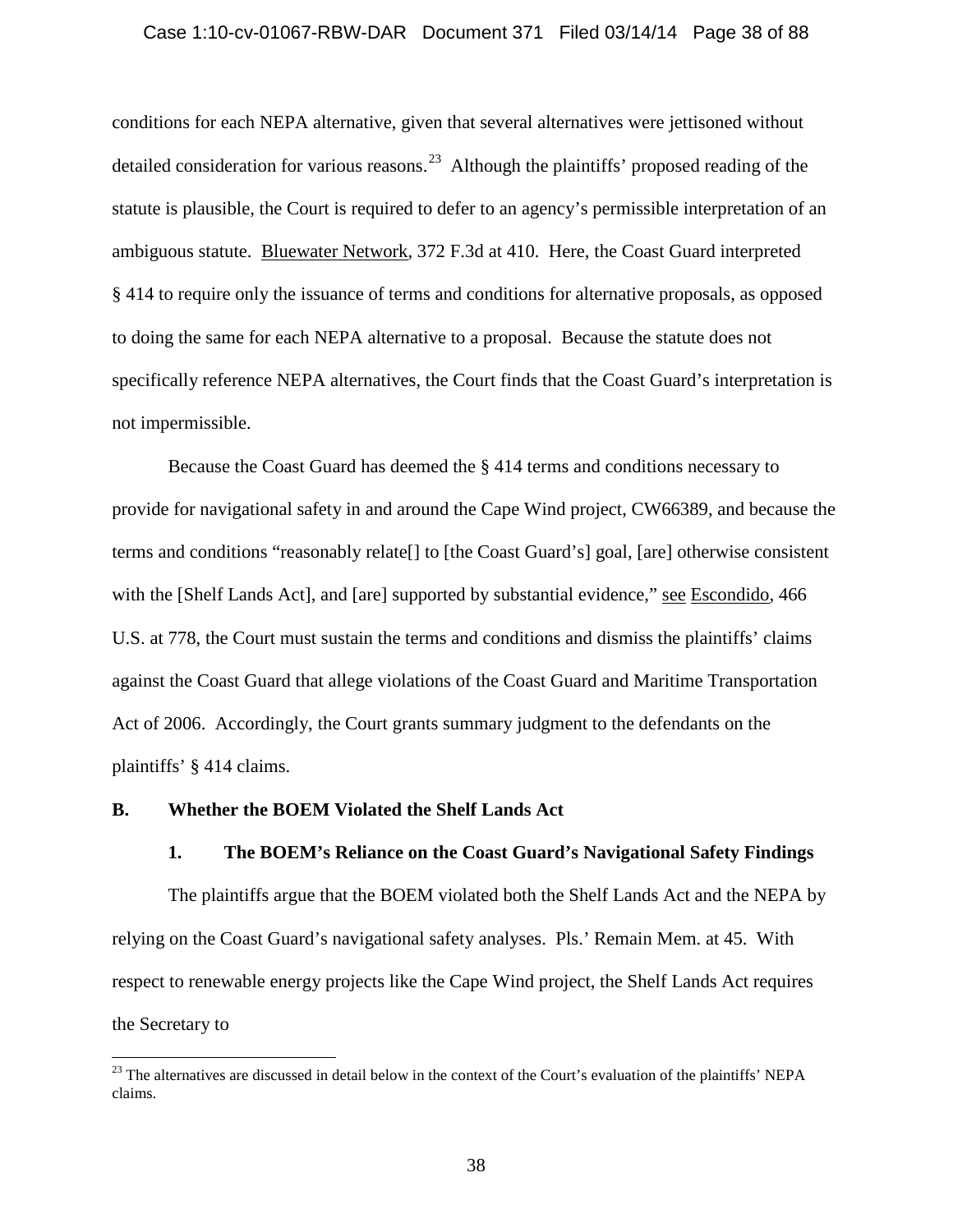ensure that [the] activity . . . is carried out in a manner that provides for-- (A) safety;

- (B) protection of the environment;
- (C) prevention of waste;
- (D) conservation of the natural resources of the outer Continental Shelf;
- (E) coordination with relevant Federal agencies;
- (F) protection of national security interests of the United States;
- (G) protection of correlative rights in the outer Continental Shelf;
- (H) a fair return to the United States for any lease, easement, or right-of-way under this subsection;
- (I) prevention of interference with reasonable uses (as determined by the Secretary) of the exclusive economic zone, the high seas, and the territorial seas;
- (J) consideration of-- (i) the location of, and any schedule relating to, a lease, easement, or right-ofway for an area of the outer Continental Shelf; and (ii) any other use of the sea or seabed, including use for a fishery, a sealane, a potential site of a deepwater port, or navigation;
- (K) public notice and comment on any proposal submitted for a lease, easement, or right-of-way under this subsection; and
- (L) oversight, inspection, research, monitoring, and enforcement relating to a lease, easement, or right-of-way under this subsection.

43 U.S.C. § 1337(p)(4). The plain language of the Shelf Lands Act therefore suggests that it

would have been unlawful for the BOEM to rely on the Coast Guard's findings if those findings

did not further the Secretary of the Interior's obligation to ensure that the Cape Wind project "is

carried out in a manner that provides for safety." Id.

As to the findings themselves, the plaintiffs devote a substantial portion of their

memoranda to attacking the Coast Guard's evaluation of the navigational safety impacts

resulting from the Cape Wind project as arbitrary and capricious decisionmaking. Pls.' Remain

Mem. at 29-45; Pls.' Remain Opp'n at 21-31. First, the plaintiffs argue that the Coast Guard's

"assessment of navigational impacts is incoherent and contradicted by Coast Guard personnel."

Pls.' Remain Mem. at 29; see also id. at 30-33. They challenge the Coast Guard's conclusion in

a November 2008 safety assessment letter that the Cape Wind project "'will (1) have a moderate

impact on navigation safety, and (2) have a negligible adverse impact on Coast Guard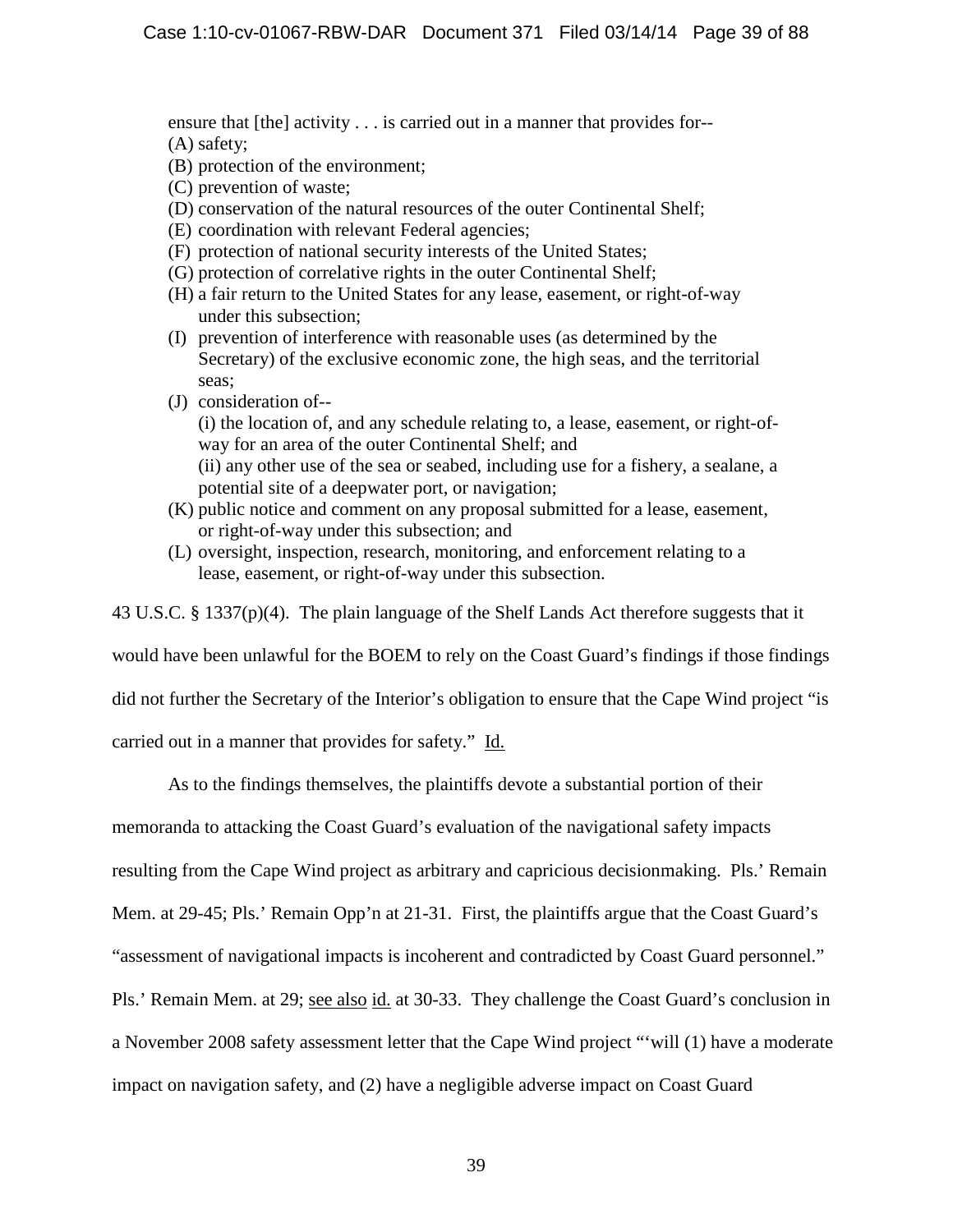# Case 1:10-cv-01067-RBW-DAR Document 371 Filed 03/14/14 Page 40 of 88

missions.'" Id. at 30 (quoting CW66389); see also id. at 31-33 (addressing the November 2008 letter's discussion of impacts on radar communications, the spacing of the wind turbines, inclement weather, and Coast Guard search and rescue missions). At bottom, the plaintiffs argue that the BOEM could not lawfully rely on the Coast Guard's findings because those findings represent arbitrary and capricious decisionmaking.

Under the APA, only "final agency action" is reviewable by the Court. See 5 U.S.C. §

704. The Supreme Court has stated that,

[a]s a general matter, two conditions must be satisfied for agency action to be "final": First, the action must mark the "consummation" of the agency's decisionmaking process—it must not be of a merely tentative or interlocutory nature. And second, the action must be one by which "rights or obligations have been determined," or from which "legal consequences will flow."

Bennett v. Spear, 520 U.S. 154, 177-78 (1997) (internal citations omitted). Here, it cannot be

said that the Coast Guard engaged in arbitrary and capricious decisionmaking, because while the

BOEM incorporated the Coast Guards' navigational safety findings into the final EIS, those

findings did not, in and of themselves, "mark the 'consummation' of the [Coast Guard's]

decisionmaking process," nor did those findings determine the "rights or obligations" of any

party or result in "legal consequences." Bennett, 520 U.S. at 177-78. Rather, the Coast Guard's

findings were simply meant to inform the BOEM of the impact that the Cape Wind project

would have on navigational safety in and around the Nantucket Sound.

Even if the Coast Guard's findings do constitute reviewable final agency action, as this

Court recently reiterated:

"[t]he 'arbitrary and capricious' standard of review as set forth in the APA is highly deferential," and the Court must "presume the validity of agency action." Am. Horse Prot. Ass'n v. Yeutter, 917 F.2d 594, 596 (D.C. Cir. 1990). Although the "court is not to substitute its judgment for that of the agency $[,] \ldots$  the agency must examine the relevant data and articulate a satisfactory explanation for its action including a rational connection between the facts found and the choice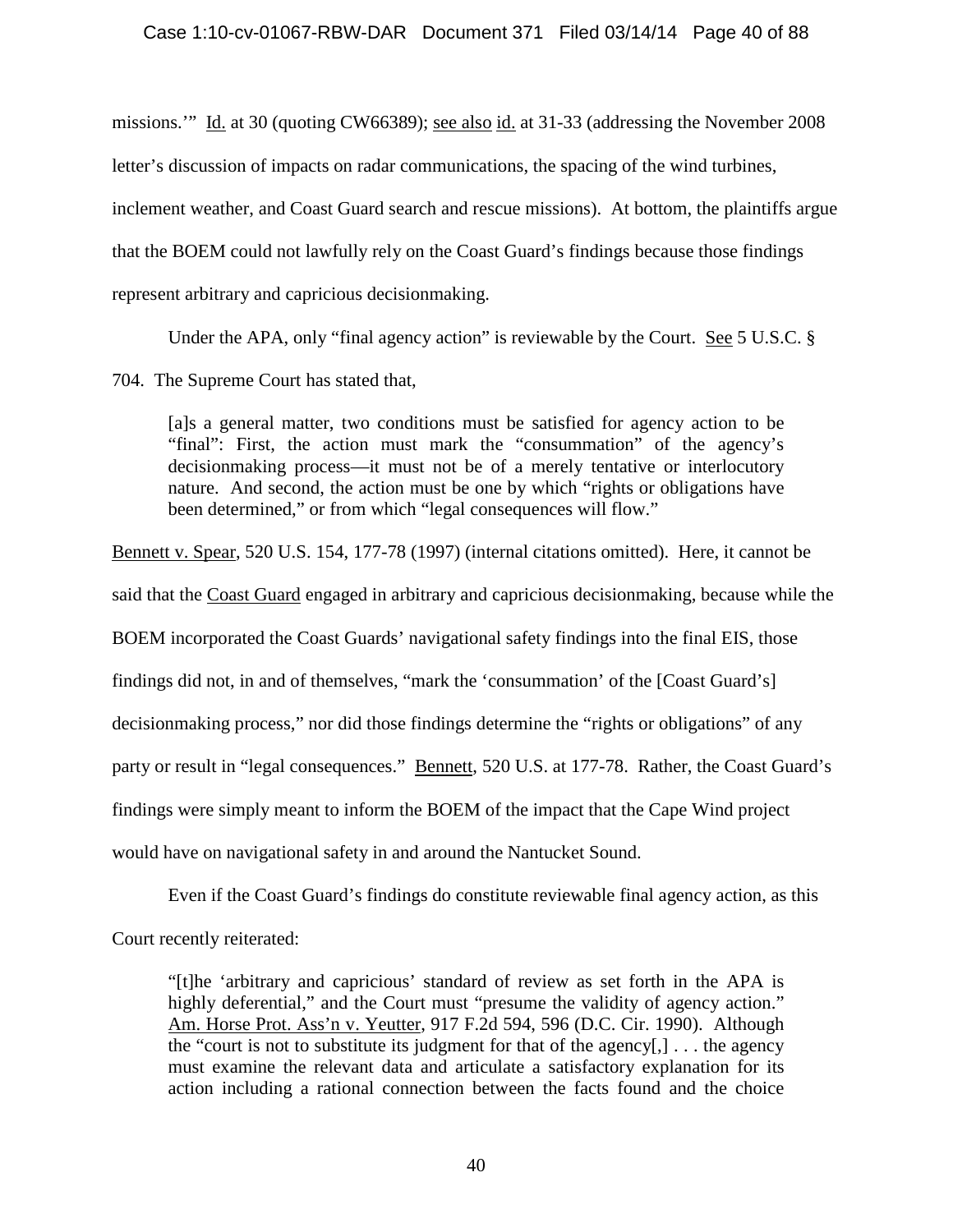made." Motor Vehicle Mfrs. Ass'n v. State Farm Mut. Auto. Ins. Co., 463 U.S. 29, 43 (1983) (citations and quotation marks omitted). And where, as here, a court is reviewing an agency's evaluation of "'scientific data within its technical expertise," the arbitrary and capricious standard of review is "extreme[ly] deferential.'" Nuclear Energy Inst., Inc. v. EPA, 373 F.3d 1251, 1289 (D.C. Cir. 2004) (citation omitted). This is because courts "review scientific judgments of the agency 'not as the chemist, biologist, or statistician that we are qualified neither by training nor experience to be, but as a reviewing court exercising our narrowly defined duty of holding agencies to certain minimal standards of rationality.'" Troy Corp. v. Browner, 120 F.3d 277, 283 (D.C. Cir. 1997).

Styrene Info. & Research Ctr., Inc. v. Sebelius, 944 F. Supp. 2d 71, 87 (D.D.C. 2013) (footnote omitted). And, in the matter currently before the Court, a great deal of deference is owed to the

"Coast Guard's expertise . . . in maritime safety." Collins, 351 F.3d at 1253; see also Cassidy, 471 F.3d at 84 ("Expert determinations by the Coast Guard . . . which are based on an explicit Congressional delegation of legislative authority . . . are entitled to significant deference."). In evaluating whether the Coast Guard has engaged in arbitrary or capricious decisionmaking, the Court's role is to determine whether the record demonstrates that the agency has considered the "relevant data and articulate[d] a satisfactory explanation for its action," and whether the agency's choice reflects "a rational connection between the facts found and the choice made." Bluewater Network, 370 F.3d at 11.

Although the plaintiffs fault the Coast Guard for issuing the November 2008 safety assessment letter prior to the completion of radar studies, the letter itself acknowledges that the impact on radars "remains outstanding." CW66389. The letter also indicates the further steps the Coast Guard was taking in order to better understand the impacts on radars, and stated that "[t]he Coast Guard will review the study and provide any additional information at that time and requests that the information provided be addressed in the Record of Decision." Id. Contrary to what the plaintiffs indicate, the November 2008 letter does not state that the project "will not make navigation within the Project site more difficult," Pls.' Remain Mem. at 31, but instead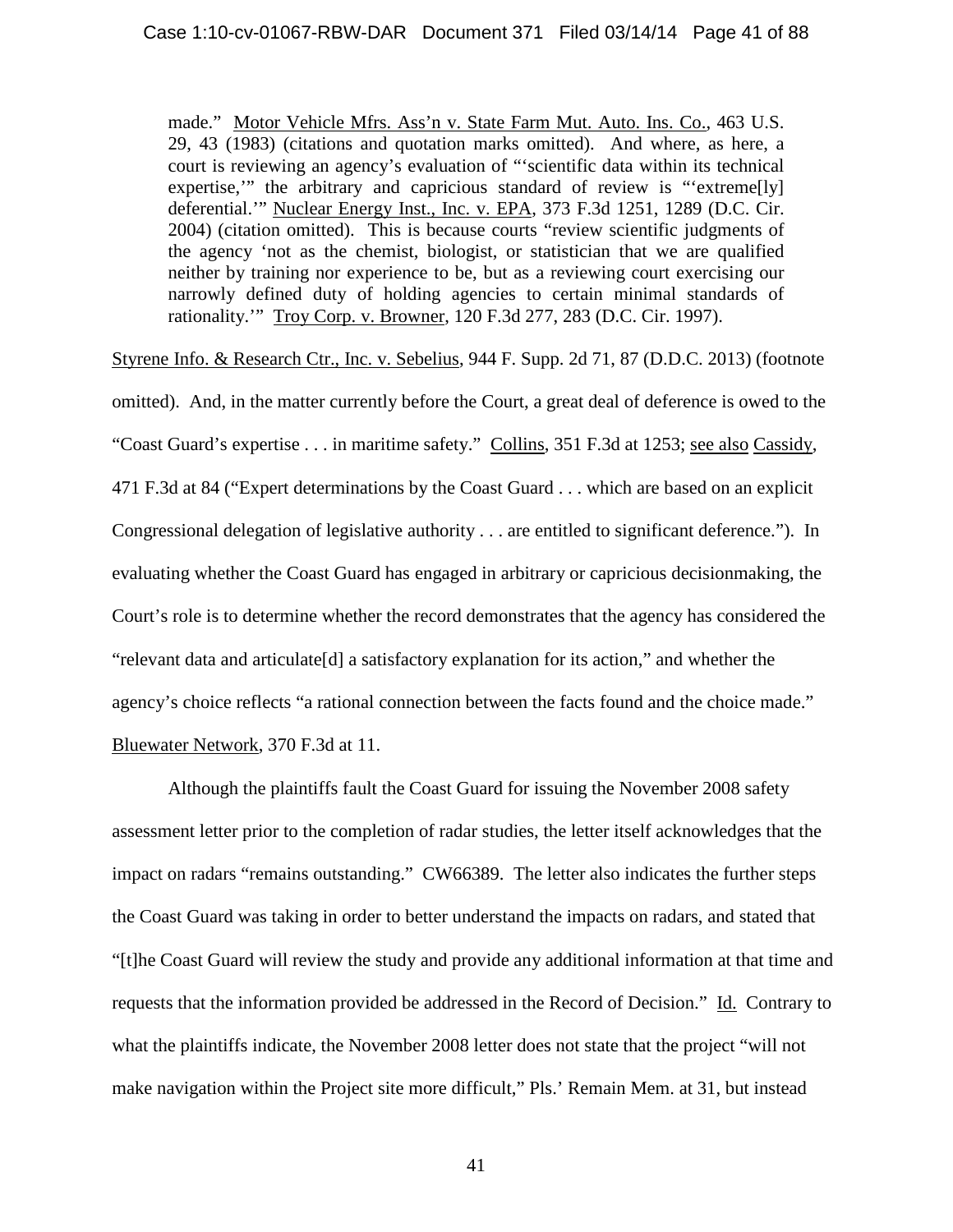### Case 1:10-cv-01067-RBW-DAR Document 371 Filed 03/14/14 Page 42 of 88

clearly states that the Coast Guard expected "a moderate impact on navigation safety," CW66389. Those impacts, and mitigation measures to lessen the impacts, are discussed in attachments to the letter. See, e.g., CW66407-08. Relying on the Risk Assessment discussed above, among other factors, the Coast Guard concluded that "navigation is capable of being done safely." CW66408. As far as concerns about inclement weather, the plaintiffs emphasize the Coast Guard's suggestion that smaller vessels will be "less prevalent" in poor weather, Pls.' Remain Mem. at 32, and ignore the Coast Guard's inclusion of "vessels of any size" as also being "less prevalent" in such conditions, CW66406. Indeed, the Coast Guard considers other weather-related factors, both in the Risk Assessment and in the attachments to the November 2008 letter. CW66406-07. Finally, the plaintiffs' contention that the Coast Guard did not adequately consider the effects on Coast Guard search and rescue operations is contradicted by the record. The plaintiffs focus, Pls.' Remain Mem. at 33, on the "four of 50 [search and rescue] cases (8%) [that] involved the use of an aircraft for rescue," without noting that "in only one case did the aircraft actually effect a rescue," CW66411. The Coast Guard concluded based on the small number of actual rescues affected and other factors that search and rescue efforts would not be adversely hindered. In short, there is substantial evidence in the record that the Coast Guard considered and addressed the concerns that the plaintiffs raised with respect to the November 2008 safety assessment letter, and thus, the Court finds that the Coast Guard did not engage in arbitrary and capricious decisionmaking through the issuance of the letter.

Next, the plaintiffs contend that "the Coast Guard improperly dismissed the importance of marine radar to navigational safety." Pls.' Remain Mem. at 29; see also id. at 34-41; Pls.' Remain Opp'n at 42-45. In making this argument, they focus primarily on a report authored by the Technology Service Corporation analyzing the effect of the Cape Wind project, which was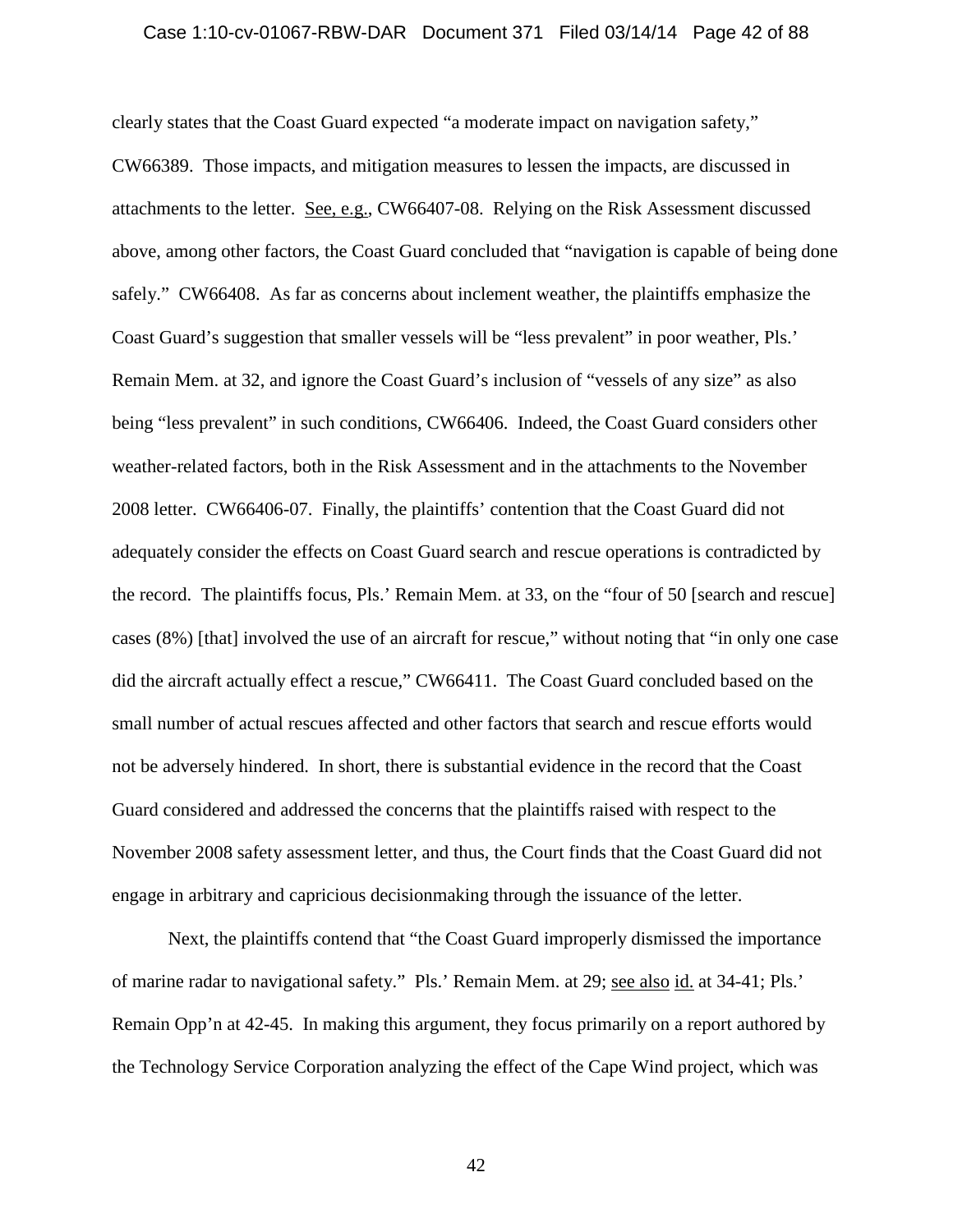### Case 1:10-cv-01067-RBW-DAR Document 371 Filed 03/14/14 Page 43 of 88

attached as part of Appendix M to the final EIS. See CW75940-86. In advancing their arguments, the plaintiffs cherry pick quotes from the report, and invite the Court to examine maps, images, and videos depicting various radar functioning related scenarios. See, e.g., Pls.' Remain Opp'n at 34-35. As an initial matter, it would be improper for the Court to delve into and analyze the scientific underpinnings of the report. But even if it could, the Coast Guard's findings, which are also contained in Appendix M, see CW75970-86, acknowledge and address each of the points raised by the plaintiffs concerning the ability of radar operators to detect potential dangers, compare Pls.' Remain Mem. at 34-41 (raising concerns about false targets, radar reflections, and impacts on Automatic Radar Plotting Aid systems), with CW75976-86 (discussing impacts on Automatic Radar Plotting Aid systems, false targets, and radar reflections). And while the plaintiffs additionally attempt to undermine the Coast Guard's findings by pointing to alterations made to the Technology Service Corporation's report and the Coast Guard's alleged failure to implement recommendations put forth by various individuals, Pls.' Remain Opp'n at 42-43, it is axiomatic that "the reasonableness of [an] agency's action is judged in accordance with its stated reasons" under the arbitrary and capricious standard of review, and "the actual subjective motivation of decisionmakers is immaterial as a matter of law—unless there is a showing of bad faith or improper behavior," In re Subpoena Duces Tecum, 156 F.3d 1279, 1279-80 (D.C. Cir. 1998). The Court cannot discern that the Coast Guard engaged in improper behavior or acted in bad faith, and the plaintiffs have provided no basis for the Court reaching that conclusion. The plaintiffs' disagreement with the ultimate findings made by the Coast Guard is not reason enough for the Court to deem the agency's decisionmaking arbitrary or capricious. Lastly, although the plaintiffs challenge, Pls.' Remain Mem. at 37-41, the Coast Guard's finding that the impact on navigational safety would be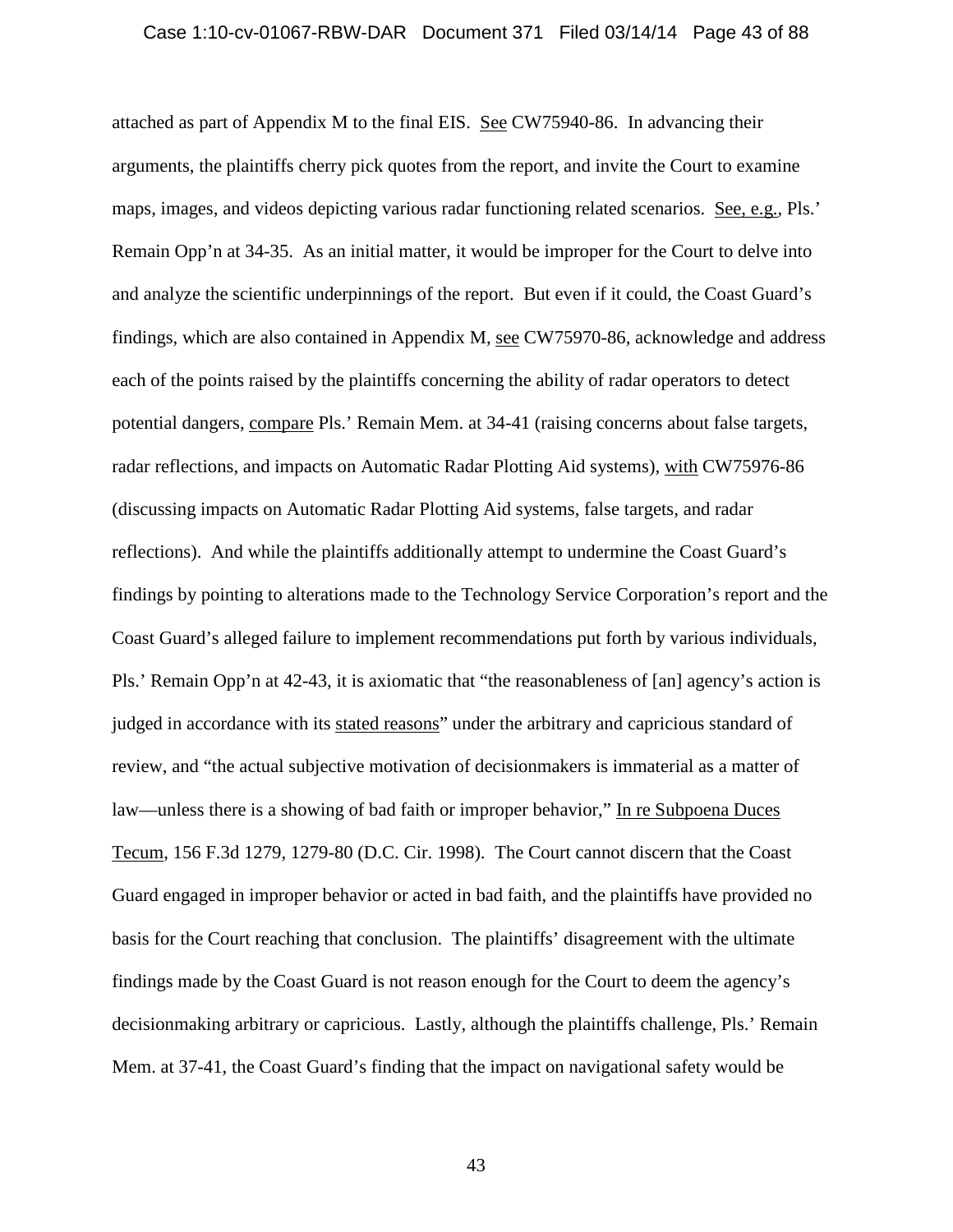### Case 1:10-cv-01067-RBW-DAR Document 371 Filed 03/14/14 Page 44 of 88

"moderate" with the implementation of the stated mitigation measures, CW75984-86, the Court is not in a position to evaluate the adequacy of those measures. As the Court has already held, there is substantial evidence to support the Coast Guard's § 414 terms and conditions, and the mitigation measures similarly enjoy adequate support in the administrative record. See, e.g., USCG 907-62 (analyzing navigational safety and discussing mitigation measures with respect to both the Cape Wind project and offshore wind farms in other parts of the world); USCG417 (United Kingdom's Maritime and Coast Guard Agency's suggested "safety and mitigation measures recommended for [offshore renewable energy installations] during construction, operation and decommissioning"); USCG1111 (setting forth "example risk mitigation strategies" adopted as part of the Coast Guard's Navigation and Vessel Inspection Circular No. 02-07). Accordingly, because there is a rational connection between the facts found and the decision made, it was not arbitrary and capricious for the Coast Guard to find that the stated mitigation measures would lessen the impact on navigational safety so as to render the impact moderate.

Finally, the plaintiffs argue that "the Coast Guard's finding that buffer zones are unnecessary is contradicted by the record and by Coast Guard Policy and is fundamentally indefensible from a safety perspective," thus resulting in arbitrary and capricious decisionmaking. Pls.' Remain Mem. at 29, 41-45; Pls.' Remain Opp'n at 43-45. They contend in essence that "the Coast Guard was required to address substantial questions raised by experts regarding how a buffer zone would affect navigational safety in the Sound, not merely that it was not necessary." Pls.' Remain Opp'n at 44. To the extent that the plaintiffs rely on experts' comments that post-date the issuance of the Coast Guard's findings, see id. at 43-44 (citing comments from 2009 and 2012), their reliance on the comments is misplaced because "[i]t is a widely accepted principle of administrative law that the courts base their review of an agency's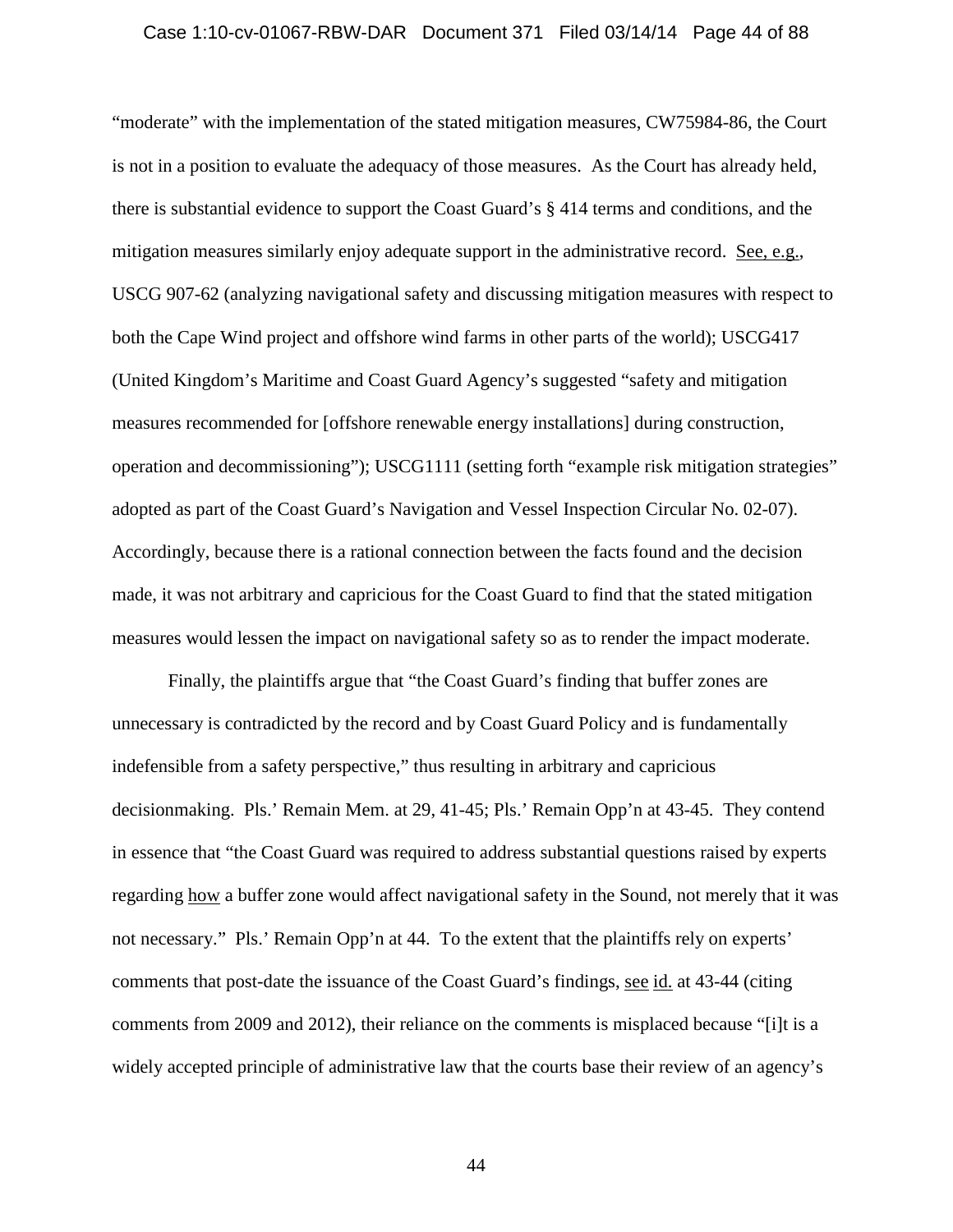### Case 1:10-cv-01067-RBW-DAR Document 371 Filed 03/14/14 Page 45 of 88

actions on the materials that were before the agency at the time its decision was made," IMS, P.C. v. Alvarez, 129 F.3d 618, 623 (D.C. Cir. 1997). The remainder of the plaintiffs' arguments fail for the same reasons stated above, namely, that the Coast Guard's finding that a buffer zone was unnecessary is adequately supported by the record, see, e.g., CW75983 (analyzing the Technology Services Corporation report); CW75986 (finding that mitigation measures obviate the need for buffer zones), and significant deference is owed to those findings, Menkes v. DHS, 637 F.3d 319, 332 (D.C. Cir. 2011) ("[T]he potential ramifications of the agency's decision confirm that these are precisely the sort of complex, interstitial questions that the Coast Guard deserves deference to address."); Ill. Commerce Comm'n v. Interstate Commerce Comm'n, 749 F.2d 875, 882 n.10 (D.C. Cir. 1984) ("Because this conclusion required the agency to exercise its expert knowledge of . . . an area in which the agency possesses a comparative advantage vis-àvis the courts, this court should accord substantial deference to the agency's interpretation."); see also Collins, 351 F.3d at 1253; Cassidy, 471 F.3d at 84. While the record reflects debate within the Coast Guard about the potential of a buffer zone, the Coast Guard's stated reasons for not including a buffer zone, which are what the Court must consider, In re Subpoena Duces Tecum, 156 F.3d at 1279, are adequately supported in the record.

In sum, the Coast Guard's findings provide a rational explanation for the conclusion that navigational safety will be only moderately impacted so long as the stated mitigation measures are implemented, and the explanation is adequately supported by the administrative record. This is all that the APA requires, and the plaintiffs' charge that the Coast Guard's findings are arbitrary and capricious therefore fails. By the same token, the plaintiffs' claim that the BOEM violated the Shelf Lands Act by relying on the Coast Guard's findings must also fail.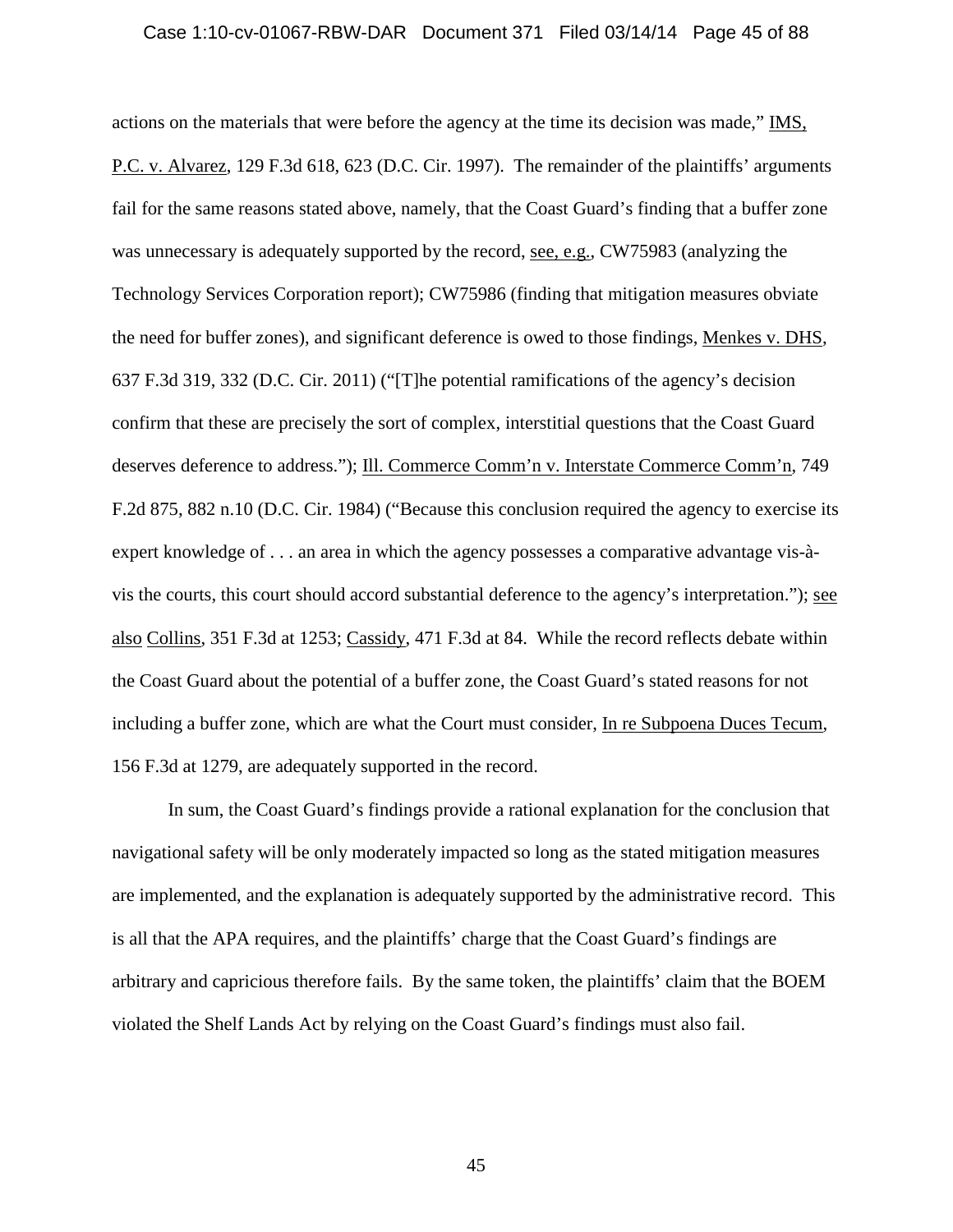# **2. The BOEM's Approval of the Construction and Operations Plan Without First Obtaining Geotechnical and Geophysical Studies**

The plaintiffs argue that the BOEM violated the Shelf Lands Act by approving Cape Wind's Construction and Operations Plan without first receiving certain geotechnical and geophysical studies from Cape Wind.<sup>[24](#page-45-0)</sup> Pls.' Remain Mem. at 47-54; Pls.' Remain Opp'n at 63-66. The Court disagrees.

The implementing regulations of the Shelf Lands Act direct parties seeking to conduct renewable energy projects to submit, in addition to other documentation, a Construction and Operations Plan that includes "the results of [certain] . . . surveys for the proposed site(s) of [the] facility(ies)." 30 C.F.R. § 585.626(a). Specifically, the Construction and Operations Plan must include the results of shallow hazards, geographical, biological, geotechnical, and archaeological surveys, along with supporting data. Id. (detailing information required for each type of survey). Here, there is no dispute that the BOEM wanted Cape Wind to conduct additional and more detailed surveys than what it had provided to the agency during the review process. See, e.g., Pls.' Remain Mem. at 48-52; Fed. Defs.' Remain Mem. at 49-53; Int. Def.'s Remain Mem. at 52. And the record makes clear that Cape Wind represented to the BOEM that additional financing was required prior to conducting the surveys, see CW147710; CW235267, and that such financing would be unavailable absent approval of its Construction and Operations Plan, CW147710. The question thus centers on whether the BOEM appropriately approved a departure from its regulations.

BOEM's regulations provide for a departure from the general provisions of the regulations in certain circumstances, see 30 C.F.R. § 585.103(a), but

<span id="page-45-0"></span><sup>&</sup>lt;sup>24</sup> The plaintiffs' NEPA and NHPA arguments concerning these data are addressed later in this memorandum opinion.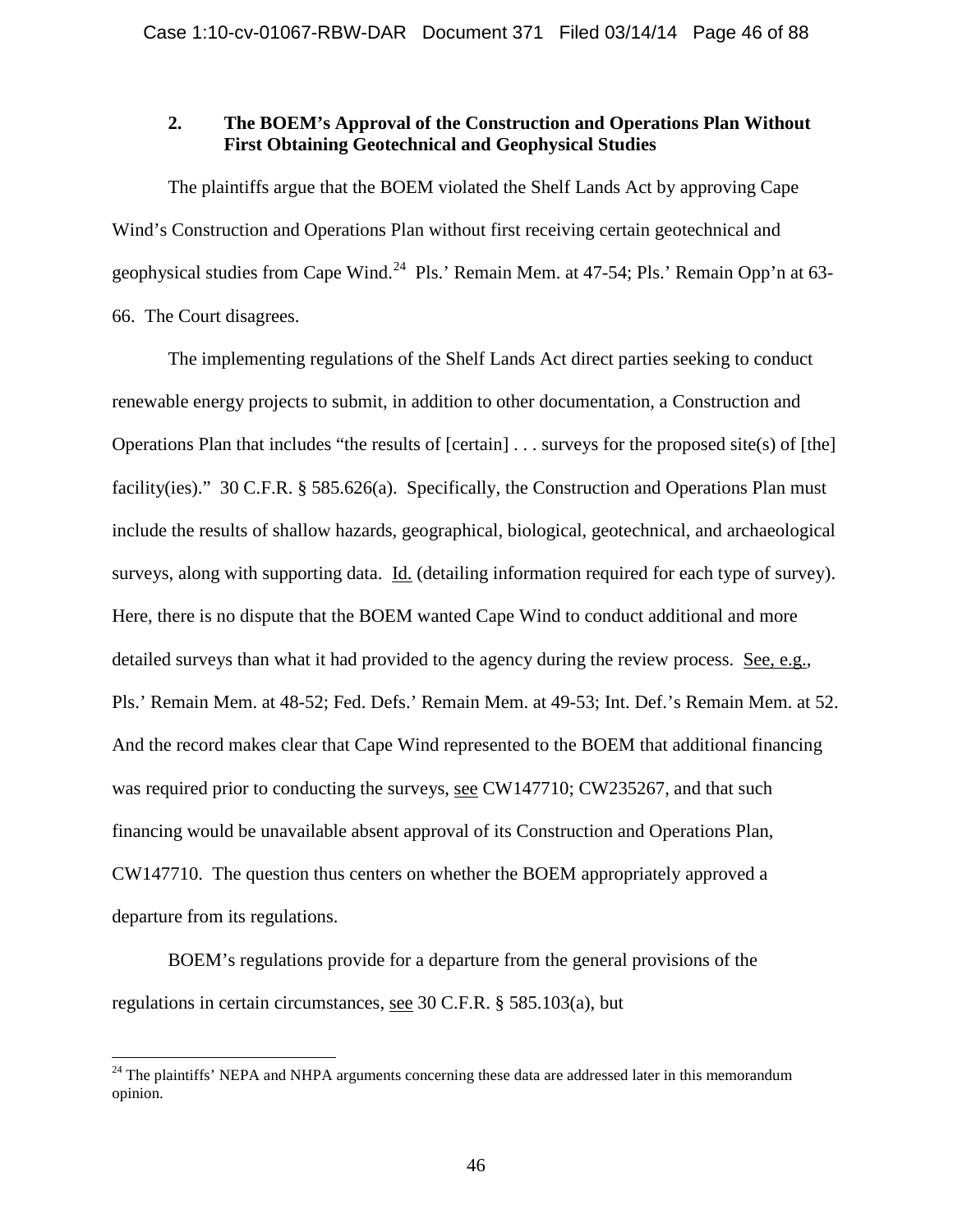(b) [a]ny departure approved under this section and its rationale must:

(1) [b]e consistent with [43 U.S.C.  $\S 1337(p)$ ] ...;

(2) [p]rotect the environment and the public health and safety to the same degree as if there was no approved departure from the regulations;

(3) [n]ot impair the rights of third parties; and

(4) [b]e documented in writing.

30 C.F.R. § 585.103(b) (emphasis added).

Under 30 C.F.R. § 585.103(a), approval of a departure is appropriate to, among other things, "[f]acilitate the appropriate activities on a lease or grant under this part." Id. § 585.103(a)(1). The plaintiffs argue unconvincingly that obtaining financing "is not an 'activity on a lease.'" Pls.' Remain Mem. at 53 (quoting 30 C.F.R. § 585.103(a)(1)). The regulation, however, refers not to "activities on a lease" but to the facilitation of such activities. 30 C.F.R. § 585.103(a)(1). Certainly, financing geophysical and geotechnical surveys is consistent with the facilitation of "appropriate activities on a lease." And the plaintiffs' concern that granting a departure for financial reasons equates to providing "no meaningful limit on what [the] BOEM can approve without information [the] BOEM itself has determined to be required" under the Shelf Lands Act, Pls.' Remain Opp'n at 65, fails to take into account the substantive requirements of 30 C.F.R. § 585.103(b), which must all be satisfied in order to warrant a lawful departure.

Here, the requirements of 30 C.F.R. § 585.103(b) have been satisfied. Conducting the surveys after approval of Cape Winds' construction and operations plan is consistent with the Shelf Lands Act's requirement that the project be carried out in a manner that provides for "safety" and for "protection of the environment." See 43 U.S.C. § 1337(p)(4); 30 C.F.R. § 585.103(b)(1). In arguing to the contrary, the plaintiffs seem to miss that the Secretary's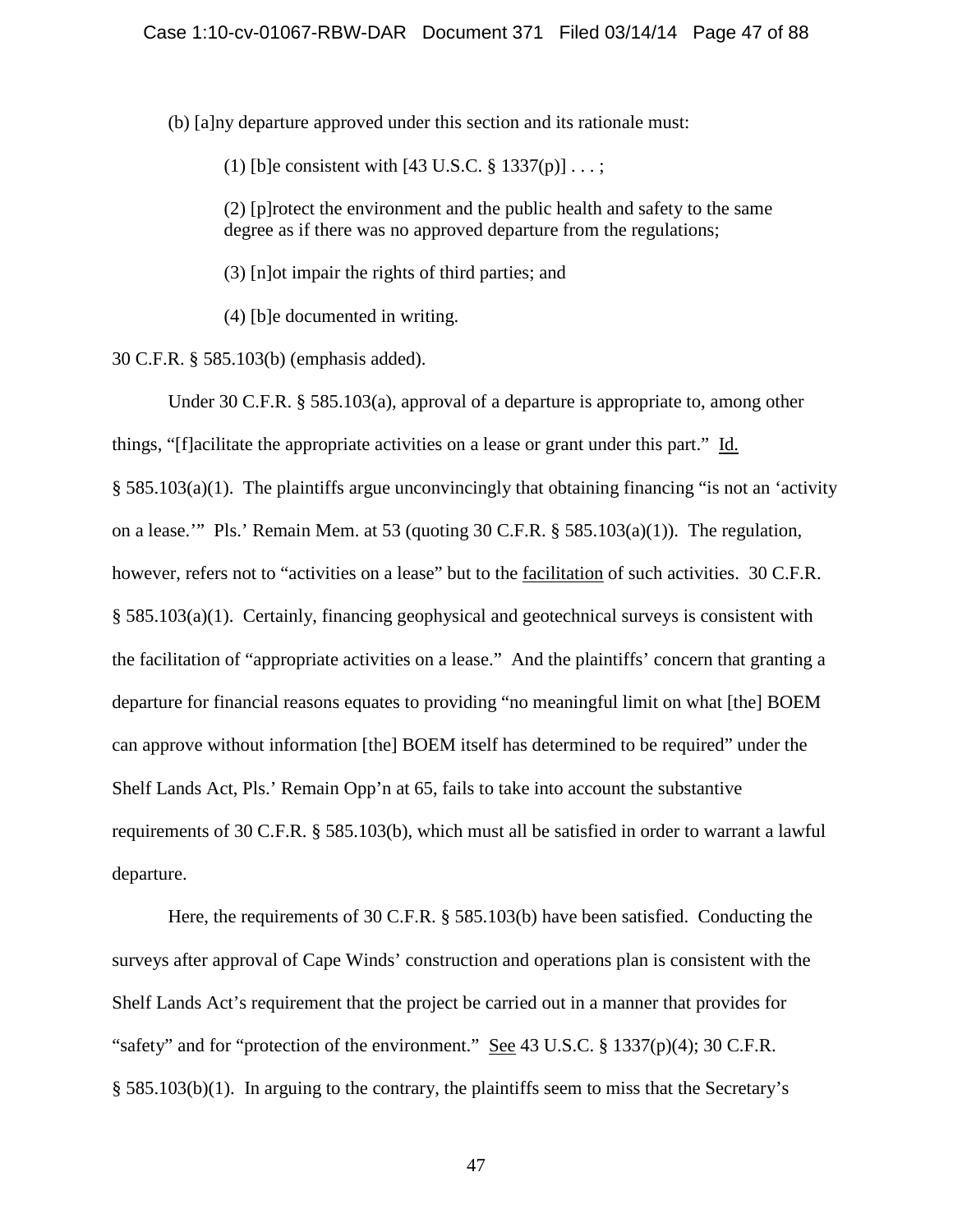### Case 1:10-cv-01067-RBW-DAR Document 371 Filed 03/14/14 Page 48 of 88

overall obligation under 43 U.S.C. § 1337(p)(4) to provide for safety is an obligation that applies not only to approving individual steps of the process, such as the timing of the collection of survey data, but rather to the entirety of the leasing process. And the plaintiffs' suggestion that the departure here is inconsistent with 43 U.S.C. § 1337(p) because it was not subject to notice and comment, Pls.' Remain Opp'n at 66, relies on a selective reading of the Shelf Lands Act, which requires "public notice and comment on any proposal submitted for a lease," 43 U.S.C. §  $1337(p)(4)(K)$  (emphasis added). And a departure is not a lease proposal.

As to the remaining requirements, the Court does not find it inappropriate for the BOEM to allow collection of data after approving the Construction and Operations Plan, given that the data must still be collected and analyzed prior to commencing construction or otherwise disturbing the seafloor, see, e.g., CW241409, and thus, the departure "[p]rotect[s] the environment and the public health and safety to the same degree as if there was no approved departure from the regulations," 30 C.F.R. § 585.103(b)(2). The plaintiffs offer no argument that the departure will affect the rights of any third parties, id. § 585.103(b)(3), and the Court discerns none. Finally, the "rationale," id.  $\S$  585.103(b)(4), for the departure is documented in writing, see CW241409, and the departure itself is memorialized in the 2011 ROD, see CW119701-04, and the lease itself, see CW119300-03. Although the BOEM could have more explicitly drawn a connection between the departure and its rationale for granting it, the fact remains that both are documented in writing in the administrative record. The regulation requires nothing more. Accordingly, the Court finds that the BOEM complied with the Shelf Lands Act regulations concerning the approval of departures from those regulations, and therefore grants summary judgment to the defendants on the plaintiffs' Shelf Lands Act claims.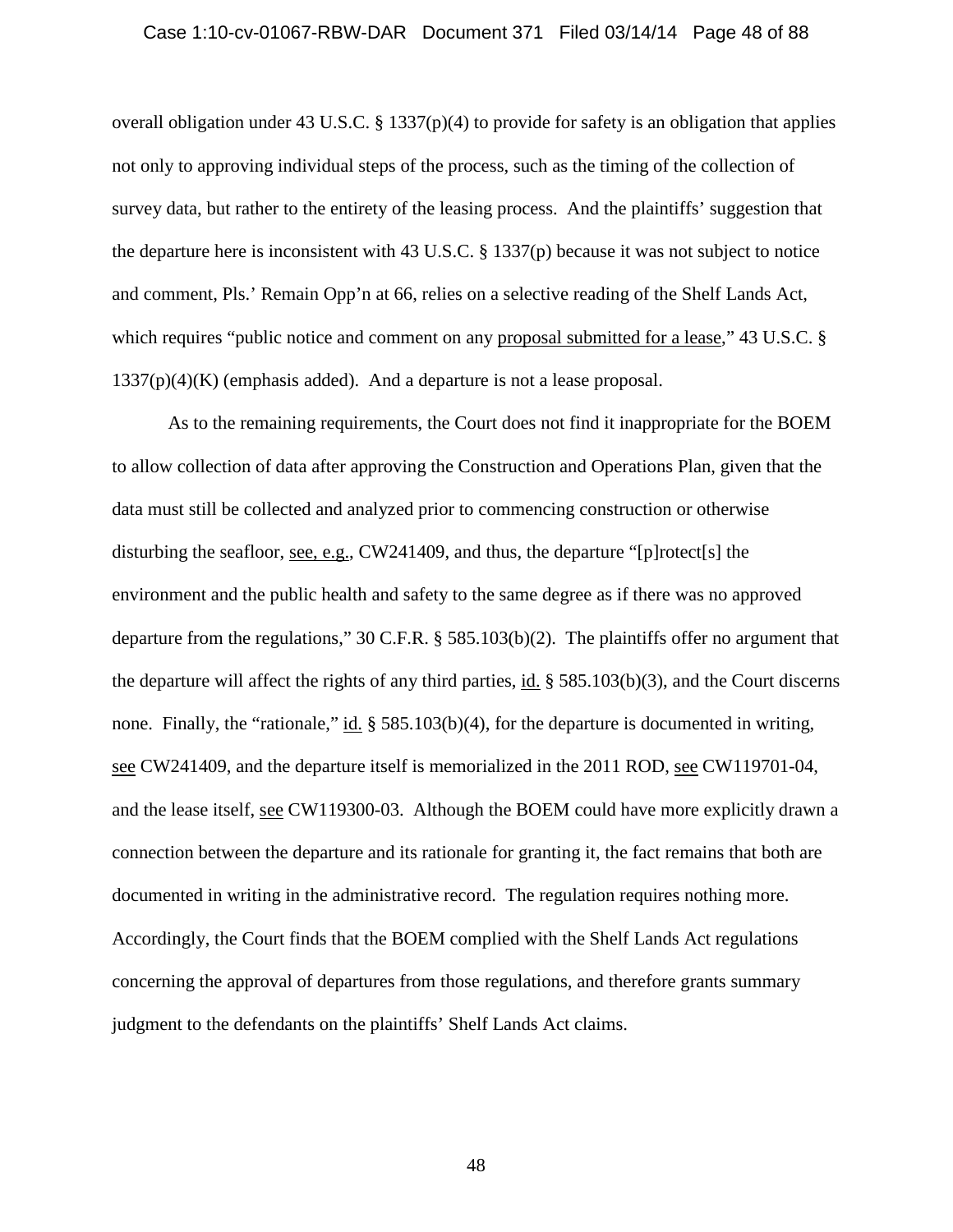# **C. Whether the Federal Defendants Violated the ESA**

## **1. The Plaintiffs' Claims Against the FWS**

The plaintiffs contend that the FWS violated the ESA by improperly delegating to Cape Wind and to the BOEM decisions concerning certain reasonable and prudent minimization measures. Pls.' ESA/MBTA Mem. at 20-29; Pls.' ESA/MBTA Opp'n at 2-19. Specifically, they argue that "the statutory language" of the ESA "plainly imposes an unequivocal duty on [the] FWS to determine what [reasonable and prudent measures] are 'necessary or appropriate to minimize' an action's impact on listed species." Pls.' ESA/MBTA Mem. at 21 (quoting 16 U.S.C.  $\S$  1536(b)(4)). They maintain that the statute places that duty on the FWS to the exclusion of any other entities. Id. The Court agrees.

In determining whether the FWS complied with the statutory mandates of the ESA, the Court must again engage in the two-step inquiry set forth in Chevron, as discussed above. Turning to the first step of the Chevron analysis, there is no question that the FWS has been tasked with administering the ESA for certain species, 50 C.F.R. § 402.01(b), and that the Act requires the FWS to issue an incidental take statement where it finds that agency action will adversely impact a listed species, id. § 402.14(i). Moreover, it is clear that the FWS is required to "[s]pecif[y] those reasonable and prudent measures that the Director considers necessary or appropriate to minimize such impact." Id.  $\S$  402.14(i)(1)(ii). Neither the ESA nor its implementing regulations explicitly state whether the FWS is required to render independent determinations concerning reasonable and prudent minimization measures included in incidental take statements. The ESA and its regulations do state, however, that incidental take statements must include "those reasonable and prudent measures that the Director [of] [the Fish and Wildlife Service] considers necessary or appropriate." Id.  $\S$  402.14(i)(1) (emphasis added); see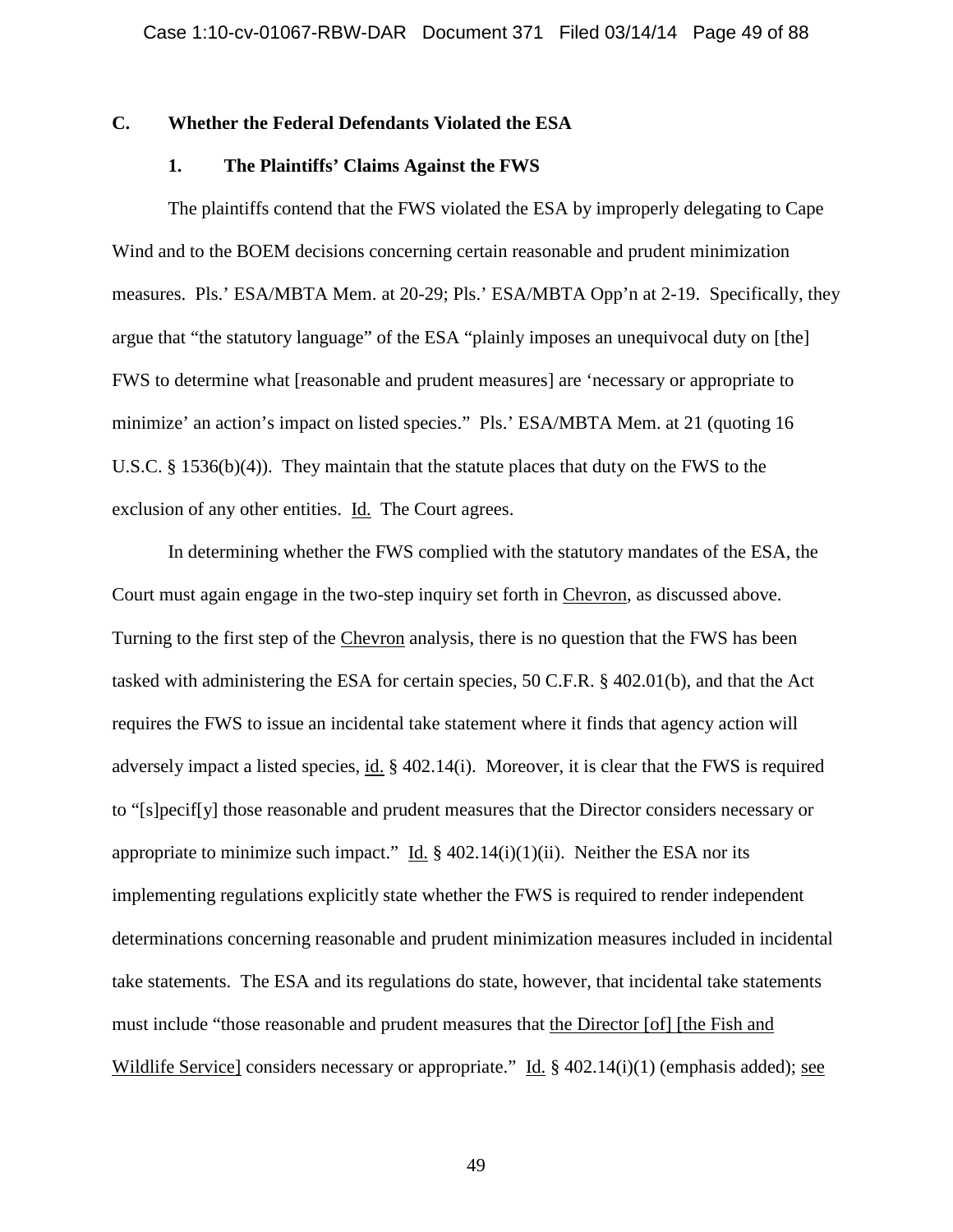### Case 1:10-cv-01067-RBW-DAR Document 371 Filed 03/14/14 Page 50 of 88

also 16 U.S.C. § 1536(b)(4)(ii) (requiring the Secretary to "specif[y] those reasonable and prudent measures that the Secretary considers necessary or appropriate") (emphasis added).

This Circuit construed similar statutory and regulatory language in Gerber v. Norton, 294 F.3d 173 (D.C. Cir. 2002). In Gerber, the Circuit addressed Section 10 of the ESA, 294 F.3d at 175-76, which provides that the FWS shall issue a permit for a taking "[i]f the [FWS] finds, after opportunity for public comment, . . . that the applicant will, to the maximum extent practicable, minimize and mitigate the impacts of such taking," 16 U.S.C. § 1539(a)(2)(B)(ii). Gerber considered whether "the issuance of [an] incidental take permit violated [S]ection 10 of the ESA" where the FWS failed to make an independent determination concerning the applicant's mitigation of the impacts of the taking. 294 F.3d at 184-85. In that case, the FWS had considered a "Reduced Impact Alternative" to the developer's proposed project, but ultimately decided against the alternative. *Id.* at 185. However, the Circuit noted that there was "no evidence in the [administrative] record that the [FWS] ever made such a finding[, but the FWS] did repeatedly observe that the developer had rejected the alternative." Id. (emphasis in original). "And [the FWS] noted that [the developer] did so out of concern that changing the design would entail additional costs and delay the process of obtaining approval from" local government entities. Id. In holding that the FWS had violated Section 10 of the ESA, the Circuit stated that "[w]hen a statute requires an agency to make a finding as a prerequisite to action, it must do so." Id. at 185-86.

The defendants argue that Gerber is inapposite, because it construed a different section of the ESA, involved different required findings, and did not involve another federal agency. See Fed. Defs.' ESA/MBTA Mem. at 27-28; Int. Def.'s ESA/MBTA Mem. at 23 n.13. These arguments are unavailing. First, it is well established as a "normal rule of statutory construction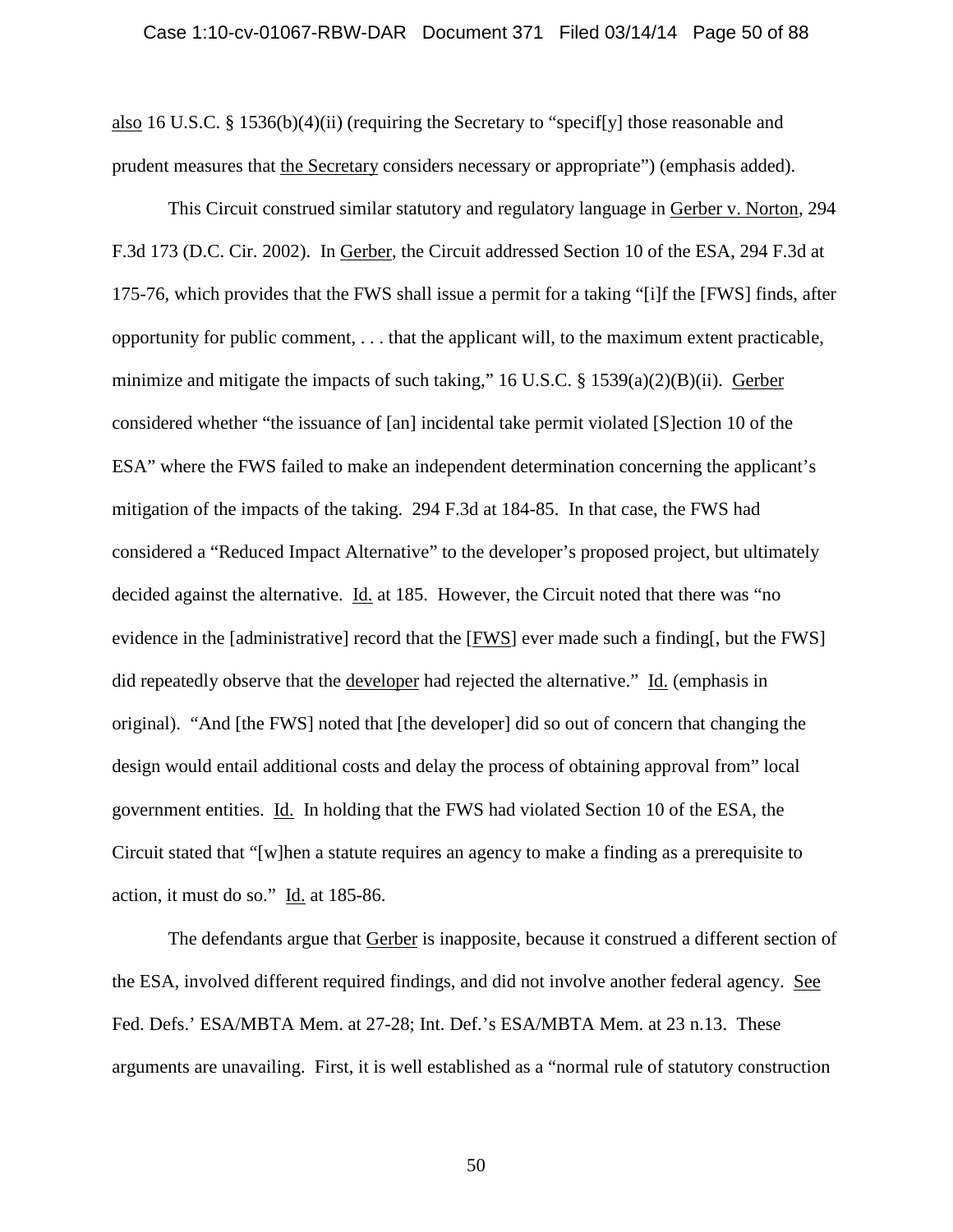## Case 1:10-cv-01067-RBW-DAR Document 371 Filed 03/14/14 Page 51 of 88

that identical words used in different parts of the same act are intended to have the same meaning." Sullivan v. Stroop, 496 U.S. 478, 484 (1990) (citations and internal quotation marks omitted). Here, both Sections 7 and 10 of the ESA refer to considerations and findings that "the Secretary shall" make or reach. 16 U.S.C. § 1536(b)(4)(ii) (emphasis added); 16 U.S.C. § 1539(a)(2)(B). Moreover, neither the types of findings or considerations required in Sections 7 and 10 of the ESA nor the nature of the Section 7 consultation process have any bearing on the fact that the FWS is the entity that must make the ultimate determination in both instances.

Here, the FWS's incidental take statement discusses a potential "operational adjustment" as a reasonable and prudent measure. FWS76. Specifically, the incidental take statement notes that

[t]he [FWS] also considered a reasonable and prudent measure, an operational adjustment to the wind facility that would require the temporary and seasonal shut down of the [wind turbine generators] through the feathering of the rotors. Feathering of the rotors causes them to face the wind and stop spinning, and would reduce the risk of collision by roseate terns and, to a limited extent, migrating piping plovers transiting the Horseshoe Shoal project area.

FWS76-77 (emphasis added). Thus here, as in Gerber, the FWS found that a particular mitigation measure would reduce take. However, also as in Gerber, the FWS went on to discard the proposed reasonable and prudent measure because "it was determined by [the BOEM] and [Cape Wind] . . . to not be reasonable and prudent based on" the failure to "meet the [reasonable and prudent measure] regulatory definition as a 'reasonable measure' as it modifies the scope of [a] project in a manner that is adverse to the project's stated purpose and need." FWS77 (first emphasis added). The FWS stated again that the "[BOEM] considers that this may involve more than a 'minor change'" under 50 C.F.R.  $\S$  402.14(j)(2). Id. (emphasis added). The remainder of the FWS's explanation for casting away the feathering measure is couched in phrases beginning with statements like "[the BOEM] has also determined" and "[the BOEM] indicates." Id.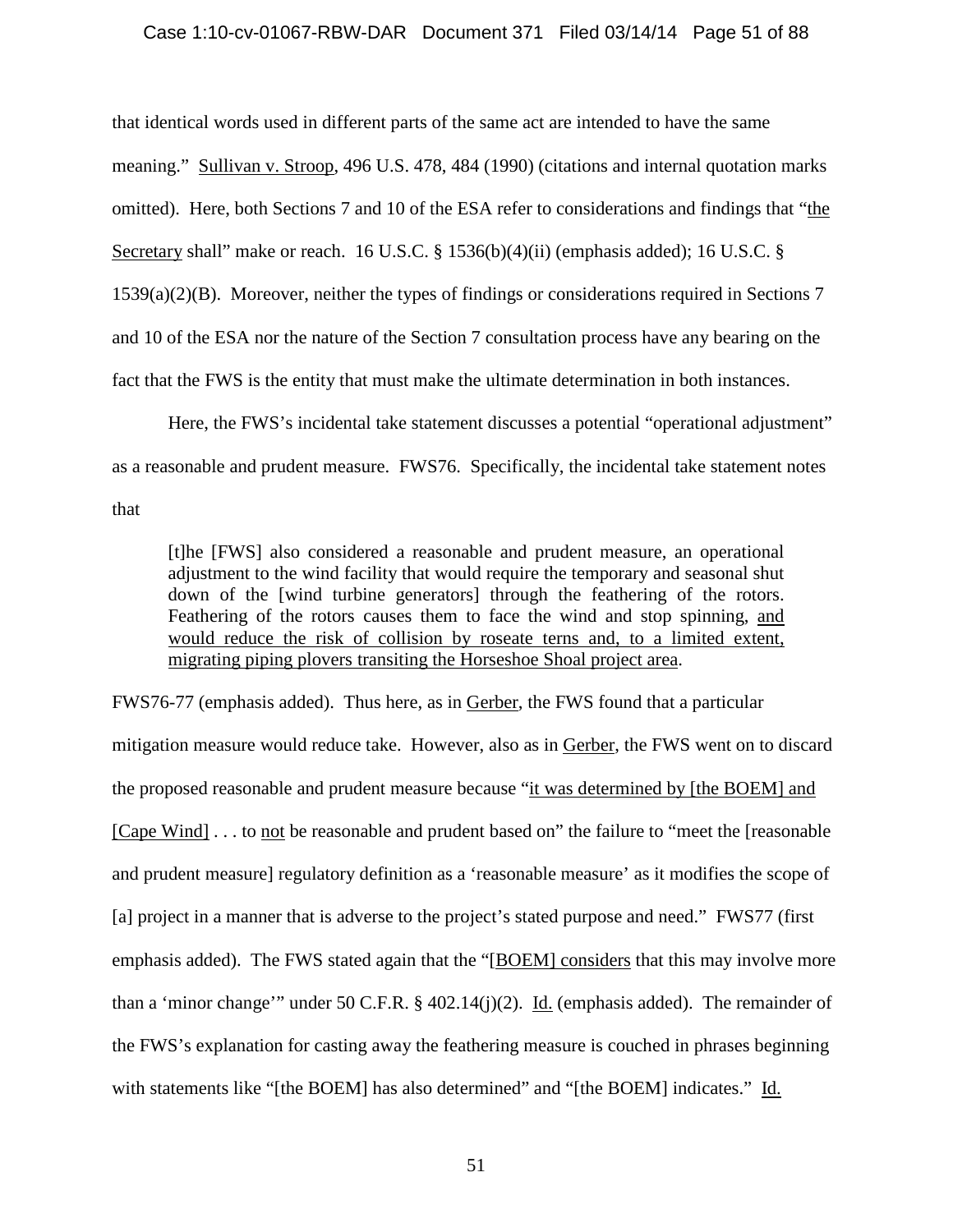### Case 1:10-cv-01067-RBW-DAR Document 371 Filed 03/14/14 Page 52 of 88

However, nowhere in the explanation is there an indication that the FWS made an independent determination. This is unacceptable. While it is certainly possible that the feathering measure would not comport with 50 C.F.R.  $\S$  402.14(i)(2), the ESA and its implementing regulations require the FWS to make an independent determination. Because it seemingly did not do so, the Court must grant summary judgment to the plaintiffs on their ESA claims against the FWS.

The defendants try to avoid this conclusion by pointing to places in the administrative record where FWS personnel addressed the BOEM's reasons for rejecting the feathering reasonable and prudent measure. See Fed Defs.' ESA/MBTA Mem. at 22 (citing FWS215; FWS220). While it might be true that the FWS grappled with the issues raised by the BOEM, it is not clear from the reasonable and prudent measures issued by the FWS that its ultimate decision was based on its independent determination, or whether the FWS merely deferred to determinations made by the BOEM and Cape Wind. As noted before, the reasonable and prudent measures begin by observing that the proposed operational adjustment would reduce take, at least to some extent. The FWS then proceeds to rely exclusively on BOEM and Cape Wind determinations as the basis for not including the operational adjustment. Without any indication that the FWS in fact made an independent determination about whether the adjustment was appropriate, the Court cannot infer that such a determination ultimately factored into the FWS's decision.

The defendants also argue that language elsewhere in the statute and regulations suggests that the FWS can and indeed should consult other agencies or entities in making its determination. See, e.g., Fed. Defs.' ESA/MBTA Mem. at  $19-20$  (citing 16 U.S.C. § 1536(a)(2) and 50 C.F.R.  $\S$  402.14(g)(8)); Int. Def.'s ESA/MBTA Mem. at 21-23 (citing the same statutory and regulatory provisions). While these provisions undoubtedly direct the FWS to consult and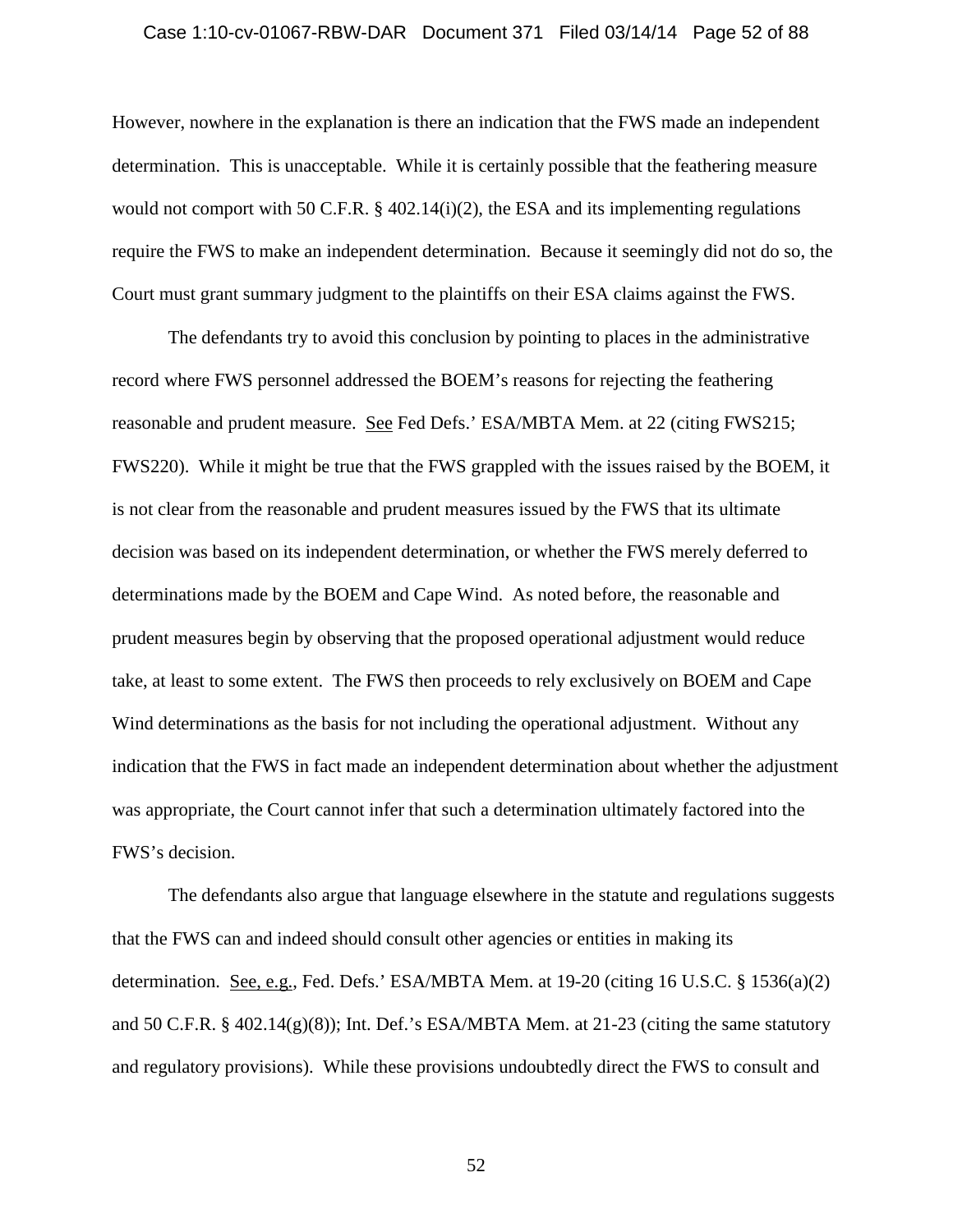## Case 1:10-cv-01067-RBW-DAR Document 371 Filed 03/14/14 Page 53 of 88

work with other agencies and entities in carrying out its Section 7 duties, they do not in and of themselves absolve the FWS of its responsibility to make an independent determination, albeit after consideration of its consultations. And the Joint Consultation Handbook is not inconsistent with this requirement. As the federal defendants point out, the Joint Consultation Handbook directs that "[r]easonable and prudent measures and terms and conditions should be developed in coordination with the action agency and the applicant," FWS31117, and urges the FWS to consult actively with action agencies based on the following understanding:

Section 7 consultation is a cooperative process. The [FWS] do[es] not have all the answers. Actively seek the views of the action agency and its designated representatives, and involve them in your opinion preparation, especially in the development of reasonable and prudent alternatives, reasonable and prudent measures, terms and conditions to minimize the impacts of incidental take, and conservation recommendations.

FWS31010-11. While collaboration is encouraged, the Joint Consultation Handbook does not support the notion that the FWS should have deferred to the BOEM or Cape Wind when discarding the operational adjustment at issue without at least making clear that it was doing so based on its own independent determination of the issue. This is especially true given the explicit finding that implementing the operational adjustment as a reasonable and prudent measure would, at least to some extent, decrease the take of roseate terns and piping plovers. See FWS76. The ESA required the FWS to independently make that determination, and "it must do so." Gerber, 294 F.3d at 185.

# **2. The Plaintiffs' Claims Against the National Marine and Fisheries Service**

The plaintiffs also contend that the NMFS violated the APA and the ESA by erroneously concluding in its biological opinion that the Cape Wind project is not likely to adversely affect right whales, failing to establish terms and conditions for the incidental take of right whales, and failing to analyze the effect of preconstruction geological surveys on listed sea turtles. Pls.'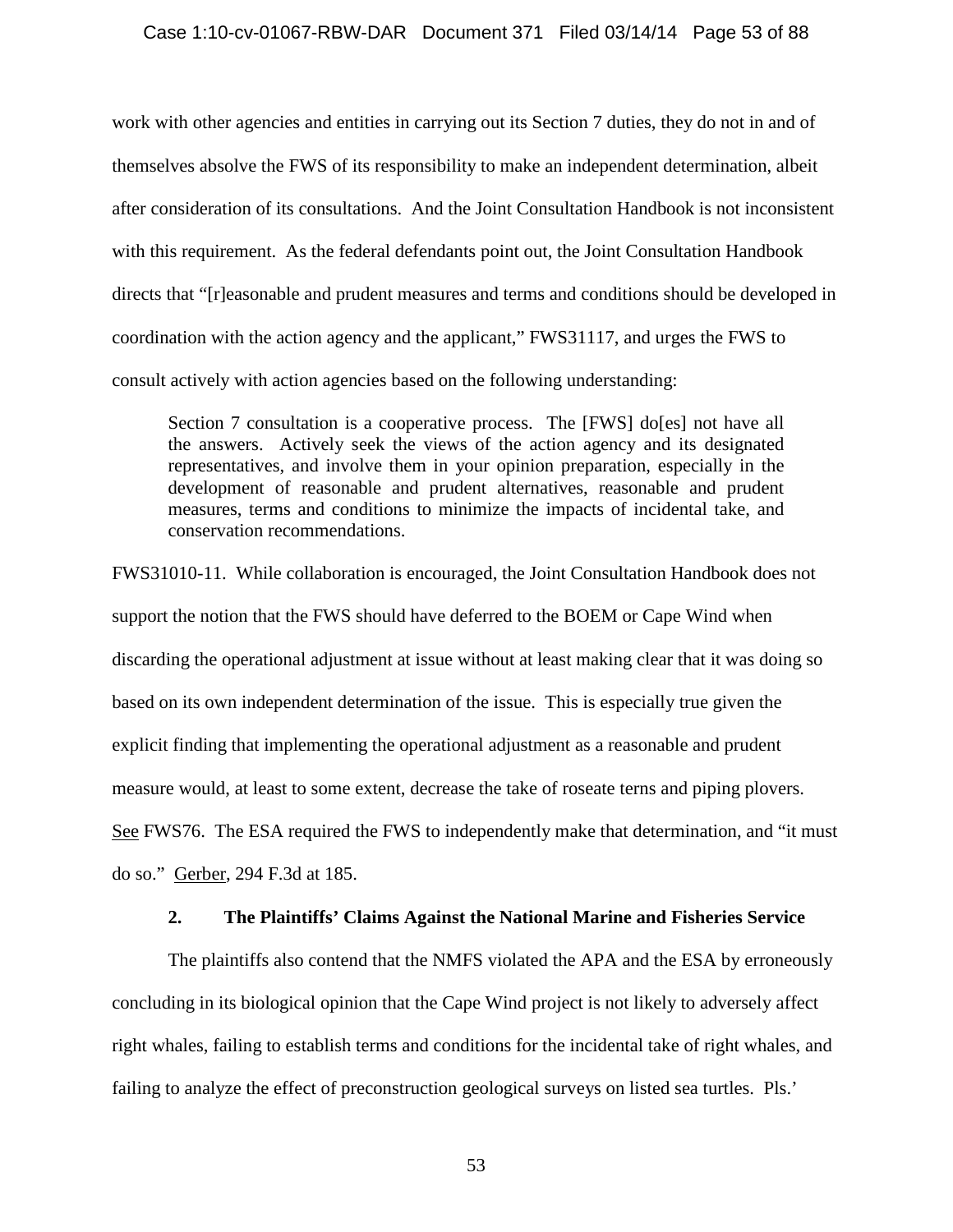ESA/MBTA Mem. at 34-45; Pls.' ESA/MBTA Opp'n at 29-44. The defendants argue that the considerations that went into and the resulting conclusions of the NMFS biological opinion complied with the ESA and the APA. Fed. Defs.' ESA/MBTA Mem. at 39-45; Fed. Defs.' ESA/MBTA Reply at 19-25; Int. Defs.' ESA/MBTA Mem. at 35-45; Int. Defs.' ESA/MBTA Reply at 17-25.

# **a. Whether the NMFS's Biological Opinion is Arbitrary and Capricious**

As the Supreme Court recently reiterated,

[r]eview under the arbitrary and capricious standard is deferential; [courts] will not vacate an agency's decision unless it has relied on factors which Congress had not intended it to consider, entirely failed to consider an important aspect of the problem, offered an explanation for its decision that runs counter to the evidence before the agency, or is so implausible that it could not be ascribed to a difference in view or the product of agency expertise. [Courts] will, however, uphold a decision of less than ideal clarity if the agency's path may reasonably be discerned.

Nat'l Ass'n of Home Builders v. Defenders of Wildlife, 551 U.S. 644, 658 (2007) (citations and internal quotation marks omitted).

Here, it cannot be said that the NMFS "entirely failed to consider an important aspect of" the impact that the Cape Wind project might have on right whales. The NMFS biological opinion considers the status of the North Atlantic right whale, including birth rates, the availability of food, and the effects of human-caused mortalities from net entanglements, as well as incidents such as ship strikes, on the viability of the species. NMFS1424-32. While the biological opinion recognized that "right whale recovery is negatively affected by human sources of mortality, which may have a greater impact on population growth rate given the small population size and low annual reproductive rate of right whales," NMFS1432, the opinion stated also that "the population trend (i.e., whether increasing or declining) provides better information for assessing the effects of a proposed action on the species," NMFS1427. And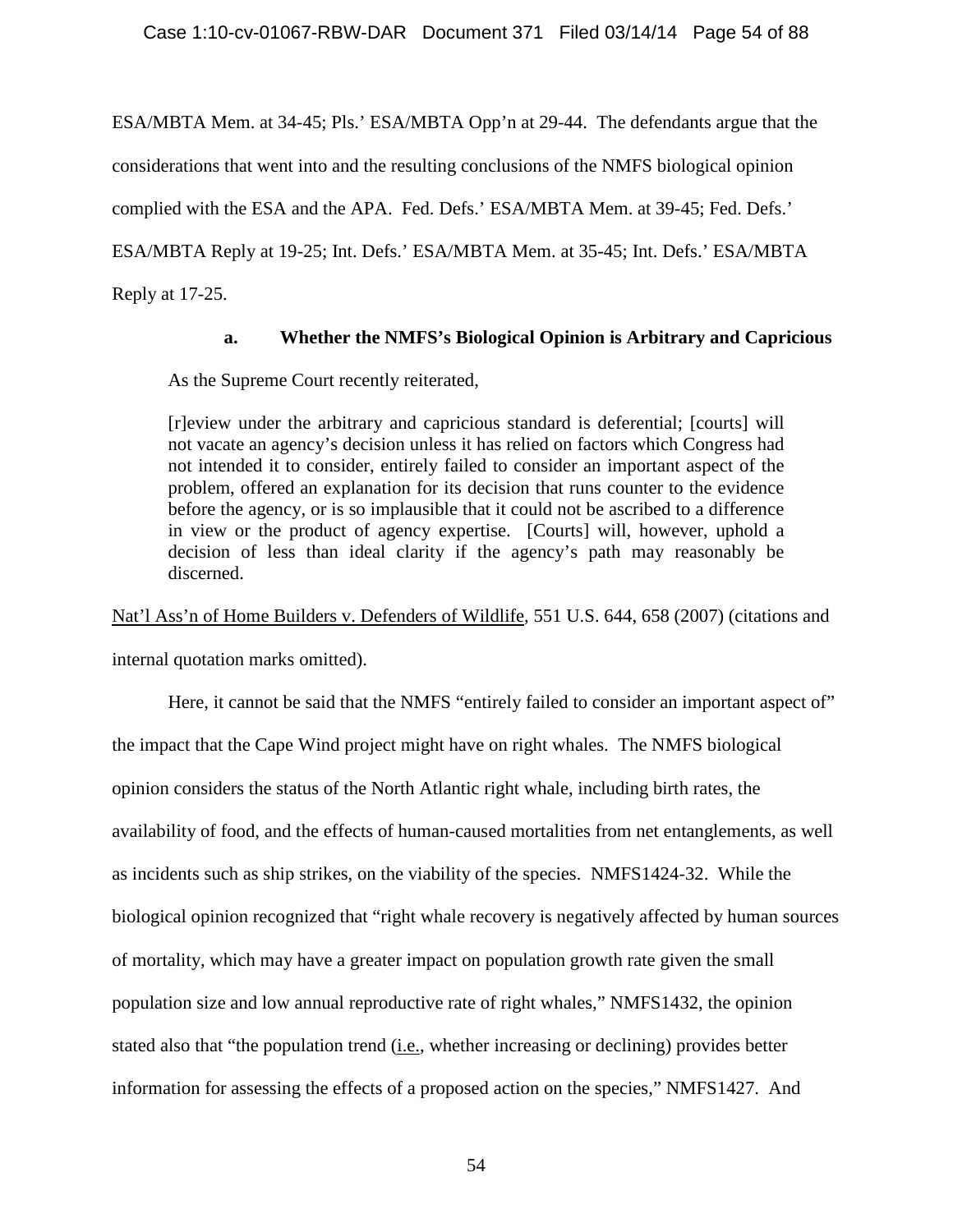## Case 1:10-cv-01067-RBW-DAR Document 371 Filed 03/14/14 Page 55 of 88

"[a]s described in previous [biological] [o]pinions, data collected in the 1990s suggested that right whales were experiencing a slow but steady recovery." NMFS1427-28; see also NMFS1432 (citing data that indicates "an increasing population size of and positive growth rate for North Atlantic right whales"). The biological opinion also discussed "federal activities" and "numerous [other] recovery activities [that] are being implemented to decrease the adverse effects of private and commercial vessel operations on the species in the [Cape Wind project] area and during the time period of th[e] consultation," NMFS1477, as well as activities aimed at reducing the threat caused by entanglements, NMFS1481.

The biological opinion also took into account recent aggregations of right whales in Rhode Island Sound, Nantucket Sound, and other nearby bodies of water, NMFS1498-502, and ultimately concluded with respect to the recent aggregations that based on "a review of the available scientific literature[,] . . . the use of Nantucket Sound by any species of whales, including North Atlantic right whales is extremely limited" and there were "no observations within Horseshoe Shoal where the project will be constructed." NMFS1501. The biological opinion continued "that right whale use of Nantucket Sound is likely to be rare, sporadic and extremely limited in duration and frequency" and noted further that "the habitat within Nantucket Sound is inconsistent with the habitat where right whales are typically found." NMFS1502. The opinion acknowledged that

as occasional whales have been documented off of Monomoy and Great Point and in the waters outside of Nantucket Sound that will be transited by project vessels (i.e., Rhode Island Sound and Buzzards Bay), it is reasonable to expect that these species may be present in those portions of the action area.

Id.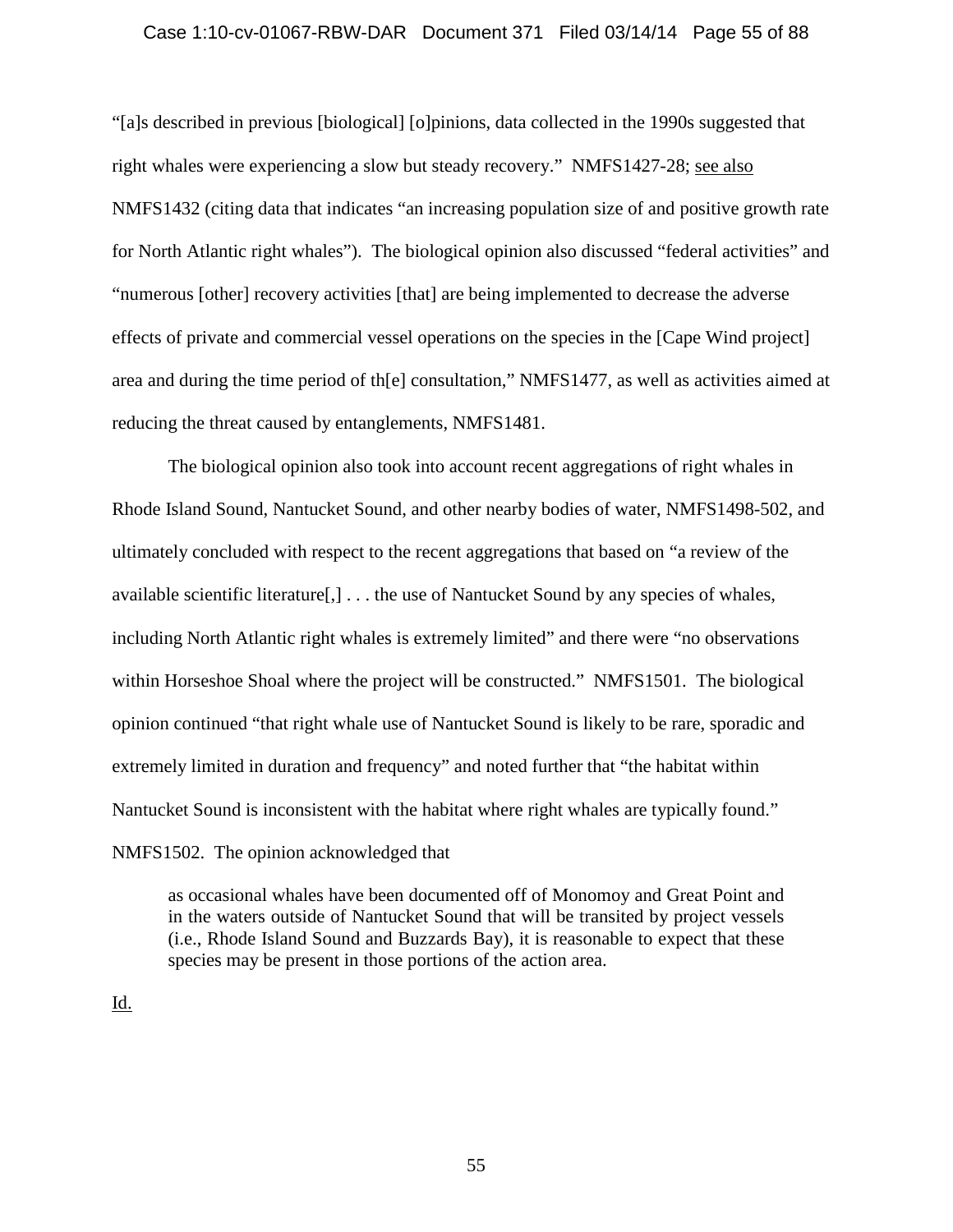### Case 1:10-cv-01067-RBW-DAR Document 371 Filed 03/14/14 Page 56 of 88

Importantly, the biological opinion also considered that the "increase in vessel traffic will result in some increased risk of vessel strike of listed species," including the right whale.

NMFS1510. The opinion noted, however, that

[i]n spite of being one of the primary known sources of direct anthropogenic mortality to whales, and to a lesser degree, sea turtles, ship strikes remain relatively rare, stochastic events, and an increase in vessel traffic in the action area would not necessarily translate into an increase in ship strike events. No vessel strike events have been reported in the action area.

Id. The NMFS took into account certain mitigation measures that the BOEM and Cape Wind proposed to further minimize any risk of ship strikes. NMFS1510-11; NMFS1514. After considering the various mitigation measures, the frequency and location of the recent whale aggregations, and the status of right whales generally, the NMFS biological opinion found that "there is not a reasonable likelihood that a construction vessel associated with the Cape Wind project originating from the Quonset, [Rhode Island] staging site will collide with a whale" and also that "the insignificant increase in traffic" represented by support vessels associated with the project would result in a "discountable" likelihood of ships striking right whales. NMFS1514.

The Court's role is not to second-guess the NMFS, but rather to ascertain whether the administrative record demonstrates that the agency has considered the "relevant data and articulate[d] a satisfactory explanation for its action" and whether the agency's choice reflects "a rational connection between the facts found and the choice made." Bluewater Network, 370 F.3d at 11. With respect to the data, the ESA requires the NMFS to consider and to evaluate the "relevant information" available, the "current status of the listed species," and the "cumulative effects" the project might have on listed species. 50 C.F.R.  $\S$  402.14(g). The NMFS is further directed to carry out its responsibilities using "the best scientific and commercial data available" and to "give appropriate consideration to any beneficial actions taken by" the BOEM or Cape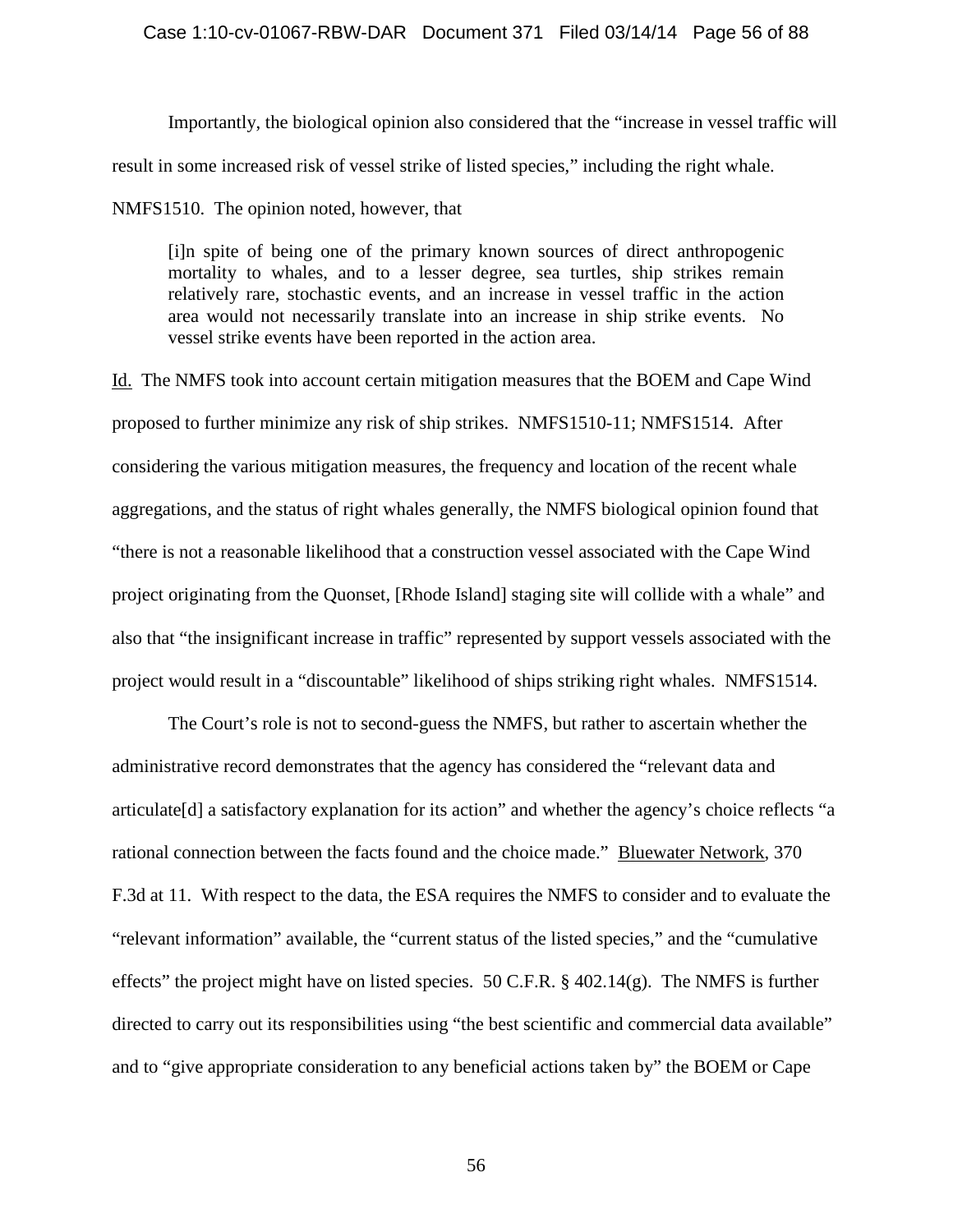### Case 1:10-cv-01067-RBW-DAR Document 371 Filed 03/14/14 Page 57 of 88

Wind. Id.  $\S 402.14(g)(8)$ . As demonstrated above and as evident in the NMFS 2010 biological opinion, the agency considered the relevant required information. And because the NMFS ultimately concluded that danger to right whales, though not nonexistent, is "insignificant or discountable," see NMFS1531; see also NMFS1514, the Court is satisfied that the biological opinion represents "a rational connection between the facts found" and the choice made to issue a finding that the Cape Wind project "is not likely to adversely affect listed whales in the action area," NMFS1531. Accordingly, the Court finds that the NMFS did not engage in arbitrary or capricious decision-making by issuing its 2010 biological opinion.

The plaintiffs' arguments to the contrary fall flat. As support for their position, they point first, Pls.' ESA/MBTA Mem. at 35, to an article entitled "Right Whales in Rhode Island Sound: April 2010," see NMFS1021-25; a map depicting the location of right whale sightings in early 2010, see NMFS1012-13, and also focus particularly on the number of mother-calf pairs among the recent sightings, see NMFS1017; NMFS2138. But as detailed above, the NMFS considered the recent aggregations of right whales at length in its 2010 biological opinion. See NMFS1498-502.

The plaintiffs next quibble with the biological opinion's treatment of the danger posed by certain maintenance vessels that will be used during the life of the Cape Wind Project. Pls.' ESA/MBTA Mem. at 38-44. The plaintiffs' contention that no consideration was given to the increased traffic attributable to the Cape Wind project's maintenance vessels overstates the conclusions reached in the biological opinion. See, e.g., NMFS1514 (discussing the "large number of commercial shipping and fishing vessels" transiting the same route and stating that "[t]he small number of additional transits (2 per day) contributed by maintenance support vessels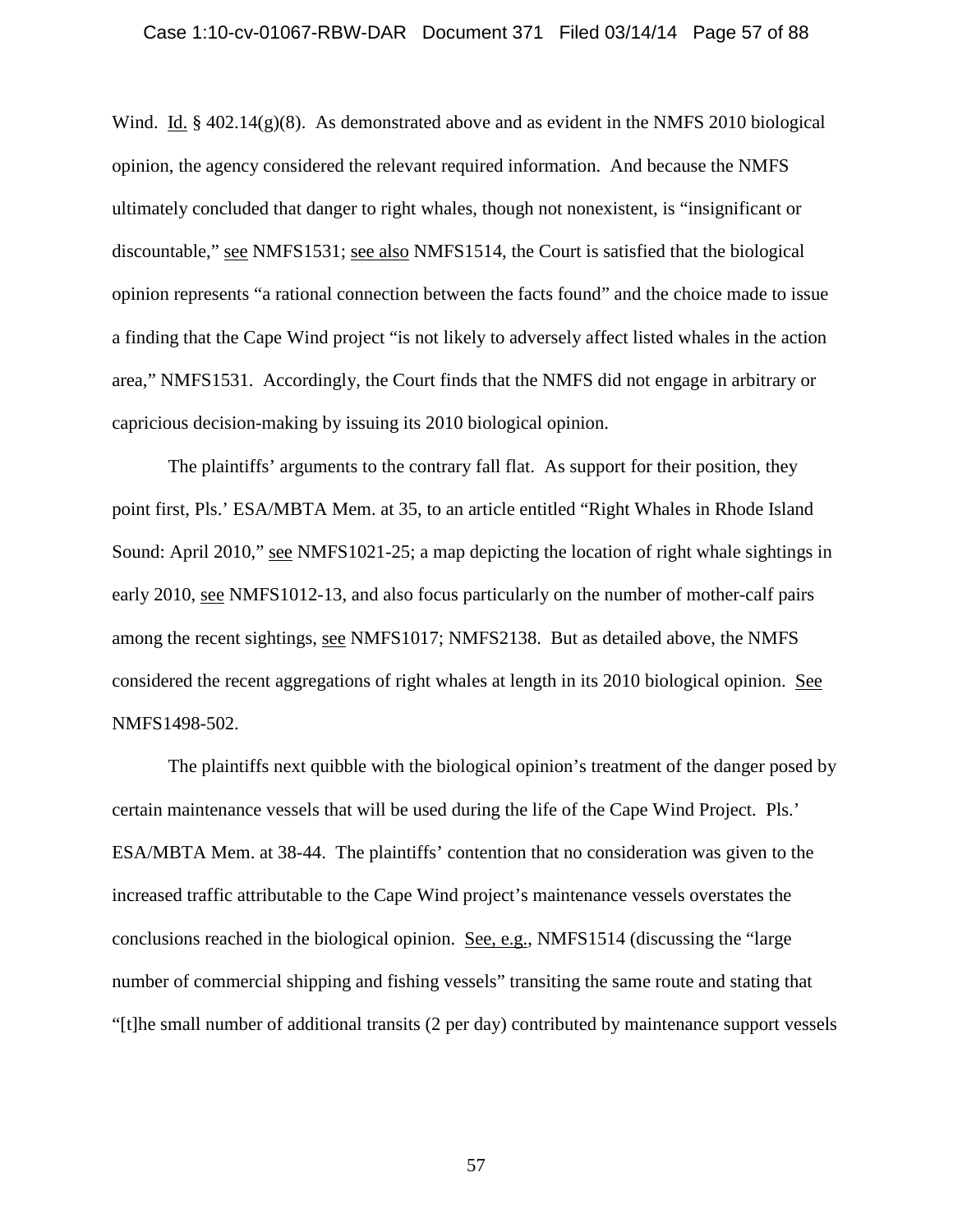# Case 1:10-cv-01067-RBW-DAR Document 371 Filed 03/14/14 Page 58 of 88

represents a minimal increase in overall vessel traffic in the area"). Rather, the biological opinion states that

due to the limited information available regarding the incidence of ship strike[s] and the factors contributing to ship strike events, it is difficult to determine how a particular number of vessel transits or a percentage increase in vessel traffic will translate into a number of likely ship strike events or a percentage increase in collision risk.

NMFS1510. And, as noted above, such ship strikes are "relatively rare" and the minimal increased traffic "would not necessarily translate into an increase in ship strike events." Id. Despite the unlikely event of a ship strike, the BOEM and Cape Wind "proposed to implement . . . mitigation measures to further reduce the likelihood of a project vessel interacting with a whale." NMFS1510 (citing Appendix A to the 2010 biological opinion).<sup>[25](#page-57-0)</sup> Among the mitigation measures is a requirement that watercraft of different lengths adhere to varying speed restrictions. See NMFS1576 (Appendix A to the 2010 biological opinion). It follows that the NMFS considered speed restrictions, and concluded that the allowable speed for the maintenance vessels was acceptable. Although the plaintiffs might wish for a clearer indication of speed considerations in the NMFS decision, courts "uphold decision[s] of less than ideal clarity if the agency's path may reasonably be discerned." Nat'l Ass'n of Home Builders, 551 U.S. at 658. And here the Court finds the NMFS's path to its decision concerning speed restrictions to be reasonably clear and thus rejects the plaintiffs' arguments that the agency must further consider the issue.

<span id="page-57-0"></span> $25$  The plaintiffs erroneously state that the biological opinion "requires only one measure to minimize the risk that boats will hit right whales." Pls.' ESA/MBTA Mem. at 43 (citing NMFS1515). A list of mitigation measures is found in Appendix A to the 2010 biological opinion, NMFS1576-84, which in turn references and requires familiarity and training in accordance with certain agency implemented guidelines, NMFS1577. These guidelines comprise operational requirements, including instructions to decrease speed or alter course when a right whale is observed. See NOAA – National Marine Fisheries Service & National Ocean Service: Whalewatching Guidelines for the Northeast Region Including the Stellwagen Bank National Marine Sanctuary, available at NOAA, http://www.nmfs.noaa.gov/pr/pdfs/education/viewing\_northeast.pdf (last visited Mar. 5, 2014).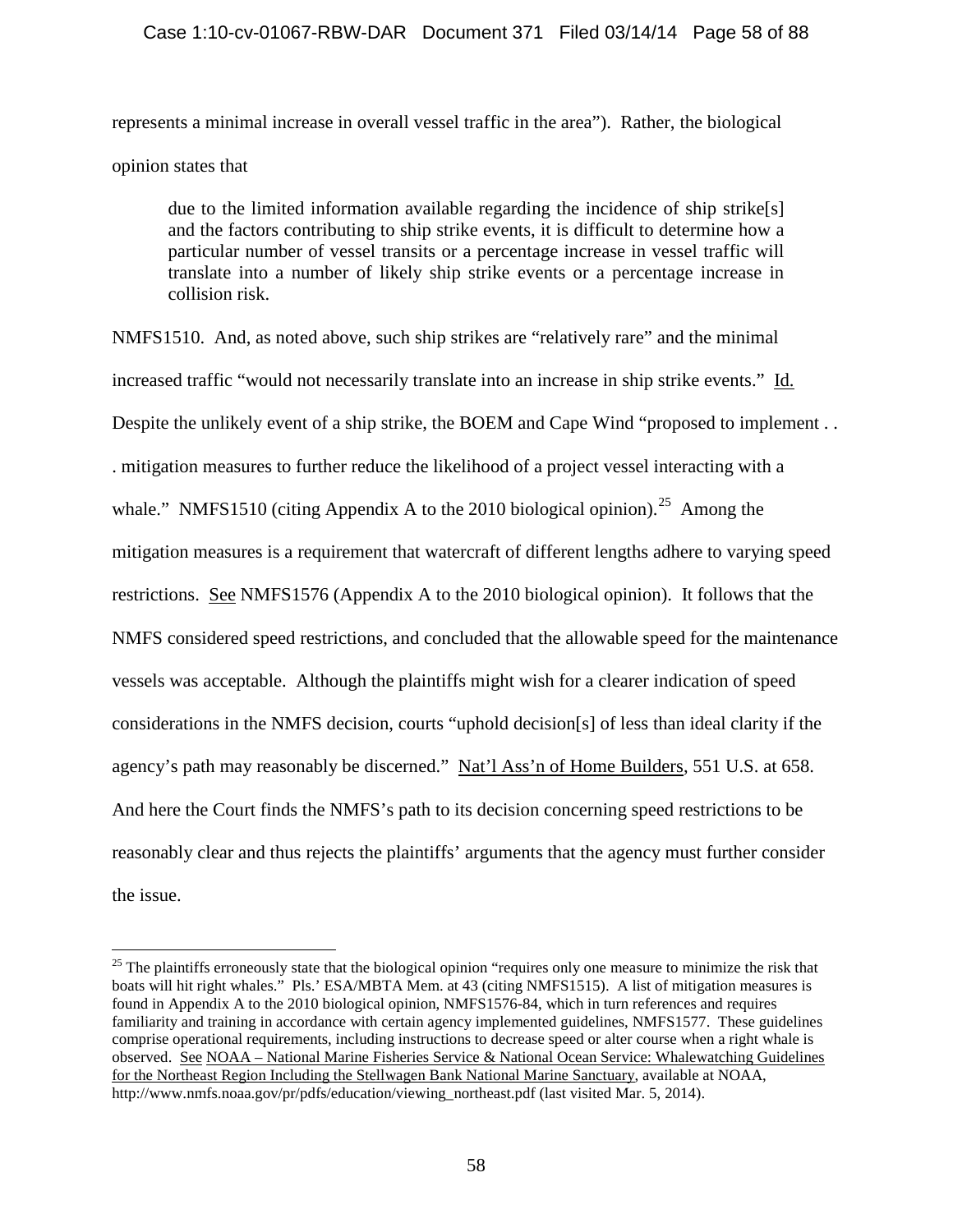# **b. Whether the NMFS Should Have Issued an Incidental Take Statement Concerning Right Whales**

The plaintiffs argue that the NMFS violated the ESA by failing to include an incidental take statement concerning the take of right whales with its 2010 biological opinion. Pls.' ESA/MBTA Mem. at 42; Pls.' ESA/MBTA Mem. at 38 (citing Pac. Shores Subdivision Cal. Water Dist. v. U.S. Army Corps of Eng'rs, 538 F. Supp. 2d 242, 261 (D.D.C. 2008)). The Court agrees.

The implementing regulations of the ESA provide that one of the NMFS's responsibilities during formal consultation is to "[f]ormulate a statement concerning incidental take, if such take may occur." See 50 C.F.R.  $\S$  402.14(g)(7). While this Circuit has not addressed whether the regulations require the issuance of an incidental take statement where take is not reasonably certain, the Ninth Circuit has ruled that a statement is generally required. Ctr. for Biological Diversity v. Salazar, 695 F.3d 893, 910 (9th Cir. 2012) (stating that an incidental take statement is required where threatened or endangered species "are present in the [action] area" and the agency action is "reasonably certain to result in at least some nonlethal harassment"). And a former member of this Court explicitly held that an incidental take statement is required when take might occur, even where take is unlikely. In Pacific Shores Subdivision California Water District v. United States Army Corps of Engineers, the FWS and the Corps of Engineers had entered into formal consultation under Section 7 of the ESA. 538 F. Supp. 2d at 246. At the conclusion of the consultation, the FWS issued a biological opinion which found, among other things, that the proposed agency action "'[was] not likely to jeopardize the continued existence' of any of the listed species." Id. Although "the FWS established that brown pelicans [were] present in the affected area and admitted that the brown pelicans face a greater risk of take as a result" of the agency action, "the FWS failed to issue an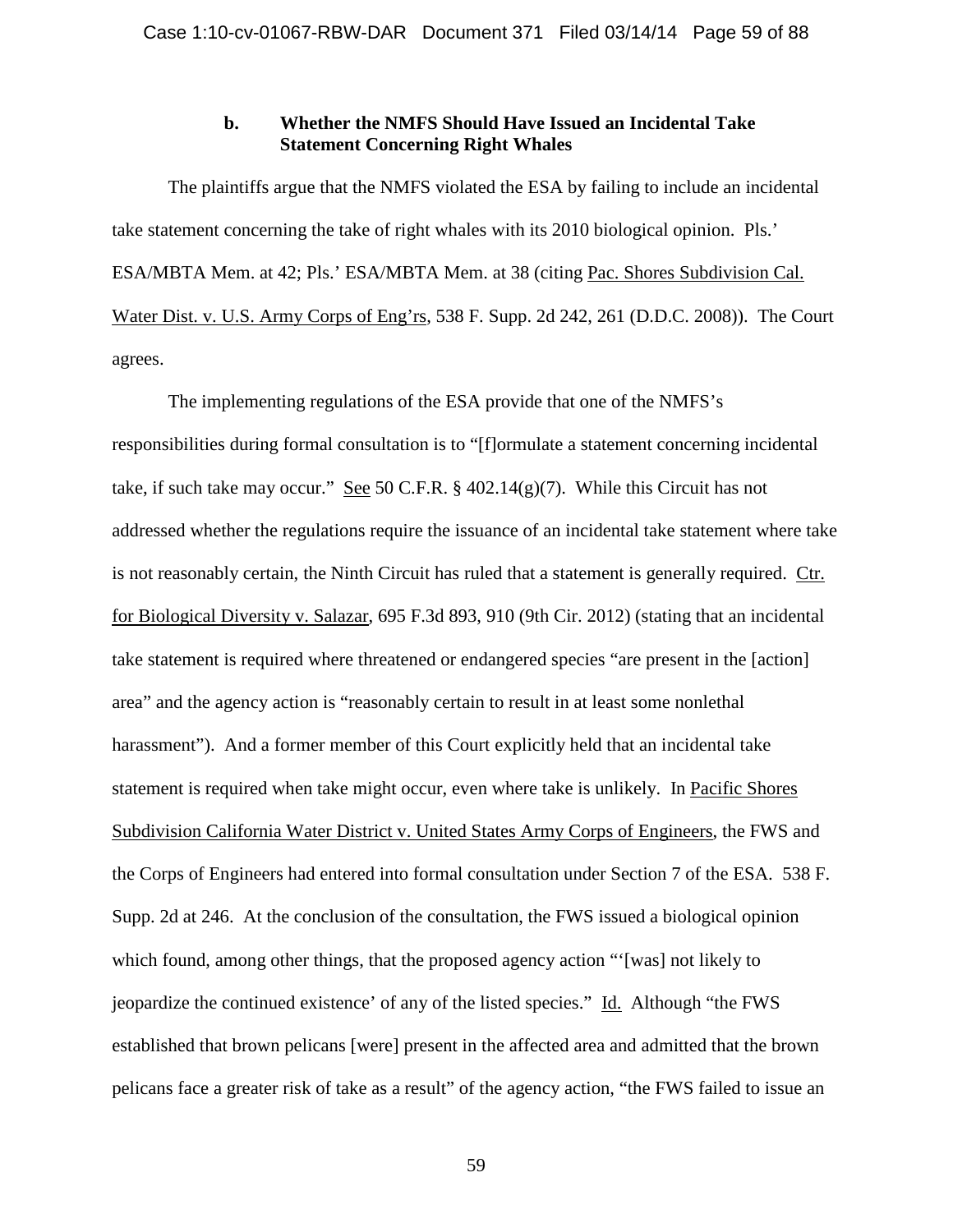## Case 1:10-cv-01067-RBW-DAR Document 371 Filed 03/14/14 Page 60 of 88

incidental take statement for the brown pelican."  $\underline{Id}$  at 261. The defendants claimed that the omission complied with the regulations due to "the low probability of take." Id. However, the Court found that

[t]his is a flawed interpretation of the FWS's statutory obligation. The term "may" is broadly interpreted under ESA regulations and the FWS's obligation to issue an incidental take statement was triggered by the possibility of take of the brown pelican, regardless of how unlikely that possibility may have seemed. 51 Fed. Reg. 19926, 19949 (June 3, 1986) (endorsing the definition of "may effect" for purposes of 50 C.F.R. § 402.14(a) as "[a]ny possible effect, whether beneficial, benign, adverse, or of an undetermined character."). Accordingly, the FWS's biological opinion is arbitrary and capricious because it fails to consider incidental take of the brown pelican.

Id. (second alteration in original) (citation omitted).

The Joint Consultation Handbook is not to the contrary. Rather, the Handbook includes a standardized incidental take statement for situations "when no take is anticipated," which in turn suggests that the incidental take statement read as follows: "The Service does not anticipate the proposed action will incidentally take any (species)." FWS31115.

Here, the NMFS included no incidental take statement for right whales, despite the fact that the whales have traversed the Cape Wind project area and appeared along routes that will be traveled by project vessels. And while the biological opinion states that the "NMFS [] concluded that the proposed action is not likely to adversely affect right . . . whales and, therefore, is not likely to jeopardize the[ir] continued existence," NMFS1534, the NMFS did not state that incidental take would not occur or was "not anticipated." Accordingly, because incidental take "may occur," 50 C.F.R. § 402.14(g)(7), the NMFS was required to include an incidental take statement with its biological opinion, and its failure to do so was arbitrary and capricious.

The federal defendants argue that no incidental take statement was required because the "NMFS determined that [incidental] take [of right whales] would not occur," Fed. Defs.'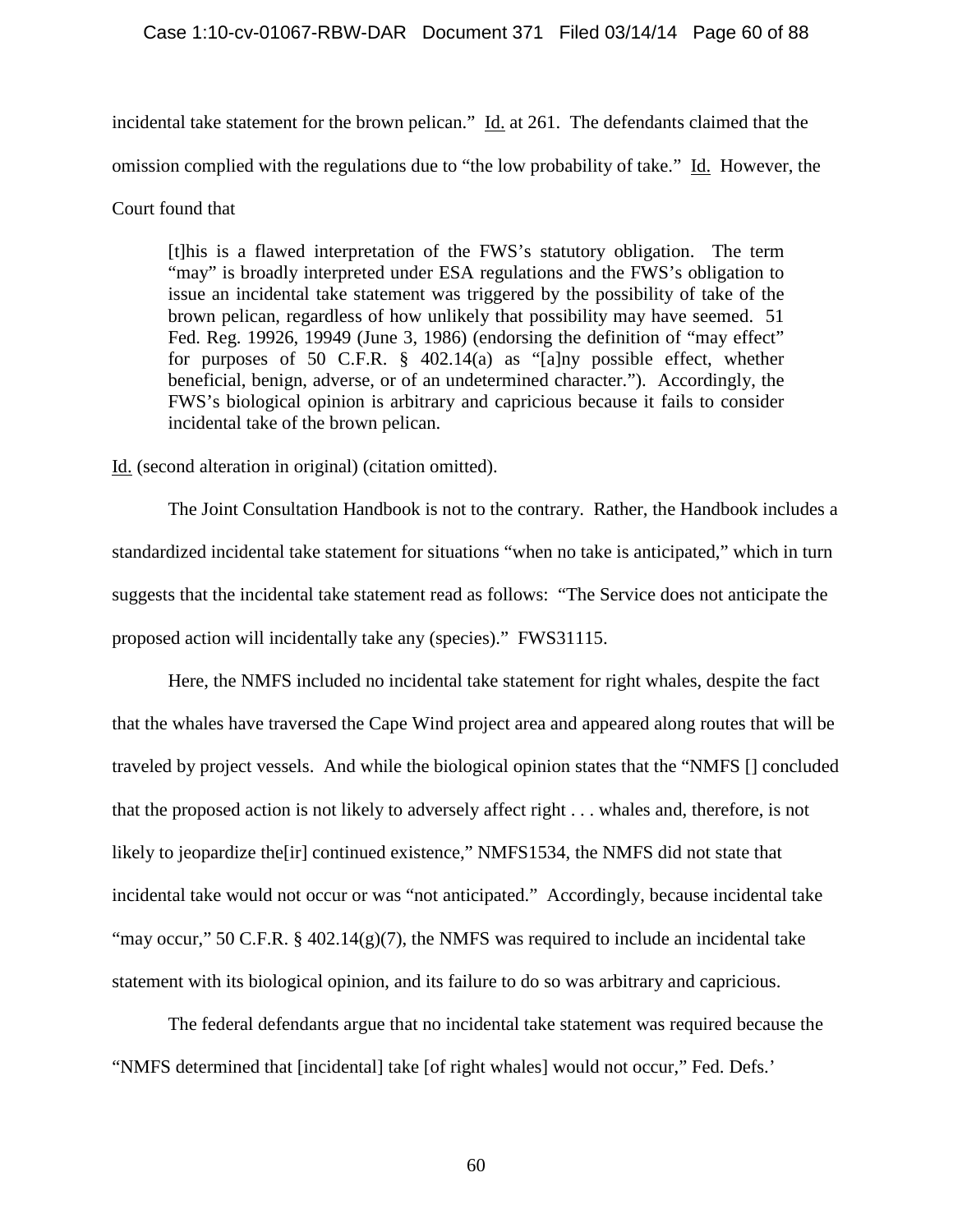### Case 1:10-cv-01067-RBW-DAR Document 371 Filed 03/14/14 Page 61 of 88

ESA/MBTA Mem. at 44 (citing NMFS1531; NMFS1534-37); see also Fed. Defs.' ESA/MBTA Reply at 23 ("The administrative record shows that NMFS determined that take of right whales was unlikely to occur."), and cite Arizona Cattle Growers' Ass'n v. U.S. Fish & Wildlife Service, No. Civ 99-0673PHX RCB, 1999 WL 33722331, at \*13 (D. Ariz. Dec. 14, 1999), aff'd, 273 F.3d 1229 (9th Cir. 2001), as support for their position. Contrary to the federal defendants' assertions, the Ninth Circuit did not affirm the district court's holding in Arizona Cattle that "an [incidental take statement] is appropriate only when a take has occurred or is reasonably certain to occur." Fed. Defs.' ESA/MBTA Reply at 22-23. Rather, the Ninth Circuit held that "it is arbitrary and capricious to issue an [i]ncidental [t]ake [s]tatement when the Fish and Wildlife Service has no rational basis to conclude that a take will occur incident to the otherwise lawful activity." Arizona Cattle, 273 F.3d at 1242. That holding was later clarified in Center for Biological Diversity, where the Ninth Circuit said of its holding in Arizona Cattle: "We held in that case that the Service could not attach binding conditions on permittees via an [incidental take statement] where no listed species were present in the area and thus the agency 'ha[d] no rational basis to conclude that a take will occur incident to the otherwise lawful activity.'" Ctr. for Biological Diversity, 695 F.3d at 910. Here, unlike in Arizona Cattle where there was no evidence of the endangered species in the action area, there is evidence in the record that right whales traverse the action area as well as the routes traveled by the project vessels. An incidental take statement was therefore required.

The federal defendants also argue in a footnote that "[b]ecause Cape Wind has no incidental take coverage for right whales, if there is a whale strike in the action area, which would be the first of its kind in record history, NMFS1510, [the] NMFS would need to reinitiate consultation." Fed. Defs.' ESA/MBTA Reply at 23 n.24. In making that assertion, the federal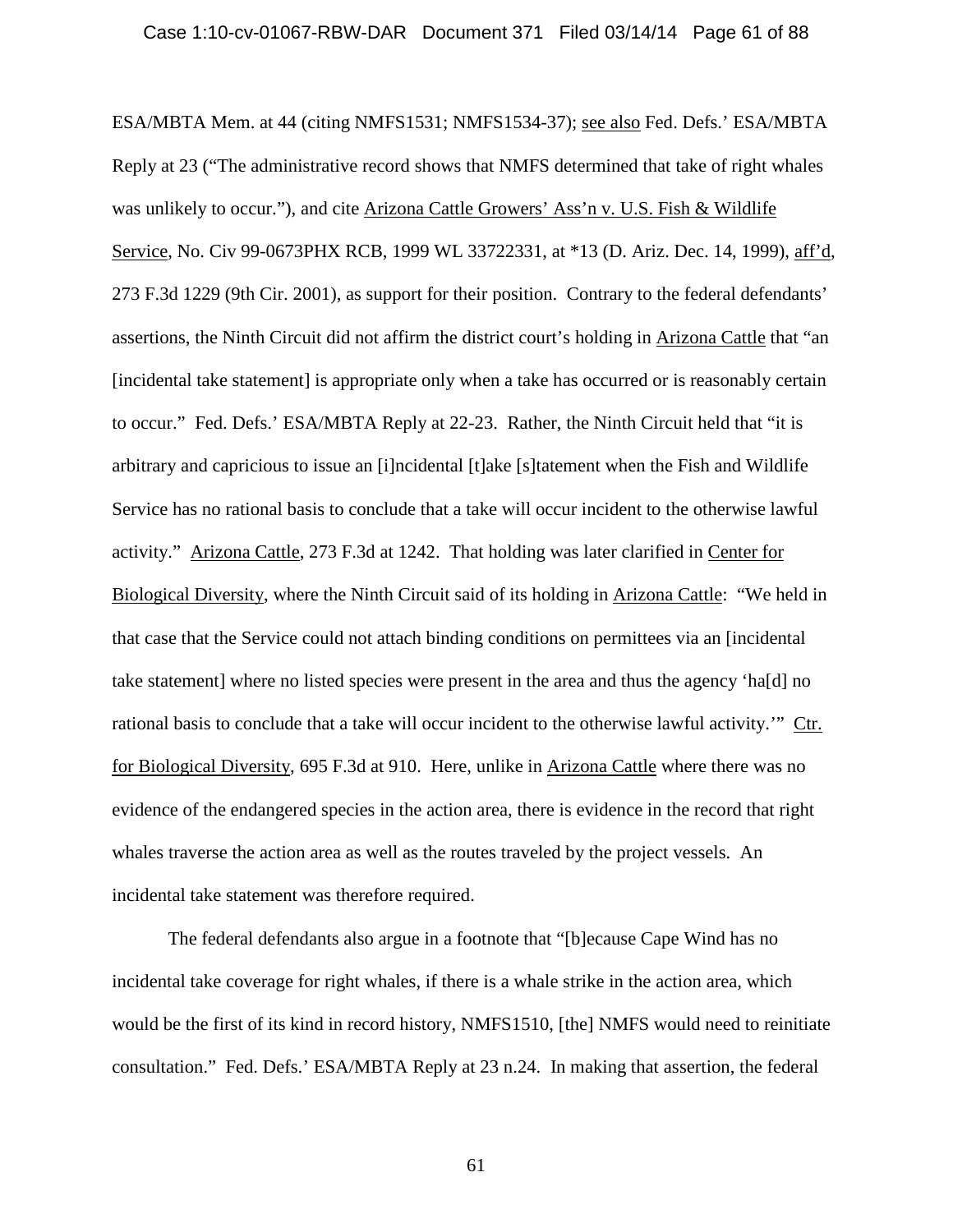### Case 1:10-cv-01067-RBW-DAR Document 371 Filed 03/14/14 Page 62 of 88

defendants cite 50 C.F.R. § 402.16, which requires reinitiation of formal consultation when, among other things, "the amount or extent of taking specified in the incidental take statement is exceeded" or "new information reveals effects of the action that may affect listed species . . . in a manner or to an extent not previously considered." See 50 C.F.R. §§ 402.16(a), (b). The federal defendants' reading of the regulation does not make sense. In order for the "amount or extent of taking specified in the incidental take statement" to be "exceeded," it must be specified in the first place.<sup>[26](#page-61-0)</sup> Id. § 402.16(a). Further, a single whale strike would not necessarily rise to the level of an "effect[] . . . not previously considered," id. § 402.16(b), where the danger of a whale strike has not been deemed impossible, but rather "not likely." At what number of whale strikes would the likelihood increase above "not likely" such that reinitiation of consultation would be required? The Court cannot answer that question, but rather the issue should have been addressed in an incidental take statement. Because the failure to include an incidental take statement was arbitrary and capricious, and the Court must thus grant summary judgment to the plaintiffs and remand the matter to the NMFS so that it can comply with the ESA and issue an incidental take statement for the take of right whales along with its biological opinion.

# **c. Whether the NMFS Failed to Analyze the Effect of Construction on Listed Sea Turtles**

The plaintiffs contend that the federal defendants "violated the ESA and APA by failing to analyze the effect of noise from greatly expanded preconstruction surveys on listed sea turtles." Pls.' ESA/MBTA Mem. at 44; see also Pls.' ESA/MBTA Opp'n at 41-44. In particular, the plaintiffs challenge the notion that "an increase of 10 to 20 times as many survey hours and a

<span id="page-61-0"></span> $26$  To be sure, "[t]hat limit may be zero; that is, a valid [incidental take statement] may exempt no take." Town of Superior v. U.S. Fish & Wildlife Serv., 913 F. Supp. 2d 1087, 1143 (D. Colo. 2012) (citing Natural Res. Def. Council, Inc. v. Evans, 232 F. Supp. 2d 1003, 1051 (N.D. Cal. 2002)). However, whether a threshold of zero is what was intended is not for the Court to say, but rather for the NMFS.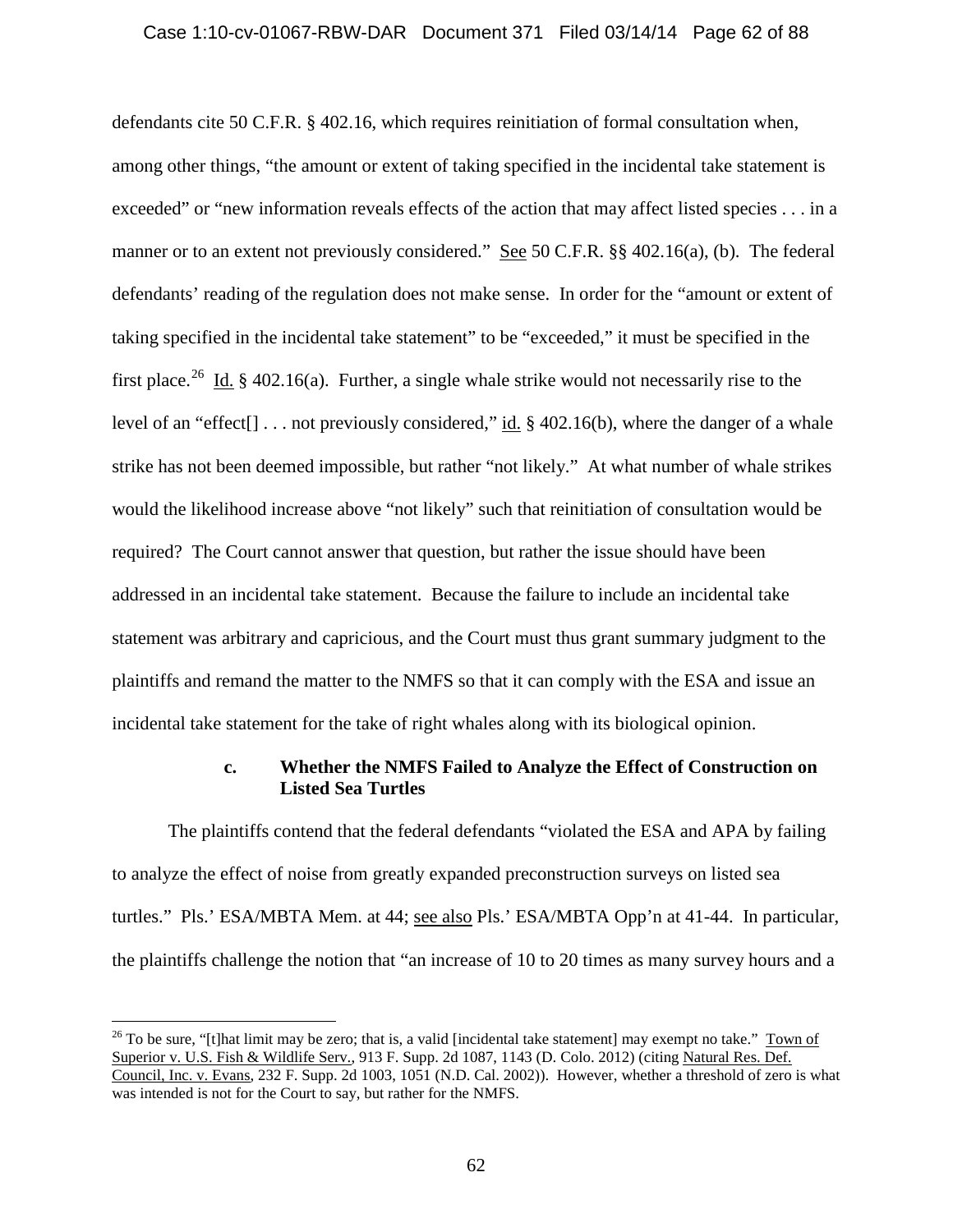### Case 1:10-cv-01067-RBW-DAR Document 371 Filed 03/14/14 Page 63 of 88

larger survey area" considered in the 2010 biological opinion "could possibly result in the same level of harassment to turtles as the smaller survey" contemplated in the 2008 biological opinion. Pls.' ESA/MBTA Opp'n at 42. They are wrong.

To be sure, there is a considerable difference in the anticipated number of survey hours contemplated by the two biological opinions. Compare NMFS920 (considering "one 36-hour sampling event"), with NMFS1526 ("The applicant anticipates up to 5 months of survey activity to cover the survey area, with between 330 and 660 hours of survey effort during this time."). And there is no question that the incidental take statements in both biological opinions exempted the same number of turtles. Compare NMFS1414, with NMFS1536. But as the defendants point out, see Fed. Defs.' ESA/MBTA Mem. at 44, the NMFS exempted take of sea turtles with reference to the density of sea turtles that would be affected, see NMFS929 (2008 incidental take statement); NMFS1536 (2010 incidental take statement).<sup>[27](#page-62-0)</sup> And although "Congress indicated its preference for a numerical value" in incidental take statements, "it anticipated situations in which impact could not be contemplated in terms of a precise number." Arizona Cattle, 273 F.3d at 1250.

The plaintiffs assert that the 2008 biological opinion and incidental take statement considered only the "project footprint," whereas the 2010 biological opinion and incidental take statement "include not only the footprint of the facility but also the transmission line to shore." Pls.' ESA/MBTA Mem. at 44. While it is true that one sentence in the 2008 biological opinion states that "[o]nly the project footprint on Horseshoe Shoal would be surveyed," NMFS920, the opinion states elsewhere that the surveys would cover "the offshore construction footprints and associated work areas for all facility components, including the [wind turbine generators], the

<span id="page-62-0"></span><sup>&</sup>lt;sup>27</sup> Density is measured by the number of individuals of a species present within a given area. See, e.g., Davis. Latschar, 202 F.3d 359, 361 (D.C. Cir. 2000). It does not refer to the total population of a species. Id.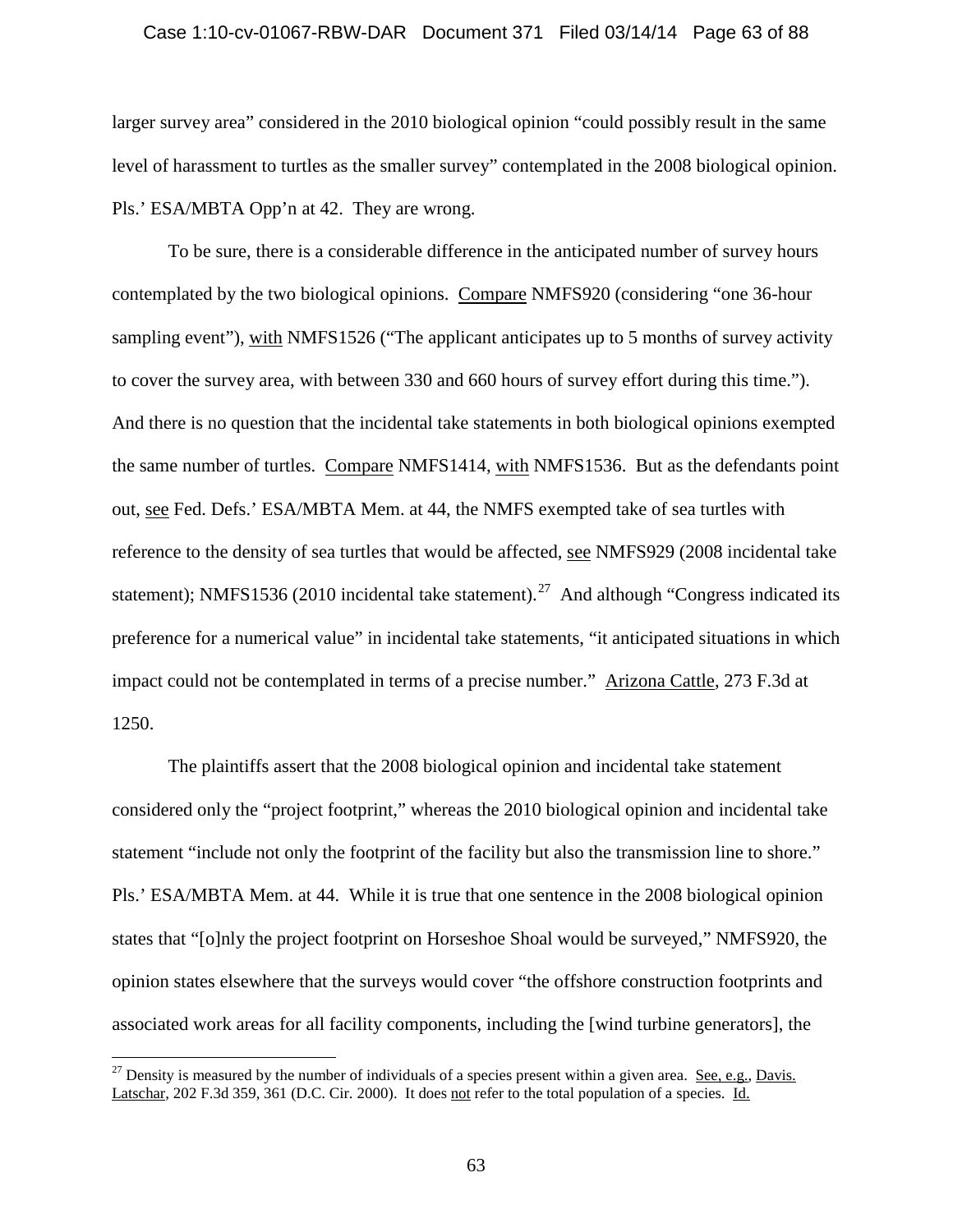### Case 1:10-cv-01067-RBW-DAR Document 371 Filed 03/14/14 Page 64 of 88

[electrical service platform], the inner array cables and the 115kV transmission cables to shore," NMFS830. Furthermore, the 2008 and 2010 biological opinions each provide the same number of square kilometers that would be affected by the surveys. Compare NMFS929 ("During the survey, an area of approximately 148 square kilometers will be surveyed."), with NMFS1536 (same). Thus, although there is some contradiction within the 2008 biological opinion as to the area considered for the survey, the contradiction does not, on the whole, suggest that the NMFS considered a larger survey area in 2010 than it did in 2008. Rather, there appears to be a "rational connection" between the facts found and the choice made, Bluewater Network, 370 F.3d at 11, and the Court therefore concludes that the NMFS's consideration of the effects of the preconstruction surveys on sea turtles complied with the ESA and was not arbitrary or capricious. Accordingly, the Court grants summary judgment to the defendants as to the NMFS's incidental take statement for affected sea turtles.

### **D. The Plaintiffs' Migratory Bird Treaty Act Claims**

The plaintiffs also argue that they are entitled to summary judgment because the BOEM has violated the Migratory Bird Treaty Act by approving the Cape Wind project without first obtaining a permit from the FWS for the taking of migratory birds. Pls.' ESA/MBTA Mem. at 29-34. In particular, they argue that "where, as here,  $(1)$  [an agency] concede[s] that the project [it] was asked to approve will . . . [take] migratory birds . . . , and (2) no [Migratory Bird Treaty Act] permit authorizes that take, then" the agency approval of the project is "'arbitrary, capricious, an abuse of discretion, or otherwise not in accordance with law.'" Pls.' ESA/MBTA Opp'n at 21 (quoting 5 U.S.C. § 706(2)(A)) (emphasis removed). The defendants respond that the "BOEM was not required to obtain a[] [Migratory Bird Treaty Act] permit before approving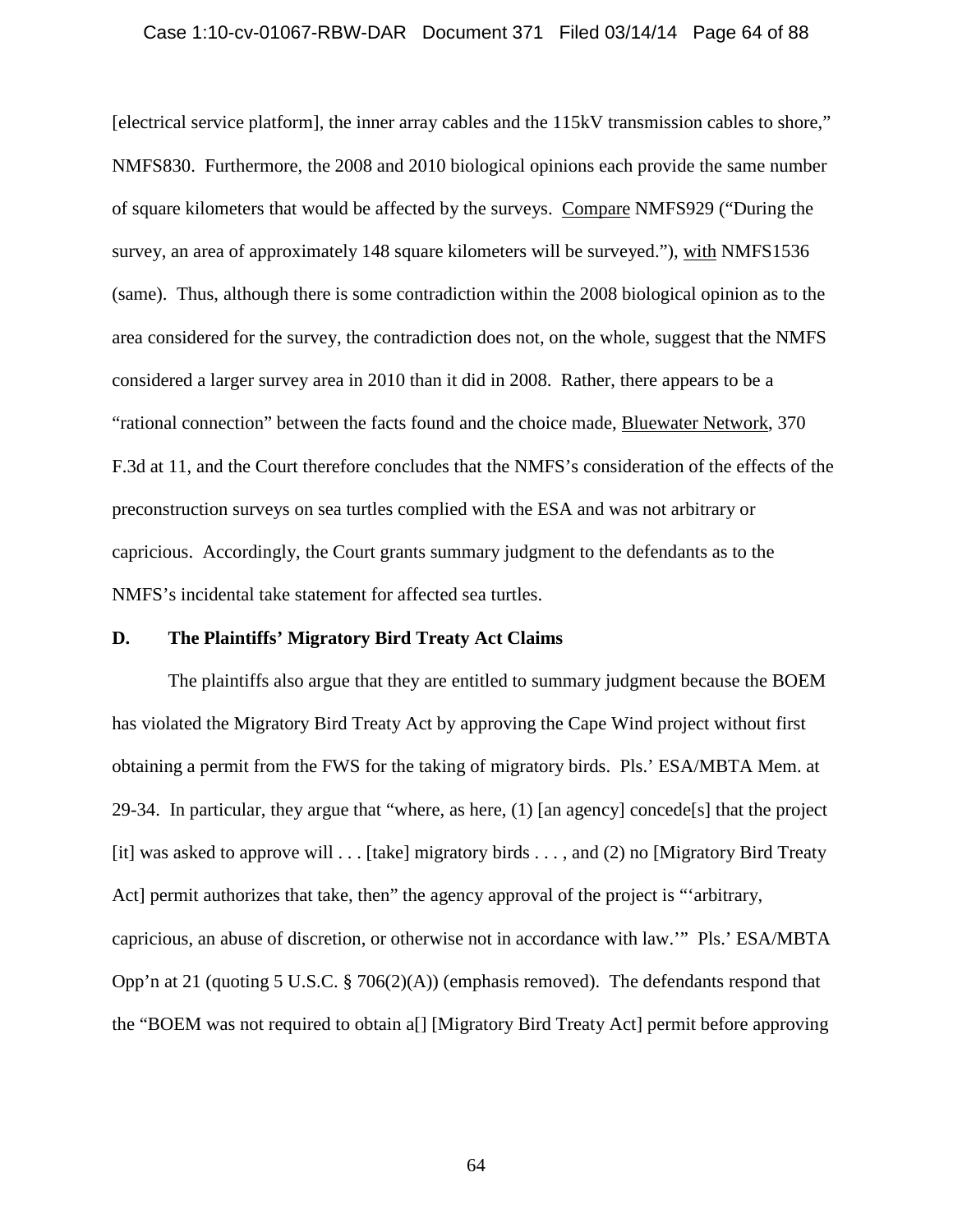### Case 1:10-cv-01067-RBW-DAR Document 371 Filed 03/14/14 Page 65 of 88

the Cape Wind project." Fed. Defs.' ESA/MBTA Mem. at 29; see also Int. Def.'s ESA/MBTA Mem. at  $27-32.^{28}$  The Court agrees.

This Circuit "has held that the [Migratory Bird Treaty Act] applies to federal agencies." Am. Bird Conservancy, Inc. v. FCC, 516 F.3d 1027, 1031 (D.C. Cir. 2008) (citing Humane Soc'y of the United States v. Glickman, 217 F.3d 882, 885-86 (D.C. Cir. 2000)). And the Migratory Bird Treaty Act's implementing regulations provide that "[a] special purpose permit is required before any person may lawfully take . . . migratory birds, their parts, nests, or eggs for any purpose not covered by the standard form permits" included elsewhere in the regulations. 50 C.F.R. § 21.27(a). But on its face, the Migratory Bird Treaty Act does not appear to extend to agency action that only potentially and indirectly could result in the taking of migratory birds. Rather, the text of the Act simply makes "unlawful" the taking of migratory birds, 16 U.S.C. § 703(a), and its implementing regulations provide for a "special purpose permit . . . before any person may lawfully take . . . migratory birds," 50 C.F.R. § 21.27(a) (emphasis added). There is no mention of which entities must obtain a special purpose permit, nor is there an explicit requirement that the permit be obtained at any time except "before" the taking occurs. Id. Even if the taking of migratory birds takes place at some point in the future, it is clear that no such taking has yet occurred and is not imminent at this point because construction of the Cape Wind project has not begun and the wind turbine generators that might take migratory birds are not operational.

<span id="page-64-0"></span> $^{28}$  Cape Wind additionally argues that the plaintiffs' reading of the statute is too broad and would lead to absurd results, Int. Def.'s ESA/MBTA Mem. at 32-34 ("The legislative history of the [Migratory Bird Treaty Act] makes clear that the Act was passed to restrict human activity[, i.e., hunting or poaching,] directed at wildlife" (original emphasis)), but "[t]he [f]ederal [d]efendants do not join and in fact strongly disagree with Cape Wind Associates' [] arguments regarding the scope of the [Migratory Bird Treaty Act] . . . ," Fed. Defs.' ESA/MBTA Reply at 14 n.13. "The general rule in this [C]ircuit is that '[i]ntervenors may only argue issues that have been raised by the principal parties.'" Ass'n of Battery Recyclers, Inc., 716 F.3d at 675 (quoting Nat'l Ass'n of Regulatory Util. Comm'rs, 41 F.3d at 729). Accordingly, the Court declines to address Cape Winds' statutory interpretation argument.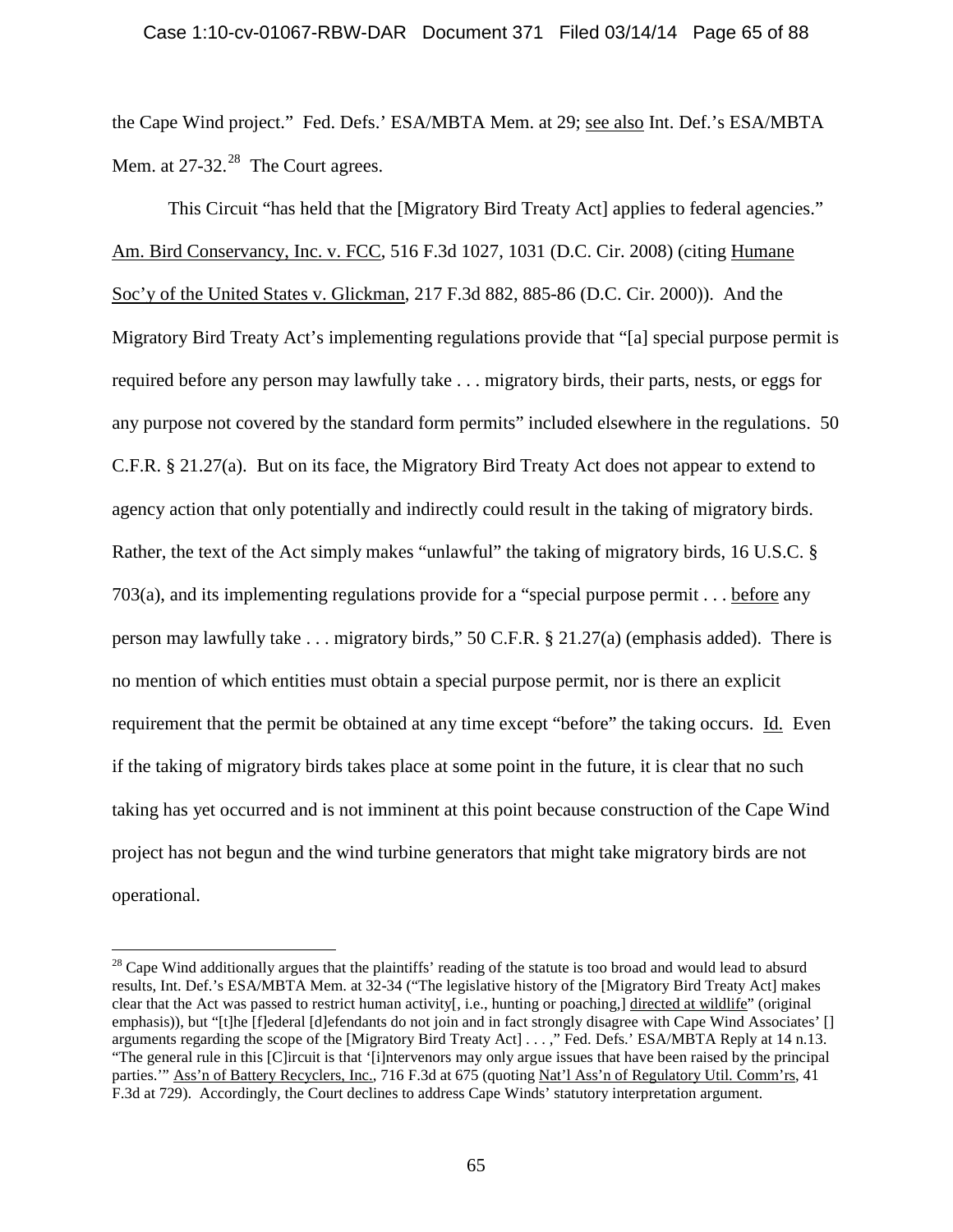### Case 1:10-cv-01067-RBW-DAR Document 371 Filed 03/14/14 Page 66 of 88

Given the statutory and regulatory text, the Court finds that the BOEM did not violate the Migratory Bird Treaty Act by merely approving a project that, if ultimately constructed, might result in the taking of migratory birds. As the Circuit stated in Glickman, "[a]s § 703 is written, what matters is whether someone has killed or is attempting to kill or capture or take a protected bird, without a permit and outside of any designated hunting season." 217 F.3d at 885. No such taking is yet reasonably certain. The Court therefore grants summary judgment to the defendants on the plaintiffs' Migratory Bird Treaty Act Claims.

The plaintiffs cite several cases in support of their position that the BOEM's was required to obtain a permit prior to authorizing the Cape Wind project, but these cases are inapposite. American Bird Conservancy did not hold that a federal agency's "approval of actions in violation of" the Migratory Bird Treaty Act constitutes agency action that is "'contrary to law' under the APA." Pls.' ESA/MBTA Mem. at 33 (citing Am. Bird Conservancy, 516 F.3d at 1031). Rather, the Circuit merely stated that the Federal Communications Commission had "acted reasonably in deferring consideration of [the Migratory Bird Treaty Act] issue" in that case because the agency had indicated that it was in the midst of an "ongoing nationwide proceeding" concerning its approach to compliance with the Act. Am. Bird Conservancy, 516 F.3d at 1032. And the circumstances of Glickman are not analogous to this case, because there the agency itself was planning to take migratory birds. 217 F.3d at 884. Indeed, the cases cited by the plaintiffs each involve cases where the violations of the Migratory Bird Treaty Act were attributed to the party who committed the taking. See Pls.' ESA/MBTA Mem. at 31-32 (citing United States v. Apollo Energies, Inc., 611 F.3d 679, 682 (10th Cir. 2010) ("Appellants are two Kansas oil drilling operators who were charged with violating the [Migratory Bird Treaty] Act after dead migratory birds were discovered lodged in a piece of their oil drilling equipment called a heater-treater.");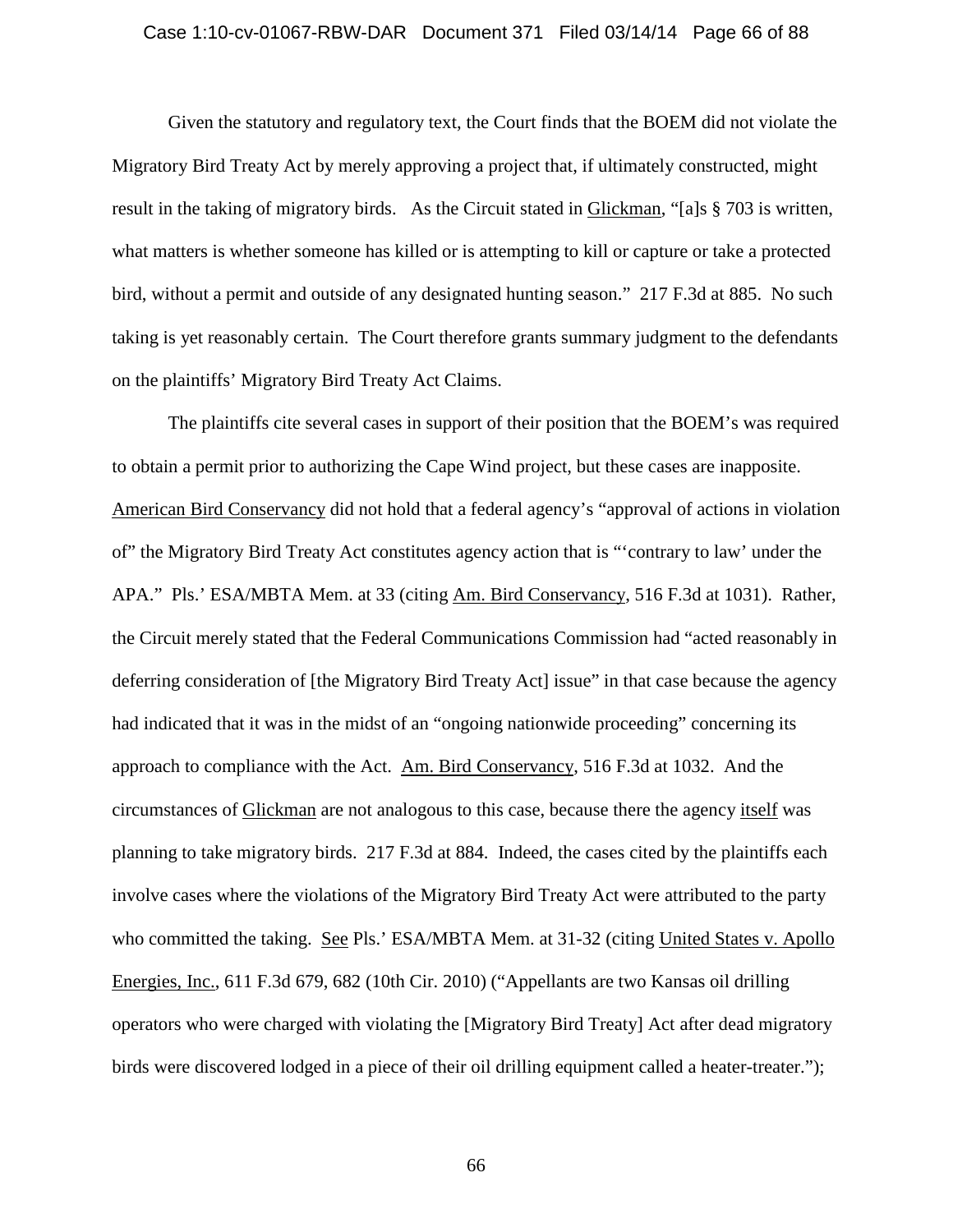### Case 1:10-cv-01067-RBW-DAR Document 371 Filed 03/14/14 Page 67 of 88

United States v. CITGO, 893 F. Supp. 2d 841, 842 (S.D. Tex. 2012) ("According to the Indictment, . . . [killed migratory] birds were found in tanks owned by [the defendants]."); United States v. Moon Lake Elec. Ass'n, 45 F. Supp. 2d 1070, 1071 (D. Colo. 1999) ("The government alleges that Moon Lake has failed to install inexpensive equipment on 2,450 power poles, causing the death or injury of 38 birds of prey . . . ."); United States v. Corbin Farm Serv., 444 F. Supp. 510, 514-15 (E.D. Cal. 1978) (charging the defendants with causing the death of several migratory birds by improperly applying pesticides to an alfalfa field)).

The plaintiffs argue that a recent NMFS application to the FWS for a permit authorizing incidental take of migratory birds lends support to their assertion that the BOEM should have applied for a permit in this case. See Pls.' ESA/MBTA Mem. at 29 (citing Special Purpose Application: Hawaii Longline Fishery, 77 Fed. Reg. 1501, 1502 (Jan. 10, 2012)). But the existence of this application does not save the plaintiffs' claims. The application concerned the Hawaii-Based Shallow-Set Longline Fishery, a third-party project regulated by the NMFS which became operational "in the late-1980s." 77 Fed. Reg. at 1502. Thus, even if it is necessary for the BOEM to apply for a permit from the FWS, it is not clear that the BOEM is required to do so prior to when the Cape Wind project becomes operational, or at least not until the construction has advanced to the point when the potential take of migratory birds would be considerably more imminent than it is now.

# **E. The Plaintiffs' Preservation Act Claims**

All of the plaintiffs argue that they are entitled to summary judgment on their Preservation Act claims because the federal defendants engaged in allegedly untimely and meaningless Section 106 consultation and failed to identify on-shore historic properties in good faith. Pls.' Remain Mem. at 60-66; Pls.' Remain Opp'n at 70-74; Wampanoag Mem. at 13-25;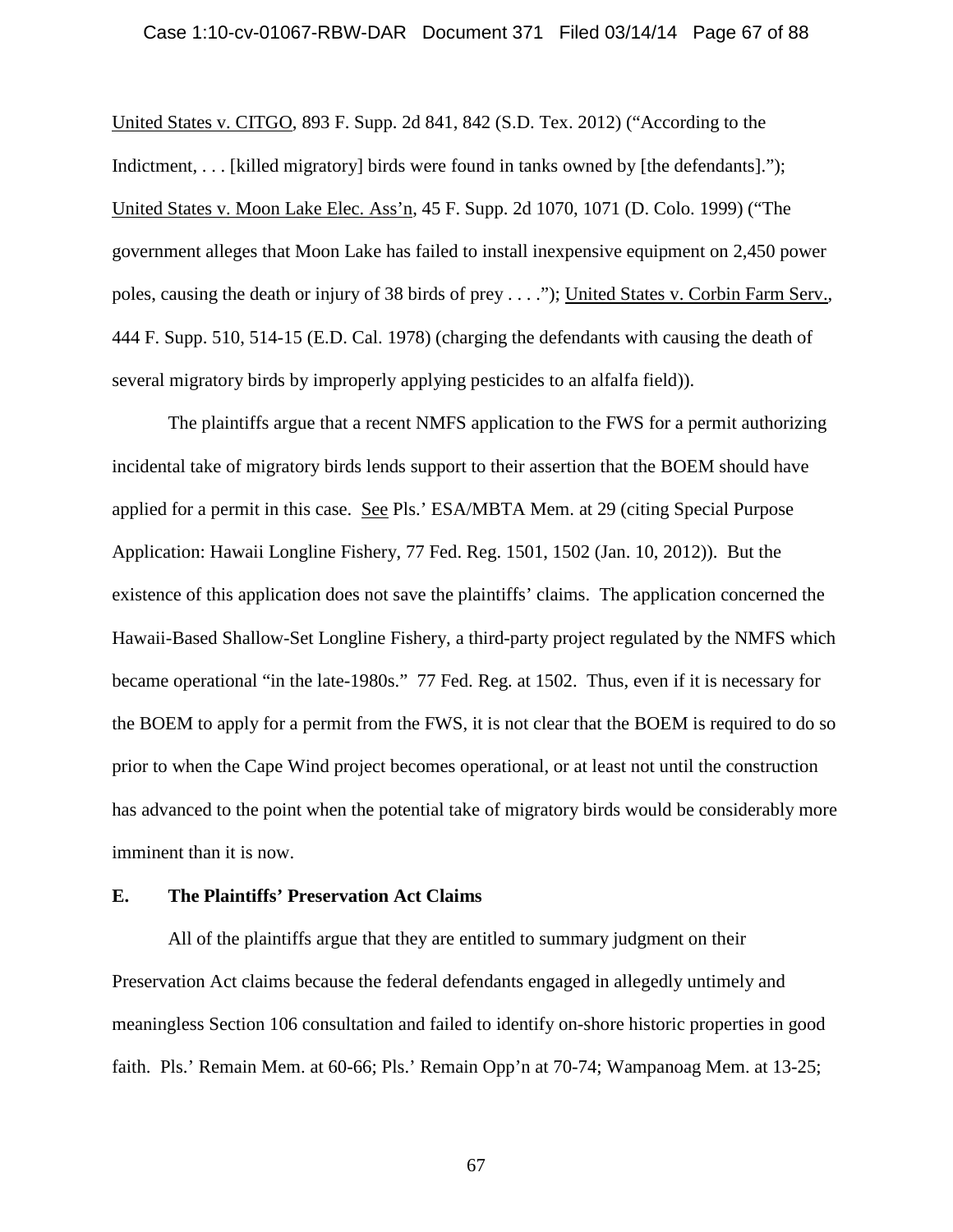### Case 1:10-cv-01067-RBW-DAR Document 371 Filed 03/14/14 Page 68 of 88

Wampanoag Opp'n at 5-17. The PEER, Alliance, and Town of Barnstable plaintiffs additionally argue that the federal defendants violated the Preservation Act by failing to conduct geographical and geotechnical surveys in accordance with the Shelf Lands Act regulations. Pls.' Remain Mem. at 57-60; Pls.' Remain Opp'n at 58-66. The defendants unsurprisingly assert that the BOEM conducted timely and meaningful Section 106 consultation, properly identified historic properties, and did not otherwise violate the Preservation Act. Fed. Defs.' Remain Mem. at 58- 68; Int. Def.'s Remain Mem. at 64-71; Fed. Defs.' Remain Reply at 15-17, 27-32; Int. Def.'s Remain Reply at 23-30, 34-36; Fed. Defs.' Wampanoag Mem. at 11-35; Int. Def.'s Wampanoag Mem. at 16-30; Fed. Defs.' Wampanoag Reply at 2-15; Int. Def.'s Wampanoag Reply at 3-17.

## **1. Whether the BOEM's Section 106 Consultation was Untimely**

The Preservation Act is a procedural statute that requires federal agencies to "'stop, look, and listen,'" or stated another way, "it requires federal agencies to take into account the effect of their actions on structures eligible for inclusion in the National Register of Historic Places." Ill. Commerce Comm'n v. Interstate Commerce Comm'n, 848 F.2d 1246, 1260-61 (D.C. Cir. 1988). A federal agency is not required "to engage in any particular preservation activities; rather, Section 106 only requires that the [agency] consult the [State Historic Preservation Officer] and the [Advisory Council on Historic Preservation] and consider the impacts of its undertaking." Davis v. Latschar, 202 F.3d 359, 370 (D.C. Cir. 2000). And where, as here, the undertaking involves "historic properties of significance to Indian Tribes," the agency must also consult and consider the views of the affected tribes. See 36 C.F.R. §  $800.2(c)(2)(ii)$ . While an agency is required to "ensure that the [S]ection 106 process is initiated early in the undertaking's planning," there is little statutory guidance as to the appropriate timeline except that the timing should allow for "a broad range of alternatives [to] be considered during the planning process for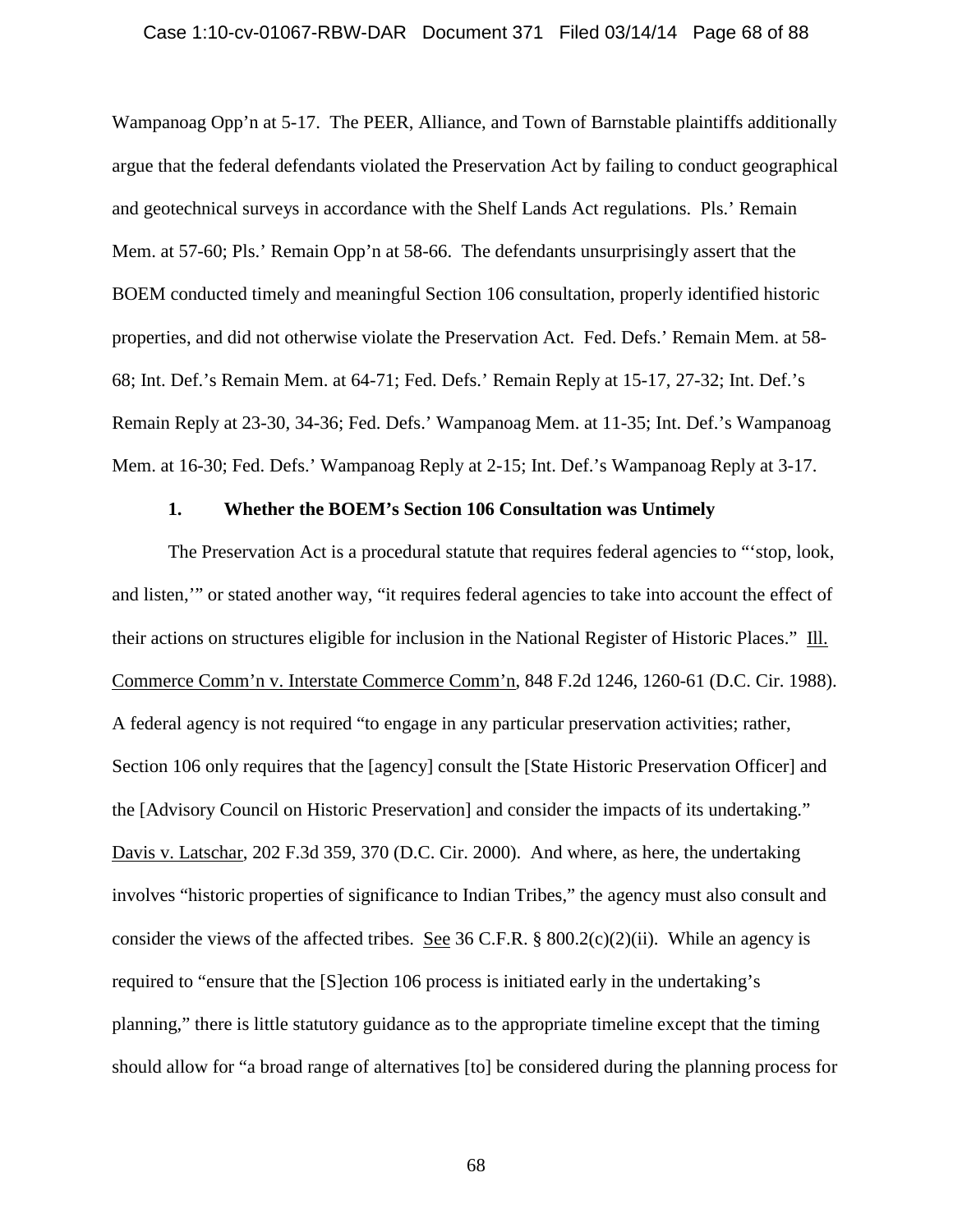### Case 1:10-cv-01067-RBW-DAR Document 371 Filed 03/14/14 Page 69 of 88

the undertaking." Id.  $\S$  800.1(c). The regulations do suggest, but do not require, that an agency "should coordinate the steps of the [S]ection 106 process, as appropriate, . . . with any reviews required under other" statutes, including the NEPA. Id. § 800.3(b). An agency also "must complete the [S]ection 106 process 'prior to the approval of the expenditure of any Federal funds on the undertaking or prior to the issuance of any license,'" but "[t]his does not prohibit [an] agency . . . from conducting or authorizing nondestructive project planning activities before completing compliance with [S]ection 106, provided that such actions do not restrict the subsequent consideration of alternatives to avoid, minimize or mitigate the undertaking's adverse effects on historic properties." Id. § 800.1(c).

The administrative record demonstrates that these criteria were satisfied. The Section 106 consultation process began in 2005, CW112019, well before the 2010 Record of Decision documenting the BOEM's decision to issue a lease for the Cape Wind project. The State Historic Preservation Officer and the Advisory Council were both included as consulting parties, see CW44617; CW112019, as was the Wampanoag Tribe of Gay Head (Aquinnah), CW112021. The 2010 Record of Decision acknowledges and explains its reasons for divorcing the NEPA and Preservation Act timelines, explaining that rather than proceeding with a historic property identification methodology that commenters found objectionable, the BOEM began its identification process anew with a different identification methodology. CW112021. The Section 106 consultation process thus involved the appropriate parties and was not conducted in an untimely fashion.

The plaintiffs cite several documents in the administrative record as support for their position that the consultation was subject to an arbitrary deadline. Pls.' Remain Mem. at 62 (citing CW224910; CW359834; CW178879). This is a red herring. The documents comprise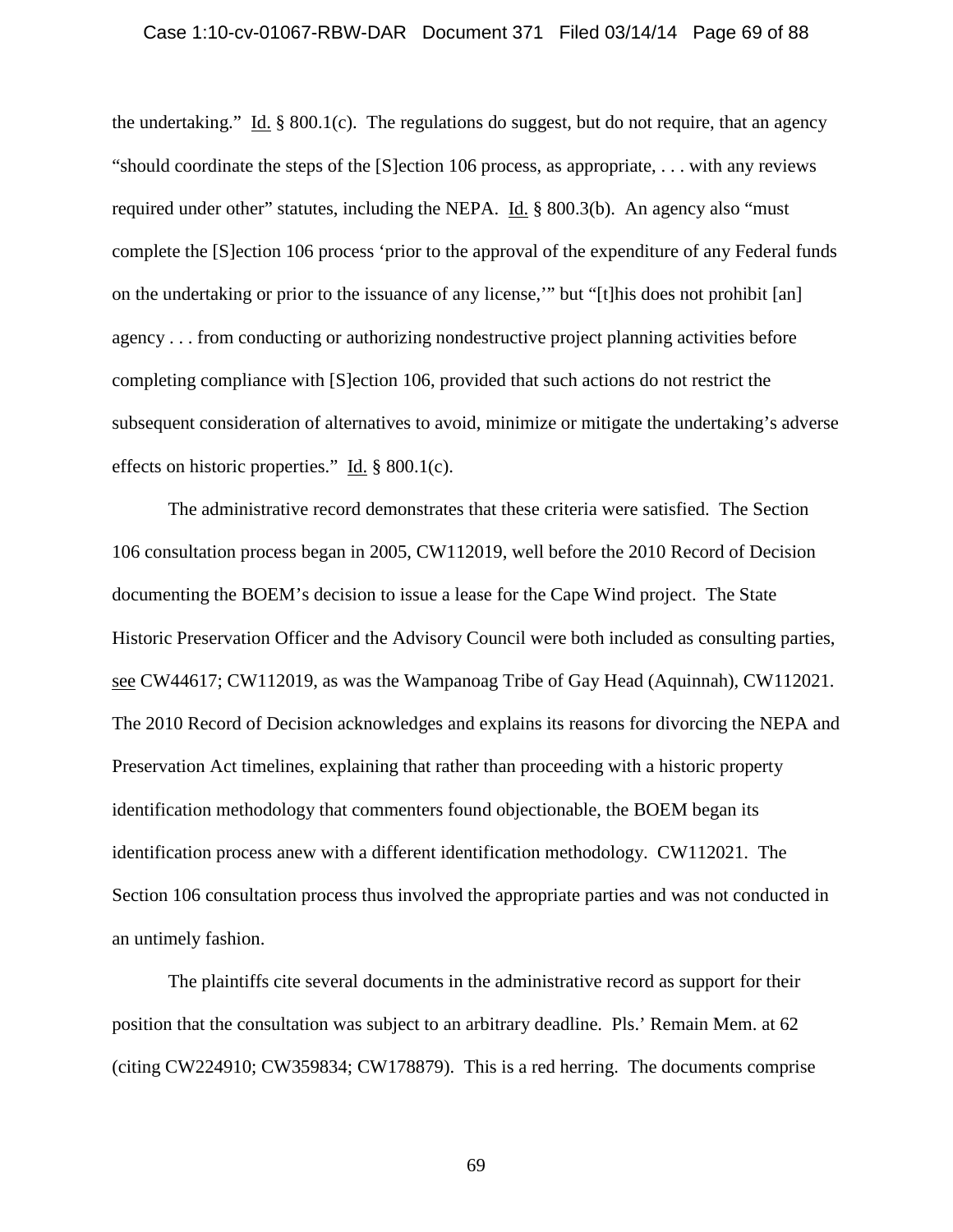### Case 1:10-cv-01067-RBW-DAR Document 371 Filed 03/14/14 Page 70 of 88

emails in which BOEM personnel "jot[ted] down a rough timeline" that was "not cast[] in stone but rather can serve as points of discussion," CW224910, or other schedules for the completion of various pieces of the administrative process, see CW359832-34 ("Critical Action Dates"); CW178879 (schedule). The fact that the BOEM created schedules does not mandate the conclusion that the agency did not intend to comply with its obligation to appropriately consider the impacts of the Cape Wind project on historical properties. Neither the Preservation Act nor its implementing regulations forbid the creation of schedules, and the plaintiffs cite no support for their position to the contrary.

# **2. Whether the BOEM's Section 106 Consultation was Meaningless or Otherwise not Conducted in Good Faith**

The plaintiffs first argue that the Cape Wind project "required far more" time to identify historic properties "than could be completed in five months." Pls.' Remain Mem. at 63; see also Wampanoag Mem. at 13-15. This disregards the facts. Even ignoring that consultation began in 2005, the administrative record is clear that comments on the draft EIS spurred the BOEM to renew efforts to identify affected historic properties and landmarks in 2008, and that consultation did not conclude until April 2010 with the Advisory Council comment terminating the consultation process. CW112021-24.

The plaintiffs also complain that the BOEM's renewed identification efforts were considered "insufficient" by the consulting parties, Wampanoag Mem. at 20-21; Pls.' Remain Mem. at 63, and cite, for example, an October 6, 2008 comment from the Martha's Vineyard Commission indicating that "hundreds, if not, thousands" of properties remained to be considered, CW224865. But these comments were taken into account. While the plaintiffs correctly note that the "BOEM's environmental consultant . . . agreed that these comments had 'merit,'" Pls.' Remain Mem. at 63 (citing CW195859-65), the consultant merely suggested that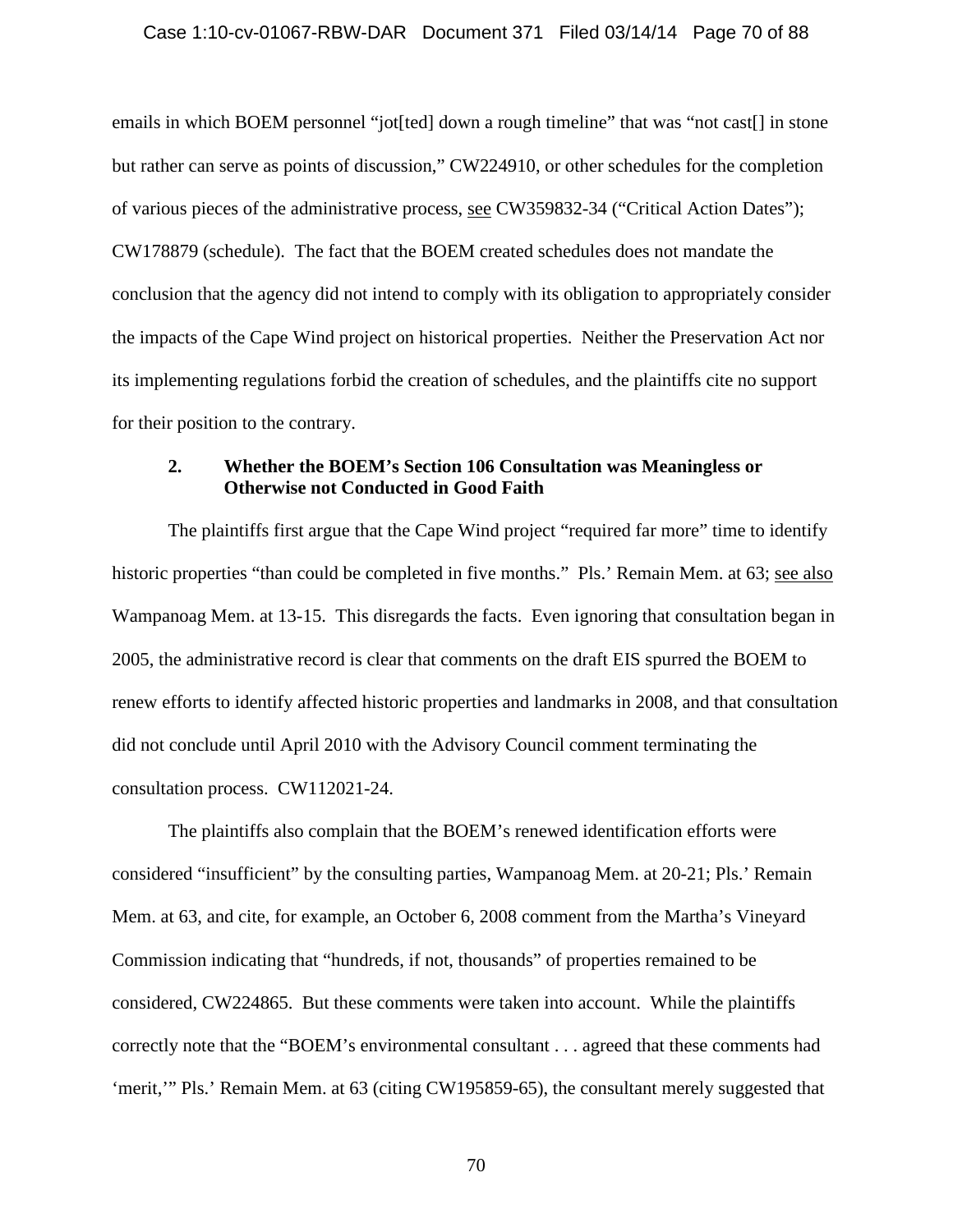### Case 1:10-cv-01067-RBW-DAR Document 371 Filed 03/14/14 Page 71 of 88

the BOEM "re-evaluat[e] . . . the [area of potential effect]" and stated that if the BOEM "determines that a [good faith effort] to identify has been conducted," then the BOEM should respond as such to the comments, CW195859. Indeed, and as the consultant recognized, "[a]rbitrary statements such as 'there are other properties which were not included' are not specific enough to be helpful to the process of identifying properties." Id. And as this Circuit has stated, "[t]he regulations do not expressly require agencies in all cases completely to survey impact areas, and in fact recognize that the need for surveys will vary from case to case." Wilson v. Block, 708 F.2d 735, 754 (D.C. Cir. 1983). Where, as here, "both the . . . survey[s], and all other evidence, indicate that a complete survey would be fruitless," further surveys are not required. Id. In any event, the comments did not present "other evidence" which suggested that further surveys would be beneficial, but rather stated in general terms that "other properties" existed. This is not enough to render the BOEM's identification efforts inadequate. Importantly, the Advisory Council's final comment terminating the Section 106 consultation noted that while the BOEM's "initial investigation of historic properties" included only "'designated' historic properties," eventually "these important issues" were "resolved." CW112699. The Advisory Council also stated that "the survey effort appears to have been sufficient to assess the potential for archaeological resources." CW112700.

The Wampanoag Tribe of Gay Head (Aquinnah) additionally argues that the "BOEM dismissed the Tribe's position that the Sound itself, rather than the specific locations from which they viewed it, was a Traditional Cultural Property." Wampanoag Mem. at 16. This is incorrect. The final EIS and the 2010 Record of Decision each consider various cultural impacts, including "[t]he altered view of the eastern horizon" and the Wampanoag Tribe of Gay Head's "belie[f] that the [Cape Wind project] would destroy the archaeological evidence of their history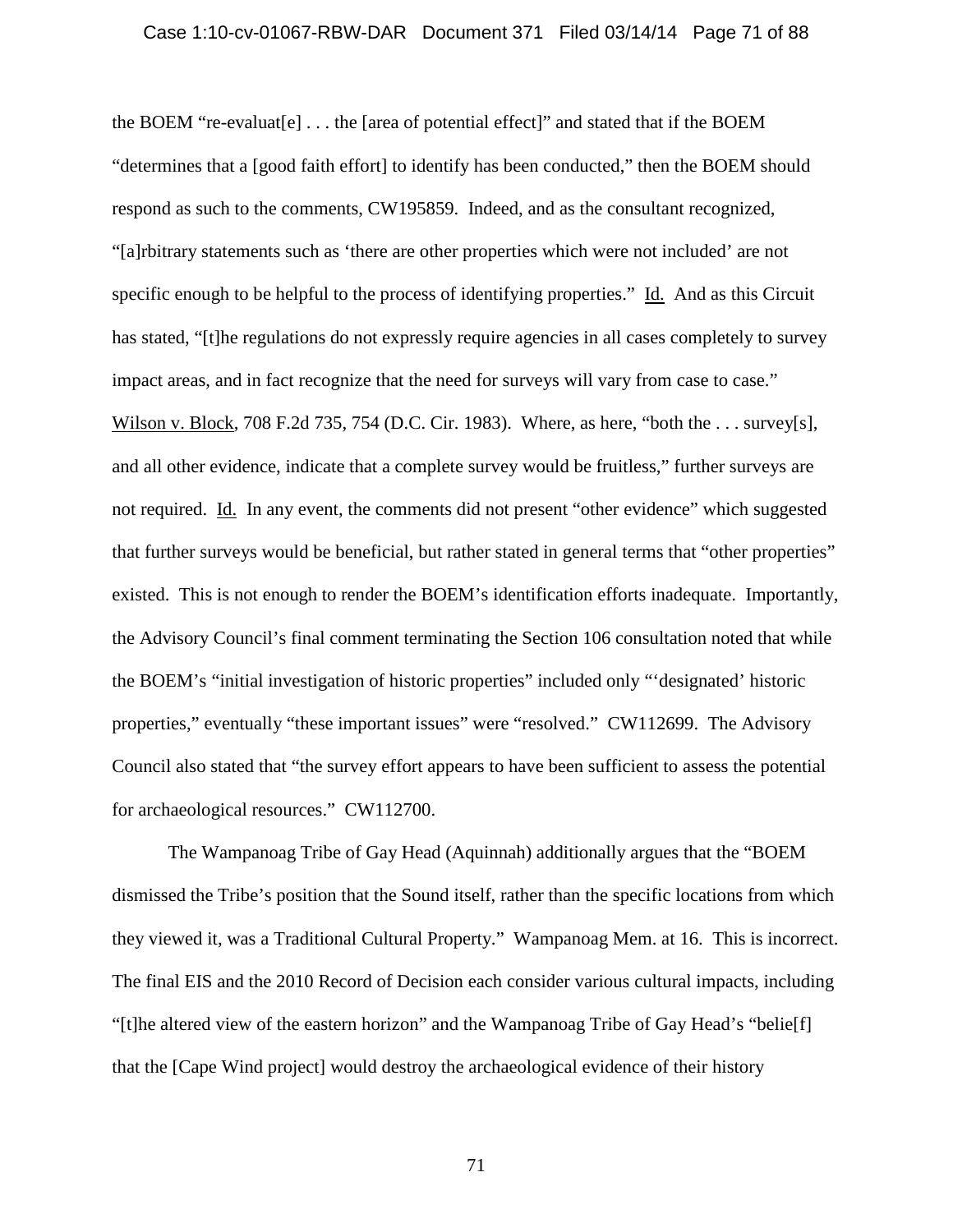## Case 1:10-cv-01067-RBW-DAR Document 371 Filed 03/14/14 Page 72 of 88

throughout the Sound, including Horseshoe Shoal." CW111975-76; see also CW157192;

CW157196-201. And the final EIS discusses and acknowledges the fact that "[t]he Wampanoag consider the entirety of Nantucket Sound to be ancestral lands." CW157201. Thus, although the BOEM disagreed with the Wampanoag Tribe of Gay Head (Aquinnah)'s position that the Sound was eligible as a Traditional Cultural Property, there is evidence in the record that the agency took its view into account. The Preservation Act does not mandate a specific outcome, but rather requires only that an agency consider the impact of its actions. Davis, 202 F.3d at 370. The BOEM satisfied this requirement. And because it took these views into account, the subsequent determination by the Keeper that Nantucket Sound was in fact eligible for listing in the National Register does not change the Court's conclusion.

The Wampanoag Tribe of Gay Head (Aquinnah)'s remaining Preservation Act arguments fail for similar reasons. While the Tribe takes issue with the manner in which the Section 106 consultation occurred, see Wampanoag Mem. at 18-25, the administrative record demonstrates that its views were considered, <u>see, e.g.</u>, CW157196-201; CW111975-76. Even the Advisory Council's final comment, though expressing displeasure with various aspects of the Section 106 consultation process, found that "in spite of" early problems with the process,

the record shows that the tribes clearly identified their concerns about the effects of the undertaking on [traditional cultural properties] and about the importance of Nantucket Sound as a [traditional cultural property] and the location of former aboriginal lands in 2004. In 2009, [the BOEM] took steps to remedy deficiencies in the tribal consultation process by participating in site visits and consultation meetings on Cape Cod and the Islands.

CW112699-700. The plaintiffs' disagreement with the BOEM's decision to approve the Cape Wind project does not mandate the conclusion that Section 106 consultation was conducted in bad faith.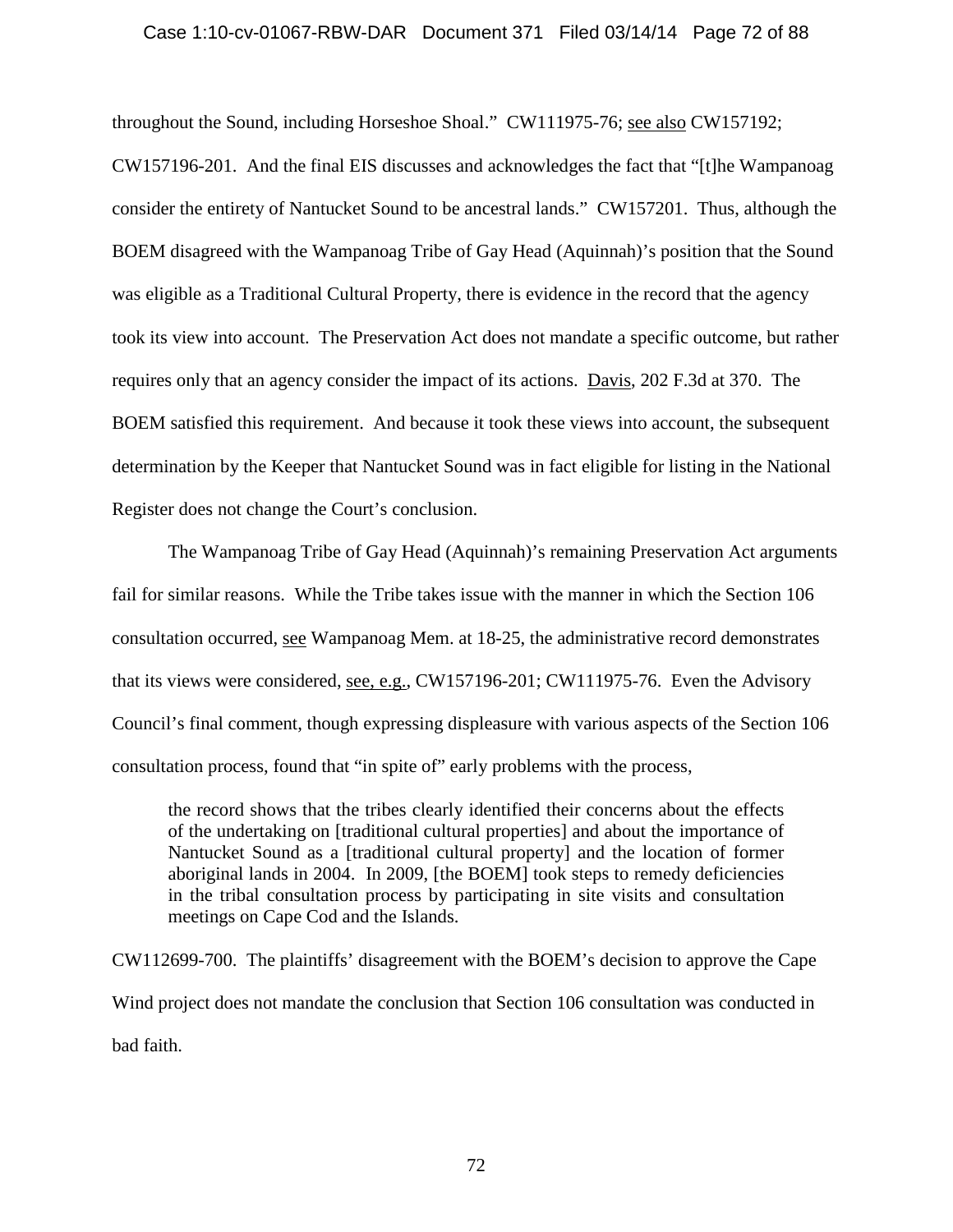# **3. Whether the BOEM Violated the Preservation Act by Failing to Obtain Geotechnical and Geophysical Surveys Required by the Shelf Lands Act**

Finally, the plaintiffs argue that the defendants' failure to obtain certain geophysical and geotechnical surveys required by the implementing regulations of the Shelf Lands Act renders inadequate the BOEM's survey efforts for potential cultural resources on the seabed. Pls.' Remain Mem. at 57-60; Pls.' Remain Opp'n at 58-66. While there is undoubtedly some overlap between the surveys required for compliance with the Preservation Act and the Shelf Lands Act, the plaintiffs have pointed to no requirement within the Preservation Act mandating the completion of Shelf Lands Act surveys prior to concluding surveys for subsurface archaeological resources.

Because Section 106 consultation was conducted with the appropriate parties, was neither untimely nor conducted in bad faith, and because the Preservation Act does specify that the Shelf Lands Act geophysical and geotechnical surveys be conducted prior to conclusion of Section 106 consultation, the Court grants summary judgment in favor of the defendants on the plaintiffs' Preservation Act claims.

# **F. The Plaintiffs' NEPA Claims**

The plaintiffs have moved for summary judgment on their NEPA claims on several grounds. The PEER, Alliance, and Barnstable plaintiffs argue that the final EIS was deficient because it lacked necessary information, did not sufficiently review alternatives, and did not sufficiently address cumulative impacts on wildlife. Pls.' Remain Mem. at 68-80; Pls.' Remain Opp'n at 93-99. They also argue that Cape Wind's Construction and Operation Plan constituted a new major federal action that required a new EIS or at the very least a supplemental EIS. Pls.' Remain Mem. at 81-89; Pls.' Remain Opp'n 86-92. The Wampanoag Tribe of Gay Head (Aquinnah) argues that the BOEM violated the APA and the NEPA by failing to address the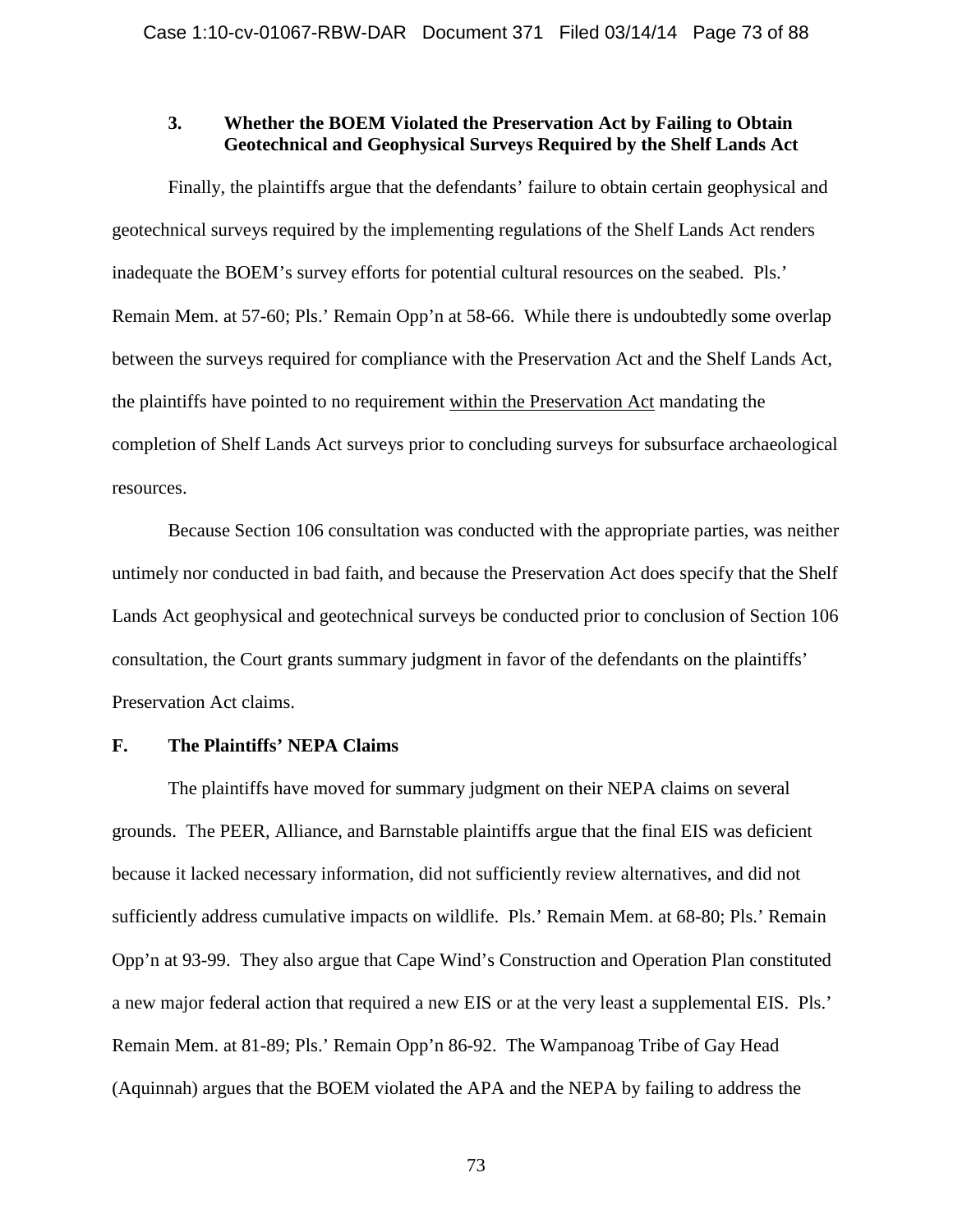### Case 1:10-cv-01067-RBW-DAR Document 371 Filed 03/14/14 Page 74 of 88

impact that the Cape Wind project would have on subsistence fishing, as well as by failing to prepare a supplemental EIS subsequent to the Keeper's determination that the Nantucket Sound is eligible for inclusion on the National Register of Historic Places. Wampanoag Mem. at 25-43; Wampanoag Opp'n at 17-21.

Like the Preservation Act, the "NEPA's mandate 'is essentially procedural.'" Nevada v. Dep't of Energy, 457 F.3d 78, 87 (D.C. Cir. 2006) (quoting Vt. Yankee Nuclear Power Corp. v. Natural Res. Def. Council, Inc., 435 U.S. 519, 558 (1978)). It "requires each agency to assess the environmental consequences of 'major [f]ederal actions' by following certain procedures during the decision-making process," including the preparation of an EIS. Id. (quoting 42 U.S.C.  $§$  4332(2)(C)). "At the 'heart of the [EIS]' is the requirement that an agency 'rigorously explore and objectively evaluate' the projected environmental impacts of all 'reasonable alternatives' to the proposed action." Id. (quoting 40 C.F.R. § 1502.14).

## **1. The BOEM's Purpose and Need Statement**

The plaintiffs contend that the need and purpose statement contained in the EIS was deficient. Pls. Remain Mem. at 75-77. In evaluating the adequacy of an agency's NEPA decision-making, the Court "review[s] both [the] agency's definition of its objectives and its selection of alternatives." Theodore Roosevelt Conservation P'ship v. Salazar ("Theodore Roosevelt Conservation II"), 661 F.3d 66, 73 (D.C. Cir. 2011). So "long as the agency 'look[s] hard at the factors relevant to the definition of purpose,'" courts must "generally defer to the agency's reasonable definition of objectives." Id. (quoting Citizens Against Burlington v. Busey, 938 F.2d 190, 196 (D.C. Cir. 1991)). On the other hand, courts must also "reject an 'unreasonably narrow' definition of objectives that compels the selection of a particular alternative." Id. (quoting Citizens Against Burlington, 938 F.2d at 196).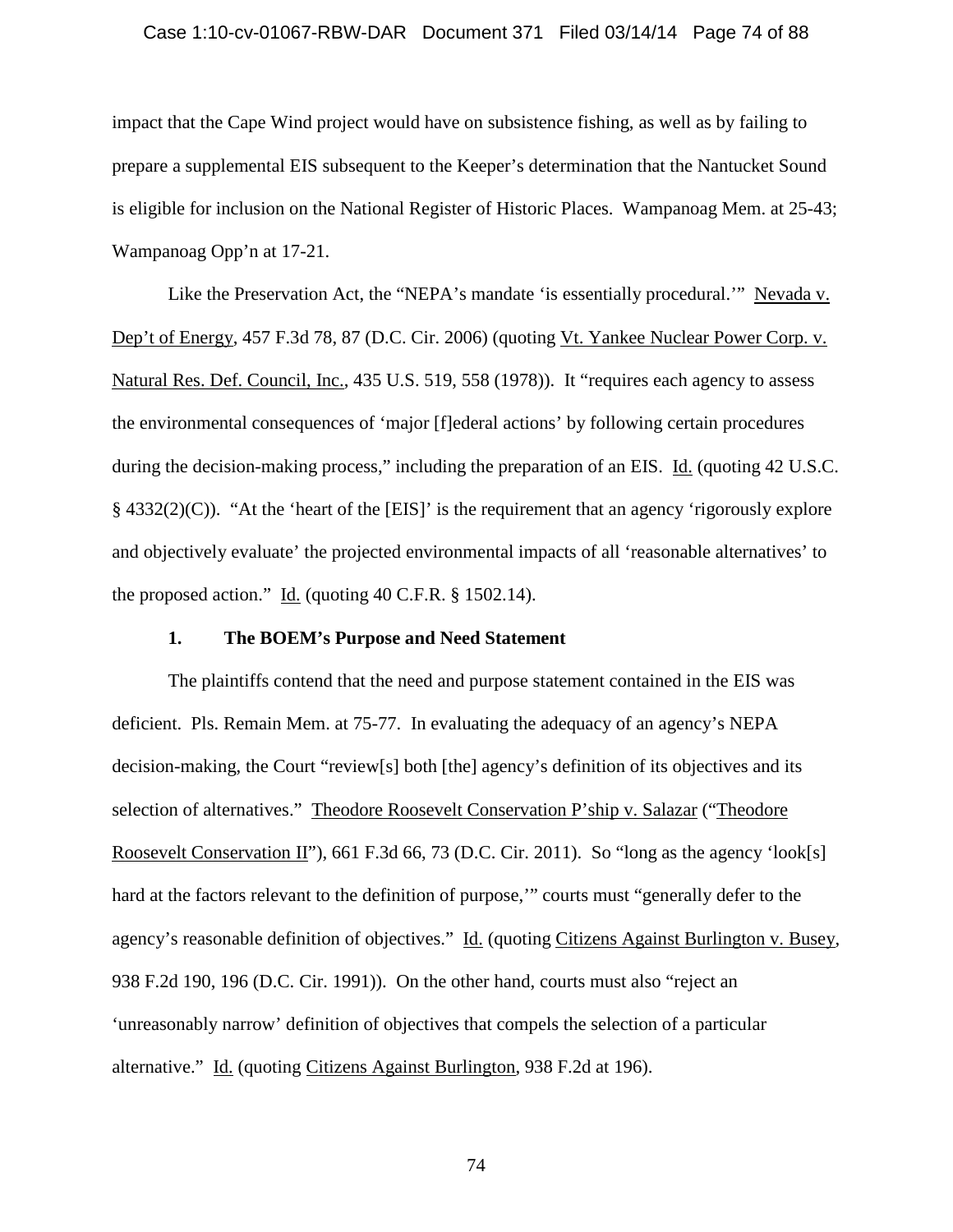Here, the final EIS defined the purpose and need for the project as follows:

[T]o provide an alternative energy facility that utilizes the unique wind resources in waters offshore of New England using a technology that is currently available, technically feasible, and economically viable, that can interconnect with and deliver electricity to the New England Power Pool (NEPOOL), and make a substantial contribution to enhancing the region's electrical reliability and achieving the renewable energy requirements under the Massachusetts and regional renewable portfolio standards (RPS).

CW65082. Especially when considered in light of Cape Wind's proposal "to build, operate, and eventually decommission a wind energy facility . . . in Nantucket Sound," id., the statement of need and purpose in the final EIS is reasonable. While it is clear that the Cape Wind proposal seeks a particular outcome, the final EIS objectives are much broader. Namely, there is no mention of a specific body of water or of a specific type of energy facility. Rather, the statement calls for a facility that "us[es] a technology that is currently available, technically feasible, and economically viable." Id. The stated objective is even broader than the definition of objectives in Theodore Roosevelt Conservation II, which the Circuit found to be reasonable despite the fact that the objectives in that case concerned one specific project proposal. 661 F.3d at 73 (finding reasonable a stated purpose and need "to act upon the Proponents' proposal to revise . . . [a] [record of decision] to expand the level of development by drilling 4,399 new producing wells and to relax seasonal restrictions in certain areas" (internal quotation marks omitted)). The Circuit considered and rejected the appellant's argument in Theodore Roosevelt Conservation II that the objectives were "unreasonably narrow," after noting that "[t]he Bureau does not state a purpose to enact or adopt the Operators' proposal to some degree; rather, its purpose is to 'act upon' that proposal." Id. (emphasis in original). The stated objectives in this case are similarly broad. The BOEM does not seek to enact or adopt a specific proposal, but rather seeks to provide energy to a certain region of the country using an offshore alternative energy resource.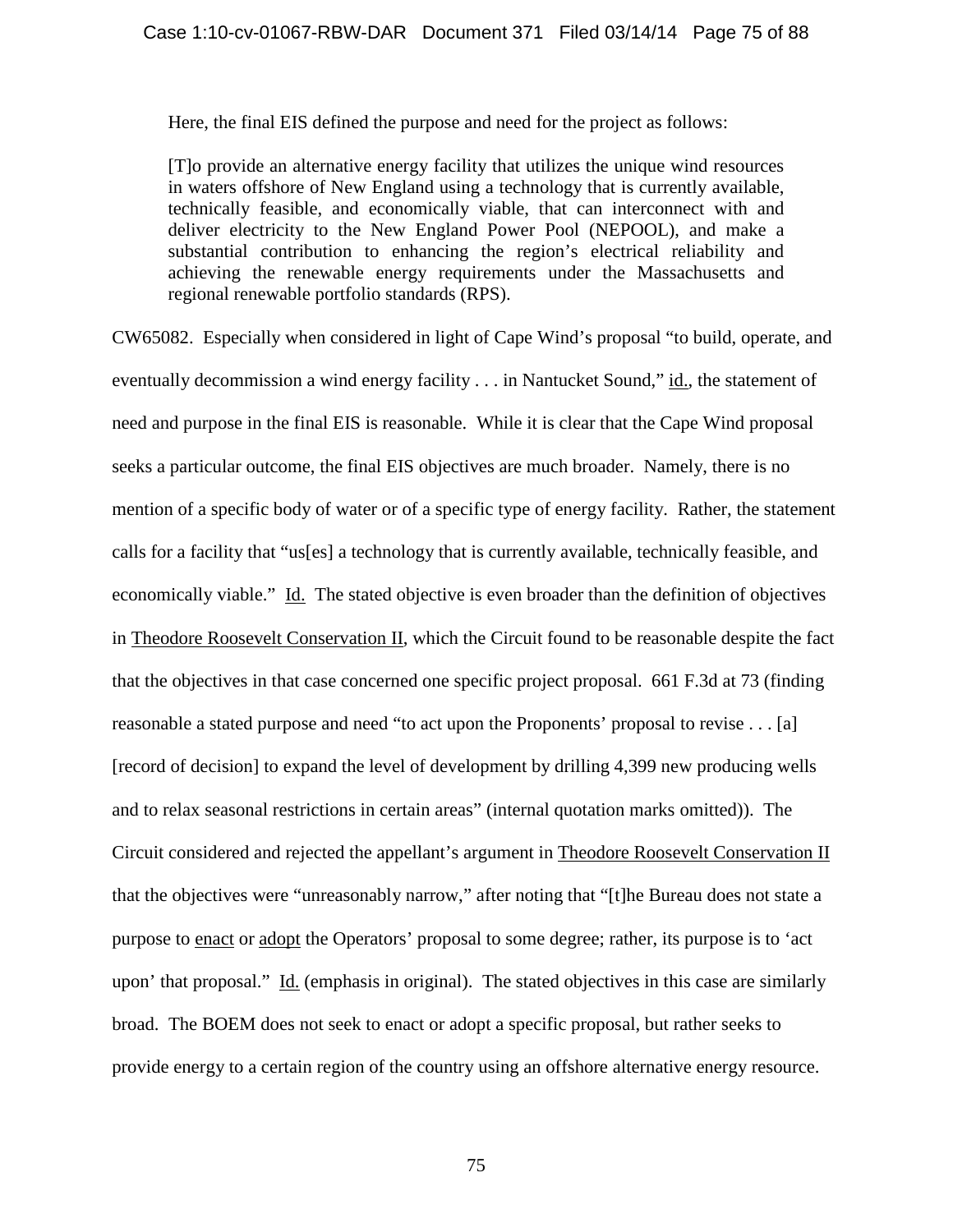While it is true that the statement of purpose and need could have been even broader, the

statement was not unreasonably narrow. Accordingly, the Court finds that the statement of need

and purpose in the final EIS is not arbitrary or capricious.

# **2. The Range of Alternatives**

The plaintiffs argue that the final EIS did not consider a reasonable range of alternatives.

Pls.' Remain Mem. at 74. The Court disagrees. The final EIS lists ten alternative sites for the

offshore wind project:

- 1. Offshore Portland, Maine
- 2. Offshore Cape Ann, Massachusetts
- 3. Offshore Boston, Massachusetts
- 4. Offshore Nauset, Massachusetts (east of Nauset Beach)
- 5. Nantucket Shoals (southeast of Nantucket Island, Massachusetts)
- 6. Phelps Bank (southeast of Nantucket Island, Massachusetts)
- 7. East of Block Island, Rhode Island
- 8. Monomoy Shoals (east of Monomy, Massachusetts)
- 9. South of Tuckernuck Island
- 10. Horseshoe Shoals (proposed action)

CW65138. The final EIS sets forth the BOEM's rationale for addressing the alternative sites:

The sites were chosen based on geographic diversity, having at least some potential in terms of wind resources, and the necessary area required for the proposed facility size. The Phelps Bank site was chosen as a result of a comment/request from the Massachusetts Office of CZM that an alternative be evaluated for a site located more than 25 miles (40 km) offshore with water depths less than 150 feet. The Offshore Nauset site was chosen as a result of agency interests in comparing a deep water alternative.

Id. Additionally, several "[n]on-geographic alternatives," which include "design alternatives"

such as "modifications to the proposed action that reduce the scope . . . or temporal impacts"

were considered, including:

- Smaller Alternative (half of the [megawatt] capacity of the proposed action at the same location)
- Condensed Array Alternative
- Phased Development Alternative
- No Action Alternative.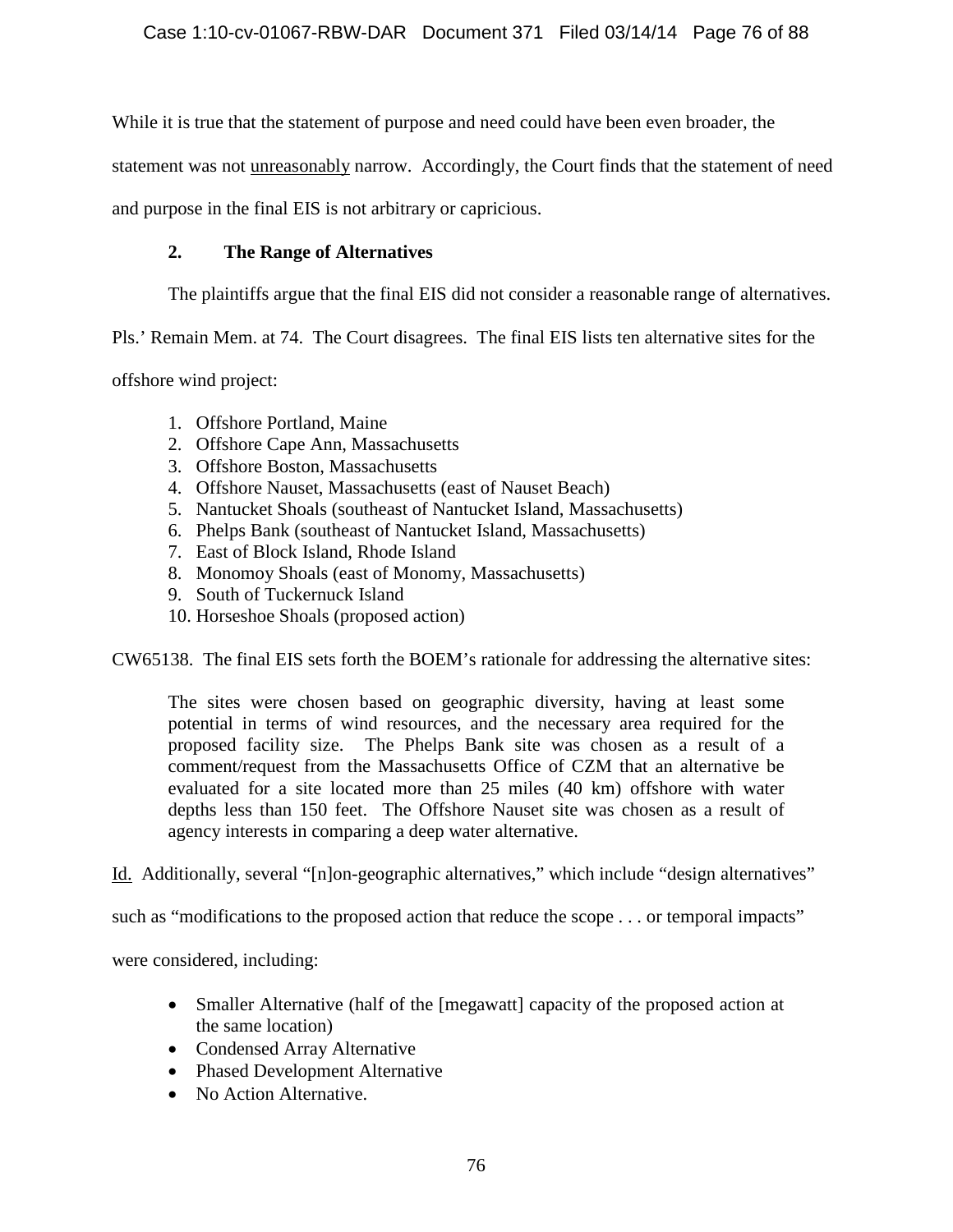CW65139.

Seven of the geographic alternatives were "screened out" because they failed to comport with the statement of need and purpose. CW65139-42 (eliminating geographic alternatives due to, among other considerations, water depth, hostile seabed conditions, and distance from shore). Thus, "further detailed analysis was not conducted and the reasons that each site was eliminated" were briefly discussed in the final EIS. Id. The remaining geographic alternatives and all four non-geographic alternatives were subsequently described at length, compared to the proposed action (that is, to the Cape Wind proposal), and examined with an eye toward numerous environmental, safety, socioeconomic, and cultural considerations, among others. CW65626-81. Given this detailed and thorough analysis, the Court finds that the BOEM "selected a reasonable range of alternatives in light of its purpose." Theodore Roosevelt Conservation II, 661 F.3d at 74-75.

# **3. Whether the BOEM Acquired Information Sufficient to Characterize Environmental Impacts.**

The plaintiffs complain that the "BOEM repeatedly deferred critical studies that NEPA requires," including additional data that the FWS suggested be obtained to assess the impact on birds, Pls.' Remain Mem. at 68-73, and on "navigational safety, shallow hazards safety, site characterization and archaeological resources," id. at 73-74. The Wampanoag Tribe of Gay Head (Aquinnah) additionally argues that the potential impact on subsistence fishing was a factor not adequately considered by the BOEM. Wampanoag Mem. at 25-32.

As the Supreme Court has noted, "[w]hen specialists express conflicting views, an agency must have discretion to rely on the reasonable opinions of its own qualified experts even if, as an original matter, a court might find contrary views more persuasive." Marsh v. Or.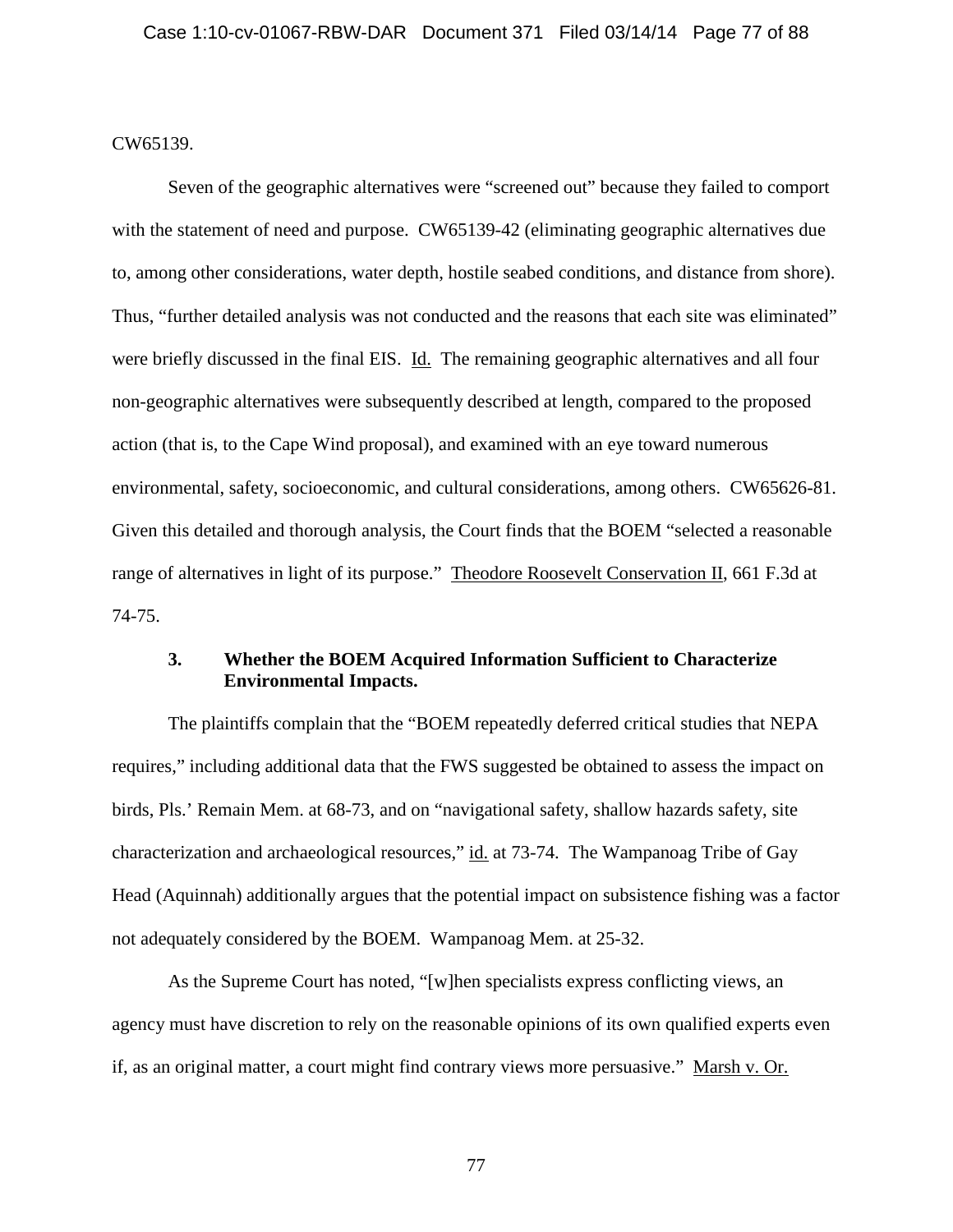### Case 1:10-cv-01067-RBW-DAR Document 371 Filed 03/14/14 Page 78 of 88

Natural Res. Council, 490 U.S. 360, 378 (1989). Thus, "[a]lthough an agency should consider the comments of other agencies, it does not necessarily have to defer to them when it disagrees." Hughes River Watershed Conservancy v. Johnson, 165 F.3d 283, 288 (4th Cir. 1999). Here, the record indicates that the BOEM considered the FWS's recommendation to collect additional data concerning the impact on birds, but ultimately the BOEM decided that it had enough data to complete its EIS. See CW67697-770 (responding to comments suggesting that the BOEM obtain additional information about the project's impacts on migratory birds). And while the plaintiffs are correct, Pls.' Remain Mem. at 70, that NEPA regulations require the inclusion of information in an EIS where the "information [is] relevant to reasonably foreseeable significant adverse impacts" and "is essential to a reasoned choice among alternatives," 40 C.F.R. § 1502.22(a), the plaintiffs have made no showing that the additional data was "essential." Indeed, the FWS did not characterize the missing data as essential when it referenced those data in its own biological opinion. See FWS4 ("[T]he unimplemented studies would not necessarily yield information that would have significantly addressed the uncertainties in the analysis . . . .").

The plaintiffs' concerns about "navigational safety, shallow hazards safety, site characterization and archaeological resources," are based on the same arguments advanced with respect to the Coast Guard's findings and the Shelf Lands Act. See Pls.' Remain Mem. at 73. Because the Court has concluded that the Coast Guard's findings are adequately supported by the administrative record, and because the Court has found that the BOEM did not violate the Shelf Lands Act, these arguments also cannot support the plaintiffs' NEPA claims.

As noted earlier, the Wampanoag Tribe of Gay Head (Aquinnah) argues that the BOEM failed to take a "hard look" at the Cape Wind project's impact on subsistence fishing. Wampanoag Mem. at 28. The Tribe contends first that the effects of "constant vibrations" were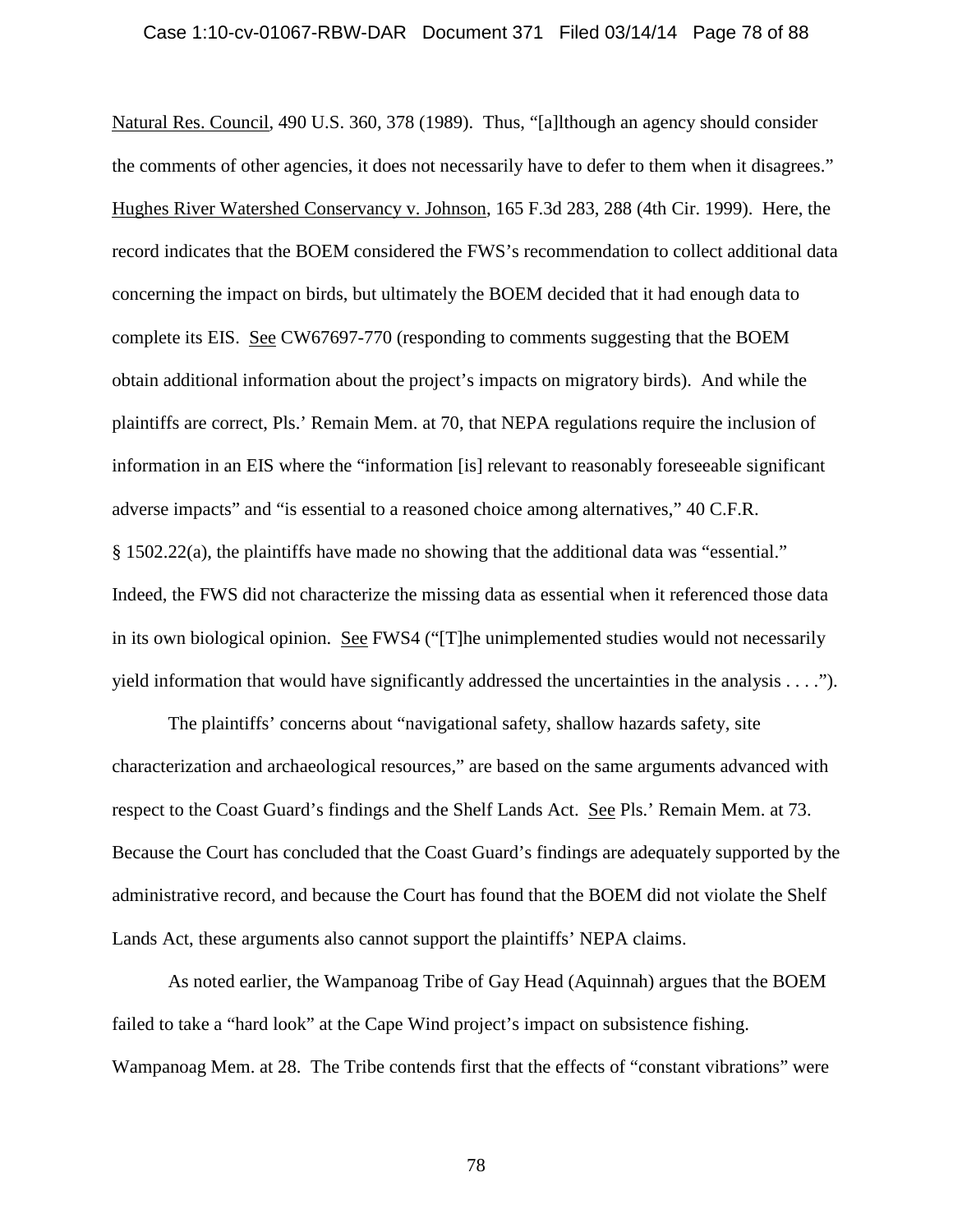#### Case 1:10-cv-01067-RBW-DAR Document 371 Filed 03/14/14 Page 79 of 88

not analyzed. Id. But this argument is directly contradicted by the final EIS. See CW65518-19; CW65593. The Tribe next argues that the BOEM "provided no analytical support for" its finding "that turbine-spacing would not significantly affect fishing activities or fish populations." Wampanoag Mem. at 29. But while the phrase to which the plaintiffs point does not cite to studies about fish, see CW65593, there are discussions on the effects of the project on fish elsewhere in the final EIS, see CW65518-19. And those discussions provide support for the BOEM's action, which discusses studies conducted with respect to operational offshore wind farms in other parts of the world. Id. Finally, the Tribe faults the BOEM for categorizing its comments concerning subsistence fishing as comments concerning commercial fishing. Wampanoag Mem. at 31. The Tribe further argues that "conflating subsistence fishing with commercial fishing implicates" several factors that the BOEM was required to consider under the NEPA. Id. at 31-32. However, the final EIS does acknowledge the comments on subsistence fishing separately from commercial fishing. See CW65593. While the conclusions about the effects on the two types of fishing might be the same, the fact remains that both are considered in the final EIS.

## **4. Whether the EIS Adequately Addressed Cumulative Effects on Wildlife.**

The plaintiffs next argue that the BOEM "improperly constrained the scope of its analysis by limiting its consideration of cumulative effects to the immediate Project area." Pls.' Remain Mem. at 79. "Cumulative impact is the impact on the environment which results from the incremental impact of the action when added to other past, present, and reasonably foreseeable future actions regardless of what agency (Federal or non-Federal) or person undertakes such other actions." 40 C.F.R. § 1508.7. As the Supreme Court has stated, "identification of the geographic area within which" cumulative environmental impacts "may occur[] is a task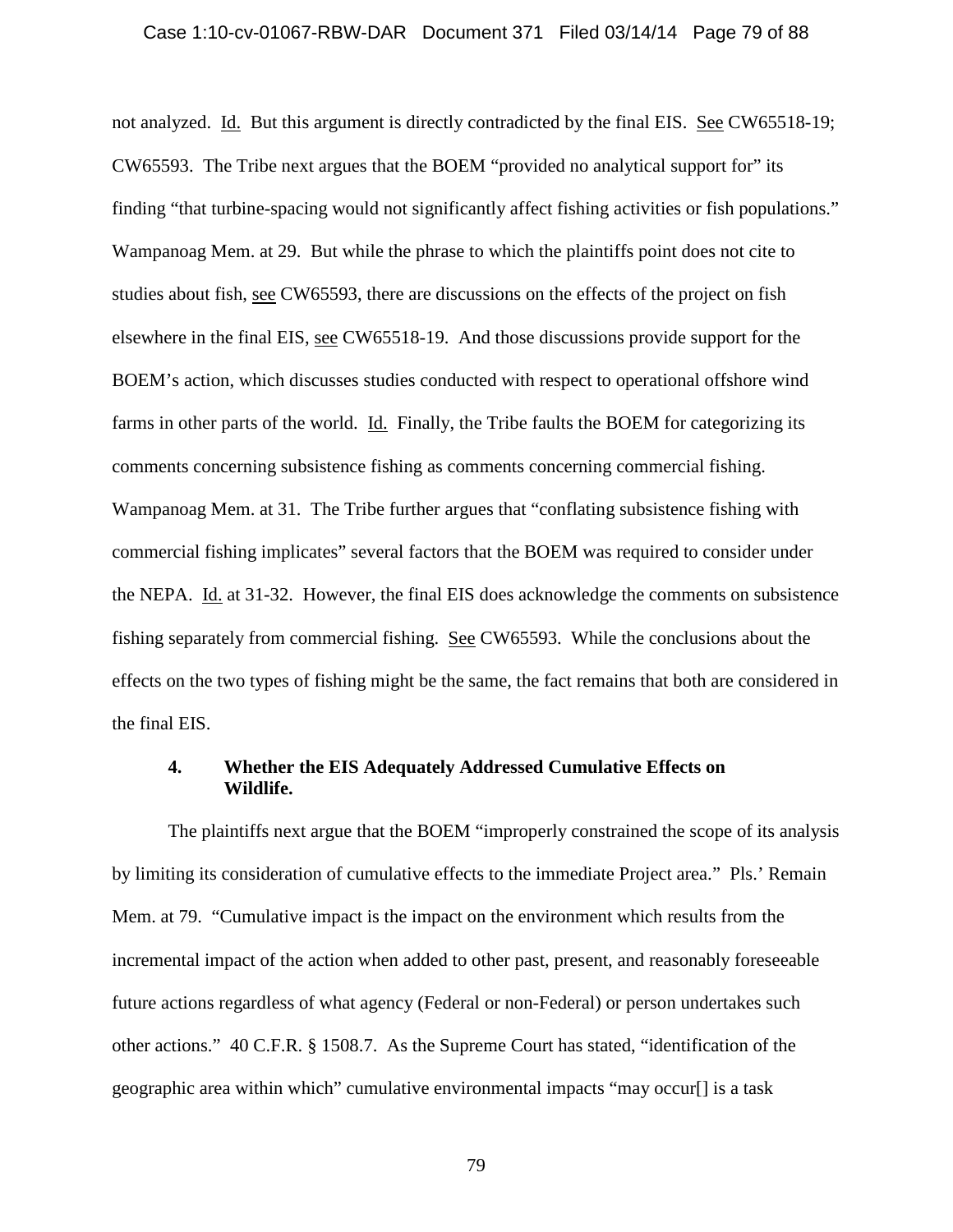#### Case 1:10-cv-01067-RBW-DAR Document 371 Filed 03/14/14 Page 80 of 88

assigned to the special competence of the appropriate agencies." Kleppe v. Sierra Club, 427 U.S. 390, 414 (1976). Indeed, "[e]ven if environmental interrelationships could be shown conclusively to extend across" a wider geographic scope than that chosen by an agency, "practical considerations of feasibility might well necessitate restricting the scope of comprehensive statements." Id.

Aside from positing their own additional geographic areas for the BOEM's consideration, the plaintiffs have not presented the Court with a sufficient reason to invalidate the BOEM's choice. To be sure, in certain situations, a cumulative impact assessment should include interregional effects in the manner described by the Circuit in Natural Resources Defense Council, Inc. v. Hodel, 865 F.2d 288, 298-300 (D.C. Cir. 1988). However, in Hodel, the agency action involved "simultaneous development" in adjacent marine environments. Id. at 297. Accordingly, the Circuit agreed that the agency was required to address the inter-regional cumulative impact of the simultaneous developments in the EIS, given that the marine species at issue would "have to swim through each area, with no respite from the harmful effects of [the] development." Id. The Cape Wind project does not appear to implicate the same concerns, and so the Court finds no reason to disturb the BOEM's cumulative impact conclusions.

# **5. Whether the Construction and Operations Plan Constituted a new Major Federal Action.**

The plaintiffs contend that the BOEM should have conducted another NEPA review of the Construction and Operations Plan for the Cape Wind project and issued another EIS. See Pls.' Remain Mem. at 81. Alternatively, they argue, the BOEM should have issued a supplemental EIS. See id. at 84-87.

A "major Federal action" is defined to include "projects and programs entirely or partly financed, assisted, . . . or approved by federal agencies." 40 C.F.R. § 1508.18(a). Approval of a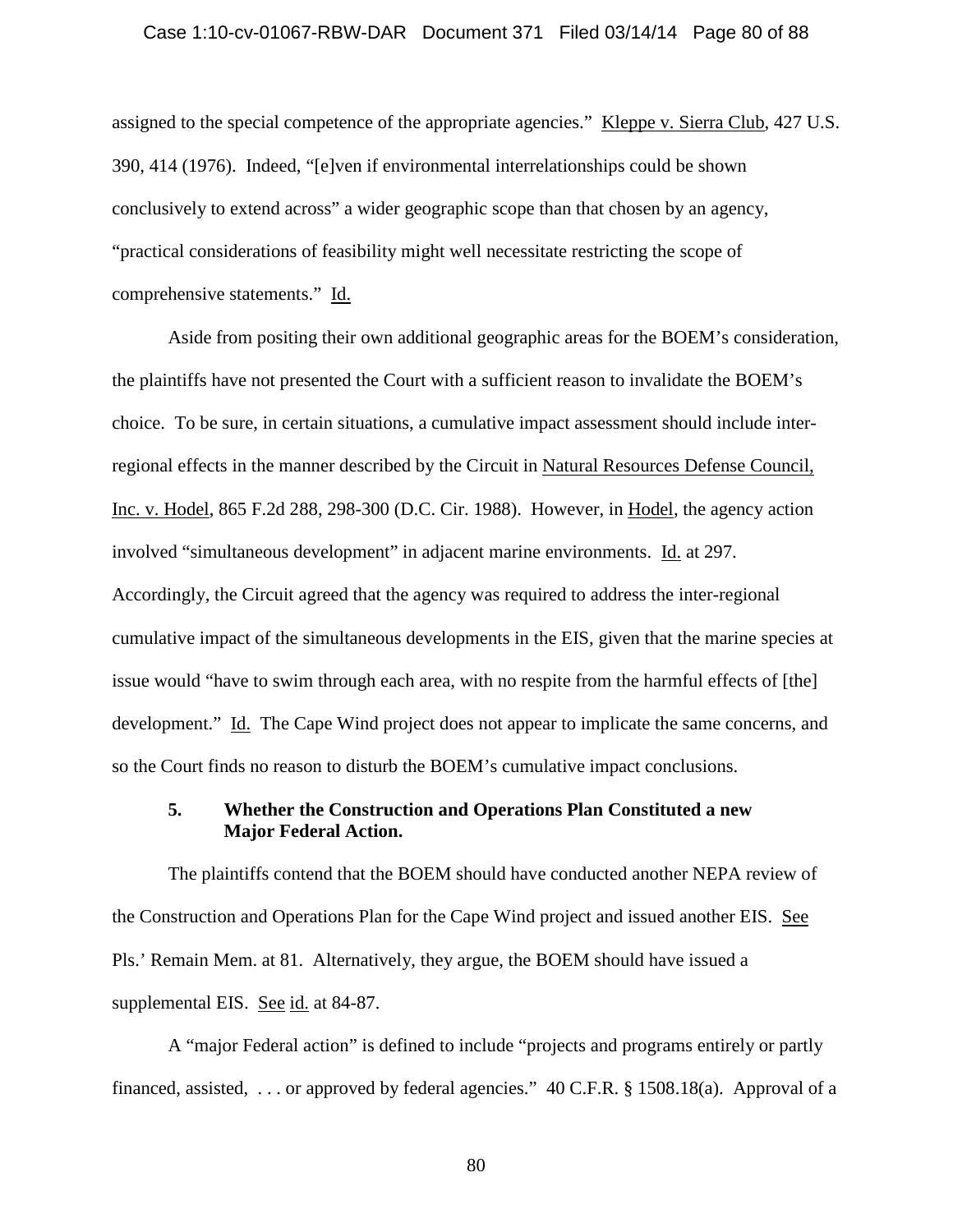### Case 1:10-cv-01067-RBW-DAR Document 371 Filed 03/14/14 Page 81 of 88

Construction and Operations Plan is undoubtedly federal action. See id. § 1508.18(b)(2) (including the "[a]doption of formal plans, such as official documents . . . approved by federal agencies which guide or prescribe alternative uses of Federal resources" among the definitions of "[f]ederal actions"). As used in the NEPA regulations, the term "[m]ajor reinforces but does not have a meaning independent of significantly." Id. § 1508.18(b). And "[s]ignificantly as used in NEPA requires considerations of both context and intensity." Id. § 1508.27. This requires, among others, consideration of "the affected region, the affected interests, and the locality"; "[t]he degree to which the proposed action affects public health or safety"; "characteristics of the geographic area such as proximity to historic or cultural resources"; and "[t]he degree to which the possible effects on the human environment are highly uncertain or involve unique or unknown risks." Id. Here, these were the same factors considered at great length in the final EIS. Indeed, "an agency need not supplement an EIS every time new information comes to light after the EIS is finalized. To require otherwise would render agency decisionmaking intractable, always updating information only to find the new information outdated by the time a decision is made." Marsh, 490 U.S. at 373 (footnotes omitted). Accordingly, the Court finds that the approval of the Construction and Operations Plan did not constitute a new major federal action. The plaintiffs' references to BOEM regulations requiring NEPA review of such plans, Pls.' Remain Mem. at 81, does not warrant a different conclusion because the regulations reference only "an appropriate NEPA analysis," 30 C.F.R. § 585.628(b). Such an analysis does not necessarily entail a new EIS.

## **6. Whether Any New Information Required a Supplemental EIS.**

Courts review an agency's decision to issue a supplemental EIS under the arbitrary and capricious standard. City of Olmstead Falls v. FAA, 292 F.3d 261, 274 (D.C. Cir. 2002). And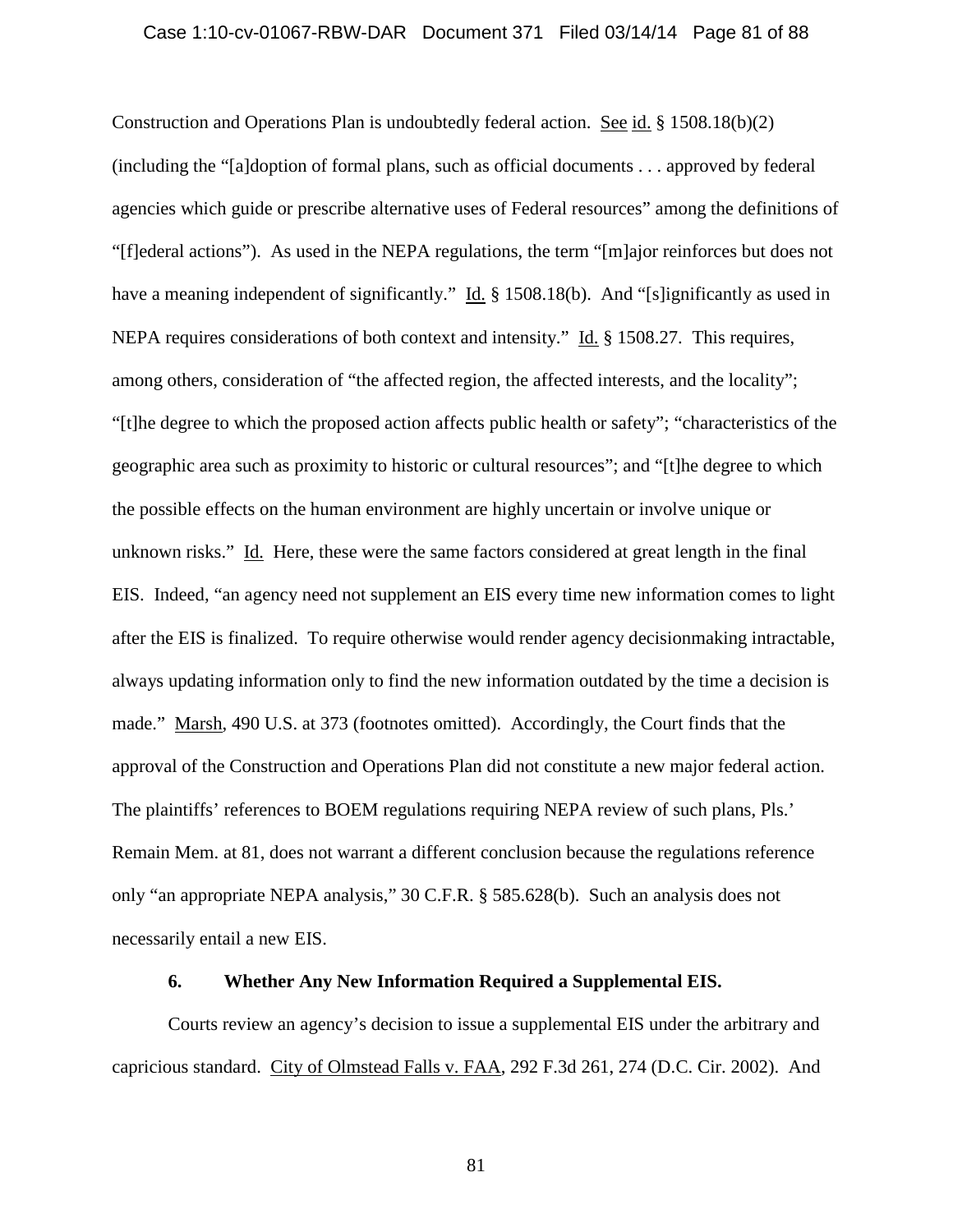### Case 1:10-cv-01067-RBW-DAR Document 371 Filed 03/14/14 Page 82 of 88

as the Circuit has explained, "a 'supplemental EIS is only required where new information provides a seriously different picture of the environmental landscape.'" Nat'l Comm. for the New River v. FERC, 373 F.3d 1323, 1330 (D.C. Cir. 2004) (citation omitted); see also Marsh, 490 U.S. at 373 ("[A]n agency need not supplement an EIS every time new information comes to light after the EIS is finalized."). "'Only those changes that cause effects which are significantly different from those already studied require supplementary consideration.'" Davis, 202 F.3d at 369 (citation omitted). The decision whether a supplemental EIS is required is reviewed under the arbitrary and capricious standard. Blue Ridge Envtl. Def. League v. Nuclear Regulatory Comm'n, 716 F.3d 183, 195 (D.C. Cir. 2013).

The plaintiffs complain that a supplemental EIS is required because the Construction and Operations Plan "includes a Safety Management System, Oil Spill Response Plan, Operations and Maintenance Plan, and other details regarding the Project and its environmental significance." Pls.' Remain Mem. at 84. This is incorrect for several reasons. First, these concerns are not entirely new and were addressed in the final EIS. See, e.g., CW65381-86 (safety concerns and oil spills); CW66745-813 (draft oil spill response plan attached to final EIS); CW65119-126 (operation and maintenance). Moreover, the fact that the Construction and Operations Plan includes some new details or information on these subjects, or whether those or other details otherwise relate to environmental concerns, is not the point. Rather, the significance of the information is what drives the necessity for a supplemental EIS. And as this Circuit recently reiterated, "[t]he determination as to whether information is either new or significant 'requires a high level of technical expertise'; thus" courts should generally defer to the agency's "informed discretion." Blue Ridge Envtl. Def. League, 716 F.3d at 197 (quoting Marsh, 490 U.S. at 377). The plaintiffs have not demonstrated how the BOEM's analysis in its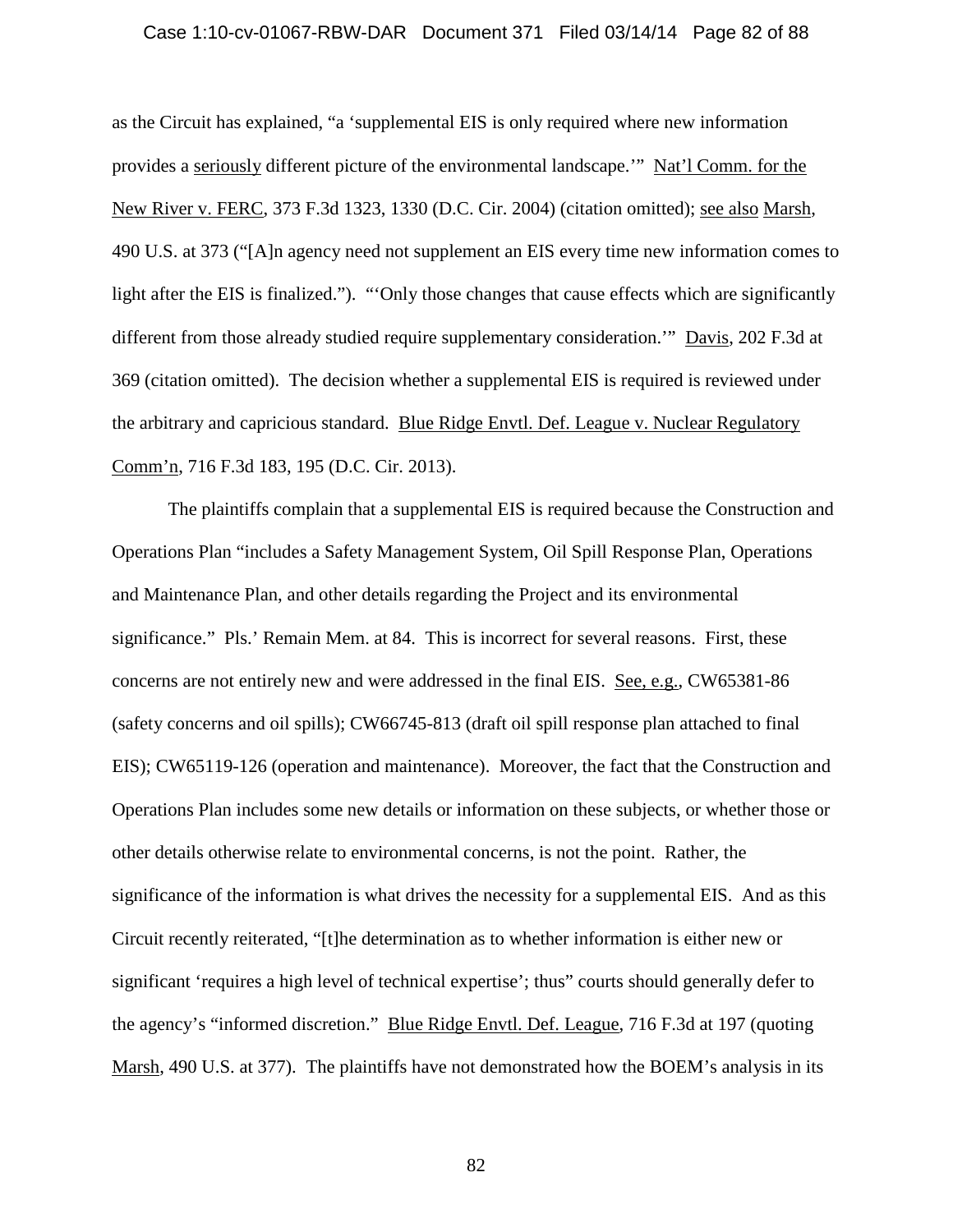### Case 1:10-cv-01067-RBW-DAR Document 371 Filed 03/14/14 Page 83 of 88

2010 and 2011 Assessments was arbitrary or capricious. Instead, they list the new information considered in each and label it significant. This is not enough.

The plaintiffs also argue that the recent aggregations of North Atlantic right whales warranted a supplemental EIS. Pls.' Remain Mem. at 85-87. However, as discussed above, the NMFS completed a new biological impact statement in 2010, which addressed the recent aggregation. The NMFS concluded, as it did in its 2008 biological opinion, that the Cape Wind project was not likely to adversely affect the right whales. The BOEM subsequently included this information in its 2011 Assessment. See CW119760-61; CW119780. Considering that the NMFS's conclusion did not change, the Court finds that it was not arbitrary or capricious for the BOEM to decline to supplement its EIS as a result of the whale sightings.

The Wampanoag Tribe of Gay Head (Aquinnah) contends separately that the Keeper's determination that the Nantucket Sound is eligible for inclusion on the National Register was another independent ground for the issuance of a supplemental EIS. See Wampanoag Mem. at 32-33. However, as discussed above, the BOEM took into account the Tribe's comments that the entirety of the Nantucket Sound was a traditional cultural property. Although the BOEM disagreed and was ultimately incorrect about the Sound's eligibility for inclusion on the National Register, that does not mean that the BOEM did not take the comments seriously. See CW111975-76 (considering "[t]he altered view of the eastern horizon" and the Wampanoag Tribe of Gay Head's "belie[f] that the [Cape Wind project] would destroy the archaeological evidence of their history throughout the Sound, including Horseshoe Shoal"); see also CW157192 (addressing visual impacts of the Cape wind project on, among other things, the Wampanoag "ceremonies, spiritual and religious practices [that] are dependent upon maintaining the ability to view the first light, the eastern horizon vista and viewshed"); CW157196-201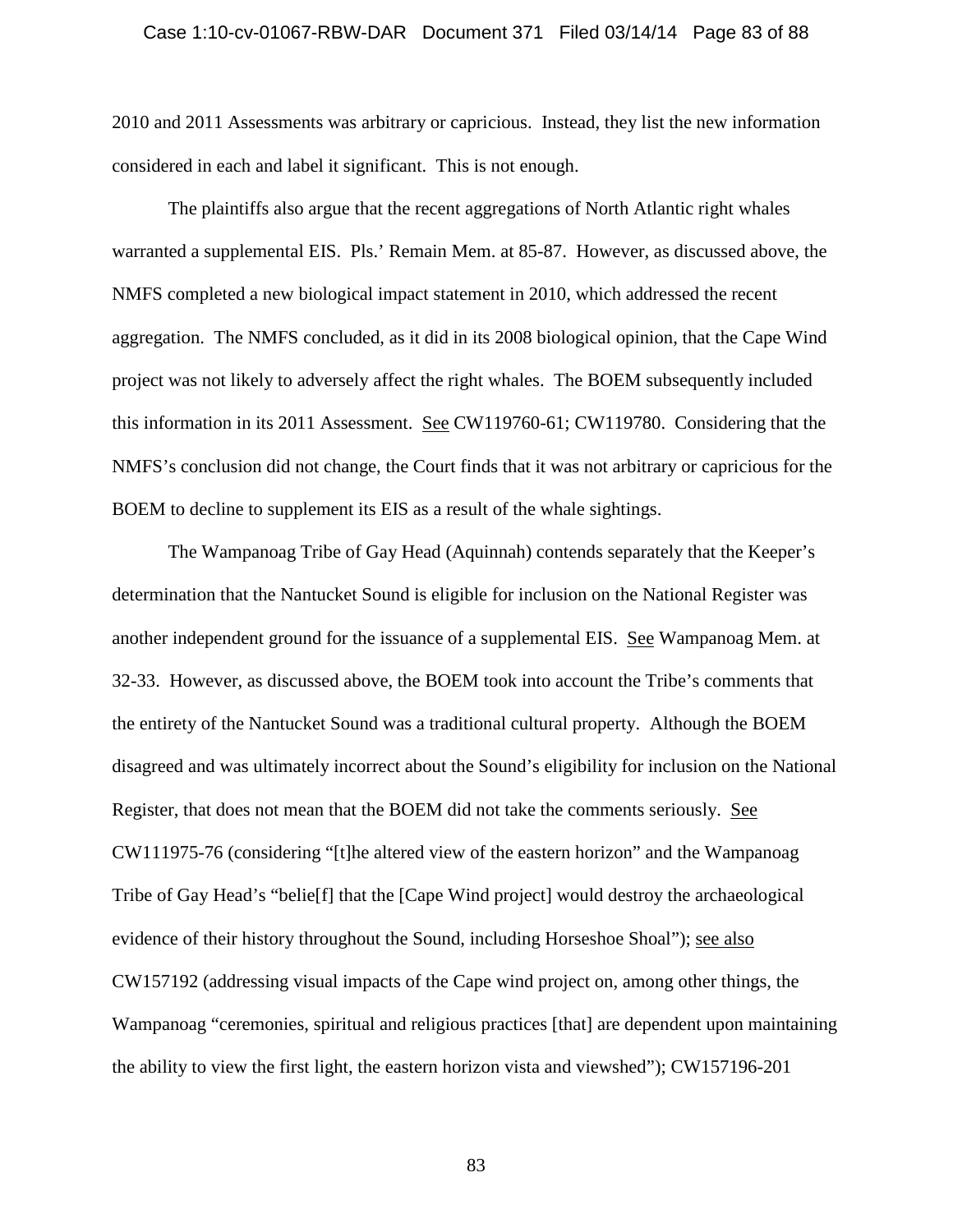### Case 1:10-cv-01067-RBW-DAR Document 371 Filed 03/14/14 Page 84 of 88

(discussing historical and cultural impacts, and acknowledging that "[t]he Wampanoag consider the entirety of Nantucket Sound to be ancestral lands"). Thus, while the Keeper's determination was new information in a sense, it cannot be said that it was arbitrary and capricious for the BOEM to decline to supplement its EIS in light of that information. Cf. Blue Ridge Envtl. Def. League, 716 F.3d at 198 (finding that new information did not create need for additional NEPA review where "the EIS addressed and dismissed precisely the risks that gave rise" to the concerns raised by the new information).

Finally, the plaintiffs fault the BOEM for failing to analyze alternatives in its 2010 and 2011 Assessments. See Pls.' Remain Mem. at 74, 88-89 (citing 40 C.F.R. § 1502.14). By its terms, however, the regulation cited by the plaintiffs requires the consideration of alternatives only when an agency issues an EIS. The plaintiffs also take issue with the level of public comment sought on the 2010 and 2011 Assessments. See id. at 87-89 (citing 40 C.F.R. § 1501.4(e)). However, an "agency has significant discretion in determining when public comment is required with respect to [environmental assessments]." Blue Ridge Envtl. Def. League, 716 F.3d at 189 (citation omitted). Here, the BOEM did, in fact, invite public comment on both environmental assessments. See, e.g., CW111956-57; CW119705. Moreover, the CEQ regulations do not "impose a [finding of no significant impact] requirement" where "an agency [is] deciding, on the basis of an [environmental assessment], whether to issue a supplemental EIS. The regulations require [findings of no significant impact] only when the agency employs an [environmental assessment] to decide whether to issue an initial EIS." Del. Dep't of Natural Res. & Envtl. Control v. U.S. Army Corps of Eng'rs, 685 F.3d 259, 273 (3d Cir. 2012) (citing 40 C.F.R. § 1501.4(e)) (emphasis added); see also Natural Res. Def. Council v. Kempthorne, 525 F. Supp. 2d 115, 121 (D.D.C. 2007) ("[The] plaintiffs[] contend that [the agency] should have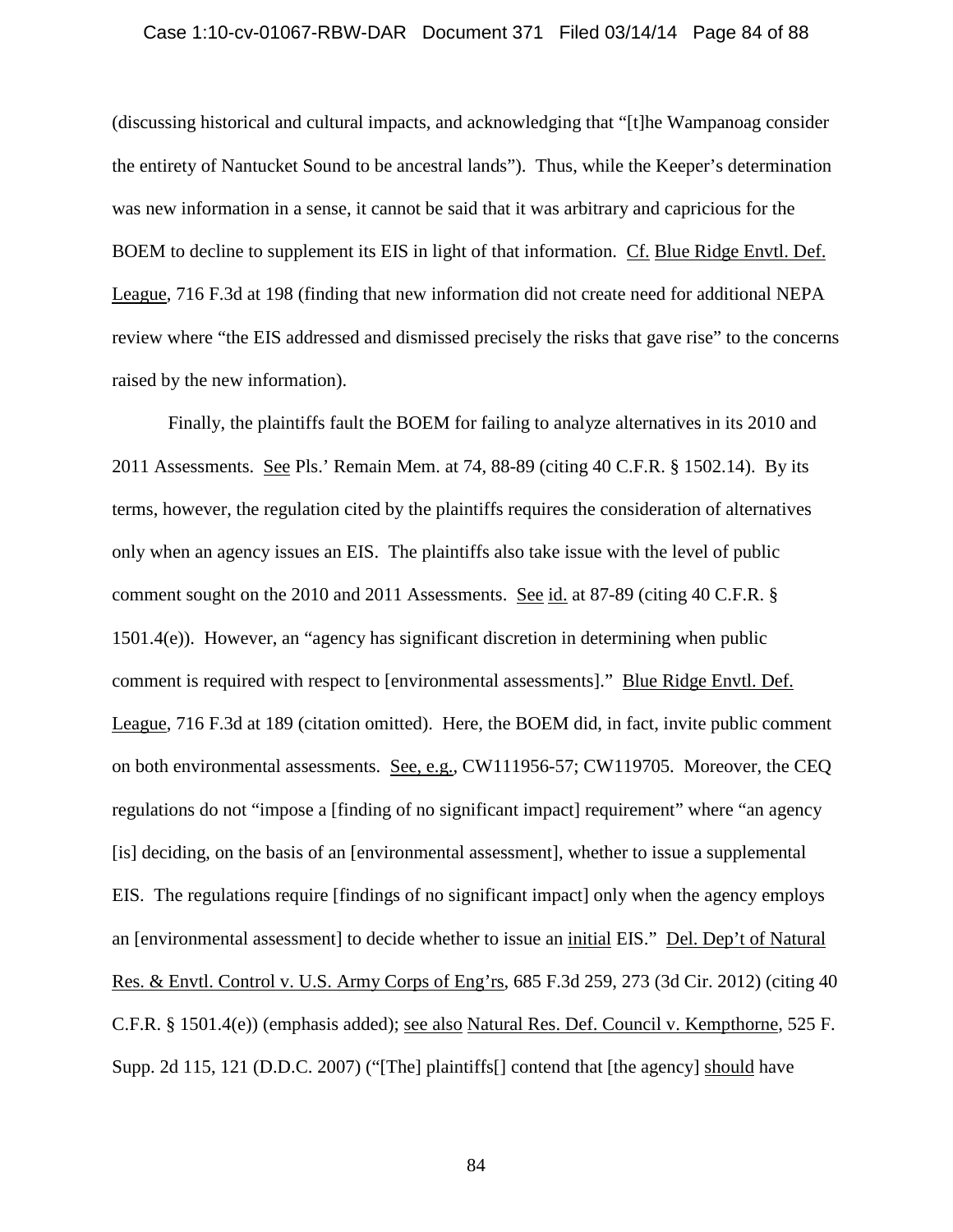## Case 1:10-cv-01067-RBW-DAR Document 371 Filed 03/14/14 Page 85 of 88

circulated the draft [environmental assessments] for public comment because [it] deferred evaluating the site-specific environmental impacts of the project until proposals for development of specific well sites were submitted. This argument is also to no avail because neither the applicable regulations, nor relevant caselaw, require such notice and comment.") (citations omitted). In other words, where, as here, an agency "has prepared [an] [environmental assessment] . . . . to determine whether [it] can make a [f]inding of [n]o [n]ew [s]iginficant [i]mpact . . . or should prepare a [s]upplemental [EIS] . . . ," see CW119745, the requirements of 40 C.F.R. § 1501.4(e) do not apply to require the agency to submit the environmental assessment for public notice and comment, but rather require the agency to involve the public only "to the extent practicable," TOMAC, Taxpayers of Mich. Against Casinos v. Norton, 433 F.3d 852, 861 (D.C. Cir. 2006) (citing and comparing 40 C.F.R. §§ 1501.1, 1501.3, 1501.4).<sup>[29](#page-84-0)</sup> Here, the BOEM undoubtedly involved the public in the review of both the 2010 and 2011 Assessments.

## **G. The Plaintiffs' Remaining Claims**

In its complaint, the Town of Barnstable advance in its first five claims for relief Shelf Lands Act and NEPA violations that center on the federal defendants' failure to take certain action concerning aviation safety. See Barnstable Compl. ¶¶ 175-99. However, these aviation related allegations are not addressed in the plaintiffs' briefs.<sup>[30](#page-84-1)</sup> To the extent that the plaintiffs

<span id="page-84-0"></span><sup>&</sup>lt;sup>29</sup> Even if 40 C.F.R. § 1501.4(e) does apply here, it is not clear that the BOEM violated that regulation. The 2010 Assessment was subject to notice and comment. See CW111956-57. And while the BOEM invited comments on the 2011 Assessment only by posting the assessment on its website, see CW119705, NEPA regulations require only public "review" of environmental assessments, not public "notice and comment." 40 C.F.R. § 1501.4(e)(2). The regulations elsewhere refer to "[r]equest[ing] comments from the public," see, e.g., id. § 1503.1(a)(4), which suggests that something less than the usual public notice and comment is not inappropriate for environmental assessments subject to  $§ 1501.4(e)(2)$ .

<span id="page-84-1"></span> $30$  The most that the plaintiffs do is refer to aviation safety once in the context of their NEPA claims, see Pls.' Remain Mem. at 73-74, while simultaneously acknowledging that the Circuit recently remanded the safety issue to the FAA in Town of Barnstable v. FAA, 659 F.3d 28, 36 (D.C. Cir. 2011), and indeed, the Circuit subsequently found that the Federal Aviation Administration's analysis was reasonable, Town of Barnstable v. FAA, 740 F.3d 681 (2014). In any event, even this passing reference to aviation safety was subsequently removed from the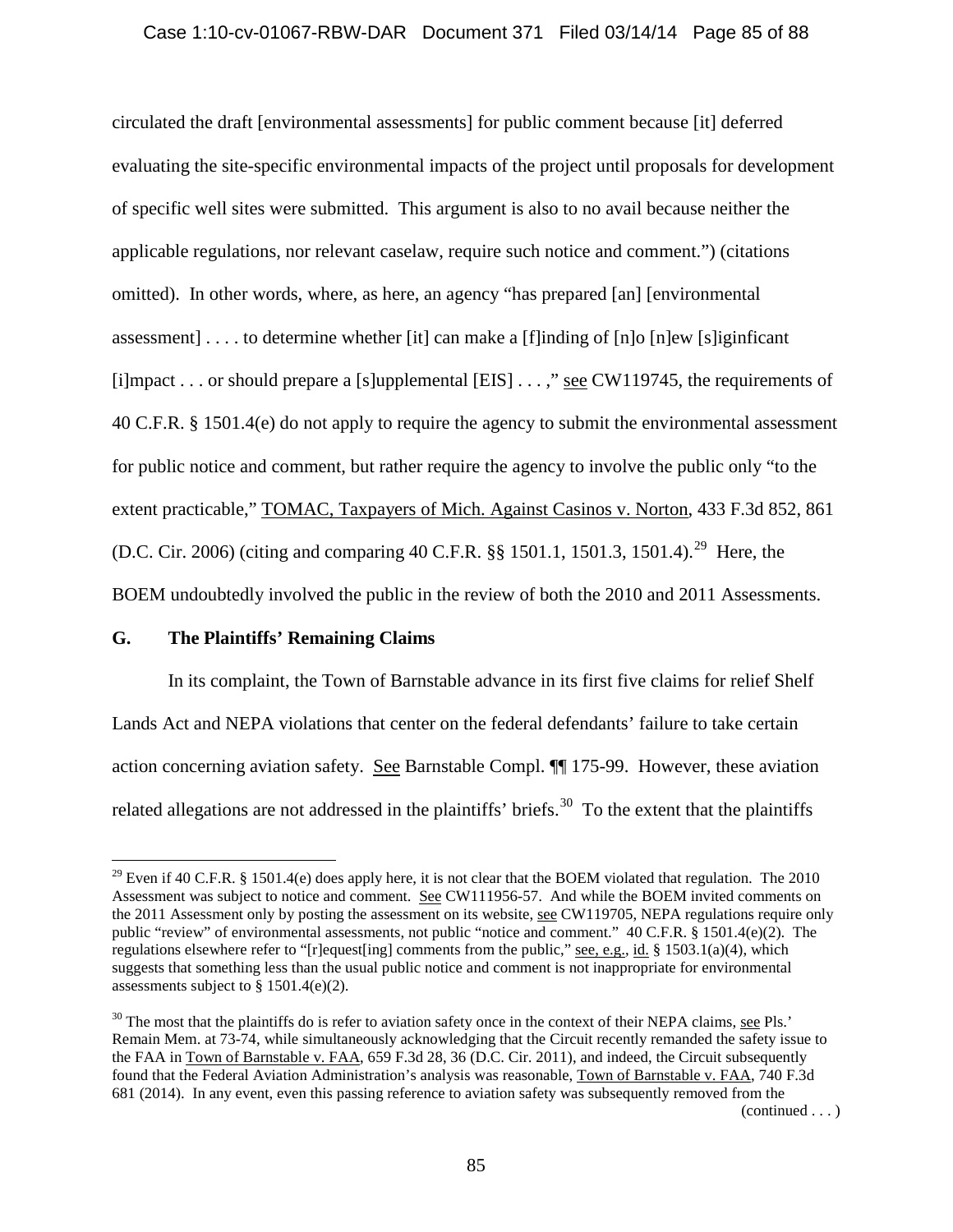## Case 1:10-cv-01067-RBW-DAR Document 371 Filed 03/14/14 Page 86 of 88

fail to advance additional arguments concerning aviation safety, the Court deems these aspects of the plaintiffs' NEPA claims abandoned. See Grenier v. Cyanamid Plastics, Inc., 70 F.3d 667, 678 (1st Cir. 1995) ("Even an issue raised in the complaint but ignored at summary judgment may be deemed waived."); Noble Energy, Inc. v. Salazar, 691 F. Supp. 2d 14, 23 n.6 (D.D.C. 2010) (same).

Similarly, the Alliance plaintiffs allege violations of the Clean Water Act and the Rivers and Harbors Act. See Alliance Compl. ¶¶ 177-93. While both statues are mentioned in passing in the plaintiffs' legal memoranda, see Pls.' Remain Mem. at 5, 8 n.6, 9; Pls.' Remain Mem. at 36, the plaintiffs advance no arguments concerning these claims. Even if the Court construed the plaintiffs' passing references to the Clean Water Act and the River Harbors Act as legal arguments, the plaintiffs fail entirely to support their arguments with citations to the administrative record. While it is true that a party does not abandon a claim by not briefing it in a partial motion to dismiss other claims, see Fund for Constitutional Gov't v. Nat'l Archives & Records Serv., 485 F. Supp. 1, 4 (D.D.C. 1978), aff'd, 656 F.2d 856 (D.C. Cir. 1981), the plaintiffs did not make any arguments concerning either statute in their first partial motion for summary judgment, and represented to the Court that their second partial motion for summary judgment addressed "all remaining claims presented in their consolidated cases," see Pls.' Remain Mot. at 1. Accordingly, the Court deems the claims abandoned. See Grenier, 70 F.3d at 678 ("Even an issue raised in the complaint but ignored at summary judgment may be deemed waived."); Noble Energy, 691 F. Supp. 2d at 23 n.6 (same).

 $\overline{a}$ 

<sup>(. . .</sup> continued)

plaintiffs' briefs through an errata. See Errata: Corrected Memorandum in Support of Motion for Summary Judgment, ECF No. 286 at 2 ("Change air safety to other statutory obligations." (emphasis in original)).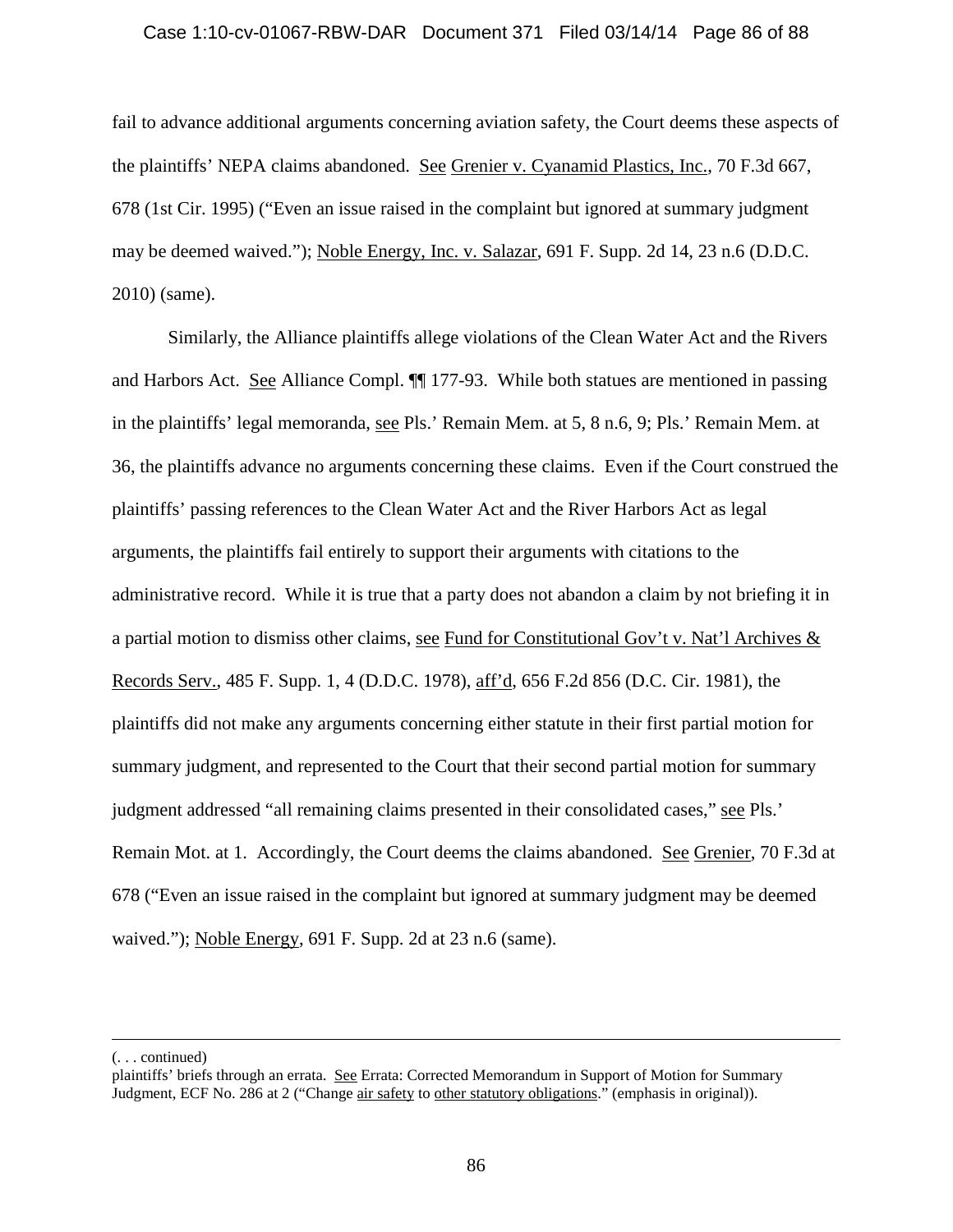# **H. The Plaintiffs' Rule 56(e) Motion for Additional Discovery or, in the Alternative, to Strike**

In light of the Court's finding above, based on the existing administrative record, that the BOEM complied with its Shelf Lands Act regulations for approving a departure, the plaintiffs' motion to strike the federal defendants' references to documents outside of the administrative record is denied. The Court need not strike documents that were not before it in the first place and moreover that were not considered.

The Court also denies the plaintiffs' motion for additional discovery. Although the plaintiffs may be correct that it was improper for the defendants to attempt to introduce the document in question into the record, the federal defendants did not concede that the document was or should have been a part of the administrative record. Rather, they referenced the document under the auspices of providing the Court with "an internal memorandum that was withheld from the administrative record as deliberative material" if the Court deemed the documents in the administrative record insufficient. Fed. Defs.' Remain Mem. at 55 n.26. The Court previously issued an order indicating that such memoranda are not part of the administrative record as a matter of law, and that the plaintiffs were not entitled to review them. See May 16, 2013 Order, ECF No. 273, at 4-5 (citing Nat'l Ass'n of Chain Drug Stores v. HHS, 631 F. Supp. 2d 23, 27 (D.D.C. 2009); In re Subpoena Duces Tecum, 156 F.3d at 1279). Further, as the Court stated, "[i]t is well established in this Circuit that the [APA] 'limits judicial review to the administrative record except where there has been a strong showing of bad faith or improper behavior or when the record is so bare that it prevents effective judicial review.'" Id. at 6 (quoting Theodore Roosevelt Conservation P'ship v. Salazar ("Theodore Roosevelt Conservation I"), 616 F.3d 497, 514 (D.C. Cir. 2010)). Here, there has been no showing or allegation of bad faith, and the Court was able to rule on the plaintiffs' claims based on the existing administrative